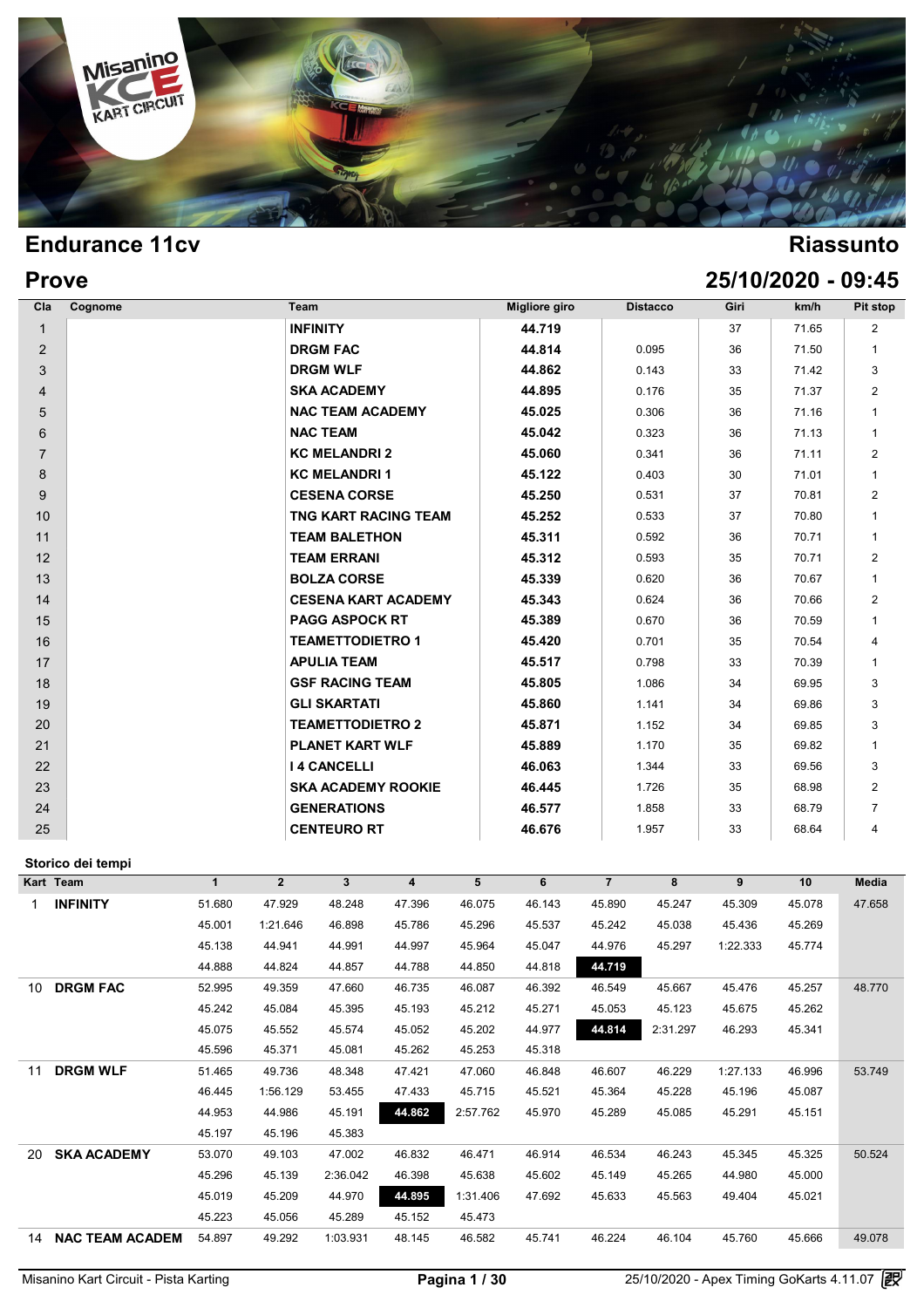

### **Endurance 11cv Riassunto Kart Team 1 2 3 4 5 6 7 8 9 10 Media Riassun**<br>46.381 46.084 45.393 45.651 45.833 58.936 45.604 45.623 45.469 45.276<br>45.746 45.040 45.533 45.651 45.833 58.936 45.604 45.623 45.469 45.276 1 2 3 4 5 6 7 8 9 10 Med<br>46.381 46.084 45.393 45.651 45.833 58.936 45.604 45.623 45.469 45.276<br>45.746 45.049 45.533 45.631 45.027 1:59.387 48.514 46.719 45.810 45.143<br>45.207 45.223 45.277 45.271 45.277 45.277 45.925 1 2 3 4 5 6<br>46.381 46.084 45.393 45.651 45.833 58.936 45<br>45.746 45.049 45.533 45.631 45.027 1:59.387 48<br>45.397 45.332 45.277 45.371 45.277 45.025 13 **NAC TEAM** 1:02.506 49.242 1:04.744 47.712 46.476 45.808 46.270 46.074 45.749 45.441 49.299 46.746 45.049 45.533 45.631 45.027 1:59.387 48.514 46.719 45.810 45.143<br>45.397 45.332 45.277 45.371 45.277 45.025<br>102.506 49.242 1:04.744 47.712 46.476 45.808 46.270 46.074 45.749 45.441 49.29<br>46.627 46.072 45.390 45.640 45 45.397 45.332 45.277 45.371 45.277 45.025<br>
102.506 49.242 1:04.744 47.712 46.476 45.808 46.270 46.074 45.749 45.441 49.29<br>
46.627 46.072 45.390 45.640 45.831 58.962 45.567 45.683 45.485 45.285<br>
45.344 45.246 46.057 46.090 1.02.506 49.242 1.04.744 47.712 46.476 45.808 46<br>46.627 46.072 45.390 45.640 45.831 58.962 45<br>45.344 45.246 46.057 46.090 45.127 1.56.909 50<br>45.351 45.334 45.272 45.419 45.253 45.042 25 **KC MELANDRI 2** 52.764 49.073 48.023 48.568 47.138 47.070 47.492 46.032 46.710 46.048 48.661 45.344 45.246 46.057 46.090 45.127 1:56.909 50.318 46.432 45.758 45.275<br>45.351 45.334 45.272 45.419 45.253 45.042<br>52.764 49.073 48.023 48.568 47.138 47.070 47.492 46.032 46.710 46.048 48.66<br>45.904 1:21.817 48.525 46.401 46. 45.351 45.334 45.272 45.419 45.253 45.042<br>
52.764 49.073 48.023 48.568 47.138 47.070 47.492 46.032 46.710 46.048 48.66<br>
45.904 1:21.817 48.525 46.401 46.364 46.275 46.154 45.911 45.826 46.057<br>
45.907 45.577 46.259 45.665 4 45.904 49.073 48.023 48.568 47.138 47.070 47.49<br>45.904 1:21.817 48.525 46.401 46.364 46.275 46.19<br>45.907 45.577 46.259 45.665 45.555 1:26.599 47.50<br>45.615 45.921 45.060 45.151 45.327 45.422 26 **KC MELANDRI 1** 47.721 46.345 45.819 46.565 47.975 46.279 45.849 45.898 45.830 47.117 47.424 45.907 45.577 46.259 45.665 45.555 1:26.599 47.503 46.012 46.126 45.961<br>45.615 45.921 45.060 45.151 45.327 45.422<br>47.721 46.345 45.819 46.565 47.975 46.279 45.849 45.898 45.830 47.117 47.42<br>47.740 46.004 45.791 45.724 46.2 45.615 45.921 45.060 45.151 45.327 45.422<br>47.721 46.345 45.819 46.565 47.975 46.279 45.849 45.898 45.830 47.117 47<br>47.740 46.004 45.791 45.724 46.214 46.418 45.570 45.785 46.356 46.138<br>46.248 1:24.920 46.368 45.927 45.835 21 **CESENA CORSE** 54.996 50.597 48.383 48.209 46.874 46.462 46.121 46.248 45.891 45.833 48.193 46.248 1:24.920 46.368 45.927 45.835 45.219 45.169 45.413 45.4122 45.381 46.996 50.597 48.383 48.209 46.874 46.462 46.121 46.248 45.891 45.833 48.196 1:12.749 46.975 46.775 47.250 49.704 45.991 46.225 45.633 45.677 45.524 46.248 1:24.920 46.368 45.927 45.835 45.219 45.169 45.413 45.122 45.381<br>54.996 50.597 48.383 48.209 46.874 46.462 46.121 46.248 45.891 45.833 48.19<br>46.094 1:12.749 46.975 46.775 47.250 49.704 45.991 46.225 45.633 45.677<br>45 48.996 50.597 48.383 48.209 46.874 46.462 46.121 46<br>46.094 1:12.749 46.975 46.775 47.250 49.704 45.991 46<br>45.634 45.792 45.865 45.804 46.338 45.782 45.765 45<br>48.834 1:12.500 49.491 45.341 45.675 45.757 45.250 23 **TNG KART RACING TEAM**53.976 49.946 47.956 47.367 48.624 46.902 46.691 46.625 48.016 45.717 48.175 46.634 45.792 45.865 45.804 46.338 45.782 45.765 45.621 45.542 45.486<br>48.834 1:12.500 49.491 45.341 45.675 45.757 45.250<br>53.976 49.946 47.956 47.367 48.624 46.902 46.691 46.625 48.016 45.717 48.11<br>46.086 46.782 46.108 46.51 46.834 1:12.500 49.491 45.341 45.675 45.757 45.250<br>53.976 49.946 47.956 47.367 48.624 46.902 46.691 46.625 48.016 45.717 48.17<br>46.086 46.782 46.108 46.510 53.035 45.928 46.242 1:34.303 50.672 46.426<br>45.837 46.113 46.293 46 46.976 49.946 47.956 47.367 48.624 46.902 46.691 46.63<br>46.086 46.782 46.108 46.510 53.035 45.928 46.242 1:34.3<br>45.837 46.113 46.293 46.153 45.727 45.706 45.792 45.5<br>45.263 45.843 45.594 45.267 45.287 45.306 45.399 29 **TEAM BALETHON** 56.495 51.119 50.373 48.891 48.759 48.216 50.481 48.330 47.981 47.314 49.170 46.263 46.113 46.293 46.153 45.727 45.706 45.792 45.512 45.704 47.808<br>45.263 45.843 45.594 45.252 45.287 45.306 45.399<br>56.495 51.119 50.373 48.891 48.759 48.216 50.481 48.330 47.981 47.314 49.11<br>47.577 47.695 47.350 46.962 45.263 45.843 45.594 45.252 45.287 45.306 45.399<br>56.495 51.119 50.373 48.891 48.759 48.216 50.481 48.330 47.981 47.314 49.11<br>47.577 47.695 47.350 46.962 47.500 48.936 48.140 47.058 49.881 46.939<br>47.411 47.422 47.168 1:39.46 46.495 51.119 50.373 48.891 48.759 48.216 50.48<br>
47.577 47.695 47.350 46.962 47.500 48.936 48.14<br>
47.411 47.422 47.168 1:39.467 48.325 46.065 45.76<br>
45.311 45.812 45.761 46.342 45.417 45.458 2 **TEAM ERRANI** 1:13.101 50.952 47.921 46.932 46.573 46.491 45.938 46.052 57.709 49.451 49.478 47.411 47.422 47.168 1:39.467 48.325 46.065 45.760 46.388 45.711 46.336<br>
45.311 45.812 45.761 46.342 45.417 45.458<br>
1:13.101 50.952 47.921 46.932 46.573 46.491 45.938 46.052 57.709 49.451 49.41<br>
45.569 45.689 45.799 45.476 45.311 45.812 45.761 46.342 45.417 45.458<br>
13.101 50.952 47.921 46.932 46.573 46.491 45.938 46.052 57.709 49.451 49.41<br>
45.569 45.689 45.799 45.476 45.634 46.059 45.775 2:03.394 46.749 46.016<br>
45.485 45.499 45.801 45.373 4  $45.569$   $45.689$   $45.799$   $45.476$   $45.634$   $46.05$ <br>  $45.485$   $45.499$   $45.801$   $45.373$   $45.524$   $45.84$ <br>  $45.485$   $45.521$   $46.006$   $45.804$   $45.669$ <br>  $45.821$   $40.004$   $47.902$   $47.320$   $48.376$   $49.376$   $49.376$ 3 **BOLZA CORSE** 52.831 49.094 47.902 47.339 48.276 48.851 46.598 45.796 46.905 46.006 48.634 45.485 45.499 45.801 45.373 45.524 45.846 45.812 45.312 45.673 45.660<br>45.485 45.521 46.006 45.804 45.669<br>52.831 49.094 47.902 47.339 48.276 48.851 46.598 45.796 46.905 46.006 48<br>45.740 45.427 45.344 45.612 45.849 45.479 45 45.485 45.521 46.006 45.804 45.669<br>52.831 49.094 47.902 47.339 48.276 48.851 46.598 45.796 46.905 46.006 48.6;<br>45.740 45.427 45.344 45.612 45.849 45.479 45.372 45.563 45.684 45.570<br>45.796 45.663 45.597 45.545 45.691 45.759 46.52 46.53 46.642 47.902 47.339 48.276 48.851 46.55<br>45.740 45.427 45.344 45.612 45.849 45.479 45.37<br>45.796 45.663 45.597 45.545 45.691 45.759 2:02.4<br>45.473 45.682 45.643 45.811 51.621 46.820 22 **CESENA KART ACADEMY**51.597 49.180 48.386 49.006 46.833 46.670 46.363 46.701 46.757 46.241 48.893 45.796 45.663 45.597 45.545 45.691 45.759 2:02.477 47.033 45.637 45.684<br>45.473 45.682 45.643 45.811 51.621 46.820<br>51.597 49.180 48.386 49.006 46.833 46.670 46.363 46.701 46.757 46.241 48.89<br>1:19.714 49.771 48.266 47.527 47 45.473 45.682 45.643 45.811 51.621 46.820<br>51.597 49.180 48.386 49.006 46.833 46.670 46.363 46.701 46.757 46.241 48.89<br>:19.714 49.771 48.266 47.527 47.289 46.598 47.124 46.362 46.981 46.995<br>47.510 46.983 46.497 47.188 47.17 49.180 48.386 49.006 46.833 46.670 46.33<br>
19.714 49.771 48.266 47.527 47.289 46.598 47.12<br>
47.510 46.983 46.497 47.188 47.173 47.699 46.33<br>
49.539 45.613 45.561 45.343 45.598 45.443 7 **PAGG ASPOCK RT** 52.418 49.143 47.705 47.414 46.948 46.543 47.603 46.393 46.089 46.397 48.375 47.510 46.983 46.497 47.188 47.173 47.699 46.374 46.644 1:14.471 48.185<br>49.539 45.613 45.561 45.343 45.598 45.443<br>52.418 49.143 47.705 47.414 46.948 46.543 47.603 46.393 46.089 46.397 48.3<br>47.146 47.800 46.095 45.924 46.44 46.539 45.613 45.561 45.343 45.598 45.443<br>
52.418 49.143 47.705 47.414 46.948 46.543 47.603 46.393 46.089 46.397 48.3;<br>
47.146 47.800 46.095 45.924 46.449 46.711 47.620 46.678 45.969 1:48.124<br>
46.741 45.938 46.002 45.764 4 46.48 49.143 47.705 47.414 46.948 46.543 47.146 47.800 46.095 45.924 46.449 46.711 47<br>46.741 45.938 46.002 45.764 45.821 45.507 45<br>46.337 45.639 45.601 46.277 45.455 45.389 4 **TEAMETTODIETRO 1** 52.072 48.643 48.923 48.379 47.466 47.353 47.447 46.525 1:15.728 48.717 49.985 46.741 45.938 46.002 45.764 45.821 45.507 45.584 45.941 48.670 45.688<br>46.337 45.639 45.601 46.277 45.455 45.389<br>52.072 48.643 48.923 48.379 47.466 47.353 47.447 46.525 1:15.728 48.717 49.98<br>46.483 46.434 46.037 46.168 45.9 46.337 45.639 45.601 46.277 45.455 **45.389**<br>
52.072 48.643 48.923 48.379 47.466 47.353 47.447 46.525 1:15.728 48.717 49.9<br>
46.483 46.434 46.037 46.168 45.911 46.346 46.240 1:15.686 47.048 45.649<br>
45.536 45.684 45.420 45.54 52.072 48.643 48.923 48.379 47.466 47.38<br>46.483 46.434 46.037 46.168 45.911 46.34<br>45.536 45.684 45.747 1:08.655 46.174<br>46.292 45.519 45.747 1:08.655 46.174

Misanino Kart Circuit - Pista Karting **Exercise 19 Contract Circuit - Pista Karting** Carting Gokarts 4.11.07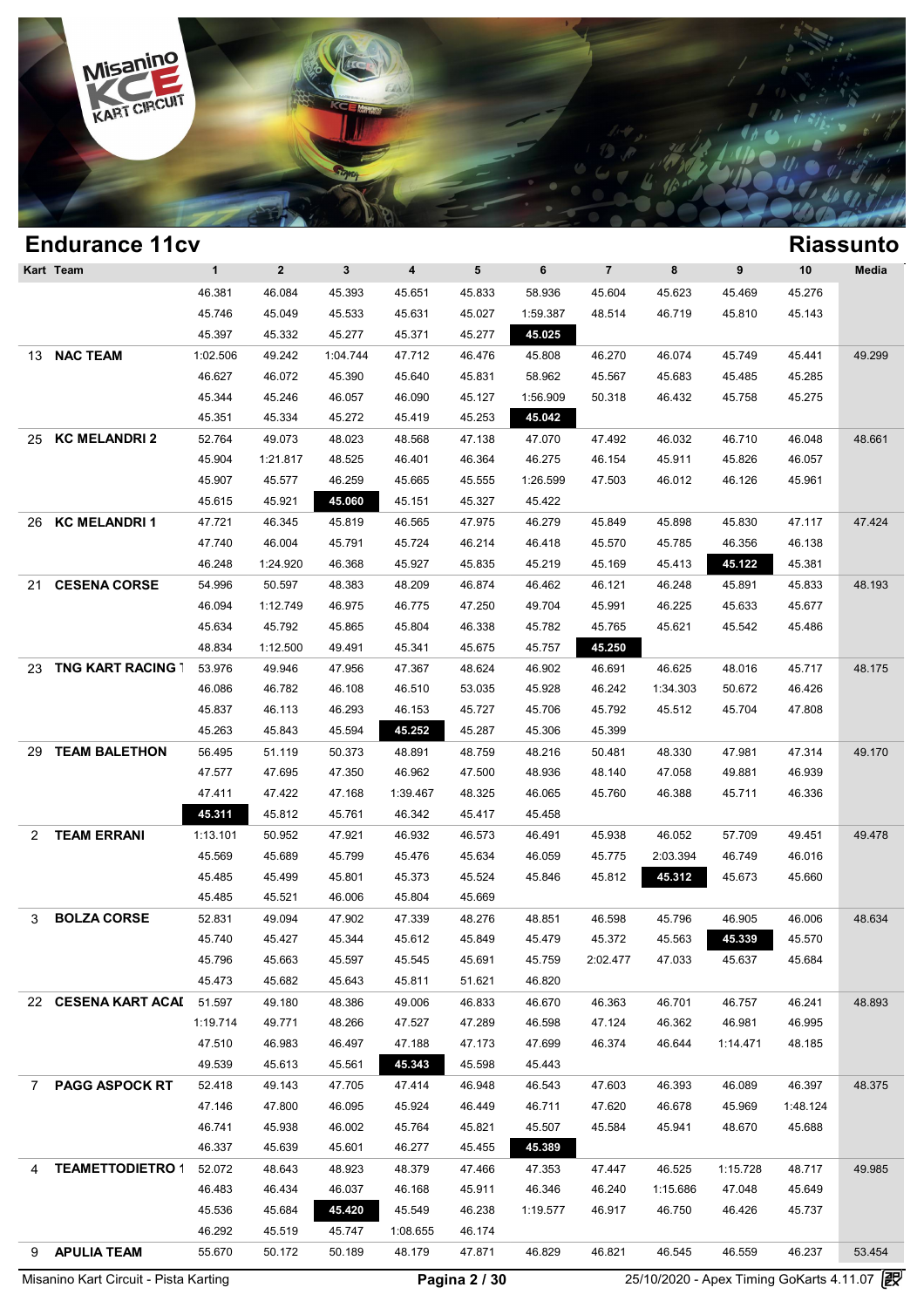

### **Endurance 11cv Riassunto Kart Team 1 2 3 4 5 6 7 8 9 10 Media Riassun**<br>46.113 46.006 4:25.718 48.062 46.370 45.979 46.171 45.827 46.164 45.974<br>46.352 46.252 46.921 45.921 46.370 45.760 45.680 45.668 45.996 45.792 **KICLES (1999)**<br>46.113 46.006 4:25.718 48.062 46.370 45.979 46.171 45.827 46.164 45.974<br>46.252 45.739 46.031 45.943 46.368 45.769 45.630 45.668 45.806 45.793 46.420 **45.517** 45.613 6 **GSF RACING TEAM** 1:20.194 51.791 50.099 47.577 47.704 47.713 47.162 47.185 47.477 46.751 51.259 46.252 45.739 46.031 45.943 46.368 45.769 45.630 45.668 45.806 45.793<br>46.420 45.517 47.613<br>20.194 51.791 50.099 47.577 47.704 47.713 47.162 47.185 47.477 46.751 51.25<br>46.771 47.324 47.070 46.894 46.487 46.651 1:30.734 48.58 46.420 45.517 45.613<br>  $\therefore$ 20.194 51.791 50.099 47.577 47.704 47.713 47.162 47.185 47.477 46.751 51.2<br>
46.771 47.324 47.070 46.894 46.487 46.651 1:30.734 48.580 46.856 46.770<br>
46.833 46.528 46.793 46.562 47.045 46.296 46.51 120.194 51.791 50.099 47.577 47.70<br>46.771 47.324 47.070 46.894 46.48<br>46.833 46.528 46.793 46.562 47.04<br>46.326 45.805 45.959 46.598 16 **GLI SKARTATI** 1:00.887 52.826 53.041 51.569 50.135 50.032 1:12.669 51.379 48.020 52.199 51.440 46.833 46.528 46.793 46.562 47.045 46.296 46.512 46.731 1:49.174 47.859<br>46.326 45.805 45.959 46.598<br>:00.887 52.826 53.041 51.569 50.135 50.032 1:12.669 51.379 48.020 52.199 51.44<br>50.683 48.412 48.702 48.737 1:22.121 51.340 46.326 45.805 45.959 46.598<br>  $\cdot 0.887$  52.826 53.041 51.569 50.135 50.032 1:12.669 51.379 48.020 52.199 51.44<br>
50.683 48.412 48.702 48.737 1:22.121 51.340 48.494 48.043 49.094 48.148<br>
47.838 1:15.288 48.334 46.738 47.563 1.15.286 **53.041 51.569 50.1**<br>
50.683 **48.412 48.702 48.737 1:22.1**<br>
47.838 **1:15.288 48.334 46.738 47.56**<br>
46.551 **45.860 46.207 45.965** 5 **TEAMETTODIETRO 2** 55.203 50.587 49.892 48.958 46.830 49.002 49.561 47.987 1:24.133 49.562 51.363 46.551 46.88 48.334 46.738 47.563 46.612 46.628 46.222 46.271 46.382<br>46.551 45.860 46.207 45.965<br>55.203 50.587 49.892 48.958 46.830 49.002 49.561 47.987 1:24.133 49.562 51.3<br>49.732 47.531 48.266 47.337 47.182 47.109 46.900 46.551 **45.860** 46.207 45.965<br>
55.203 50.587 49.892 48.958 46.830 49.002 49.561 47.987 1:24.133 49.562 51.36<br>
49.732 47.531 48.266 47.337 47.182 47.109 46.900 46.787 46.719 1:10.056<br>
46.914 46.542 47.909 46.147 46.699 45.8 46.83 50.587 49.892 48.958 46.83<br>49.732 47.531 48.266 47.337 47.18<br>46.914 46.542 47.909 46.147 46.69<br>1:49.900 48.630 47.624 46.368 8 **PLANET KART WLF** 52.057 49.303 49.280 49.201 50.157 47.239 46.547 46.651 46.007 46.019 48.438 46.914 46.542 47.909 46.147 46.699 45.871 46.133 46.459 45.874 45.971<br>
49.900 48.630 47.624 46.368<br>
52.057 49.303 49.280 49.201 50.157 47.239 46.547 46.651 46.007 46.019 48.4;<br>
46.164 46.666 46.469 46.058 46.473 1:34.732 4 149.900 48.630 47.624 46.368<br>
52.057 49.303 49.280 49.201 50.157 47.239 46.547 46.651 46.007 46.019 48.41<br>
46.164 46.666 46.469 46.058 46.473 1:34.732 49.161 48.167 46.845 46.519<br>
47.340 46.095 46.278 46.156 45.889 46.152 52.057 49.303 49.280 49.201 50.157 47.23<br>46.164 46.666 46.469 46.058 46.473 1:34.7<br>47.340 46.095 46.278 46.156 45.889 46.18<br>46.678 46.365 46.071 46.331 46.410 27 **I 4 CANCELLI** 54.193 51.612 49.462 50.109 49.278 48.723 47.280 47.521 48.199 47.628 53.850 47.340 46.095 46.278 46.156 45.889 46.152 46.004 46.672 46.544 46.636<br>46.678 46.365 46.071 46.331 46.410<br>54.193 51.612 49.462 50.109 49.278 48.723 47.280 47.521 48.199 47.628 53.8!<br>47.881 1:36.744 51.673 48.337 48.309 47.6 46.678 46.365 46.071 46.331 46.410<br>54.193 51.612 49.462 50.109 49.278 48.723 47.280 47.521 48.199 47.628 53.85<br>47.881 1:36.744 51.673 48.337 48.309 47.630 49.082 1:39.542 50.539 48.311<br>49.476 48.529 48.648 47.469 47.523 50 46.153 **46.063** 46.718 18 **SKA ACADEMY ROOKIE**54.999 57.096 52.940 48.818 47.697 47.181 48.405 46.567 46.912 47.097 50.135 48.476 48.529 48.648 47.469 47.523 50.236 2:01.338 49.253 47.345 46.263<br>46.153 46.063 46.718<br>54.999 57.096 52.940 48.818 47.697 47.181 48.405 46.567 46.912 47.097 50.13<br>47.330 1:29.228 50.062 47.113 47.480 46.856 47.916 47 46.153 46.063 46.718<br>
54.999 57.096 52.940 48.818 47.697 47.181 48.405 46.567 46.912 47.097 50.13<br>
47.330 1:29.228 50.062 47.113 47.480 46.856 47.916 47.335 46.950 47.006<br>
47.193 47.526 46.445 47.288 46.528 1:21.264 48.220 46.999 57.096 52.940 48.818 47.697 47.11<br>
47.330 1:29.228 50.062 47.113 47.480 46.88<br>
47.193 47.526 45.781 47.288 46.528 1:21.2<br>
46.597 46.636 46.781 48.152 46.910 28 **GENERATIONS** 1:16.629 53.229 57.012 50.124 48.704 46.943 1:26.685 48.377 46.873 46.724 53.234 47.193 47.526 46.445 47.288 46.528 1:21.264 48.220 46.879 46.698 46.631<br>46.597 46.636 46.781 48.152 46.910<br>16.629 53.229 57.012 50.124 48.704 46.943 1:26.685 48.377 46.873 46.724 53<br>47.648 46.633 46.717 46.945 1:07.537 49. 46.597 46.636 46.781 48.152 46.910<br>1:16.629 53.229 57.012 50.124 48.704 46.943 1:26.685 48.377 46.873 46.724 53.2<br>47.648 46.633 46.717 46.945 1:07.537 49.267 46.852 46.886 46.717 46.577<br>1:13.982 49.401 47.358 46.944 47.151  $16.629$   $53.229$   $57.012$   $50.12$ <br>  $47.648$   $46.633$   $46.717$   $46.94$ <br>  $48.752$   $41.12.130$   $48.010$ <br>  $45.662$   $54.312$   $54.569$   $54.312$ 12 **CENTEURO RT** 1:15.962 54.212 51.568 51.172 50.025 49.787 50.060 49.647 48.821 48.922 52.757 1:13.982 49.401 47.358 46.944 47.151 47.392 47.145 1:11.876 47.510 58.018<br>
46.752 1:12.130 48.010<br>
1:15.962 54.212 51.568 51.172 50.025 49.787 50.060 49.647 48.821 48.922 52.75<br>
1:27.106 50.976 47.930 49.511 47.138 47.540 46.752 1:12.130 48.010<br>
15.962 54.212 51.568 51.172 50.025 49.787 50.060 49.647 48.821 48.922 52.7<br>
120.814 49.764 48.236 48.032 47.090 47.367 47.283 46.685 47.008<br>
121.91.91 52.994 121.99 115.962 54.212 51.568 51.17<br>
127.106 50.976 47.930 49.5<br>
120.814 49.764 48.23<br>
47.290 1121.947 52.994

### **Qualifiche 25/10/2020 - 10:16**

| Cla            | Cognome | Team                    | Migliore giro | <b>Distacco</b> | Giri | km/h  | Pit stop |
|----------------|---------|-------------------------|---------------|-----------------|------|-------|----------|
|                |         | <b>INFINITY</b>         | 44.594        |                 | 13   | 71.85 |          |
| 2              |         | <b>SKA ACADEMY</b>      | 44.685        | 0.091           | 13   | 71.70 |          |
| 3              |         | <b>DRGM WLF</b>         | 44.789        | 0.195           | 13   | 71.54 |          |
| $\overline{4}$ |         | <b>DRGM FAC</b>         | 44.841        | 0.247           | 13   | 71.45 |          |
| 5              |         | <b>NAC TEAM ACADEMY</b> | 44.910        | 0.316           | 13   | 71.34 |          |
| 6              |         | <b>KC MELANDRI1</b>     | 44.990        | 0.396           | 13   | 71.22 |          |
| $\overline{7}$ |         | <b>NAC TEAM</b>         | 45.044        | 0.450           | 13   | 71.13 |          |
| 8              |         | <b>KC MELANDRI 2</b>    | 45.050        | 0.456           | 13   | 71.12 |          |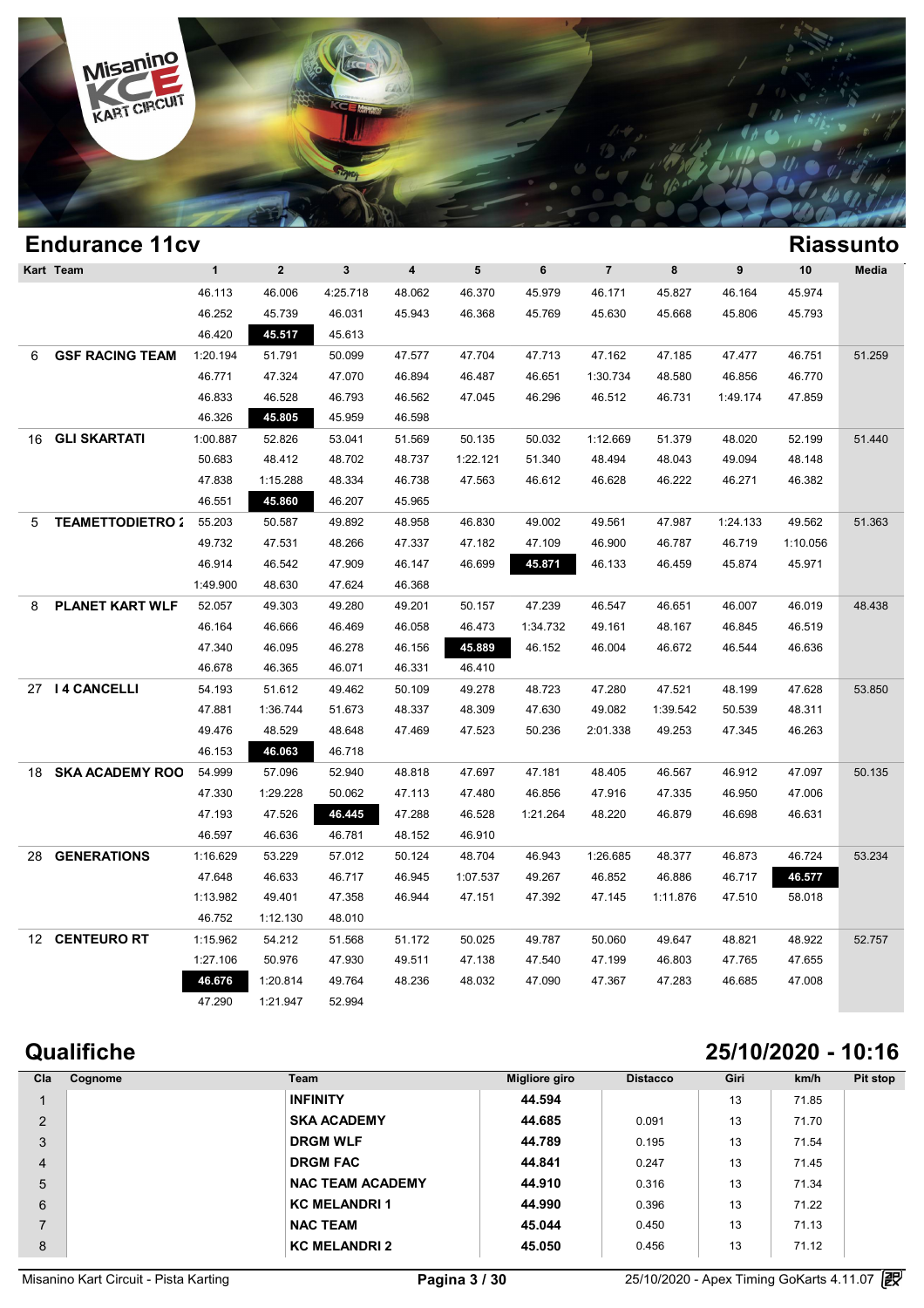

| Cla | Cognome | Team                       | Migliore giro | <b>Distacco</b> | Giri | km/h  | Pit stop |
|-----|---------|----------------------------|---------------|-----------------|------|-------|----------|
| 9   |         | TNG KART RACING TEAM       | 45.125        | 0.531           | 13   | 71.00 |          |
| 10  |         | <b>CESENA CORSE</b>        | 45.136        | 0.542           | 13   | 70.99 |          |
| 11  |         | <b>BOLZA CORSE</b>         | 45.138        | 0.544           | 13   | 70.98 |          |
| 12  |         | <b>PAGG ASPOCK RT</b>      | 45.163        | 0.569           | 13   | 70.94 |          |
| 13  |         | <b>TEAM ERRANI</b>         | 45.168        | 0.574           | 13   | 70.94 |          |
| 14  |         | <b>TEAMETTODIETRO 1</b>    | 45.218        | 0.624           | 13   | 70.86 |          |
| 15  |         | <b>CESENA KART ACADEMY</b> | 45.301        | 0.707           | 13   | 70.73 |          |
| 16  |         | <b>TEAM BALETHON</b>       | 45.452        | 0.858           | 13   | 70.49 |          |
| 17  |         | <b>APULIA TEAM</b>         | 45.511        | 0.917           | 13   | 70.40 |          |
| 18  |         | <b>GSF RACING TEAM</b>     | 45.547        | 0.953           | 13   | 70.34 |          |
| 19  |         | <b>I 4 CANCELLI</b>        | 45.622        | 1.028           | 13   | 70.23 |          |
| 20  |         | <b>TEAMETTODIETRO 2</b>    | 45.634        | 1.040           | 13   | 70.21 |          |
| 21  |         | <b>CENTEURO RT</b>         | 45.660        | 1.066           | 13   | 70.17 |          |
| 22  |         | <b>PLANET KART WLF</b>     | 45.734        | 1.140           | 14   | 70.06 |          |
| 23  |         | <b>GENERATIONS</b>         | 45.863        | 1.269           | 13   | 69.86 |          |
| 24  |         | <b>GLI SKARTATI</b>        | 45.981        | 1.387           | 13   | 69.68 |          |
| 25  |         | <b>SKA ACADEMY ROOKIE</b>  | 46.180        | 1.586           | 13   | 69.38 |          |

### **Storico dei tempi**

|      | Storico dei tempi        |              |              |              |                         |        |          |                |        |        |        |              |
|------|--------------------------|--------------|--------------|--------------|-------------------------|--------|----------|----------------|--------|--------|--------|--------------|
|      | Kart Team                | $\mathbf{1}$ | $\mathbf{2}$ | $\mathbf{3}$ | $\overline{\mathbf{4}}$ | 5      | 6        | $\overline{7}$ | 8      | 9      | 10     | <b>Media</b> |
| 1.   | <b>INFINITY</b>          | 44.594       | 50.743       | 44.700       | 44.596                  | 45.306 | 44.860   | 44.954         | 44.880 | 44.836 | 45.467 | 45.328       |
|      |                          | 44.753       | 44.838       | 44.748       |                         |        |          |                |        |        |        |              |
| 20   | <b>SKA ACADEMY</b>       | 45.189       | 44.903       | 44.685       | 45.771                  | 45.594 | 44.698   | 45.245         | 44.971 | 52.080 | 45.004 | 45.595       |
|      |                          | 44.874       | 44.854       | 44.876       |                         |        |          |                |        |        |        |              |
| 11   | <b>DRGM WLF</b>          | 45.203       | 44.871       | 44.789       | 44.890                  | 45.032 | 44.853   | 45.594         | 45.112 | 44.906 | 45.089 | 45.061       |
|      |                          | 44.931       | 45.541       | 44.985       |                         |        |          |                |        |        |        |              |
| 10   | <b>DRGM FAC</b>          | 44.951       | 44.945       | 44.961       | 44.997                  | 45.675 | 44.911   | 45.168         | 45.219 | 44.841 | 45.060 | 45.041       |
|      |                          | 45.082       | 44.859       | 44.871       |                         |        |          |                |        |        |        |              |
| 14   | <b>NAC TEAM ACADEM</b>   | 45.107       | 45.318       | 44.964       | 45.500                  | 45.300 | 45.150   | 45.236         | 44.910 | 45.428 | 44.981 | 45.178       |
|      |                          | 45.211       | 45.248       | 44.969       |                         |        |          |                |        |        |        |              |
| 26 - | <b>KC MELANDRI 1</b>     | 45.275       | 45.360       | 45.428       | 45.105                  | 45.157 | 45.104   | 45.123         | 48.551 | 45.169 | 45.328 | 45.457       |
|      |                          | 45.055       | 44.990       | 45.297       |                         |        |          |                |        |        |        |              |
| 13.  | <b>NAC TEAM</b>          | 45.213       | 45.261       | 45.044       | 45.498                  | 45.285 | 45.168   | 45.220         | 45.267 | 45.627 | 45.259 | 45.246       |
|      |                          | 45.089       | 45.183       | 45.093       |                         |        |          |                |        |        |        |              |
| 25.  | <b>KC MELANDRI 2</b>     | 45.687       | 45.226       | 46.855       | 45.091                  | 45.134 | 45.438   | 45.262         | 45.119 | 45.311 | 45.408 | 45.454       |
|      |                          | 45.957       | 45.372       | 45.050       |                         |        |          |                |        |        |        |              |
| 23   | <b>TNG KART RACING 1</b> | 45.317       | 45.565       | 45.161       | 45.138                  | 46.234 | 45.198   | 45.588         | 45.218 | 45.149 | 45.340 | 45.384       |
|      |                          | 45.125       | 45.430       | 45.537       |                         |        |          |                |        |        |        |              |
| 21   | <b>CESENA CORSE</b>      | 45.435       | 45.435       | 45.641       | 52.088                  | 45.754 | 45.392   | 45.584         | 51.026 | 45.643 | 45.196 | 46.426       |
|      |                          | 45.770       | 45.441       | 45.136       |                         |        |          |                |        |        |        |              |
| 3    | <b>BOLZA CORSE</b>       | 45.632       | 45.548       | 46.357       | 45.346                  | 45.909 | 45.987   | 45.825         | 45.138 | 45.284 | 45.653 | 45.642       |
|      |                          | 45.870       | 45.362       | 45.440       |                         |        |          |                |        |        |        |              |
| 7    | <b>PAGG ASPOCK RT</b>    | 45.649       | 45.411       | 45.815       | 45.270                  | 45.163 | 45.670   | 45.475         | 45.303 | 45.431 | 45.295 | 45.922       |
|      |                          | 51.584       | 45.587       | 45.339       |                         |        |          |                |        |        |        |              |
| 2    | <b>TEAM ERRANI</b>       | 45.531       | 45.642       | 45.468       | 45.425                  | 45.325 | 1:01.012 | 55.127         | 45.403 | 45.470 | 45.575 | 47.389       |
|      |                          | 45.273       | 45.639       | 45.168       |                         |        |          |                |        |        |        |              |
| 4    | <b>TEAMETTODIETRO</b>    | 45.218       | 45.331       | 45.593       | 46.134                  | 45.634 | 45.680   | 45.301         | 45.756 | 45.850 | 45.663 | 45.566       |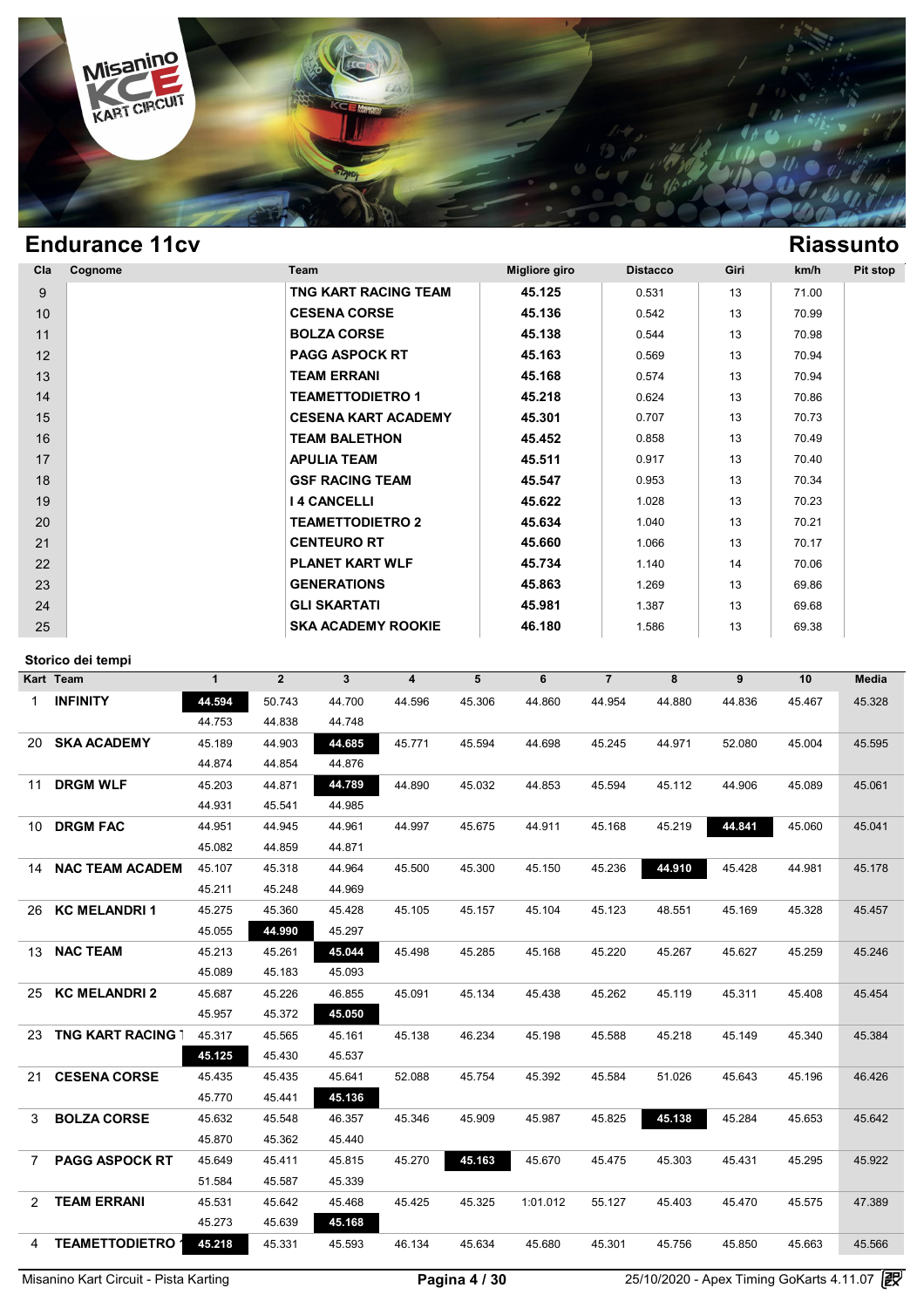

| <b>Endurance 11cv</b><br><b>Riassunto</b><br>Kart Team |                         |              |                |              |        |        |        |                |        |        |        |              |
|--------------------------------------------------------|-------------------------|--------------|----------------|--------------|--------|--------|--------|----------------|--------|--------|--------|--------------|
|                                                        |                         | $\mathbf{1}$ | $\overline{2}$ | $\mathbf{3}$ | 4      | 5      | 6      | $\overline{7}$ | 8      | 9      | 10     | <b>Media</b> |
|                                                        |                         | 45.465       | 45.402         | 45.341       |        |        |        |                |        |        |        |              |
| 22                                                     | <b>CESENA KART ACAI</b> | 45.450       | 45.403         | 45.327       | 45.301 | 45.622 | 45.485 | 45.447         | 45.388 | 45.333 | 45.320 | 45.468       |
|                                                        |                         | 45.412       | 45.380         | 46.220       |        |        |        |                |        |        |        |              |
| 29                                                     | <b>TEAM BALETHON</b>    | 45.642       | 45.476         | 45.478       | 45.500 | 45.736 | 45.452 | 45.613         | 46.072 | 45.558 | 45.542 | 45.882       |
|                                                        |                         | 47.567       | 47.011         | 45.829       |        |        |        |                |        |        |        |              |
| 9                                                      | <b>APULIA TEAM</b>      | 45.511       | 45.669         | 45.793       | 45.552 | 45.807 | 46.089 | 55.121         | 47.353 | 45.638 | 45.580 | 46.541       |
|                                                        |                         | 45.765       | 45.616         | 45.551       |        |        |        |                |        |        |        |              |
| 6                                                      | <b>GSF RACING TEAM</b>  | 45.685       | 45.624         | 45.578       | 45.757 | 45.925 | 45.782 | 54.571         | 45.721 | 47.409 | 45.628 | 46.509       |
|                                                        |                         | 45.818       | 45.547         | 45.575       |        |        |        |                |        |        |        |              |
| 27                                                     | <b>14 CANCELLI</b>      | 46.222       | 45.646         | 47.326       | 46.534 | 46.401 | 45.950 | 46.656         | 45.767 | 46.173 | 53.111 | 46.706       |
|                                                        |                         | 45.622       | 45.778         | 45.993       |        |        |        |                |        |        |        |              |
| 5                                                      | <b>TEAMETTODIETRO:</b>  | 46.089       | 46.470         | 46.281       | 46.365 | 45.860 | 45.911 | 46.377         | 45.786 | 46.158 | 55.129 | 46.754       |
|                                                        |                         | 45.771       | 45.634         | 45.975       |        |        |        |                |        |        |        |              |
| 12 <sup>1</sup>                                        | <b>CENTEURO RT</b>      | 46.527       | 46.341         | 47.755       | 45.884 | 46.032 | 47.968 | 46.056         | 48.499 | 46.324 | 46.178 | 46.622       |
|                                                        |                         | 46.056       | 46.814         | 45.660       |        |        |        |                |        |        |        |              |
| 8                                                      | <b>PLANET KART WLF</b>  | 46.283       | 46.020         | 46.150       | 45.867 | 46.352 | 45.967 | 46.482         | 45.734 | 45.924 | 46.491 | 46.108       |
|                                                        |                         | 46.135       | 46.277         | 46.048       | 45.782 |        |        |                |        |        |        |              |
| 28                                                     | <b>GENERATIONS</b>      | 46.938       | 46.214         | 46.032       | 46.205 | 46.054 | 45.943 | 46.123         | 46.109 | 46.113 | 46.574 | 46.278       |
|                                                        |                         | 45.863       | 46.602         | 46.845       |        |        |        |                |        |        |        |              |
| 16                                                     | <b>GLI SKARTATI</b>     | 46.134       | 46.349         | 45.981       | 46.357 | 46.512 | 47.285 | 46.114         | 46.507 | 46.147 | 46.503 | 46.472       |
|                                                        |                         | 47.257       | 46.453         | 46.544       |        |        |        |                |        |        |        |              |
| 18.                                                    | <b>SKA ACADEMY ROO</b>  | 46.239       | 47.339         | 46.180       | 46.613 | 46.370 | 46.427 | 47.255         | 46.254 | 47.065 | 46.618 | 46.736       |
|                                                        |                         | 47.253       | 47.617         | 46.348       |        |        |        |                |        |        |        |              |

## **Finale 25/10/2020 - 10:47**

| Cla            | <b>Team</b>                | Giri | <b>Tempo</b> | <b>Distacco</b> | Interv. | km/h  | Migliore giro | <b>Pit stop</b> | Pena   |
|----------------|----------------------------|------|--------------|-----------------|---------|-------|---------------|-----------------|--------|
| $\mathbf{1}$   | <b>NAC TEAM</b>            | 304  | 4:00:27.188  |                 |         | 67.51 | 44.629        | 9               |        |
| $\overline{2}$ | <b>SKA ACADEMY</b>         | 304  | 4:00:28.241  | 1.053           | 1.053   | 67.51 | 44.653        | 9               |        |
| 3              | <b>DRGM FAC</b>            | 304  | 4:00:46.734  | 19.546          | 18.493  | 67.42 | 44.653        | 9               |        |
| 4              | <b>DRGM WLF</b>            | 304  | 4:00:48.825  | 21.637          | 2.091   | 67.41 | 44.589        | 9               |        |
| 5              | <b>TEAM ERRANI</b>         | 304  | 4:00:59.694  | 32.506          | 10.869  | 67.36 | 44.651        | 9               |        |
| 6              | <b>INFINITY</b>            | 304  | 4:00:59.701  | 32.513          | 0.007   | 67.36 | 44.606        | 9               |        |
| $\overline{7}$ | <b>NAC TEAM ACADEMY</b>    | 304  | 4:01:05.628  | 38.440          | 5.927   | 67.33 | 44.726        | 9               |        |
| 8              | <b>PAGG ASPOCK RT</b>      | 302  | 4:00:47.440  | 2 Giri          | 2 Giri  | 66.93 | 44.749        | 9               | 10.000 |
| 9              | <b>TEAMETTODIETRO 1</b>    | 300  | 4:00:32.931  | 4 Giri          | 2 Giri  | 66.55 | 44.898        | 9               | 10.000 |
| 10             | <b>BOLZA CORSE</b>         | 299  | 4:00:59.888  | 5 Giri          | 1 Giro  | 66.25 | 44.993        | 11              |        |
| 11             | <b>CESENA KART ACADEMY</b> | 299  | 4:01:05.467  | 5 Giri          | 5.579   | 66.23 | 45.085        | 9               |        |
| 12             | TNG KART RACING TEAM       | 298  | 4:00:27.783  | 6 Giri          | 1 Giro  | 66.18 | 44.913        | 11              |        |
| 13             | <b>CESENA CORSE</b>        | 298  | 4:00:28.077  | 6 Giri          | 0.294   | 66.18 | 44.802        | 11              |        |
| 14             | <b>APULIA TEAM</b>         | 298  | 4:01:00.118  | 6 Giri          | 32.041  | 66.03 | 44.987        | 11              |        |
| 15             | <b>KC MELANDRI 2</b>       | 297  | 4:00:35.690  | 7 Giri          | 1 Giro  | 65.92 | 44.907        | 11              |        |
| 16             | <b>GSF RACING TEAM</b>     | 296  | 4:00:41.232  | 8 Giri          | 1 Giro  | 65.67 | 44.960        | 11              |        |
| 17             | <b>KC MELANDRI1</b>        | 296  | 4:01:10.541  | 8 Giri          | 29.309  | 65.54 | 45.288        | 11              |        |
| 18             | <b>SKA ACADEMY ROOKIE</b>  | 295  | 4:00:31.457  | 9 Giri          | 1 Giro  | 65.49 | 45.084        | 11              |        |
| 19             | <b>PLANET KART WLF</b>     | 293  | 4:00:28.478  | 11 Giri         | 2 Giri  | 65.06 | 45.301        | 11              |        |
| 20             | <b>TEAMETTODIETRO 2</b>    | 293  | 4:00:37.673  | 11 Giri         | 9.195   | 65.02 | 45.175        | 11              |        |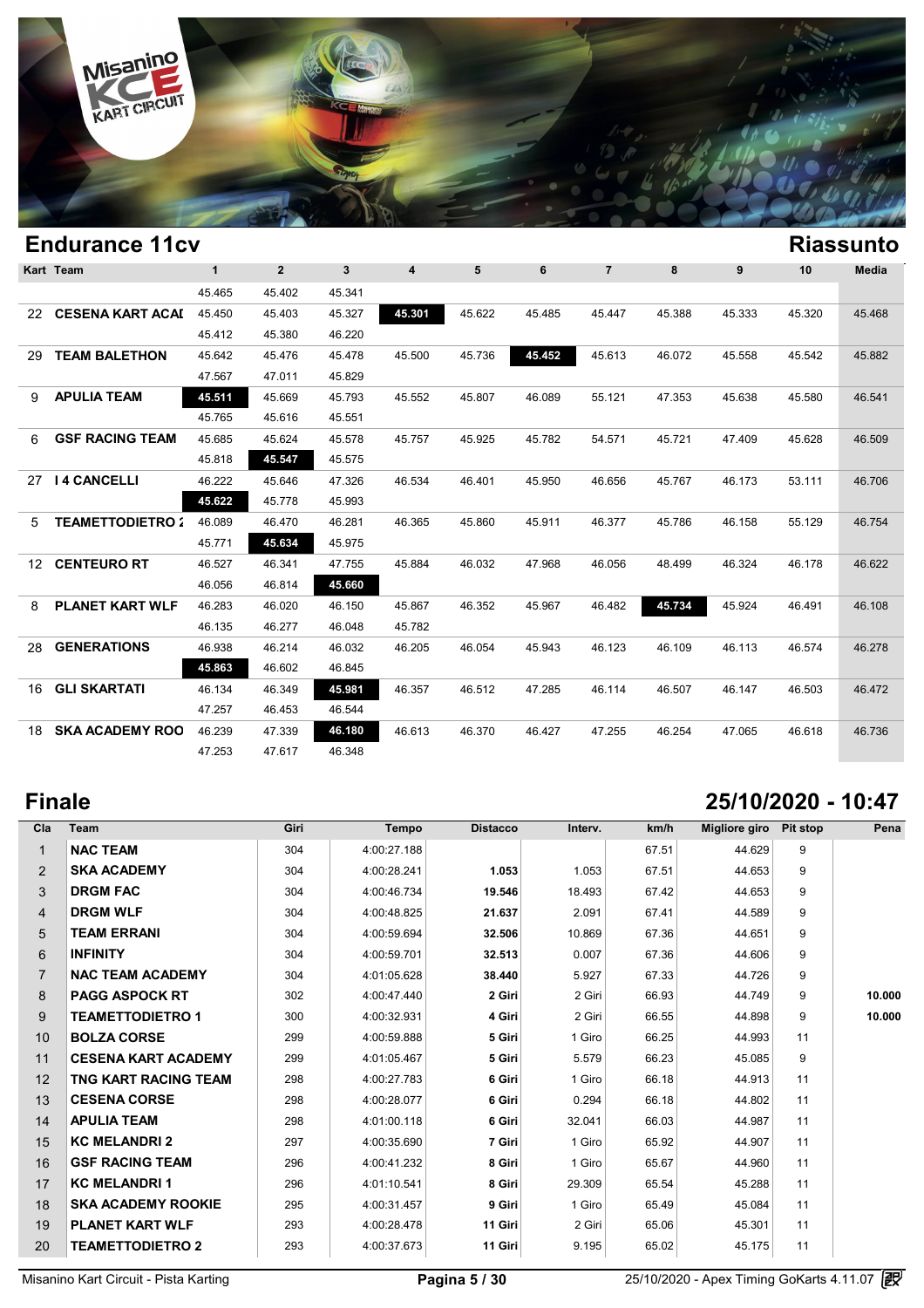

| Cla       | Team                 |                  | Giri         |              | <b>Tempo</b>     | <b>Distacco</b> |                  | Interv.        | km/h   | <b>Migliore giro</b> | <b>Pit stop</b>  | Pena        |
|-----------|----------------------|------------------|--------------|--------------|------------------|-----------------|------------------|----------------|--------|----------------------|------------------|-------------|
| 21        | <b>TEAM BALETHON</b> |                  | 292          |              | 4:00:30.195      | 12 Giri         |                  | 1 Giro         | 64.83  | 44.788               | 11               |             |
| 22        | <b>GENERATIONS</b>   |                  | 292          |              | 4:01:12.524      | 12 Giri         |                  | 1:02.329       | 64.56  | 45.475               | 11               | 20.000      |
| 23        | <b>CENTEURO RT</b>   |                  | 288          |              | 4:01:06.356      | 16 Giri         |                  | 4 Giri         | 63.74  | 45.290               | 11               | 10.000      |
| 24        | <b>I 4 CANCELLI</b>  |                  | 287          |              | 4:00:47.910      | 17 Giri         |                  | 1 Giro         | 63.56  | 45.438               | 11               | 2 G. 20.000 |
| 25        | <b>GLI SKARTATI</b>  |                  | 285          |              | 4:00:35.525      | 19 Giri         |                  | 2 Giri         | 63.26  | 45.314               | 11               |             |
|           | Storico dei tempi    |                  |              |              |                  |                 |                  |                |        |                      |                  |             |
| Kart Team |                      | $\mathbf{1}$     | $\mathbf{2}$ | $\mathbf{3}$ | 4                | 5               | 6                | $\overline{7}$ | 8      | 9                    | $10$             | Media       |
| 13        | <b>NAC TEAM</b>      | 46.072           | 46.035       | 45.435       | 45.617           | 45.384          | 45.180           | 45.322         | 45.247 | 45.342               | 45.234           | 47.446      |
|           |                      | 45.112           | 45.232       | 45.257       | 45.270           | 45.606          | 45.171           | 45.584         | 45.705 | 46.271               | 45.175           |             |
|           |                      | 45.309           | 45.222       | 45.160       | 45.231           | 45.260          | 45.304           | 45.224         | 45.192 | 45.119               | 45.218           |             |
|           |                      | 45.243           | 45.426       | 45.111       | 45.405           | 45.271          | 45.083           | 45.433         | 45.644 | 2:01.203             | 46.666           |             |
|           |                      | 45.625           | 45.334       | 45.344       | 45.887           | 45.569          | 45.452           | 45.335         | 45.470 | 45.441               | 45.267           |             |
|           |                      | 45.253           | 45.257       | 45.248       | 45.321           | 2:01.541        | 46.099           | 44.961         | 45.108 | 45.010               | 44.980           |             |
|           |                      | 44.815           | 44.877       | 44.786       | 44.799           | 44.733          | 45.202           | 44.821         | 44.892 | 44.958               | 45.233           |             |
|           |                      | 45.042           | 45.010       | 44.822       | 44.728           | 45.094          | 45.174           | 44.850         | 44.841 | 44.887               | 45.051           |             |
|           |                      | 45.014           | 45.003       | 44.737       | 44.842           | 44.980          | 44.816           | 44.859         | 44.800 | 44.900               | 44.716           |             |
|           |                      | 44.886           | 45.014       | 45.015       | 44.944           | 2:00.217        | 46.487           | 45.544         | 45.800 | 45.399               | 45.839           |             |
|           |                      | 45.587           | 45.355       | 45.316       | 45.455           | 45.396          | 45.519           | 45.286         | 45.318 | 45.542               | 45.565           |             |
|           |                      | 45.362           | 45.211       | 45.536       | 45.549           | 45.369          | 2:01.033         | 45.841         | 45.098 | 46.092               | 45.602           |             |
|           |                      | 45.341           | 45.060       | 44.936       | 44.896           | 45.458          | 45.181           | 44.901         | 45.051 | 44.940               | 44.887           |             |
|           |                      | 44.700           | 44.764       | 45.244       | 44.891           | 45.350          | 44.868           | 45.171         | 44.901 | 44.883               | 45.388           |             |
|           |                      | 44.833           | 44.995       | 45.467       | 44.918           | 44.954          | 44.807           | 45.053         | 45.595 | 45.444               | 45.029           |             |
|           |                      | 44.954           | 44.801       | 2:01.006     | 46.180           | 45.321          | 46.090           | 45.439         | 45.319 | 45.337               | 45.224           |             |
|           |                      | 45.218           | 46.005       | 45.626       | 45.368           | 45.291          | 45.402           | 45.178         | 45.325 | 45.339               | 45.610           |             |
|           |                      | 45.293           | 45.015       | 45.105       | 45.007           | 45.042          | 45.260           | 45.020         | 45.706 | 46.192               | 2:01.228         |             |
|           |                      | 45.991           | 45.244       | 45.191       | 45.176           | 45.946          | 45.646           | 45.242         | 45.300 | 45.019               | 45.508           |             |
|           |                      | 45.170           | 45.177       | 45.446       | 45.332           | 45.578          | 45.716           | 45.310         | 45.084 | 45.039               | 45.049           |             |
|           |                      | 45.119           | 45.067       | 45.400       | 45.161           | 45.527          | 45.440           | 46.461         | 45.403 | 45.249               | 45.149           |             |
|           |                      | 45.310           | 45.225       | 45.277       | 2:00.868         | 45.866          | 45.239           | 45.347         | 44.975 | 45.017               | 45.136           |             |
|           |                      | 44.953           | 45.593       | 45.034       | 45.014           | 45.087          | 45.050           | 44.953         | 44.952 | 44.891               | 44.987           |             |
|           |                      | 45.105           | 44.914       | 45.002       | 45.110           | 45.032          | 44.896           | 44.728         | 44.973 | 45.462               | 45.061           |             |
|           |                      | 44.985           | 45.020       | 44.941       | 44.946           | 44.723          | 45.041           | 44.892         | 45.124 | 45.600               | 44.896           |             |
|           |                      | 44.844           | 2:00.727     | 45.730       | 44.825           | 44.863          | 44.766           | 45.284         | 45.002 | 45.235               | 44.849           |             |
|           |                      | 44.783           | 44.926       | 44.743       | 45.052           | 44.825          | 44.711           | 45.390         | 44.953 | 44.920               | 44.915           |             |
|           |                      | 44.654           | 44.777       | 44.727       | 44.843           | 44.903          | 44.793           | 44.797         | 44.775 | 44.993               | 45.074           |             |
|           |                      | 44.706           | 44.629       | 44.861       | 44.646           | 44.757          | 44.811           | 44.892         | 44.704 | 2:00.646             | 46.908           |             |
|           |                      | 45.647           | 45.553       | 45.166       | 44.915           | 45.176          | 45.359           | 45.081         | 44.813 | 45.215               | 45.026           |             |
|           | <b>SKA ACADEMY</b>   | 45.077           | 44.748       | 45.487       | 45.167           |                 |                  |                |        |                      |                  |             |
| 20        |                      | 45.437           | 45.374       | 45.129       | 44.923           | 45.423          | 44.814           | 44.692         | 44.890 | 44.909               | 45.204           | 47.459      |
|           |                      | 44.741<br>45.678 | 44.926       | 45.171       | 45.067<br>44.709 | 44.952          | 45.142<br>44.778 | 45.009         | 44.931 | 44.900               | 44.779<br>45.240 |             |
|           |                      |                  | 44.757       | 44.887       |                  | 45.030          |                  | 45.044         | 44.971 | 44.712               |                  |             |
|           |                      | 45.516           | 45.046       | 45.120       | 46.454           | 45.372          | 44.896           | 44.750         | 44.848 | 45.799               | 2:02.589         |             |
|           |                      | 46.069           | 45.010       | 44.940       | 45.087           | 45.090          | 44.852           | 44.843         | 45.037 | 45.072               | 44.995           |             |
|           |                      | 44.809           | 45.142       | 44.752       | 44.943           | 45.011          | 44.872           | 44.841         | 45.235 | 44.806               | 45.196           |             |
|           |                      | 44.831           | 44.733       | 45.184       | 44.995           | 44.931          | 44.702           | 45.655         | 45.348 | 45.084               | 44.783           |             |
|           |                      | 45.007           | 44.866       | 44.895       | 44.922           | 44.949          | 44.877           | 44.735         | 44.919 | 2:02.519             | 46.237           |             |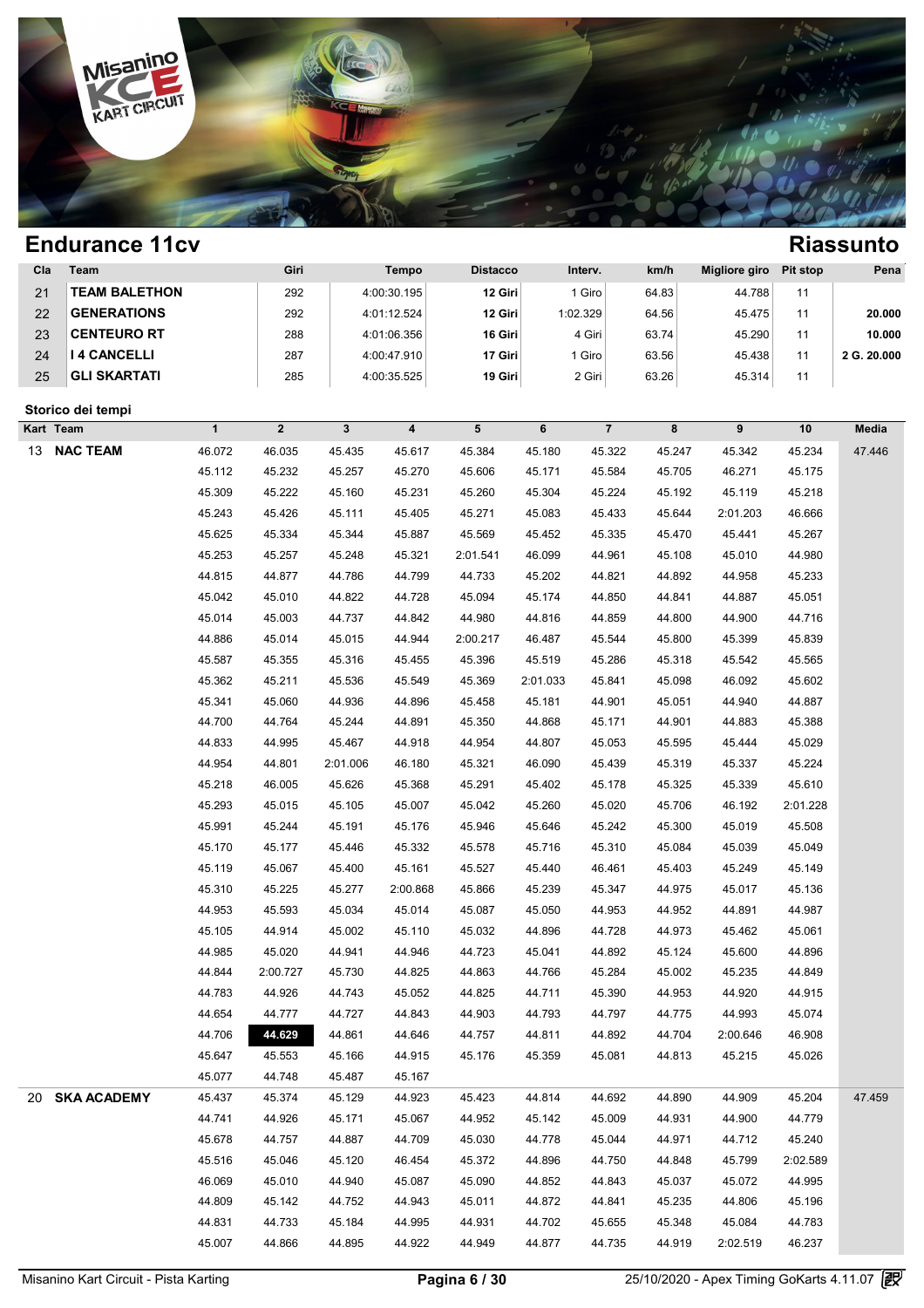

| <b>Endurance 11cv</b> |              |              |              |                         |                 |        |                |          |          |          | <b>Riassunto</b> |
|-----------------------|--------------|--------------|--------------|-------------------------|-----------------|--------|----------------|----------|----------|----------|------------------|
| Kart Team             | $\mathbf{1}$ | $\mathbf{2}$ | $\mathbf{3}$ | $\overline{\mathbf{4}}$ | $5\phantom{.0}$ | 6      | $\overline{7}$ | 8        | 9        | 10       | Media            |
|                       | 45.362       | 45.380       | 45.386       | 45.349                  | 45.254          | 45.490 | 45.459         | 45.419   | 45.542   | 45.388   |                  |
|                       | 45.314       | 45.275       | 45.182       | 45.450                  | 45.252          | 45.159 | 45.252         | 45.172   | 45.301   | 45.291   |                  |
|                       | 45.311       | 2:02.472     | 46.381       | 45.450                  | 45.838          | 45.222 | 45.421         | 45.340   | 45.240   | 45.389   |                  |
|                       | 45.597       | 45.368       | 45.228       | 45.324                  | 45.295          | 45.280 | 45.216         | 45.253   | 45.188   | 45.248   |                  |
|                       | 45.131       | 45.205       | 45.673       | 45.220                  | 45.071          | 45.087 | 45.065         | 45.199   | 45.439   | 45.263   |                  |
|                       | 45.120       | 45.407       | 45.301       | 45.220                  | 45.167          | 45.338 | 45.172         | 45.176   | 45.174   | 2:01.059 |                  |
|                       | 46.500       | 45.497       | 45.281       | 45.418                  | 45.096          | 45.596 | 45.196         | 45.155   | 45.116   | 45.010   |                  |
|                       | 44.980       | 45.287       | 44.918       | 45.041                  | 45.247          | 44.964 | 44.931         | 44.900   | 45.040   | 44.939   |                  |
|                       | 44.856       | 44.950       | 44.952       | 45.058                  | 44.870          | 44.885 | 45.098         | 45.089   | 45.237   | 44.829   |                  |
|                       | 44.769       | 44.819       | 44.827       | 44.759                  | 44.693          | 44.781 | 44.653         | 45.025   | 2:03.413 | 48.455   |                  |
|                       | 45.733       | 45.541       | 45.469       | 45.191                  | 45.203          | 44.979 | 46.024         | 45.232   | 45.126   | 45.115   |                  |
|                       | 44.936       | 45.086       | 44.948       | 45.093                  | 44.993          | 45.381 | 45.647         | 45.731   | 45.249   | 45.149   |                  |
|                       | 45.008       | 45.008       | 45.028       | 45.055                  | 45.116          | 44.818 | 45.131         | 45.331   | 45.235   | 45.227   |                  |
|                       | 45.488       | 45.105       | 45.289       | 45.110                  | 45.008          | 45.217 | 2:02.103       | 46.120   | 45.281   | 45.362   |                  |
|                       | 45.633       | 45.314       | 45.135       | 45.563                  | 45.163          | 45.093 | 45.439         | 45.212   | 45.561   | 45.248   |                  |
|                       | 45.071       | 45.132       | 45.141       | 45.015                  | 45.117          | 45.085 | 44.999         | 45.206   | 45.156   | 45.121   |                  |
|                       | 45.031       | 45.296       | 45.148       | 45.137                  | 45.323          | 46.389 | 45.238         | 45.124   | 45.181   | 45.151   |                  |
|                       | 45.298       | 45.008       | 45.269       | 45.093                  | 2:01.646        | 45.782 | 44.997         | 44.935   | 45.156   | 45.117   |                  |
|                       | 44.996       | 45.036       | 45.060       | 44.934                  | 44.865          | 44.873 | 44.824         | 45.265   | 45.342   | 45.052   |                  |
|                       | 45.017       | 45.054       | 45.064       | 44.906                  | 44.826          | 45.035 | 45.020         | 45.005   | 44.756   | 44.970   |                  |
|                       | 44.855       | 44.767       | 44.815       | 44.911                  | 45.049          | 44.982 | 44.886         | 44.930   | 45.023   | 44.762   |                  |
|                       | 44.934       | 44.782       | 2:03.180     | 2:02.402                | 46.379          | 45.472 | 45.433         | 45.430   | 45.337   | 45.166   |                  |
|                       | 45.361       | 45.386       | 45.701       | 45.573                  |                 |        |                |          |          |          |                  |
| <b>DRGM FAC</b><br>10 | 45.467       | 45.220       | 44.767       | 44.809                  | 45.033          | 45.029 | 44.814         | 44.709   | 44.789   | 45.356   | 47.516           |
|                       | 44.749       | 44.955       | 45.115       | 45.468                  | 44.927          | 44.798 | 45.270         | 44.725   | 45.038   | 44.682   |                  |
|                       | 45.285       | 44.885       | 44.871       | 44.673                  | 44.981          | 44.945 | 44.912         | 44.927   | 44.745   | 45.275   |                  |
|                       | 46.081       | 44.844       | 44.773       | 46.085                  | 45.710          | 44.875 | 44.881         | 44.986   | 45.749   | 2:01.853 |                  |
|                       | 46.258       | 45.771       | 45.544       | 45.437                  | 45.830          | 45.656 | 45.634         | 45.380   | 45.464   | 45.306   |                  |
|                       | 45.345       | 45.575       | 45.398       | 45.459                  | 45.505          | 45.376 | 45.338         | 45.411   | 52.767   | 46.303   |                  |
|                       | 45.473       | 45.368       | 45.446       | 45.512                  | 46.115          | 45.575 | 45.698         | 46.006   | 45.401   | 45.941   |                  |
|                       | 45.540       | 45.387       | 45.389       | 45.432                  | 45.752          | 45.819 | 45.411         | 2:04.124 | 46.180   | 45.373   |                  |
|                       | 45.107       | 45.202       | 44.982       | 45.255                  | 45.017          | 45.066 | 44.988         | 45.488   | 45.331   | 44.937   |                  |
|                       | 45.027       | 45.339       | 46.515       | 45.382                  | 45.228          | 45.172 | 45.214         | 45.135   | 45.259   | 45.095   |                  |
|                       | 45.260       | 45.014       | 45.625       | 45.096                  | 45.385          | 45.133 | 45.122         | 45.076   | 45.128   | 44.991   |                  |
|                       | 45.026       | 44.940       | 45.025       | 45.416                  | 44.804          | 45.009 | 2:01.448       | 45.895   | 45.605   | 45.637   |                  |
|                       | 45.330       | 45.102       | 45.366       | 45.284                  | 45.361          | 45.223 | 45.199         | 45.237   | 45.576   | 45.519   |                  |
|                       | 45.051       | 45.063       | 45.141       | 45.008                  | 45.196          | 45.699 | 45.152         | 45.031   | 45.416   | 45.356   |                  |
|                       | 45.343       | 45.500       | 45.165       | 45.086                  | 45.175          | 45.198 | 45.218         | 45.101   | 45.172   | 45.509   |                  |
|                       | 45.433       | 45.630       | 45.680       | 45.270                  | 2:00.803        | 46.207 | 45.416         | 45.309   | 45.527   | 45.198   |                  |
|                       | 45.133       | 45.028       | 45.284       | 45.161                  | 45.146          | 45.263 | 45.353         | 45.292   | 45.208   | 45.206   |                  |
|                       | 45.181       | 45.322       | 45.215       | 45.071                  | 45.048          | 45.059 | 45.377         | 45.056   | 45.184   | 45.503   |                  |
|                       | 45.191       | 45.116       | 45.182       | 45.225                  | 45.078          | 45.012 | 45.142         | 45.270   | 45.014   | 45.211   |                  |
|                       | 44.995       | 44.995       | 2:01.435     | 46.263                  | 45.478          | 45.369 | 45.296         | 45.336   | 45.261   | 45.267   |                  |
|                       | 45.064       | 45.164       | 45.035       | 45.415                  | 45.136          | 45.122 | 45.213         | 44.992   | 45.140   | 45.155   |                  |
|                       | 45.124       | 45.585       | 45.259       | 46.123                  | 45.107          | 44.962 | 45.362         | 44.953   | 45.011   | 45.413   |                  |
|                       | 44.963       | 45.079       | 45.001       | 45.364                  | 44.943          | 45.178 | 44.951         | 45.433   | 45.037   | 45.158   |                  |
|                       | 2:01.277     | 46.275       | 45.438       | 44.981                  | 45.062          | 44.845 | 45.118         | 45.310   | 45.891   | 45.059   |                  |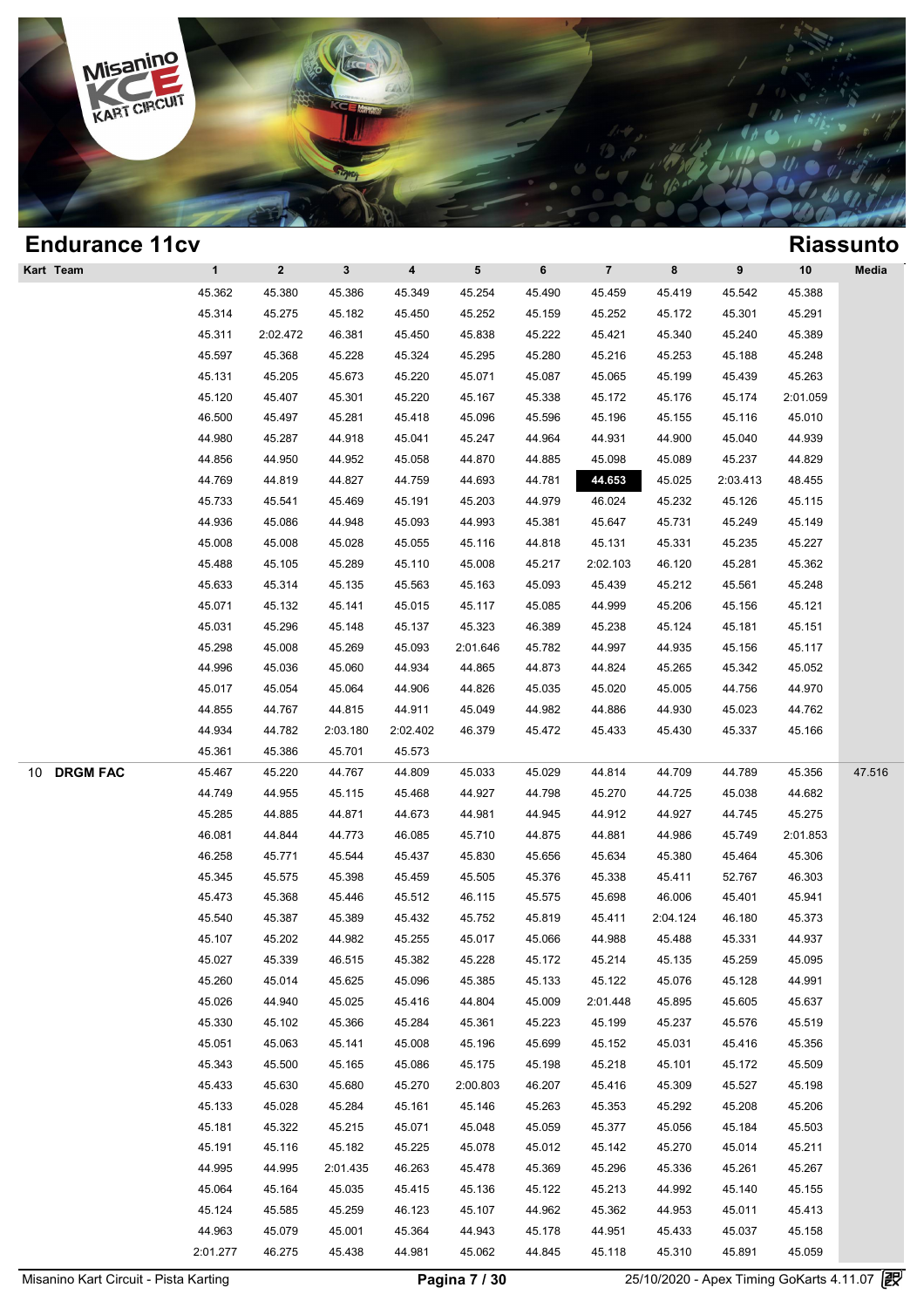

| <b>Endurance 11cv</b> |              |              |              |                         |                 |          |                         |          |          |          | <b>Riassunto</b> |
|-----------------------|--------------|--------------|--------------|-------------------------|-----------------|----------|-------------------------|----------|----------|----------|------------------|
| Kart Team             | $\mathbf{1}$ | $\mathbf{2}$ | $\mathbf{3}$ | $\overline{\mathbf{4}}$ | $5\phantom{.0}$ | 6        | $\overline{\mathbf{7}}$ | 8        | 9        | 10       | Media            |
|                       | 44.966       | 45.137       | 44.957       | 45.036                  | 44.999          | 45.663   | 45.083                  | 45.273   | 45.087   | 45.226   |                  |
|                       | 45.138       | 44.848       | 44.851       | 45.132                  | 44.915          | 45.076   | 45.176                  | 45.190   | 45.067   | 44.999   |                  |
|                       | 44.981       | 45.176       | 44.958       | 45.244                  | 45.418          | 44.783   | 45.687                  | 45.168   | 44.899   | 2:00.758 |                  |
|                       | 45.918       | 45.320       | 44.946       | 45.152                  | 45.085          | 45.058   | 44.942                  | 44.728   | 45.112   | 45.060   |                  |
|                       | 44.844       | 44.856       | 44.842       | 44.774                  | 44.834          | 44.816   | 44.831                  | 44.854   | 44.971   | 44.887   |                  |
|                       | 44.902       | 44.653       | 45.236       | 44.881                  | 2:00.099        | 2:00.753 | 46.547                  | 45.064   | 45.640   | 45.118   |                  |
|                       | 45.564       | 45.201       | 45.295       | 45.051                  |                 |          |                         |          |          |          |                  |
| <b>DRGM WLF</b><br>11 | 45.548       | 45.230       | 45.201       | 44.823                  | 44.890          | 44.903   | 44.718                  | 45.004   | 44.891   | 45.542   | 47.526           |
|                       | 44.860       | 44.929       | 45.074       | 45.388                  | 45.016          | 44.749   | 45.144                  | 44.783   | 45.154   | 44.589   |                  |
|                       | 45.170       | 44.722       | 44.783       | 44.949                  | 44.830          | 44.883   | 45.036                  | 44.846   | 44.929   | 45.271   |                  |
|                       | 45.453       | 45.040       | 45.145       | 45.369                  | 44.969          | 45.331   | 44.691                  | 44.994   | 45.215   | 2:00.552 |                  |
|                       | 46.044       | 45.154       | 45.175       | 45.168                  | 45.040          | 44.915   | 45.085                  | 45.189   | 44.706   | 45.074   |                  |
|                       | 45.049       | 44.896       | 44.739       | 45.615                  | 44.902          | 44.926   | 45.134                  | 45.608   | 45.045   | 44.931   |                  |
|                       | 44.875       | 45.063       | 44.872       | 45.011                  | 45.073          | 45.039   | 44.714                  | 44.965   | 45.024   | 45.209   |                  |
|                       | 45.187       | 45.067       | 45.666       | 45.177                  | 45.152          | 45.208   | 2:00.922                | 45.899   | 45.331   | 44.889   |                  |
|                       | 44.846       | 45.051       | 44.913       | 45.298                  | 45.032          | 44.804   | 45.117                  | 44.889   | 44.920   | 45.315   |                  |
|                       | 44.875       | 45.157       | 44.996       | 45.460                  | 45.149          | 45.066   | 44.885                  | 44.915   | 45.182   | 44.767   |                  |
|                       | 47.636       | 45.304       | 45.087       | 44.691                  | 45.005          | 45.442   | 44.761                  | 45.103   | 45.641   | 45.007   |                  |
|                       | 45.092       | 45.136       | 45.003       | 44.617                  | 45.013          | 2:01.349 | 47.537                  | 45.358   | 45.252   | 45.737   |                  |
|                       | 45.010       | 45.091       | 45.463       | 45.164                  | 45.158          | 45.145   | 45.214                  | 45.195   | 45.291   | 45.136   |                  |
|                       | 45.081       | 45.205       | 45.144       | 46.151                  | 45.375          | 45.226   | 45.377                  | 45.129   | 45.149   | 45.235   |                  |
|                       | 45.264       | 45.271       | 45.214       | 45.202                  | 45.062          | 45.353   | 45.437                  | 45.081   | 45.487   | 45.497   |                  |
|                       | 45.049       | 44.916       | 45.015       | 45.418                  | 2:01.784        | 46.405   | 45.385                  | 46.217   | 45.897   | 45.964   |                  |
|                       | 45.631       | 2:02.281     | 46.114       | 45.257                  | 45.271          | 45.656   | 45.207                  | 45.188   | 45.118   | 45.034   |                  |
|                       | 45.304       | 45.095       | 45.101       | 45.216                  | 45.156          | 45.207   | 45.409                  | 45.252   | 45.249   | 45.749   |                  |
|                       | 45.157       | 45.655       | 45.223       | 45.053                  | 44.972          | 45.165   | 45.506                  | 45.580   | 45.283   | 45.118   |                  |
|                       | 45.209       | 45.336       | 45.291       | 45.183                  | 45.149          | 45.433   | 45.647                  | 45.687   | 2:01.412 | 46.296   |                  |
|                       | 45.798       | 45.806       | 45.478       | 45.579                  | 45.415          | 45.316   | 45.485                  | 45.431   | 45.529   | 45.396   |                  |
|                       | 45.563       | 45.423       | 45.798       | 45.348                  | 45.717          | 45.409   | 46.316                  | 45.639   | 45.643   | 2:01.196 |                  |
|                       | 46.629       | 45.436       | 45.224       | 45.086                  | 46.027          | 45.075   | 45.091                  | 46.008   | 45.053   | 45.144   |                  |
|                       | 45.087       | 45.033       | 45.126       | 45.177                  | 45.082          | 45.175   | 45.540                  | 44.956   | 45.178   | 44.709   |                  |
|                       | 45.174       | 45.322       | 44.992       | 45.290                  | 45.076          | 45.184   | 45.002                  | 45.034   | 45.112   | 45.202   |                  |
|                       | 45.032       | 44.876       | 45.094       | 44.990                  | 45.113          | 2:01.426 | 46.137                  | 45.137   | 45.571   | 45.340   |                  |
|                       | 45.151       | 45.250       | 45.989       | 45.221                  | 45.451          | 45.317   | 45.188                  | 45.215   | 45.002   | 45.057   |                  |
|                       | 45.419       | 45.470       | 45.291       | 45.176                  | 45.160          | 45.355   | 45.301                  | 45.203   | 45.124   | 45.152   |                  |
|                       | 45.113       | 45.508       | 45.611       | 45.200                  | 45.081          | 45.154   | 2:01.681                | 46.684   | 45.688   | 45.439   |                  |
|                       | 45.594       | 45.464       | 45.435       | 45.392                  | 45.622          | 45.455   | 45.412                  | 45.178   | 45.206   | 46.506   |                  |
|                       | 47.437       | 45.478       | 45.532       | 46.047                  |                 |          |                         |          |          |          |                  |
| 2 TEAM ERRANI         | 46.015       | 45.792       | 45.602       | 45.493                  | 45.466          | 45.443   | 45.421                  | 45.666   | 45.493   | 45.143   | 47.554           |
|                       | 45.190       | 45.303       | 45.198       | 45.279                  | 45.724          | 45.176   | 45.344                  | 45.652   | 45.682   | 45.458   |                  |
|                       | 45.655       | 45.199       | 45.424       | 45.280                  | 45.139          | 45.285   | 45.265                  | 45.212   | 45.175   | 45.297   |                  |
|                       | 45.289       | 45.327       | 45.362       | 45.328                  | 45.614          | 45.533   | 45.499                  | 45.267   | 45.420   | 2:01.536 |                  |
|                       | 46.387       | 45.277       | 45.064       | 45.397                  | 45.017          | 45.438   | 45.424                  | 45.482   | 45.181   | 45.140   |                  |
|                       | 45.358       | 45.285       | 45.177       | 45.264                  | 45.208          | 45.251   | 45.309                  | 45.216   | 45.389   | 45.029   |                  |
|                       | 45.151       | 45.536       | 45.182       | 45.308                  | 45.119          | 45.247   | 45.733                  | 45.393   | 45.219   | 45.288   |                  |
|                       | 45.226       | 45.084       | 45.195       | 45.724                  | 45.168          | 45.101   | 45.120                  | 2:12.539 | 45.951   | 45.365   |                  |
|                       | 45.144       | 45.141       | 44.975       | 45.224                  | 44.886          | 45.171   | 45.249                  | 44.994   | 45.087   | 44.936   |                  |
|                       |              |              |              |                         |                 |          |                         |          |          |          |                  |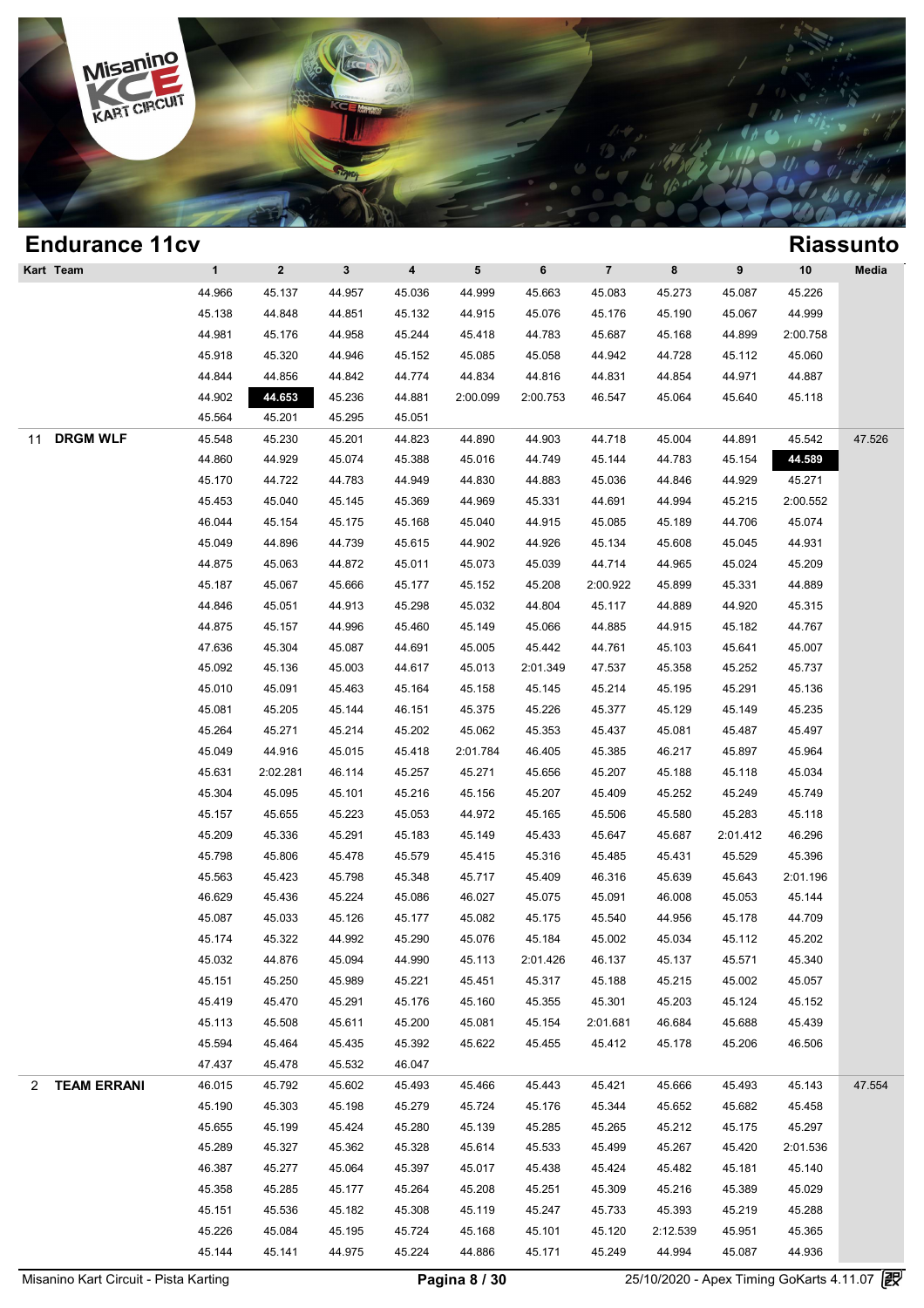

| <b>Endurance 11cv</b> |              |              |              |                         |                 |        |                         |          |          |          | <b>Riassunto</b> |
|-----------------------|--------------|--------------|--------------|-------------------------|-----------------|--------|-------------------------|----------|----------|----------|------------------|
| Kart Team             | $\mathbf{1}$ | $\mathbf{2}$ | $\mathbf{3}$ | $\overline{\mathbf{4}}$ | $5\phantom{.0}$ | 6      | $\overline{\mathbf{7}}$ | 8        | 9        | 10       | Media            |
|                       | 44.986       | 45.062       | 44.987       | 45.037                  | 44.849          | 45.173 | 44.983                  | 44.901   | 44.950   | 45.154   |                  |
|                       | 44.913       | 45.262       | 45.289       | 44.805                  | 45.597          | 45.084 | 45.048                  | 44.865   | 44.968   | 44.960   |                  |
|                       | 45.033       | 45.025       | 44.919       | 44.849                  | 44.895          | 45.002 | 2:01.924                | 46.208   | 45.280   | 45.734   |                  |
|                       | 45.220       | 45.155       | 45.323       | 45.287                  | 45.409          | 45.189 | 45.155                  | 45.251   | 45.571   | 45.518   |                  |
|                       | 45.090       | 45.015       | 45.133       | 45.107                  | 45.071          | 45.721 | 45.252                  | 45.096   | 45.326   | 45.309   |                  |
|                       | 45.385       | 45.401       | 45.419       | 45.053                  | 44.976          | 45.390 | 45.246                  | 45.033   | 45.119   | 45.423   |                  |
|                       | 45.491       | 45.883       | 45.708       | 44.981                  | 2:02.189        | 46.338 | 45.771                  | 45.539   | 45.765   | 45.540   |                  |
|                       | 45.400       | 45.462       | 45.551       | 45.815                  | 45.544          | 45.461 | 45.659                  | 45.446   | 45.470   | 45.507   |                  |
|                       | 45.351       | 45.706       | 45.463       | 45.380                  | 45.401          | 45.364 | 45.309                  | 45.655   | 45.244   | 45.255   |                  |
|                       | 45.342       | 2:02.261     | 45.890       | 45.314                  | 45.231          | 45.214 | 45.193                  | 45.138   | 45.217   | 44.979   |                  |
|                       | 45.328       | 44.954       | 45.158       | 45.182                  | 45.291          | 45.509 | 45.246                  | 45.232   | 45.118   | 45.534   |                  |
|                       | 45.874       | 45.455       | 45.092       | 45.133                  | 45.010          | 45.101 | 45.151                  | 45.234   | 45.029   | 45.071   |                  |
|                       | 45.005       | 44.958       | 44.906       | 45.129                  | 44.885          | 45.008 | 45.379                  | 44.812   | 45.085   | 44.984   |                  |
|                       | 2:02.016     | 46.497       | 45.490       | 45.156                  | 45.511          | 45.163 | 45.184                  | 45.016   | 45.042   | 45.093   |                  |
|                       | 45.098       | 45.068       | 44.973       | 45.060                  | 45.058          | 44.932 | 45.069                  | 44.926   | 45.020   | 44.946   |                  |
|                       | 45.200       | 44.897       | 44.966       | 45.098                  | 45.306          | 45.212 | 45.014                  | 45.157   | 44.867   | 45.034   |                  |
|                       | 45.501       | 44.880       | 45.132       | 45.218                  | 44.953          | 44.962 | 44.989                  | 45.073   | 2:01.061 | 45.694   |                  |
|                       | 47.006       | 45.569       | 44.998       | 45.153                  | 45.020          | 44.924 | 45.011                  | 45.030   | 44.882   | 44.911   |                  |
|                       | 45.148       | 44.996       | 45.229       | 45.509                  | 44.893          | 44.891 | 44.930                  | 45.765   | 45.149   | 45.116   |                  |
|                       | 45.003       | 45.010       | 45.104       | 44.841                  | 44.651          | 44.730 | 45.358                  | 44.878   | 44.933   | 2:01.009 |                  |
|                       | 2:03.279     | 45.913       | 45.146       | 44.960                  | 45.494          | 44.967 | 45.379                  | 45.195   | 44.909   | 44.846   |                  |
|                       | 45.238       | 44.933       | 44.877       | 45.338                  |                 |        |                         |          |          |          |                  |
| <b>INFINITY</b><br>1  | 45.253       | 45.163       | 45.215       | 44.959                  | 45.000          | 44.839 | 44.810                  | 44.856   | 44.764   | 44.822   | 47.564           |
|                       | 44.798       | 44.768       | 45.185       | 45.294                  | 44.902          | 44.798 | 45.011                  | 44.878   | 44.701   | 44.654   |                  |
|                       | 44.756       | 44.715       | 44.606       | 44.705                  | 44.793          | 44.932 | 44.721                  | 45.130   | 44.955   | 45.293   |                  |
|                       | 44.841       | 44.820       | 44.759       | 44.732                  | 44.941          | 45.073 | 44.769                  | 44.723   | 44.775   | 2:00.691 |                  |
|                       | 46.042       | 45.248       | 45.330       | 45.189                  | 45.401          | 45.159 | 45.143                  | 45.140   | 45.511   | 45.244   |                  |
|                       | 45.125       | 45.085       | 45.203       | 45.044                  | 45.554          | 45.240 | 45.048                  | 45.044   | 45.317   | 45.196   |                  |
|                       | 45.086       | 45.003       | 45.014       | 45.069                  | 45.742          | 45.187 | 45.056                  | 44.998   | 45.124   | 45.242   |                  |
|                       | 45.198       | 45.397       | 2:00.650     | 46.116                  | 45.547          | 45.064 | 45.088                  | 45.027   | 45.004   | 45.108   |                  |
|                       | 45.141       | 45.014       | 45.129       | 44.916                  | 45.176          | 45.082 | 45.035                  | 45.010   | 45.048   | 45.139   |                  |
|                       | 45.142       | 45.217       | 45.230       | 45.274                  | 45.052          | 45.029 | 45.171                  | 44.923   | 45.199   | 45.286   |                  |
|                       | 47.483       | 45.080       | 45.101       | 45.063                  | 45.344          | 44.923 | 45.283                  | 2:00.828 | 46.318   | 45.283   |                  |
|                       | 45.256       | 45.375       | 45.278       | 45.222                  | 45.347          | 45.372 | 2:00.144                | 46.021   | 45.606   | 45.686   |                  |
|                       | 45.642       | 45.551       | 45.700       | 45.514                  | 2:01.126        | 46.549 | 45.671                  | 45.837   | 45.553   | 45.584   |                  |
|                       | 45.596       | 45.531       | 46.157       | 46.036                  | 46.357          | 46.716 | 45.473                  | 45.318   | 45.561   | 45.564   |                  |
|                       | 45.340       | 45.588       | 45.671       | 45.630                  | 45.586          | 45.552 | 45.671                  | 45.859   | 45.615   | 45.508   |                  |
|                       | 45.904       | 45.419       | 45.548       | 45.449                  | 45.433          | 45.406 | 45.341                  | 45.582   | 45.406   | 45.618   |                  |
|                       | 45.615       | 45.753       | 2:01.955     | 46.692                  | 45.960          | 45.364 | 45.363                  | 45.214   | 45.153   | 45.224   |                  |
|                       | 45.113       | 45.870       | 45.177       | 45.301                  | 45.204          | 45.283 | 45.234                  | 45.722   | 45.368   | 45.496   |                  |
|                       | 45.181       | 45.305       | 45.180       | 45.576                  | 46.073          | 45.288 | 45.099                  | 45.034   | 45.043   | 45.654   |                  |
|                       | 45.313       | 45.181       | 45.138       | 45.318                  | 45.212          | 45.580 | 45.428                  | 45.177   | 45.134   | 45.082   |                  |
|                       | 45.333       | 2:00.253     | 45.909       | 45.530                  | 45.579          | 45.525 | 45.540                  | 45.641   | 45.429   | 45.565   |                  |
|                       | 45.399       | 45.433       | 45.654       | 45.597                  | 45.370          | 45.342 | 45.469                  | 45.294   | 45.353   | 45.553   |                  |
|                       | 45.555       | 45.267       | 45.367       | 45.295                  | 45.401          | 45.489 | 45.745                  | 2:02.019 | 46.408   | 45.332   |                  |
|                       | 45.174       | 45.303       | 45.066       | 45.713                  | 45.325          | 45.296 | 45.304                  | 45.179   | 45.385   | 45.254   |                  |
|                       | 45.483       | 45.647       | 45.247       | 45.241                  | 45.518          | 45.280 | 45.354                  | 45.094   | 45.544   | 45.052   |                  |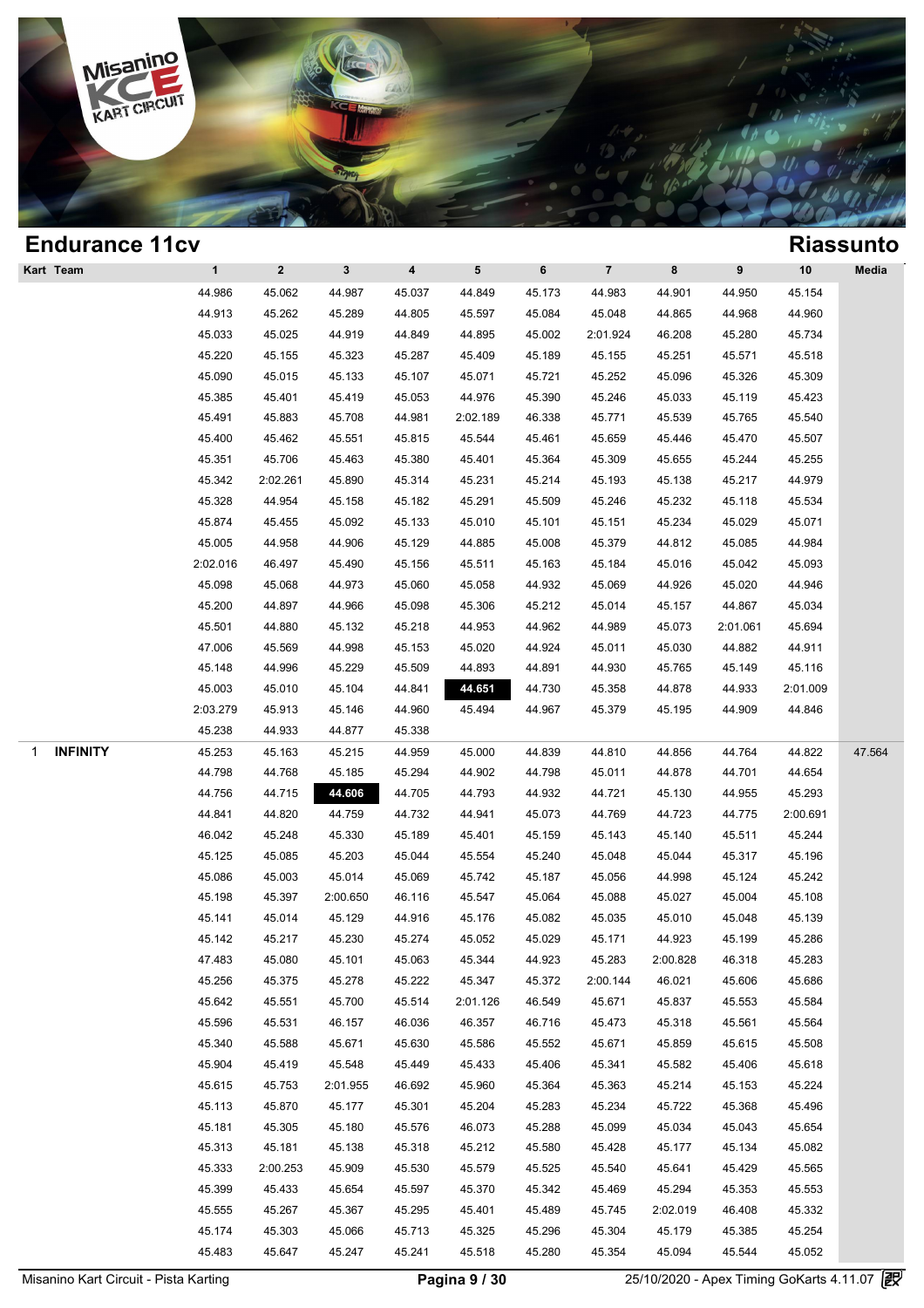

### **Endurance 11cv Riassunto Kart Team 1 2 3 4 5 6 7 8 9 10 Media Riassun**<br>
45.262 45.189 45.153 45.195 45.365 45.426 45.264 45.177 45.109 45.075<br>
45.480 45.310 45.325 45.355 45.426 45.264 45.177 45.109 45.075 1 2 3 4 5 6 7 8 9 10 Med<br>45.262 45.189 45.153 45.195 45.365 45.426 45.264 45.177 45.109 45.075<br>45.180 45.310 45.135 45.555 45.403 2:00.893 45.919 45.584 45.408 45.485<br>45.540 45.314 45.634 45.332 45.323 45.304 45.904 45.478 1 2 3 4 5 6 7 8 9 10 Med<br>45.262 45.189 45.153 45.195 45.365 45.426 45.264 45.177 45.109 45.075<br>45.180 45.310 45.135 45.555 45.403 2:00.893 45.919 45.584 45.408 45.485<br>45.549 45.314 45.624 45.332 45.301 45.094 45.478 45.510 45.262 45.189 45.153 45.195 45.365 45.426 45.264 45.177 45.109 45.075<br>45.180 45.310 45.135 45.555 45.403 2:00.893 45.919 45.584 45.408 45.485<br>45.549 45.314 45.624 45.332 45.301 45.094 45.478 45.510 45.389 45.255<br>45.026 45. 45.180 45.310 45.135 45.555 45.403 2:00.893 45.919 45.584 45.408 45.485<br>45.549 45.314 45.624 45.332 45.301 45.094 45.478 45.510 45.389 45.255<br>45.026 45.093 45.168 45.083 45.118 45.610 45.320 45.187 45.121 45.111<br>45.255 45. 45.549 45.314 45.624 45.332 45.34<br>45.026 45.093 45.168 45.083 45.11<br>45.255 45.089 45.996 45.682 45.10<br>45.266 45.256 45.294 45.924 14 **NAC TEAM ACADEMY** 45.214 45.269 45.318 45.240 45.345 45.103 45.125 45.288 45.186 44.943 47.576 45.255 45.089 45.996 45.682 45.100 45.682 45.536 45.237 45.256 45.425<br>45.266 45.256 45.294 45.924<br>45.214 45.269 45.318 45.240 45.345 45.103 45.125 45.288 45.186 44.943 47.5;<br>44.904 45.300 45.171 44.773 45.678 45.021 45.118 45.266 45.266 45.294 45.924 45.318 45.345 45.103 45.125 45.288 45.186 44.943 47.5<br>44.904 45.300 45.171 44.773 45.678 45.021 45.118 45.721 45.073 44.898<br>45.212 45.154 45.147 44.760 44.920 45.023 45.131 44.969 45.028 45.004<br> 45.214 45.269 45.318 45.240 45.345 45.103 45.125 45.288 45.186 44.943 47.5;<br>44.904 45.300 45.171 44.773 45.678 45.021 45.118 45.721 45.073 44.898<br>45.212 45.154 45.147 44.760 44.920 45.023 45.131 44.969 45.028 45.004<br>44.838 44.904 45.300 45.171 44.773 45.678 45.021 45.118 45.721 45.073 44.898<br>45.212 45.154 45.147 44.760 44.920 45.023 45.131 44.969 45.028 45.004<br>44.838 45.420 45.405 44.977 45.338 44.845 45.181 44.993 2:01.025 47.294<br>46.571 46. 46.212 45.154 45.147 44.760 44.920 45.023 45.131 44.969 45.028 45.004<br>44.838 45.420 45.405 44.977 45.338 44.845 45.181 44.993 2:01.025 47.294<br>46.571 46.622 46.112 46.141 2:01.868 46.720 45.495 45.456 45.392 45.219<br>45.319 4 44.838 45.420 45.405 44.977 45.338 44.845 45.181 44.993 2:01.025 47.294<br>46.571 46.622 46.112 46.141 2:01.868 46.720 45.495 45.456 45.392 45.219<br>45.319 45.378 45.562 46.157 45.473 45.296 45.615 45.247 45.468 45.260<br>45.314 4 46.571 46.622 46.112 46.141 2:01.868 46.720 45.495 45.456 45.392 45.219<br>45.319 45.378 45.562 46.157 45.473 45.296 45.615 45.247 45.468 45.260<br>45.314 45.300 45.168 45.280 45.128 45.407 45.711 45.052 45.139 45.482<br>45.413 45. 45.319 45.378 45.562 46.157 45.473 45.296 45.615 45.247 45.468 45.260<br>45.314 45.300 45.168 45.280 45.128 45.407 45.711 45.052 45.139 45.482<br>45.413 45.434 45.340 45.513 45.339 45.225 2:00.788 46.601 46.065 45.739<br>45.749 45. 45.314 45.300 45.168 45.280 45.128 45.407 45.711 45.052 45.139 45.482<br>45.413 45.434 45.340 45.513 45.339 45.225 2:00.788 46.601 46.065 45.739<br>45.749 45.736 45.698 45.560 45.794 45.491 45.588 45.570 46.086 45.465<br>45.546 45. 45.413 45.434 45.340 45.513 45.339 45.225 2:00.788 46.601 46.065 45.739<br>45.749 45.736 45.698 45.560 45.794 45.491 45.588 45.570 46.086 45.465<br>45.546 45.462 45.536 45.532 45.439 45.468 45.891 45.433 45.630 45.637<br>46.307 45. 45.749 45.736 45.698 45.560 45.794 45.491 45.588 45.570 46.086 45.465<br>45.546 45.462 45.536 45.532 45.439 45.468 45.891 45.433 45.630 45.637<br>46.307 45.898 45.542 45.492 45.984 45.535 45.553 45.426 45.825 45.607<br>45.490 45.58 45.546 45.462 45.536 45.532 45.439 45.468 45.891 45.433 45.630 45.637<br>46.307 45.898 45.542 45.492 45.984 45.535 45.553 45.426 45.825 45.607<br>45.490 45.589 45.831 2:00.891 46.056 45.243 45.403 45.062 44.973 45.237<br>44.963 45. 46.307 45.898 45.542 45.492 45.984 45.535 45.553 45.426 45.825 45.607<br>45.490 45.589 45.831 2:00.891 46.056 45.243 45.403 45.062 44.973 45.237<br>44.963 45.006 45.180 45.649 45.137 45.055 45.136 45.084 44.814 44.905<br>45.156 45. 44.963 45.589 45.831 2:00.891 46.056 45.243 45.403 45.062 44.973 45.237<br>44.963 45.006 45.180 45.649 45.137 45.055 45.136 45.084 44.814 44.905<br>45.156 45.174 45.044 44.986 45.038 45.178 46.227 44.884 45.052 44.947<br>44.835 45.5 44.963 45.006 45.180 45.649 45.137 45.055 45.136 45.084 44.814 44.905<br>45.156 45.174 45.044 44.986 45.038 45.178 46.227 44.884 45.052 44.947<br>44.835 45.528 45.307 45.219 45.243 45.701 45.256 45.167 45.146 2:01.514<br>46.406 45. 45.156 45.174 45.044 44.986 45.038 45.178 46.227 44.884 45.052 44.947<br>44.835 45.528 45.307 45.219 45.243 45.701 45.256 45.167 45.146 2:01.514<br>46.406 45.582 45.415 45.674 45.576 45.152 45.179 45.164 45.178 45.468<br>45.133 45. 44.835 45.528 45.307 45.219 45.243 45.701 45.256 45.167 45.146 2:01.514<br>46.406 45.582 45.415 45.674 45.576 45.152 45.179 45.164 45.178 45.468<br>45.133 45.125 45.092 45.205 45.237 45.294 45.278 44.971 45.490 45.043<br>45.032 44. 46.406 45.582 45.415 45.674 45.576 45.152 45.179 45.164 45.178 45.468<br>45.133 45.125 45.092 45.205 45.237 45.294 45.278 44.971 45.490 45.043<br>45.032 44.851 45.212 45.531 45.545 45.201 45.056 45.056 45.206 45.166<br>45.074 45.36 45.133 45.125 45.092 45.205 45.237 45.294 45.278 44.971 45.490 45.043<br>45.032 44.851 45.212 45.531 45.545 45.201 45.056 45.056 45.206 45.166<br>45.074 45.360 45.258 45.015 45.234 45.276 45.108 45.128 2:00.917 46.385<br>45.400 45. 46.032 44.851 45.212 45.531 45.545 45.201 45.056 45.056 45.206 45.166<br>45.074 45.360 45.258 45.015 45.234 45.276 45.108 45.128 2:00.917 46.385<br>45.400 45.478 45.548 45.451 45.424 45.403 45.285 45.280 45.123 45.238<br>45.780 46. 45.074 45.360 45.258 45.015 45.234 45.276 45.108 45.128 2:00.917 46.385<br>45.400 45.478 45.548 45.451 45.424 45.403 45.285 45.280 45.123 45.238<br>45.780 46.087 45.272 45.193 45.607 45.204 45.422 45.331 45.314 45.362<br>45.348 45. 45.400 45.478 45.548 45.451 45.424 45.403 45.285 45.280 45.123 45.238<br>45.780 46.087 45.272 45.193 45.607 45.204 45.422 45.331 45.314 45.362<br>45.348 45.337 45.267 45.171 46.253 45.822 45.389 45.183 45.201 2:01.480<br>45.801 45. 45.780 46.087 45.272 45.193 45.607 45.204 45.422 45.331 45.314 45.362<br>45.348 45.337 45.267 45.171 46.253 45.822 45.389 45.183 45.201 2:01.480<br>45.801 45.405 45.916 45.064 45.191 44.916 45.088 45.046 44.913 44.906<br>44.983 45. 45.348 45.337 45.267 45.171 46.253 45.822 45.389 45.183 45.201 2:01.480<br>45.801 45.405 45.916 45.064 45.191 44.916 45.088 45.046 44.913 44.906<br>44.983 45.206 44.893 44.923 44.842 45.693 45.119 44.951 45.011 45.124<br>45.052 44. 45.801 45.405 45.916 45.064 45.191 44.916 45.088 45.046 44.913 44.906<br>44.983 45.206 44.893 44.923 44.842 45.693 45.119 44.951 45.011 45.124<br>45.052 44.941 45.153 44.997 45.101 44.895 45.109 44.906 44.940 45.130<br>2:01.199 46. 46.983 45.206 44.893 44.923 44.842 45.693 45.119 44.951 45.011 45.124<br>45.052 44.941 45.153 44.997 45.101 44.895 45.109 44.906 44.940 45.130<br>:01.199 46.333 46.387 45.343 45.281 45.420 45.533 45.344 45.421 45.298<br>45.945 45.4 45.052 44.941 45.153 44.997 45.101 44.895 45.109 44.906 44.940 45.130<br>
1.01.199 46.333 46.387 45.343 45.281 45.420 45.533 45.344 45.421 45.298<br>
45.945 45.464 45.516 45.477 45.594 45.544 45.324 2:00.996 45.713 45.298<br>
45.03 46.333 46.387 45.343 45.281 45.420 45.533 45.344 45.421 45.298<br>45.945 45.464 45.516 45.477 45.594 45.544 45.324 2:00.996 45.713 45.298<br>45.039 45.001 44.778 44.859 45.101 44.778 44.965 45.359 45.911 45.653<br>45.265 45.003 45 45.945 45.464 45.516 45.477 45.594 45.544 45.324 2:00.996 45.713 45.298<br>45.039 45.001 44.778 44.859 45.101 44.726 44.965 45.359 45.911 45.653<br>45.265 45.003 45.103 44.854 45.018 45.061 44.806 45.046 45.191 44.815<br>45.154 45. 45.039 45.001 44.778 44.859 45.10<br>45.265 45.003 45.103 44.854 45.0<br>45.154 45.254 45.063 45.032 44.98<br>44.762 44.897 44.851 45.706 7 **PAGG ASPOCK RT** 47.484 45.939 46.492 46.058 45.725 45.814 46.015 45.741 46.695 46.086 47.821 45.154 45.254 45.063 45.032 44.989 45.134 44.898 45.096 45.447 44.970<br>44.762 44.897 44.851 45.706<br>47.484 45.939 46.492 46.058 45.725 45.814 46.015 45.741 46.695 46.086 47.82<br>45.641 45.477 45.404 45.930 45.708 45.736 45.612 44.762 44.897 44.851 45.706<br>47.484 45.939 46.492 46.058 45.725 45.814 46.015 45.741 46.695 46.086 47.82<br>45.641 45.477 45.404 45.930 45.708 45.736 45.612 45.381 45.429 45.568<br>45.828 45.518 45.719 46.237 46.034 45.534 45.917 46.893 46.492 46.058 45.725 45.814 46.015 45.741 46.695 46.086 47.82<br>45.641 45.477 45.404 45.930 45.708 45.736 45.612 45.381 45.429 45.568<br>45.828 45.518 45.719 46.237 46.034 45.534 45.917 45.534 45.687 45.928<br>45.558 45.892 45.641 45.477 45.404 45.930 45.708 45.736 45.612 45.381 45.429 45.568<br>45.828 45.518 45.719 46.237 46.034 45.534 45.917 45.534 45.687 45.928<br>45.558 45.892 45.412 45.628 45.602 45.771 45.655 2:02.075 46.915 45.813<br>46.320 45. 45.828 45.518 45.719 46.237 46.034 45.534 45.917 45.534 45.687 45.928<br>45.558 45.892 45.412 45.628 45.602 45.771 45.655 2:02.075 46.915 45.813<br>46.320 45.936 46.305 45.614 46.277 45.533 45.817 45.541 45.595 45.908<br>45.340 45. 46.320 45.892 45.412 45.628 45.602 45.771 45.655 2:02.075 46.915 45.813<br>46.320 45.936 46.305 45.614 46.277 45.533 45.817 45.541 45.595 45.908<br>45.340 45.685 45.547 46.430 46.156 46.094 45.214 46.085 46.000 45.400<br>46.241 45. 46.320 45.936 46.305 45.614 46.277 45.533 45.817 45.541 45.595 45.908<br>45.340 45.685 45.547 46.430 46.156 46.094 45.214 46.085 46.000 45.400<br>46.241 45.781 45.553 45.544 45.854 45.727 45.619 45.645 45.797 45.426<br>45.390 45.23 45.340 45.685 45.547 46.430 46.156 46.094 45.214 46.085 46.000 45.400<br>46.241 45.781 45.553 45.544 45.854 45.727 45.619 45.645 45.797 45.426<br>45.390 45.232 45.801 45.601 46.110 2:02.853 46.321 45.395 45.683 45.165<br>45.287 45. 46.241 45.781 45.553 45.544 45.854 45.727 45.619 45.645 45.797 45.426<br>45.390 45.232 45.801 45.601 46.110 2:02.853 46.321 45.395 45.683 45.165<br>45.287 45.130 45.107 45.200 45.168 45.312 45.128 45.229 45.117 45.273<br>45.387 45.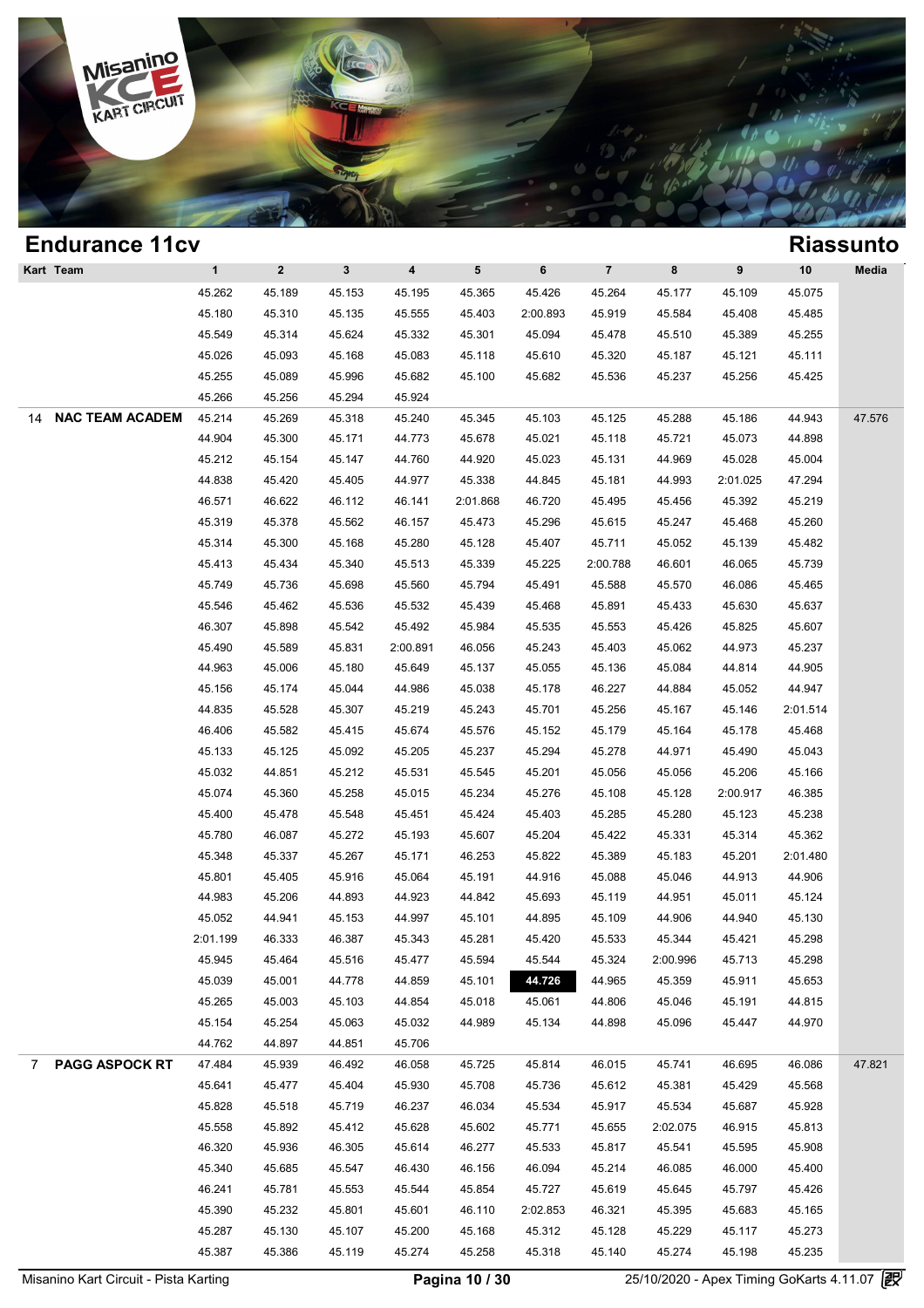

| <b>Endurance 11cv</b>        |              |                         |             |                         |          |        |                |          |          |          | <b>Riassunto</b> |
|------------------------------|--------------|-------------------------|-------------|-------------------------|----------|--------|----------------|----------|----------|----------|------------------|
| Kart Team                    | $\mathbf{1}$ | $\overline{\mathbf{2}}$ | $\mathbf 3$ | $\overline{\mathbf{4}}$ | 5        | 6      | $\overline{7}$ | 8        | 9        | 10       | Media            |
|                              | 45.300       | 45.571                  | 46.085      | 45.444                  | 45.112   | 45.192 | 45.170         | 46.256   | 45.392   | 45.216   |                  |
|                              | 45.079       | 45.376                  | 46.111      | 45.470                  | 2:02.229 | 46.667 | 45.659         | 45.979   | 45.356   | 45.414   |                  |
|                              | 45.849       | 45.364                  | 45.365      | 45.821                  | 45.528   | 45.415 | 46.172         | 45.514   | 45.281   | 45.694   |                  |
|                              | 46.239       | 45.471                  | 45.460      | 45.273                  | 46.783   | 45.224 | 45.336         | 45.340   | 45.803   | 45.422   |                  |
|                              | 45.361       | 45.922                  | 45.600      | 45.430                  | 45.146   | 45.358 | 45.294         | 45.388   | 45.365   | 45.319   |                  |
|                              | 46.928       | 2:03.267                | 46.829      | 45.758                  | 45.308   | 45.485 | 45.100         | 45.215   | 45.426   | 45.253   |                  |
|                              | 45.390       | 45.250                  | 45.641      | 45.168                  | 45.033   | 45.384 | 46.025         | 45.246   | 45.217   | 45.118   |                  |
|                              | 45.069       | 44.912                  | 45.114      | 45.050                  | 45.119   | 44.916 | 45.098         | 45.330   | 45.199   | 45.087   |                  |
|                              | 45.220       | 45.156                  | 44.924      | 45.314                  | 45.072   | 45.500 | 45.317         | 46.034   | 2:01.776 | 47.175   |                  |
|                              | 46.243       | 45.624                  | 45.827      | 45.465                  | 45.476   | 45.992 | 45.506         | 45.772   | 45.464   | 45.306   |                  |
|                              | 45.525       | 46.039                  | 46.057      | 45.465                  | 45.529   | 45.688 | 47.595         | 46.021   | 45.974   | 45.895   |                  |
|                              | 46.142       | 46.796                  | 45.700      | 45.490                  | 45.442   | 45.494 | 45.267         | 45.400   | 45.360   | 45.356   |                  |
|                              | 44.990       | 45.489                  | 45.262      | 2:03.240                | 46.043   | 44.926 | 45.108         | 45.247   | 45.015   | 44.988   |                  |
|                              | 44.877       | 45.008                  | 44.962      | 45.046                  | 45.364   | 45.187 | 44.863         | 45.021   | 44.756   | 45.066   |                  |
|                              | 44.931       | 44.902                  | 45.010      | 45.144                  | 45.132   | 44.973 | 44.940         | 44.749   | 44.959   | 45.021   |                  |
|                              | 45.132       | 46.397                  | 45.710      | 45.264                  | 45.664   | 45.295 | 45.066         | 45.146   | 44.959   | 44.864   |                  |
|                              | 45.537       | 45.917                  | 45.572      | 2:01.134                | 46.959   | 46.291 | 45.924         | 2:01.862 | 46.461   | 45.280   |                  |
|                              | 45.466       | 45.265                  | 45.106      | 44.891                  | 44.830   | 44.843 | 45.384         | 45.348   | 45.122   | 45.062   |                  |
|                              | 44.917       | 44.951                  | 44.959      | 45.523                  | 45.267   | 45.407 | 44.971         | 45.072   | 44.781   | 45.183   |                  |
|                              | 44.946       | 45.601                  | 46.315      | 45.019                  | 2:00.912 | 46.461 | 45.767         | 45.528   | 45.868   | 45.918   |                  |
|                              | 46.389       | 46.129                  |             |                         |          |        |                |          |          |          |                  |
| <b>TEAMETTODIETRO 1</b><br>4 | 50.078       | 53.731                  | 53.988      | 46.009                  | 45.784   | 45.712 | 45.831         | 46.500   | 45.471   | 45.756   | 48.093           |
|                              | 45.431       | 45.599                  | 45.688      | 45.501                  | 45.821   | 45.825 | 45.550         | 45.757   | 45.460   | 45.495   |                  |
|                              | 45.483       | 45.263                  | 45.621      | 45.443                  | 46.122   | 45.590 | 45.595         | 45.575   | 45.942   | 47.008   |                  |
|                              | 45.870       | 45.543                  | 45.662      | 45.531                  | 45.865   | 45.920 | 2:02.265       | 47.371   | 45.720   | 45.493   |                  |
|                              | 45.775       | 45.572                  | 45.502      | 45.579                  | 45.612   | 45.712 | 45.768         | 45.471   | 45.593   | 45.670   |                  |
|                              | 45.499       | 45.485                  | 45.624      | 45.510                  | 45.483   | 45.571 | 45.549         | 45.862   | 45.746   | 45.975   |                  |
|                              | 45.376       | 45.491                  | 46.187      | 45.546                  | 45.405   | 46.451 | 45.394         | 45.375   | 46.276   | 45.688   |                  |
|                              | 45.261       | 45.214                  | 45.241      | 45.593                  | 2:04.023 | 46.594 | 45.804         | 45.756   | 45.437   | 45.753   |                  |
|                              | 45.439       | 45.500                  | 45.382      | 45.511                  | 45.345   | 46.218 | 45.568         | 45.868   | 45.713   | 45.281   |                  |
|                              | 45.350       | 46.074                  | 45.506      | 45.525                  | 45.424   | 45.711 | 45.525         | 45.575   | 48.300   | 45.471   |                  |
|                              | 46.594       | 45.757                  | 45.546      | 45.429                  | 46.401   | 45.992 | 45.686         | 45.970   | 45.522   | 2:02.446 |                  |
|                              | 46.138       | 45.402                  | 45.386      | 45.362                  | 45.286   | 45.266 | 45.197         | 45.144   | 45.092   | 45.596   |                  |
|                              | 45.370       | 45.411                  | 45.020      | 44.978                  | 45.146   | 45.342 | 45.054         | 45.108   | 45.011   | 44.972   |                  |
|                              | 45.219       | 45.125                  | 45.109      | 45.002                  | 45.685   | 45.352 | 44.944         | 44.999   | 45.354   | 45.171   |                  |
|                              | 45.047       | 45.122                  | 45.070      | 45.143                  | 45.169   | 44.898 | 45.028         | 45.130   | 45.208   | 45.367   |                  |
|                              | 2:04.060     | 46.766                  | 45.908      | 45.813                  | 45.816   | 45.911 | 45.444         | 45.760   | 46.554   | 45.596   |                  |
|                              | 45.490       | 45.414                  | 45.503      | 45.366                  | 45.548   | 45.425 | 45.451         | 45.524   | 45.364   | 45.638   |                  |
|                              | 45.578       | 46.389                  | 45.666      | 45.681                  | 45.969   | 45.932 | 45.608         | 45.684   | 45.762   | 45.755   |                  |
|                              | 2:02.799     | 47.327                  | 45.661      | 46.145                  | 46.931   | 46.127 | 46.320         | 46.410   | 46.608   | 45.914   |                  |
|                              | 46.177       | 2:04.982                | 46.718      | 45.668                  | 45.736   | 45.605 | 45.621         | 45.709   | 46.166   | 46.125   |                  |
|                              | 46.170       | 45.948                  | 45.594      | 45.547                  | 45.798   | 45.856 | 45.457         | 45.667   | 45.731   | 47.025   |                  |
|                              | 45.388       | 45.296                  | 45.603      | 45.447                  | 46.197   | 45.652 | 46.182         | 45.802   | 45.760   | 46.181   |                  |
|                              | 45.615       | 45.667                  | 45.651      | 45.946                  | 45.695   | 45.424 | 45.857         | 45.809   | 46.002   | 2:01.915 |                  |
|                              | 46.705       | 45.753                  | 46.024      | 45.887                  | 45.888   | 45.783 | 45.874         | 45.337   | 46.199   | 45.779   |                  |
|                              | 46.331       | 45.751                  | 45.449      | 45.667                  | 45.410   | 45.961 | 45.782         | 46.276   | 46.199   | 46.168   |                  |
|                              | 45.792       | 46.354                  | 2:03.755    | 46.539                  | 46.133   | 46.656 | 45.564         | 45.508   | 45.486   | 45.379   |                  |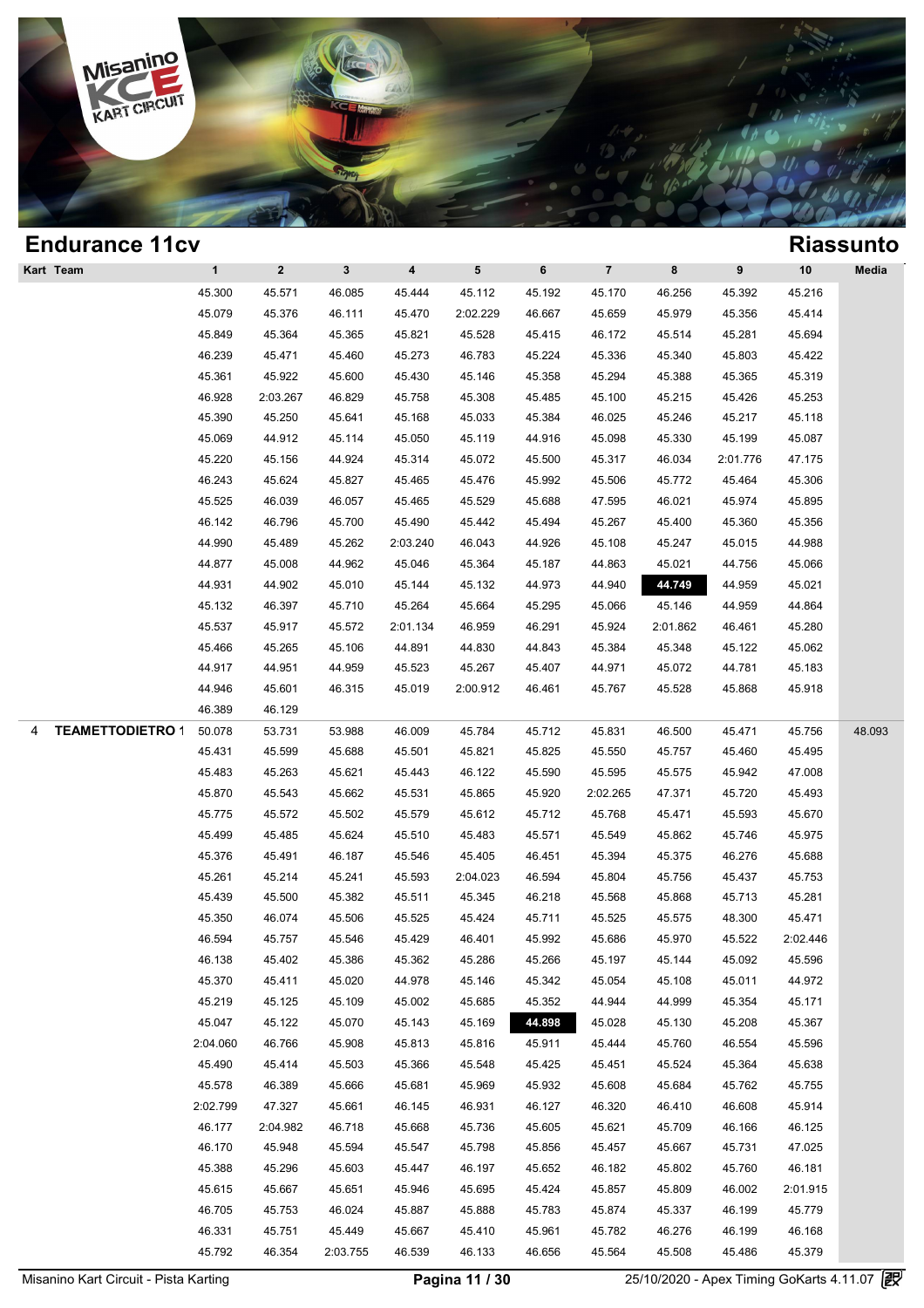

| <b>Endurance 11cv</b>   |              |              |              |                         |                 |          |                |        |          |          | <b>Riassunto</b> |
|-------------------------|--------------|--------------|--------------|-------------------------|-----------------|----------|----------------|--------|----------|----------|------------------|
| Kart Team               | $\mathbf{1}$ | $\mathbf{2}$ | $\mathbf{3}$ | $\overline{\mathbf{4}}$ | $5\phantom{.0}$ | 6        | $\overline{7}$ | 8      | 9        | 10       | Media            |
|                         | 45.393       | 45.421       | 45.637       | 45.647                  | 45.655          | 46.040   | 45.949         | 45.306 | 45.626   | 45.383   |                  |
|                         | 45.351       | 45.573       | 45.423       | 45.374                  | 45.709          | 45.512   | 45.971         | 45.203 | 45.431   | 45.335   |                  |
|                         | 45.544       | 45.480       | 45.561       | 2:04.771                | 46.629          | 45.973   | 45.888         | 46.523 | 45.699   | 45.560   |                  |
|                         | 45.425       | 45.317       | 45.419       | 45.425                  | 45.402          | 45.714   | 45.512         | 45.389 | 45.472   | 45.716   |                  |
| <b>BOLZA CORSE</b><br>3 | 49.232       | 46.325       | 45.480       | 45.459                  | 45.406          | 45.439   | 45.514         | 45.458 | 45.312   | 45.356   | 48.341           |
|                         | 45.472       | 46.042       | 45.320       | 45.129                  | 45.069          | 45.307   | 45.201         | 45.276 | 46.037   | 45.492   |                  |
|                         | 45.760       | 45.646       | 45.543       | 45.411                  | 45.541          | 45.390   | 45.455         | 45.374 | 45.902   | 45.595   |                  |
|                         | 45.539       | 2:01.549     | 46.380       | 45.740                  | 46.607          | 45.587   | 45.646         | 45.499 | 45.166   | 45.422   |                  |
|                         | 45.211       | 45.251       | 45.186       | 45.179                  | 45.124          | 46.302   | 45.288         | 45.453 | 45.317   | 45.685   |                  |
|                         | 45.783       | 45.742       | 45.165       | 45.726                  | 46.217          | 45.546   | 45.726         | 45.330 | 45.404   | 45.679   |                  |
|                         | 45.614       | 45.500       | 45.619       | 45.543                  | 45.340          | 45.261   | 45.542         | 45.281 | 2:02.367 | 47.326   |                  |
|                         | 46.047       | 45.774       | 45.529       | 45.247                  | 45.170          | 45.463   | 45.390         | 45.327 | 45.873   | 45.562   |                  |
|                         | 45.706       | 45.577       | 45.566       | 45.552                  | 45.598          | 45.570   | 45.348         | 45.463 | 45.518   | 45.738   |                  |
|                         | 45.528       | 45.441       | 45.424       | 45.737                  | 45.283          | 45.526   | 45.542         | 45.565 | 45.488   | 45.842   |                  |
|                         | 45.521       | 45.872       | 45.765       | 45.637                  | 45.619          | 2:00.982 | 45.980         | 45.367 | 45.406   | 45.660   |                  |
|                         | 45.025       | 45.296       | 45.308       | 45.035                  | 45.204          | 45.392   | 45.765         | 45.970 | 45.184   | 45.611   |                  |
|                         | 45.586       | 45.292       | 44.993       | 45.358                  | 45.333          | 45.197   | 45.161         | 45.118 | 45.186   | 45.012   |                  |
|                         | 45.912       | 45.785       | 45.229       | 45.335                  | 45.297          | 45.353   | 45.305         | 45.124 | 45.205   | 45.193   |                  |
|                         | 45.447       | 45.262       | 45.105       | 2:01.694                | 47.219          | 46.013   | 45.959         | 45.682 | 46.082   | 45.664   |                  |
|                         | 45.663       | 2:01.982     | 46.974       | 46.030                  | 45.500          | 45.670   | 45.483         | 45.834 | 45.633   | 45.276   |                  |
|                         | 45.294       | 45.341       | 45.264       | 45.323                  | 45.274          | 45.415   | 45.214         | 45.516 | 45.168   | 45.338   |                  |
|                         | 45.406       | 45.297       | 45.445       | 45.532                  | 45.532          | 45.241   | 45.215         | 45.289 | 45.320   | 45.200   |                  |
|                         | 45.342       | 45.288       | 45.445       | 45.375                  | 45.290          | 46.360   | 45.319         | 45.647 | 45.600   | 2:01.713 |                  |
|                         | 46.729       | 45.832       | 47.279       | 45.715                  | 45.584          | 45.526   | 45.472         | 45.533 | 45.442   | 45.408   |                  |
|                         | 45.533       | 45.453       | 45.289       | 45.491                  | 46.341          | 45.664   | 46.277         | 45.749 | 45.663   | 45.332   |                  |
|                         | 45.336       | 45.904       | 45.550       | 46.609                  | 46.383          | 45.639   | 45.491         | 45.449 | 45.376   | 45.616   |                  |
|                         | 45.692       | 45.651       | 45.341       | 2:01.688                | 47.047          | 45.835   | 45.482         | 45.294 | 45.393   | 45.401   |                  |
|                         | 45.576       | 45.341       | 45.453       | 45.527                  | 45.440          | 45.567   | 45.852         | 45.377 | 45.611   | 45.402   |                  |
|                         | 45.517       | 45.283       | 45.435       | 45.151                  | 45.235          | 45.265   | 45.050         | 45.535 | 45.107   | 45.246   |                  |
|                         | 2:01.800     | 45.885       | 45.444       | 45.305                  | 45.312          | 45.156   | 45.454         | 45.479 | 45.240   | 45.077   |                  |
|                         | 45.287       | 45.046       | 45.566       | 45.369                  | 45.452          | 44.993   | 45.470         | 45.249 | 45.087   | 45.119   |                  |
|                         | 45.109       | 45.388       | 2:01.418     | 2:02.276                | 2:03.283        | 46.299   | 45.216         | 45.313 | 45.426   | 45.381   |                  |
|                         | 46.224       | 45.417       | 45.095       | 45.230                  | 45.173          | 45.088   | 45.172         | 45.880 | 45.752   | 45.017   |                  |
|                         | 45.702       | 45.550       | 45.244       | 45.238                  | 45.394          | 45.353   | 45.201         | 45.250 | 45.972   |          |                  |
| 22 CESENA KART ACAI     | 47.739       | 51.517       | 49.154       | 46.897                  | 46.462          | 47.069   | 46.522         | 46.302 | 46.640   | 46.281   | 48.353           |
|                         | 46.391       | 45.681       | 46.255       | 45.395                  | 45.891          | 46.112   | 45.920         | 46.510 | 2:03.899 | 47.595   |                  |
|                         | 45.865       | 45.631       | 45.744       | 45.815                  | 45.985          | 45.492   | 46.373         | 46.095 | 45.488   | 45.364   |                  |
|                         | 45.302       | 46.408       | 45.623       | 45.435                  | 45.482          | 45.321   | 45.536         | 45.085 | 45.821   | 45.616   |                  |
|                         | 45.432       | 45.416       | 45.126       | 46.088                  | 45.381          | 45.711   | 45.262         | 45.191 | 2:01.523 | 47.308   |                  |
|                         | 46.968       | 46.208       | 45.976       | 46.145                  | 46.036          | 45.463   | 45.760         | 46.394 | 46.217   | 46.061   |                  |
|                         | 46.092       | 45.997       | 46.627       | 46.443                  | 45.817          | 46.040   | 46.034         | 46.110 | 46.265   | 45.818   |                  |
|                         | 46.506       | 46.649       | 46.479       | 45.938                  | 45.884          | 45.944   | 46.576         | 47.487 | 46.093   | 45.754   |                  |
|                         | 45.706       | 46.255       | 45.632       | 46.047                  | 2:03.375        | 47.801   | 46.804         | 46.850 | 45.922   | 46.745   |                  |
|                         | 46.423       | 46.516       | 45.881       | 46.586                  | 46.676          | 45.792   | 45.928         | 46.360 | 46.051   | 45.723   |                  |
|                         | 46.482       | 45.723       | 45.911       | 45.537                  | 45.938          | 46.287   | 45.791         | 46.067 | 46.217   | 46.372   |                  |
|                         | 45.884       | 45.941       | 45.962       | 46.211                  | 46.134          | 46.419   | 46.045         | 46.010 | 45.959   | 46.202   |                  |
|                         | 45.895       | 46.187       | 2:03.224     | 50.708                  | 46.246          | 45.802   | 46.307         | 45.854 | 46.914   | 45.805   |                  |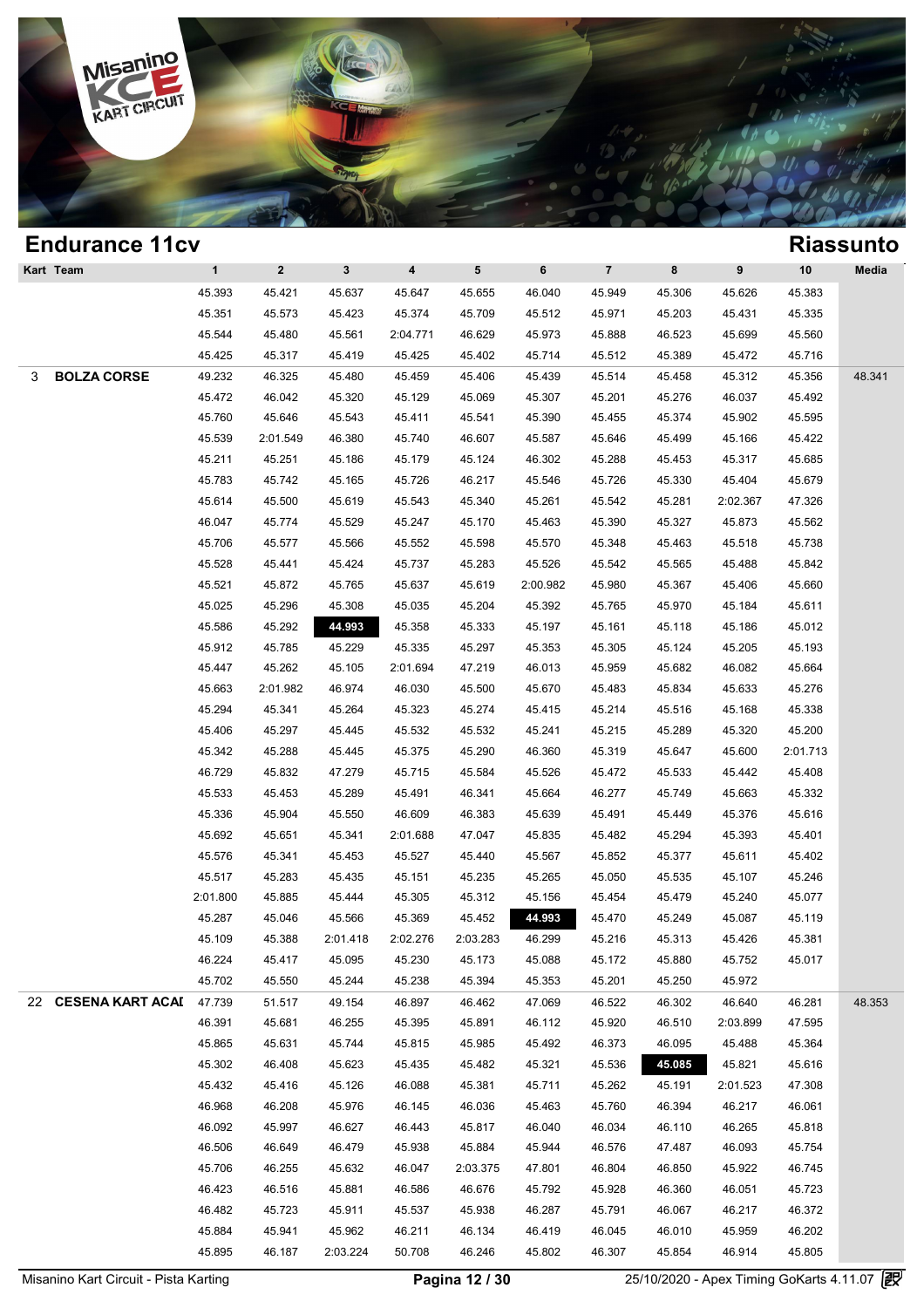

| $\mathbf{1}$<br>46.335 | $\boldsymbol{2}$                                                                                                                                     | $\mathbf{3}$                                                                                                                     |                                                                                                                                                                |                                                                                                                                                                                  |                                                                                                                                                    |                                                                                                                                                              |                                                                                                                                                                                    |                                                                                                                                |                                                                                                                                          |                                                                                                                                                        |
|------------------------|------------------------------------------------------------------------------------------------------------------------------------------------------|----------------------------------------------------------------------------------------------------------------------------------|----------------------------------------------------------------------------------------------------------------------------------------------------------------|----------------------------------------------------------------------------------------------------------------------------------------------------------------------------------|----------------------------------------------------------------------------------------------------------------------------------------------------|--------------------------------------------------------------------------------------------------------------------------------------------------------------|------------------------------------------------------------------------------------------------------------------------------------------------------------------------------------|--------------------------------------------------------------------------------------------------------------------------------|------------------------------------------------------------------------------------------------------------------------------------------|--------------------------------------------------------------------------------------------------------------------------------------------------------|
|                        |                                                                                                                                                      |                                                                                                                                  | $\overline{\mathbf{4}}$                                                                                                                                        | 5                                                                                                                                                                                | 6                                                                                                                                                  | $\overline{7}$                                                                                                                                               | 8                                                                                                                                                                                  | 9                                                                                                                              | 10                                                                                                                                       | Media                                                                                                                                                  |
|                        | 45.740                                                                                                                                               | 45.512                                                                                                                           | 45.694                                                                                                                                                         | 45.558                                                                                                                                                                           | 45.673                                                                                                                                             | 46.375                                                                                                                                                       | 45.641                                                                                                                                                                             | 45.827                                                                                                                         | 45.611                                                                                                                                   |                                                                                                                                                        |
| 46.566                 | 45.937                                                                                                                                               | 45.697                                                                                                                           | 45.805                                                                                                                                                         | 45.794                                                                                                                                                                           | 45.585                                                                                                                                             | 45.729                                                                                                                                                       | 45.784                                                                                                                                                                             | 45.726                                                                                                                         | 46.656                                                                                                                                   |                                                                                                                                                        |
| 45.830                 | 2:03.178                                                                                                                                             | 47.198                                                                                                                           | 46.303                                                                                                                                                         | 46.411                                                                                                                                                                           | 46.473                                                                                                                                             | 46.506                                                                                                                                                       | 46.133                                                                                                                                                                             | 46.150                                                                                                                         | 45.476                                                                                                                                   |                                                                                                                                                        |
| 45.655                 | 45.557                                                                                                                                               | 45.719                                                                                                                           | 46.041                                                                                                                                                         | 45.903                                                                                                                                                                           | 46.206                                                                                                                                             | 46.287                                                                                                                                                       | 45.616                                                                                                                                                                             | 45.425                                                                                                                         | 45.923                                                                                                                                   |                                                                                                                                                        |
| 45.590                 | 45.860                                                                                                                                               | 46.049                                                                                                                           | 45.704                                                                                                                                                         | 46.308                                                                                                                                                                           | 45.854                                                                                                                                             | 46.101                                                                                                                                                       | 45.959                                                                                                                                                                             | 46.276                                                                                                                         | 45.760                                                                                                                                   |                                                                                                                                                        |
| 45.742                 | 46.613                                                                                                                                               | 46.124                                                                                                                           | 46.176                                                                                                                                                         | 45.811                                                                                                                                                                           | 46.131                                                                                                                                             | 45.836                                                                                                                                                       | 2:01.240                                                                                                                                                                           | 47.440                                                                                                                         | 46.354                                                                                                                                   |                                                                                                                                                        |
| 46.177                 | 46.062                                                                                                                                               | 46.500                                                                                                                           | 45.494                                                                                                                                                         | 46.184                                                                                                                                                                           | 45.304                                                                                                                                             | 45.505                                                                                                                                                       | 46.152                                                                                                                                                                             | 45.334                                                                                                                         | 45.272                                                                                                                                   |                                                                                                                                                        |
| 45.714                 | 46.367                                                                                                                                               | 45.747                                                                                                                           | 45.458                                                                                                                                                         | 45.939                                                                                                                                                                           | 45.610                                                                                                                                             | 46.591                                                                                                                                                       | 45.239                                                                                                                                                                             | 45.411                                                                                                                         | 45.744                                                                                                                                   |                                                                                                                                                        |
| 45.841                 | 45.460                                                                                                                                               | 45.685                                                                                                                           | 45.567                                                                                                                                                         | 45.816                                                                                                                                                                           | 45.693                                                                                                                                             | 45.920                                                                                                                                                       | 45.674                                                                                                                                                                             | 45.589                                                                                                                         | 2:03.834                                                                                                                                 |                                                                                                                                                        |
| 46.546                 | 45.812                                                                                                                                               | 45.431                                                                                                                           | 45.476                                                                                                                                                         | 45.563                                                                                                                                                                           | 45.434                                                                                                                                             | 45.614                                                                                                                                                       | 46.052                                                                                                                                                                             | 46.177                                                                                                                         | 46.215                                                                                                                                   |                                                                                                                                                        |
| 45.445                 | 45.350                                                                                                                                               | 45.411                                                                                                                           | 45.405                                                                                                                                                         | 45.385                                                                                                                                                                           | 45.226                                                                                                                                             | 45.318                                                                                                                                                       | 45.370                                                                                                                                                                             | 45.249                                                                                                                         | 45.999                                                                                                                                   |                                                                                                                                                        |
| 45.477                 | 45.456                                                                                                                                               | 45.692                                                                                                                           | 45.258                                                                                                                                                         | 45.210                                                                                                                                                                           | 45.703                                                                                                                                             | 45.302                                                                                                                                                       | 45.350                                                                                                                                                                             | 46.083                                                                                                                         | 2:01.353                                                                                                                                 |                                                                                                                                                        |
| 49.258                 | 46.290                                                                                                                                               | 46.617                                                                                                                           | 46.249                                                                                                                                                         | 46.627                                                                                                                                                                           | 47.054                                                                                                                                             | 45.942                                                                                                                                                       | 46.380                                                                                                                                                                             | 46.476                                                                                                                         | 46.256                                                                                                                                   |                                                                                                                                                        |
| 46.029                 | 46.207                                                                                                                                               | 46.213                                                                                                                           | 46.092                                                                                                                                                         | 46.224                                                                                                                                                                           | 46.471                                                                                                                                             | 46.404                                                                                                                                                       | 48.377                                                                                                                                                                             | 46.002                                                                                                                         | 46.004                                                                                                                                   |                                                                                                                                                        |
| 46.043                 | 2:01.210                                                                                                                                             | 46.418                                                                                                                           | 46.535                                                                                                                                                         | 46.056                                                                                                                                                                           | 45.994                                                                                                                                             | 45.770                                                                                                                                                       | 46.095                                                                                                                                                                             | 46.100                                                                                                                         | 45.532                                                                                                                                   |                                                                                                                                                        |
| 45.854                 | 45.465                                                                                                                                               | 45.612                                                                                                                           | 45.852                                                                                                                                                         | 45.969                                                                                                                                                                           | 45.455                                                                                                                                             | 45.480                                                                                                                                                       | 46.151                                                                                                                                                                             | 46.362                                                                                                                         | 45.866                                                                                                                                   |                                                                                                                                                        |
| 45.652                 | 46.334                                                                                                                                               | 46.091                                                                                                                           | 46.003                                                                                                                                                         | 46.467                                                                                                                                                                           | 45.534                                                                                                                                             | 45.557                                                                                                                                                       | 45.834                                                                                                                                                                             | 45.742                                                                                                                         |                                                                                                                                          |                                                                                                                                                        |
| 48.620                 | 46.051                                                                                                                                               | 45.816                                                                                                                           | 45.671                                                                                                                                                         | 45.669                                                                                                                                                                           | 45.916                                                                                                                                             | 45.911                                                                                                                                                       | 45.782                                                                                                                                                                             | 45.393                                                                                                                         | 45.473                                                                                                                                   | 48.397                                                                                                                                                 |
| 45.456                 | 45.621                                                                                                                                               | 45.184                                                                                                                           | 45.103                                                                                                                                                         | 45.057                                                                                                                                                                           | 45.013                                                                                                                                             | 45.257                                                                                                                                                       | 45.288                                                                                                                                                                             | 45.918                                                                                                                         | 45.552                                                                                                                                   |                                                                                                                                                        |
| 45.660                 | 46.090                                                                                                                                               | 45.509                                                                                                                           | 45.587                                                                                                                                                         | 45.506                                                                                                                                                                           | 45.334                                                                                                                                             | 45.289                                                                                                                                                       | 45.282                                                                                                                                                                             | 2:02.412                                                                                                                       | 46.821                                                                                                                                   |                                                                                                                                                        |
| 45.979                 | 45.490                                                                                                                                               | 45.719                                                                                                                           | 45.326                                                                                                                                                         | 45.300                                                                                                                                                                           | 45.259                                                                                                                                             | 45.409                                                                                                                                                       | 45.388                                                                                                                                                                             | 45.386                                                                                                                         | 45.158                                                                                                                                   |                                                                                                                                                        |
| 45.446                 | 45.319                                                                                                                                               | 45.349                                                                                                                           | 45.119                                                                                                                                                         | 45.172                                                                                                                                                                           | 46.245                                                                                                                                             | 45.188                                                                                                                                                       | 45.531                                                                                                                                                                             | 45.085                                                                                                                         | 45.417                                                                                                                                   |                                                                                                                                                        |
| 45.681                 | 45.673                                                                                                                                               | 45.196                                                                                                                           | 45.441                                                                                                                                                         | 45.593                                                                                                                                                                           | 2:03.377                                                                                                                                           | 46.478                                                                                                                                                       | 45.612                                                                                                                                                                             | 45.779                                                                                                                         | 45.338                                                                                                                                   |                                                                                                                                                        |
| 45.404                 | 45.723                                                                                                                                               | 45.354                                                                                                                           | 46.364                                                                                                                                                         | 45.357                                                                                                                                                                           | 45.347                                                                                                                                             | 45.478                                                                                                                                                       | 45.621                                                                                                                                                                             | 45.548                                                                                                                         | 45.817                                                                                                                                   |                                                                                                                                                        |
| 45.368                 | 45.363                                                                                                                                               | 45.443                                                                                                                           | 45.404                                                                                                                                                         | 45.208                                                                                                                                                                           | 45.396                                                                                                                                             | 45.127                                                                                                                                                       | 45.339                                                                                                                                                                             | 45.273                                                                                                                         | 45.289                                                                                                                                   |                                                                                                                                                        |
| 2:01.001               | 46.757                                                                                                                                               | 45.782                                                                                                                           | 46.143                                                                                                                                                         | 46.836                                                                                                                                                                           | 46.501                                                                                                                                             | 46.037                                                                                                                                                       | 46.188                                                                                                                                                                             | 46.390                                                                                                                         | 45.792                                                                                                                                   |                                                                                                                                                        |
| 47.010                 | 46.748                                                                                                                                               | 2:03.329                                                                                                                         | 46.434                                                                                                                                                         | 45.080                                                                                                                                                                           | 45.210                                                                                                                                             | 45.138                                                                                                                                                       | 45.108                                                                                                                                                                             | 45.485                                                                                                                         | 45.150                                                                                                                                   |                                                                                                                                                        |
| 45.658                 | 45.113                                                                                                                                               |                                                                                                                                  |                                                                                                                                                                |                                                                                                                                                                                  |                                                                                                                                                    |                                                                                                                                                              | 44.977                                                                                                                                                                             | 45.176                                                                                                                         |                                                                                                                                          |                                                                                                                                                        |
|                        | 45.070                                                                                                                                               |                                                                                                                                  |                                                                                                                                                                |                                                                                                                                                                                  |                                                                                                                                                    |                                                                                                                                                              | 45.535                                                                                                                                                                             |                                                                                                                                |                                                                                                                                          |                                                                                                                                                        |
|                        |                                                                                                                                                      |                                                                                                                                  |                                                                                                                                                                |                                                                                                                                                                                  |                                                                                                                                                    |                                                                                                                                                              |                                                                                                                                                                                    |                                                                                                                                |                                                                                                                                          |                                                                                                                                                        |
| 46.778                 | 45.760                                                                                                                                               | 45.759                                                                                                                           | 45.592                                                                                                                                                         | 45.851                                                                                                                                                                           | 45.542                                                                                                                                             | 45.743                                                                                                                                                       | 45.926                                                                                                                                                                             | 45.718                                                                                                                         | 45.519                                                                                                                                   |                                                                                                                                                        |
| 45.808                 |                                                                                                                                                      |                                                                                                                                  |                                                                                                                                                                |                                                                                                                                                                                  |                                                                                                                                                    | 45.469                                                                                                                                                       | 45.693                                                                                                                                                                             | 45.618                                                                                                                         | 46.216                                                                                                                                   |                                                                                                                                                        |
|                        | 54.442                                                                                                                                               | 45.749                                                                                                                           |                                                                                                                                                                | 2:02.123                                                                                                                                                                         | 46.953                                                                                                                                             |                                                                                                                                                              | 45.489                                                                                                                                                                             |                                                                                                                                |                                                                                                                                          |                                                                                                                                                        |
| 45.310                 | 45.307                                                                                                                                               | 45.323                                                                                                                           | 45.313                                                                                                                                                         | 45.320                                                                                                                                                                           | 45.508                                                                                                                                             |                                                                                                                                                              | 45.268                                                                                                                                                                             | 45.422                                                                                                                         | 45.265                                                                                                                                   |                                                                                                                                                        |
|                        | 45.700                                                                                                                                               |                                                                                                                                  |                                                                                                                                                                | 45.265                                                                                                                                                                           |                                                                                                                                                    |                                                                                                                                                              |                                                                                                                                                                                    |                                                                                                                                |                                                                                                                                          |                                                                                                                                                        |
| 46.488                 | 45.638                                                                                                                                               | 45.894                                                                                                                           |                                                                                                                                                                | 45.823                                                                                                                                                                           | 45.694                                                                                                                                             |                                                                                                                                                              | 45.495                                                                                                                                                                             | 45.447                                                                                                                         | 45.381                                                                                                                                   |                                                                                                                                                        |
|                        |                                                                                                                                                      |                                                                                                                                  |                                                                                                                                                                |                                                                                                                                                                                  |                                                                                                                                                    |                                                                                                                                                              |                                                                                                                                                                                    |                                                                                                                                |                                                                                                                                          |                                                                                                                                                        |
|                        |                                                                                                                                                      |                                                                                                                                  |                                                                                                                                                                |                                                                                                                                                                                  |                                                                                                                                                    |                                                                                                                                                              |                                                                                                                                                                                    |                                                                                                                                |                                                                                                                                          |                                                                                                                                                        |
|                        |                                                                                                                                                      |                                                                                                                                  |                                                                                                                                                                |                                                                                                                                                                                  |                                                                                                                                                    |                                                                                                                                                              |                                                                                                                                                                                    |                                                                                                                                |                                                                                                                                          |                                                                                                                                                        |
|                        |                                                                                                                                                      |                                                                                                                                  |                                                                                                                                                                |                                                                                                                                                                                  |                                                                                                                                                    |                                                                                                                                                              |                                                                                                                                                                                    |                                                                                                                                |                                                                                                                                          |                                                                                                                                                        |
|                        |                                                                                                                                                      |                                                                                                                                  |                                                                                                                                                                |                                                                                                                                                                                  |                                                                                                                                                    |                                                                                                                                                              |                                                                                                                                                                                    |                                                                                                                                |                                                                                                                                          |                                                                                                                                                        |
|                        |                                                                                                                                                      |                                                                                                                                  |                                                                                                                                                                |                                                                                                                                                                                  |                                                                                                                                                    |                                                                                                                                                              |                                                                                                                                                                                    |                                                                                                                                |                                                                                                                                          |                                                                                                                                                        |
|                        |                                                                                                                                                      |                                                                                                                                  |                                                                                                                                                                |                                                                                                                                                                                  |                                                                                                                                                    |                                                                                                                                                              |                                                                                                                                                                                    |                                                                                                                                |                                                                                                                                          |                                                                                                                                                        |
|                        |                                                                                                                                                      |                                                                                                                                  |                                                                                                                                                                |                                                                                                                                                                                  |                                                                                                                                                    |                                                                                                                                                              |                                                                                                                                                                                    |                                                                                                                                |                                                                                                                                          |                                                                                                                                                        |
|                        |                                                                                                                                                      |                                                                                                                                  |                                                                                                                                                                |                                                                                                                                                                                  |                                                                                                                                                    |                                                                                                                                                              |                                                                                                                                                                                    |                                                                                                                                |                                                                                                                                          |                                                                                                                                                        |
|                        |                                                                                                                                                      |                                                                                                                                  |                                                                                                                                                                |                                                                                                                                                                                  |                                                                                                                                                    |                                                                                                                                                              |                                                                                                                                                                                    |                                                                                                                                |                                                                                                                                          |                                                                                                                                                        |
|                        |                                                                                                                                                      |                                                                                                                                  |                                                                                                                                                                |                                                                                                                                                                                  |                                                                                                                                                    |                                                                                                                                                              |                                                                                                                                                                                    |                                                                                                                                |                                                                                                                                          |                                                                                                                                                        |
|                        | 45.223<br>45.134<br>45.499<br>45.437<br>46.788<br>45.663<br>45.391<br>45.602<br>45.070<br>45.306<br>2:01.066<br>45.151<br>45.457<br>46.038<br>45.514 | 45.248<br>45.652<br>45.435<br>45.554<br>45.288<br>45.503<br>2:00.993<br>45.205<br>46.236<br>45.287<br>45.441<br>45.614<br>45.808 | 45.445<br>45.371<br>45.376<br>45.478<br>45.504<br>45.410<br>46.697<br>45.347<br>45.454<br>46.514<br>45.144<br>45.535<br>45.079<br>2:01.275<br>45.490<br>45.931 | 45.051<br>45.600<br>45.269<br>45.976<br>45.758<br>45.190<br>45.337<br>45.329<br>45.924<br>45.165<br>45.674<br>45.224<br>45.477<br>45.712<br>45.484<br>46.776<br>45.528<br>45.648 | 44.913<br>45.349<br>45.245<br>45.819<br>45.366<br>45.701<br>45.246<br>45.354<br>45.400<br>45.120<br>45.471<br>45.339<br>45.814<br>45.736<br>45.557 | 45.136<br>45.153<br>45.097<br>45.526<br>45.434<br>45.146<br>45.558<br>45.486<br>45.085<br>45.230<br>45.137<br>45.038<br>45.263<br>45.911<br>45.711<br>45.870 | 45.212<br>45.532<br>45.150<br>45.539<br>45.125<br>45.222<br>45.579<br>45.680<br>2:01.951<br>45.380<br>45.586<br>45.190<br>45.398<br>45.064<br>45.457<br>45.703<br>45.530<br>46.153 | 45.461<br>45.262<br>45.635<br>46.281<br>45.072<br>45.316<br>45.374<br>45.119<br>45.080<br>45.413<br>45.530<br>45.639<br>46.226 | 45.373<br>45.363<br>45.283<br>45.233<br>45.475<br>45.492<br>46.362<br>45.477<br>45.247<br>45.171<br>45.222<br>45.381<br>45.501<br>45.528 | 45.142<br>45.171<br>2:01.995<br>45.125<br>2:01.675<br>45.586<br>45.460<br>45.565<br>45.620<br>44.974<br>45.149<br>45.058<br>45.473<br>45.790<br>45.412 |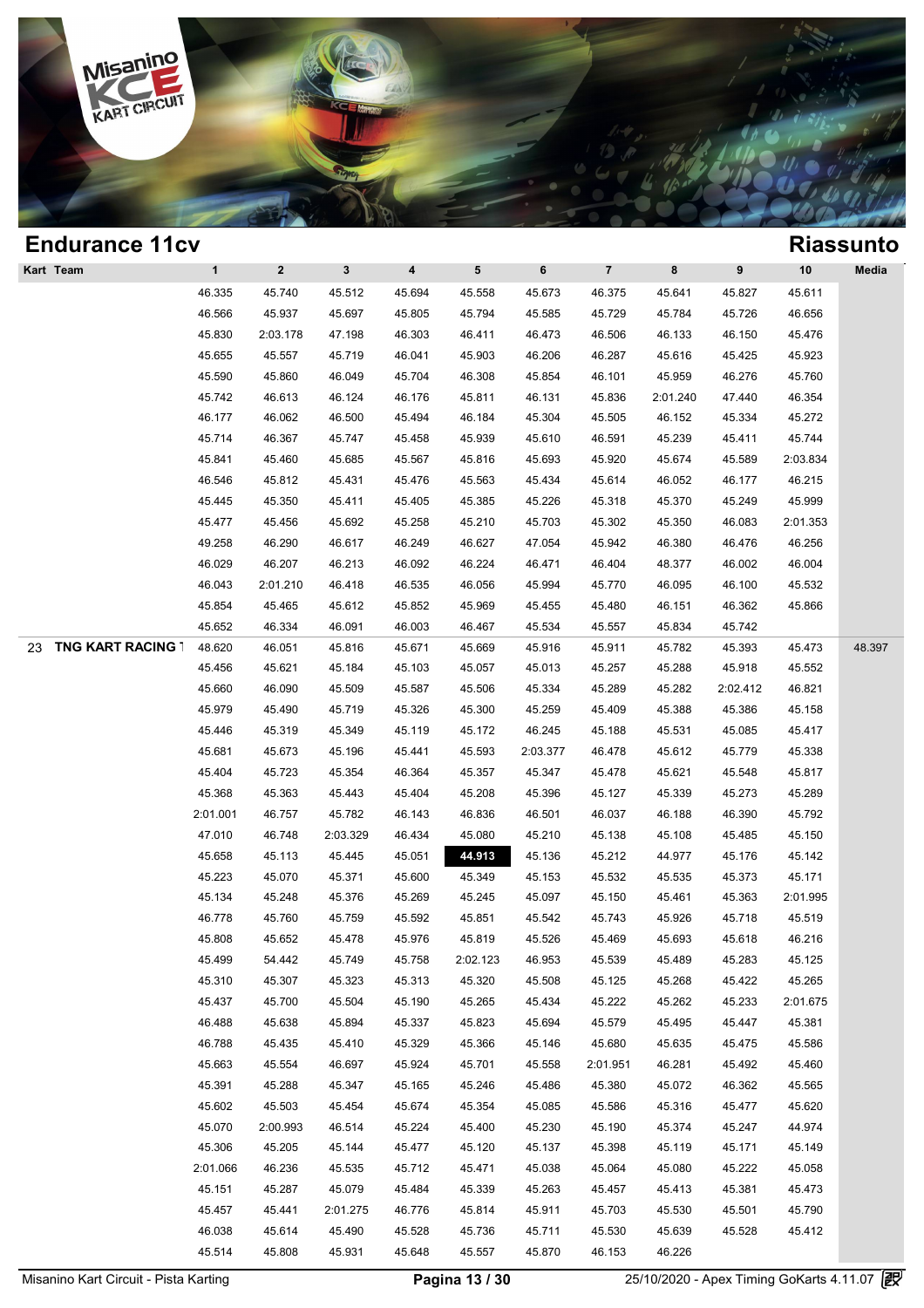

|   | Eliuuralice Ticy   |              |                |                |          |                 |          |                |          |          |        | NIASSUIILU |
|---|--------------------|--------------|----------------|----------------|----------|-----------------|----------|----------------|----------|----------|--------|------------|
|   | Kart Team          | $\mathbf{1}$ | $\overline{2}$ | $3\phantom{a}$ | 4        | $5\phantom{.0}$ | 6        | $\overline{7}$ | 8        | 9        | 10     | Media      |
|   | 21 CESENA CORSE    | 46.478       | 45.862         | 45.530         | 45.628   | 45.898          | 45.558   | 45.634         | 45.351   | 45.513   | 45.586 | 48.406     |
|   |                    | 45.376       | 2:02.962       | 49.526         | 46.296   | 45.927          | 46.489   | 46.070         | 45.529   | 45.694   | 45.701 |            |
|   |                    | 45.572       | 45.551         | 45.311         | 45.471   | 45.350          | 45.487   | 45.552         | 45.591   | 2:05.443 | 47.940 |            |
|   |                    | 45.975       | 45.002         | 45.348         | 46.941   | 45.764          | 45.259   | 45.604         | 45.182   | 45.292   | 46.156 |            |
|   |                    | 45.260       | 45.412         | 45.370         | 45.337   | 45.177          | 45.878   | 45.992         | 45.355   | 45.241   | 45.294 |            |
|   |                    | 45.304       | 45.196         | 45.141         | 45.494   | 45.078          | 45.400   | 45.072         | 45.033   | 44.875   | 45.478 |            |
|   |                    | 45.290       | 45.044         | 45.363         | 45.222   | 45.310          | 45.142   | 2:02.159       | 47.744   | 46.239   | 46.166 |            |
|   |                    | 46.079       | 45.567         | 45.704         | 45.739   | 45.452          | 45.290   | 46.189         | 46.071   | 45.539   | 45.930 |            |
|   |                    | 45.528       | 45.979         | 45.193         | 45.848   | 45.426          | 45.360   | 45.551         | 45.715   | 45.226   | 45.858 |            |
|   |                    | 45.667       | 45.448         | 45.585         | 45.512   | 45.531          | 45.654   | 45.712         | 45.566   | 2:03.389 | 46.269 |            |
|   |                    | 45.498       | 45.869         | 45.154         | 45.531   | 45.121          | 45.807   | 45.287         | 45.171   | 45.465   | 45.169 |            |
|   |                    | 45.777       | 45.161         | 45.229         | 45.192   | 45.072          | 45.126   | 45.289         | 45.100   | 45.301   | 45.530 |            |
|   |                    | 45.242       | 45.129         | 45.076         | 45.044   | 45.130          | 45.455   | 45.340         | 45.121   | 45.393   | 45.183 |            |
|   |                    | 45.396       | 45.111         | 45.292         | 45.181   | 45.666          | 2:03.074 | 46.430         | 45.552   | 45.563   | 45.549 |            |
|   |                    | 46.264       | 45.704         | 45.382         | 45.738   | 46.506          | 45.717   | 45.523         | 45.225   | 45.234   | 45.209 |            |
|   |                    | 45.514       | 45.668         | 45.343         | 45.779   | 45.453          | 45.918   | 45.450         | 45.303   | 45.323   | 45.883 |            |
|   |                    | 45.712       | 45.449         | 45.410         | 45.505   | 45.479          | 2:02.200 | 47.072         | 46.501   | 46.934   | 46.123 |            |
|   |                    | 46.340       | 46.031         | 46.677         | 45.735   | 46.234          | 2:01.118 | 46.159         | 45.539   | 45.419   | 45.426 |            |
|   |                    | 45.328       | 45.333         | 45.145         | 45.576   | 45.309          | 45.155   | 45.300         | 45.248   | 45.132   | 44.971 |            |
|   |                    | 46.431       | 45.323         | 45.207         | 45.284   | 45.375          | 45.355   | 45.860         | 45.238   | 45.176   | 45.321 |            |
|   |                    | 45.612       | 46.409         | 46.159         | 45.658   | 45.346          | 45.734   | 45.735         | 45.488   | 45.207   | 45.180 |            |
|   |                    | 45.629       | 45.454         | 45.124         | 2:03.702 | 48.184          | 45.519   | 45.412         | 45.197   | 45.291   | 46.447 |            |
|   |                    | 45.615       | 45.339         | 44.900         | 44.802   | 45.388          | 45.055   | 45.102         | 45.064   | 45.185   | 45.047 |            |
|   |                    | 45.331       | 45.018         | 45.501         | 45.265   | 44.938          | 45.236   | 45.089         | 45.258   | 45.006   | 45.196 |            |
|   |                    | 45.444       | 45.180         | 45.043         | 45.201   | 45.108          | 45.003   | 45.179         | 44.944   | 2:01.401 | 46.591 |            |
|   |                    | 45.859       | 45.474         | 45.882         | 45.561   | 45.249          | 46.541   | 45.952         | 45.644   | 45.053   | 45.336 |            |
|   |                    | 45.229       | 45.966         | 46.338         | 2:02.445 | 2:05.062        | 46.294   | 45.681         | 45.199   | 45.162   | 45.157 |            |
|   |                    | 45.174       | 45.510         | 45.606         | 45.440   | 45.721          | 45.583   | 45.150         | 45.549   | 45.060   | 44.983 |            |
|   |                    | 45.187       | 45.315         | 45.326         | 45.371   | 45.346          | 45.191   | 45.054         | 45.118   | 45.285   | 45.356 |            |
|   |                    | 45.636       | 45.451         | 45.057         | 45.267   | 45.147          | 45.760   | 46.195         | 46.250   |          |        |            |
| 9 | <b>APULIA TEAM</b> | 47.328       | 46.180         | 46.958         | 45.971   | 45.772          | 45.774   | 45.622         | 46.145   | 45.623   | 46.207 | 48.507     |
|   |                    | 45.666       | 45.882         | 45.705         | 46.048   | 45.669          | 45.890   | 45.987         | 45.693   | 45.940   | 45.811 |            |
|   |                    | 45.585       | 45.580         | 45.907         | 46.726   | 46.128          | 45.885   | 2:01.858       | 46.550   | 46.312   | 46.047 |            |
|   |                    | 45.610       | 45.624         | 45.697         | 45.591   | 45.623          | 45.518   | 45.805         | 45.593   | 45.863   | 45.781 |            |
|   |                    | 45.166       | 45.187         | 45.395         | 45.639   | 45.696          | 45.597   | 45.551         | 45.094   | 45.382   | 45.262 |            |
|   |                    | 45.555       | 45.738         | 45.855         | 45.874   | 45.348          | 45.724   | 2:04.724       | 46.973   | 46.706   | 45.722 |            |
|   |                    | 45.748       | 46.085         | 46.173         | 45.569   | 45.521          | 45.888   | 45.822         | 45.566   | 46.360   | 45.844 |            |
|   |                    | 46.051       | 46.078         | 45.931         | 45.889   | 46.010          | 45.729   | 45.862         | 46.119   | 45.668   | 45.844 |            |
|   |                    | 45.939       | 45.702         | 46.013         | 45.775   | 45.916          | 45.784   | 45.727         | 45.709   | 45.955   | 45.805 |            |
|   |                    | 45.720       | 2:02.515       | 46.121         | 45.289   | 45.576          | 45.560   | 45.752         | 45.284   | 45.265   | 46.338 |            |
|   |                    | 45.576       | 45.529         | 45.630         | 45.450   | 45.438          | 45.228   | 45.491         | 45.730   | 45.386   | 45.561 |            |
|   |                    | 45.374       | 45.121         | 45.149         | 46.656   | 45.535          | 46.139   | 45.313         | 2:02.361 | 46.693   | 45.621 |            |
|   |                    | 45.473       | 45.397         | 45.406         | 45.380   | 45.607          | 45.337   | 45.289         | 45.448   | 45.641   | 45.520 |            |
|   |                    | 45.278       | 45.438         | 46.076         | 45.232   | 45.166          | 45.426   | 45.327         | 45.310   | 46.594   | 46.117 |            |
|   |                    | 45.379       | 45.418         | 45.271         | 45.497   | 45.253          | 45.203   | 45.379         | 45.328   | 45.601   | 45.518 |            |
|   |                    | 45.727       | 45.539         | 2:01.825       | 46.167   | 45.645          | 45.522   | 46.351         | 45.809   | 45.684   | 45.685 |            |
|   |                    | 45.763       | 45.482         | 45.792         | 45.584   | 46.153          | 45.911   | 45.996         | 45.708   | 45.561   | 45.476 |            |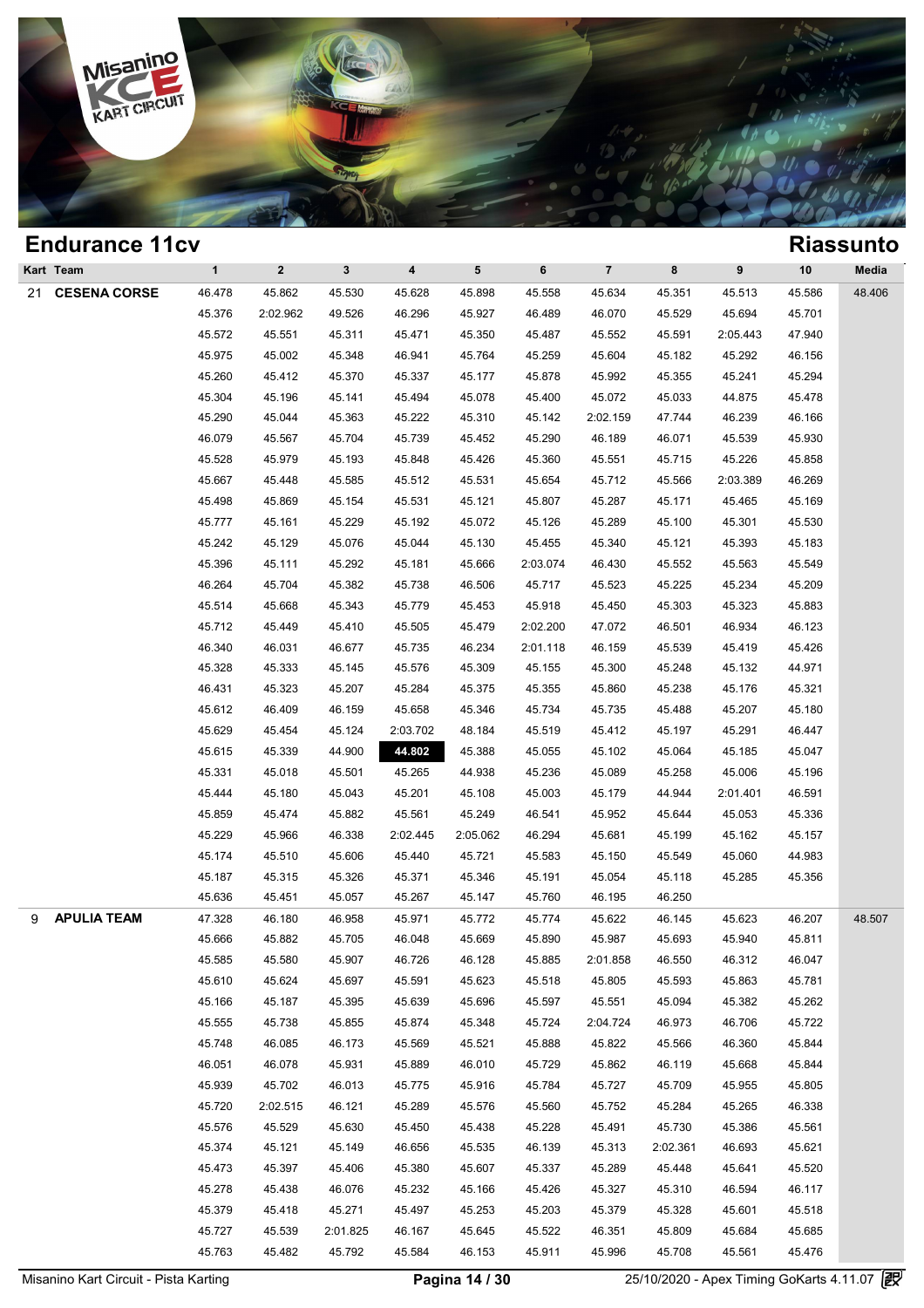

| <b>Endurance 11cv</b>       |              |                  |              |                         |          |          |                |          |          |          | <b>Riassunto</b> |
|-----------------------------|--------------|------------------|--------------|-------------------------|----------|----------|----------------|----------|----------|----------|------------------|
| Kart Team                   | $\mathbf{1}$ | $\boldsymbol{2}$ | $\mathbf{3}$ | $\overline{\mathbf{4}}$ | 5        | 6        | $\overline{7}$ | 8        | 9        | 10       | Media            |
|                             | 45.344       | 45.960           | 45.293       | 45.372                  | 45.415   | 46.059   | 46.548         | 2:02.716 | 46.895   | 45.976   |                  |
|                             | 45.933       | 45.781           | 45.949       | 45.606                  | 45.496   | 45.492   | 45.980         | 45.338   | 45.524   | 45.683   |                  |
|                             | 45.679       | 45.565           | 45.791       | 45.913                  | 45.737   | 45.613   | 45.761         | 45.624   | 45.587   | 45.664   |                  |
|                             | 45.784       | 2:01.787         | 46.206       | 45.557                  | 46.057   | 45.247   | 45.542         | 45.379   | 45.430   | 45.245   |                  |
|                             | 45.372       | 45.474           | 45.470       | 45.442                  | 45.631   | 45.588   | 45.362         | 45.657   | 45.528   | 45.235   |                  |
|                             | 45.282       | 45.414           | 45.259       | 45.961                  | 2:02.558 | 46.782   | 46.027         | 45.755   | 45.853   | 45.787   |                  |
|                             | 45.711       | 45.786           | 45.389       | 45.402                  | 45.449   | 45.411   | 46.256         | 45.446   | 2:01.626 | 46.120   |                  |
|                             | 45.562       | 46.109           | 45.454       | 45.574                  | 46.217   | 45.313   | 45.758         | 46.016   | 45.601   | 45.331   |                  |
|                             | 45.946       | 45.653           | 45.457       | 45.326                  | 45.435   | 45.419   | 45.297         | 45.191   | 45.537   | 45.295   |                  |
|                             | 45.146       | 45.353           | 45.379       | 45.429                  | 45.278   | 2:02.357 | 46.847         | 46.206   | 45.863   | 45.197   |                  |
|                             | 45.527       | 45.415           | 45.378       | 46.090                  | 45.274   | 45.232   | 46.322         | 45.579   | 45.313   | 45.328   |                  |
|                             | 45.575       | 45.401           | 45.614       | 45.365                  | 2:00.826 | 46.034   | 45.381         | 45.475   | 45.632   | 45.373   |                  |
|                             | 45.517       | 45.192           | 45.087       | 45.354                  | 45.213   | 45.041   | 44.987         | 45.234   |          |          |                  |
| <b>KC MELANDRI 2</b><br>25  | 49.632       | 46.055           | 45.713       | 46.039                  | 45.521   | 45.659   | 45.824         | 45.826   | 45.968   | 45.620   | 48.588           |
|                             | 46.011       | 45.312           | 45.640       | 45.676                  | 45.417   | 45.530   | 45.625         | 45.804   | 45.729   | 45.494   |                  |
|                             | 46.048       | 45.826           | 45.686       | 45.726                  | 45.491   | 45.426   | 45.691         | 45.589   | 45.551   | 2:12.255 |                  |
|                             | 46.163       | 45.579           | 45.716       | 45.357                  | 45.462   | 45.121   | 45.292         | 45.332   | 45.069   | 45.587   |                  |
|                             | 45.578       | 45.471           | 45.244       | 45.245                  | 45.373   | 45.545   | 45.476         | 45.494   | 45.601   | 45.304   |                  |
|                             | 45.518       | 45.140           | 45.223       | 45.415                  | 45.473   | 45.267   | 45.441         | 45.679   | 45.118   | 45.424   |                  |
|                             | 45.806       | 45.323           | 45.266       | 45.326                  | 45.213   | 45.685   | 46.236         | 2:03.744 | 47.701   | 46.097   |                  |
|                             | 46.144       | 46.292           | 45.825       | 45.657                  | 45.768   | 45.645   | 45.802         | 45.372   | 46.319   | 45.642   |                  |
|                             | 46.025       | 45.095           | 45.671       | 45.549                  | 45.668   | 45.516   | 45.503         | 45.699   | 45.543   | 45.283   |                  |
|                             | 45.198       | 45.404           | 45.958       | 45.724                  | 45.663   | 45.934   | 45.354         | 2:03.567 | 46.972   | 46.090   |                  |
|                             | 46.333       | 46.003           | 45.810       | 45.738                  | 46.004   | 46.883   | 45.708         | 46.297   | 45.411   | 45.611   |                  |
|                             | 45.720       | 45.835           | 45.663       | 46.073                  | 45.664   | 45.780   | 45.781         | 45.712   | 45.665   | 2:04.253 |                  |
|                             | 47.224       | 46.556           | 46.183       | 46.009                  | 46.433   | 46.285   | 46.312         | 47.008   | 46.202   | 46.801   |                  |
|                             | 46.294       | 46.770           | 46.549       | 46.002                  | 46.267   | 46.507   | 2:02.686       | 47.265   | 45.582   | 45.496   |                  |
|                             | 46.182       | 45.475           | 45.739       | 45.570                  | 45.526   | 45.610   | 45.307         | 46.162   | 46.077   | 46.047   |                  |
|                             | 45.876       | 45.993           | 46.021       | 45.557                  | 45.929   | 45.475   | 45.898         | 45.429   | 45.586   | 45.932   |                  |
|                             | 45.557       | 45.508           | 45.329       | 45.414                  | 45.370   | 45.750   | 46.106         | 2:03.355 | 46.485   | 45.690   |                  |
|                             | 45.706       | 45.373           | 45.694       | 45.424                  | 45.392   | 45.321   | 45.385         | 45.242   | 45.292   | 45.351   |                  |
|                             | 45.387       | 45.369           | 45.600       | 45.317                  | 45.588   | 45.509   | 45.537         | 45.488   | 45.468   | 45.527   |                  |
|                             | 45.341       | 45.597           | 45.309       | 45.364                  | 45.366   | 45.313   | 45.414         | 45.481   | 45.618   | 45.387   |                  |
|                             | 45.412       | 45.280           | 45.404       | 45.331                  | 45.247   | 45.786   | 2:04.432       | 47.340   | 45.806   | 46.570   |                  |
|                             | 45.996       | 45.903           | 46.411       | 45.964                  | 45.929   | 46.584   | 2:03.090       | 46.499   | 45.536   | 45.458   |                  |
|                             | 45.091       | 45.424           | 45.277       | 45.176                  | 45.078   | 45.262   | 45.222         | 45.272   | 45.140   | 45.091   |                  |
|                             | 45.248       | 45.211           | 45.101       | 45.197                  | 45.544   | 45.315   | 45.136         | 45.183   | 45.370   | 45.300   |                  |
|                             | 45.488       | 45.219           | 45.104       | 45.020                  | 45.612   | 45.061   | 2:02.014       | 47.119   | 46.470   | 45.659   |                  |
|                             | 46.105       | 45.712           | 45.778       | 46.222                  | 45.984   | 2:02.998 | 46.931         | 45.886   | 45.604   | 45.560   |                  |
|                             | 45.812       | 45.398           | 45.543       | 45.443                  | 45.526   | 45.677   | 45.585         | 45.413   | 45.614   | 45.566   |                  |
|                             | 45.589       | 45.879           | 45.576       | 45.269                  | 45.307   | 45.328   | 45.287         | 45.694   | 45.657   | 45.501   |                  |
|                             | 45.363       | 45.416           | 45.509       | 2:02.844                | 46.009   | 45.196   | 45.077         | 45.381   | 45.322   | 45.125   |                  |
|                             | 45.121       | 44.971           | 44.907       | 44.983                  | 45.677   | 45.593   | 45.626         |          |          |          |                  |
| <b>GSF RACING TEAM</b><br>6 | 48.104       | 49.552           | 47.844       | 46.981                  | 46.541   | 46.657   | 46.380         | 46.558   | 46.955   | 46.613   | 48.763           |
|                             | 46.668       | 46.375           | 46.438       | 46.526                  | 46.159   | 47.316   | 45.981         | 45.993   | 46.756   | 46.320   |                  |
|                             | 2:02.040     | 46.327           | 45.482       | 46.233                  | 46.151   | 45.661   | 45.104         | 45.458   | 45.294   | 45.748   |                  |
|                             | 45.840       | 45.653           | 45.259       | 45.392                  | 45.363   | 45.370   | 45.269         | 45.403   | 45.147   | 45.201   |                  |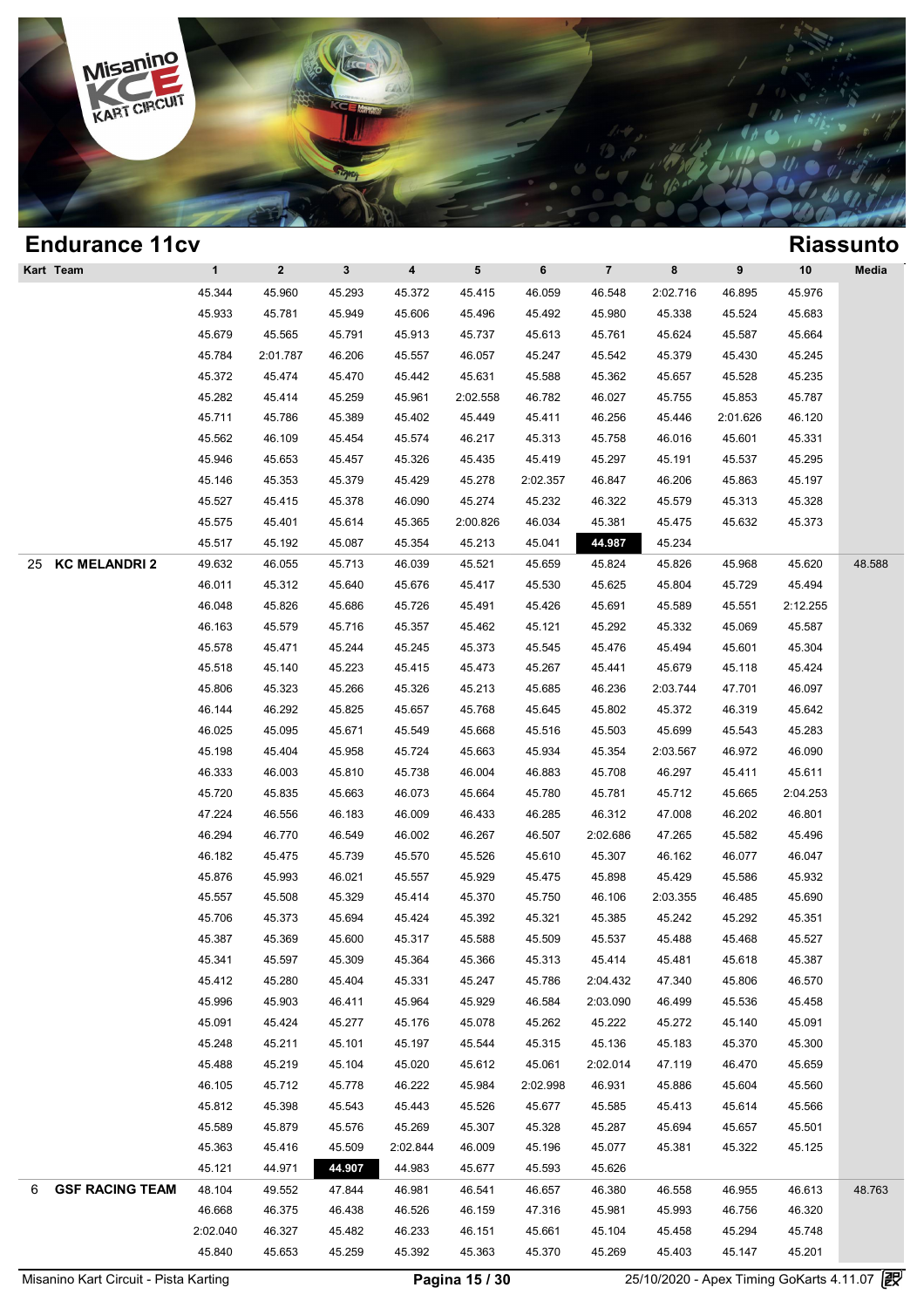

| <b>Endurance 11cv</b>     |              |              |              |                         |          |        |                |          |          |          | <b>Riassunto</b> |
|---------------------------|--------------|--------------|--------------|-------------------------|----------|--------|----------------|----------|----------|----------|------------------|
| Kart Team                 | $\mathbf{1}$ | $\mathbf{2}$ | $\mathbf{3}$ | $\overline{\mathbf{4}}$ | 5        | 6      | $\overline{7}$ | 8        | 9        | 10       | Media            |
|                           | 45.286       | 45.245       | 45.253       | 45.227                  | 45.035   | 45.266 | 45.376         | 45.417   | 45.210   | 45.299   |                  |
|                           | 45.079       | 45.297       | 46.129       | 45.216                  | 45.052   | 45.286 | 44.990         | 46.177   | 2:02.763 | 47.074   |                  |
|                           | 45.941       | 46.061       | 46.232       | 46.228                  | 47.412   | 45.886 | 45.863         | 45.672   | 45.867   | 45.990   |                  |
|                           | 45.818       | 45.849       | 47.055       | 45.972                  | 45.778   | 46.088 | 45.793         | 45.806   | 45.664   | 45.938   |                  |
|                           | 45.712       | 45.688       | 45.464       | 46.007                  | 46.362   | 45.948 | 45.954         | 45.923   | 45.804   | 45.920   |                  |
|                           | 46.482       | 45.962       | 45.764       | 2:00.838                | 47.549   | 46.659 | 47.018         | 45.956   | 46.710   | 46.408   |                  |
|                           | 46.187       | 46.374       | 46.340       | 46.242                  | 46.723   | 46.061 | 46.307         | 46.013   | 46.326   | 46.104   |                  |
|                           | 46.159       | 46.274       | 46.496       | 46.384                  | 46.393   | 46.108 | 46.118         | 46.459   | 46.436   | 46.338   |                  |
|                           | 2:02.099     | 47.201       | 45.754       | 45.666                  | 45.653   | 46.519 | 45.598         | 45.640   | 45.523   | 45.600   |                  |
|                           | 45.526       | 46.114       | 46.023       | 46.119                  | 45.923   | 46.062 | 45.476         | 45.374   | 45.511   | 45.502   |                  |
|                           | 45.718       | 45.555       | 45.699       | 45.623                  | 45.530   | 45.700 | 45.789         | 45.442   | 45.729   | 45.624   |                  |
|                           | 45.376       | 45.555       | 45.725       | 45.412                  | 45.291   | 45.329 | 45.323         | 45.542   | 45.639   | 2:02.349 |                  |
|                           | 46.824       | 46.719       | 46.199       | 45.907                  | 46.453   | 46.026 | 46.447         | 46.547   | 45.825   | 46.145   |                  |
|                           | 45.986       | 46.214       | 46.313       | 46.650                  | 46.518   | 46.324 | 46.222         | 46.472   | 46.069   | 46.371   |                  |
|                           | 45.984       | 46.194       | 46.689       | 46.197                  | 46.363   | 46.347 | 46.293         | 45.831   | 2:01.755 | 47.318   |                  |
|                           | 47.431       | 46.289       | 45.999       | 46.021                  | 46.199   | 45.961 | 45.740         | 46.260   | 46.868   | 46.238   |                  |
|                           | 45.790       | 45.607       | 45.871       | 45.735                  | 45.845   | 45.979 | 46.333         | 45.862   | 2:01.999 | 47.714   |                  |
|                           | 47.800       | 1:55.661     | 45.650       | 45.356                  | 45.499   | 45.292 | 45.745         | 45.278   | 45.401   | 45.441   |                  |
|                           | 45.193       | 45.256       | 45.300       | 45.353                  | 45.226   | 44.960 | 45.090         | 45.112   | 45.599   | 45.348   |                  |
|                           | 45.451       | 45.339       | 45.433       | 45.316                  | 45.340   | 45.240 | 45.145         | 45.317   | 45.641   | 45.332   |                  |
|                           | 45.358       | 45.200       | 45.287       | 45.257                  | 45.529   | 45.313 | 45.207         | 45.435   | 45.368   | 45.495   |                  |
|                           | 2:01.683     | 46.876       | 45.919       | 46.013                  | 45.884   | 46.508 | 46.032         | 46.151   | 46.332   | 46.119   |                  |
|                           | 45.607       | 45.767       | 45.859       | 46.343                  | 45.924   | 46.048 | 2:02.290       | 46.792   | 46.524   | 46.640   |                  |
|                           | 46.070       | 46.275       | 46.204       | 46.447                  | 46.405   | 45.998 | 45.809         | 47.146   | 46.402   | 46.234   |                  |
|                           | 46.304       | 46.300       | 46.626       | 2:02.804                | 46.226   | 45.567 | 45.643         | 45.733   | 45.648   | 45.426   |                  |
|                           | 45.416       | 45.417       | 45.373       | 45.560                  | 45.363   | 45.329 |                |          |          |          |                  |
| <b>KC MELANDRI1</b><br>26 | 46.034       | 45.978       | 45.649       | 45.769                  | 45.803   | 46.052 | 46.027         | 45.779   | 45.428   | 45.301   | 48.874           |
|                           | 45.453       | 46.093       | 46.165       | 45.416                  | 45.519   | 45.524 | 45.292         | 45.809   | 46.233   | 45.735   |                  |
|                           | 46.131       | 46.355       | 45.520       | 45.390                  | 45.480   | 45.288 | 45.754         | 2:03.297 | 46.973   | 45.994   |                  |
|                           | 45.951       | 45.553       | 45.631       | 45.605                  | 45.957   | 45.752 | 45.504         | 45.572   | 45.751   | 45.692   |                  |
|                           | 46.574       | 45.833       | 45.757       | 45.848                  | 45.982   | 46.044 | 45.876         | 46.272   | 45.558   | 45.707   |                  |
|                           | 45.716       | 45.860       | 46.645       | 45.575                  | 45.363   | 45.611 | 2:03.932       | 47.328   | 47.643   | 46.423   |                  |
|                           | 46.169       | 46.204       | 46.319       | 46.402                  | 46.438   | 46.236 | 45.807         | 45.828   | 45.795   | 46.106   |                  |
|                           | 46.211       | 45.957       | 46.309       | 45.972                  | 46.155   | 45.985 | 2:03.955       | 48.884   | 47.251   | 46.750   |                  |
|                           | 47.017       | 47.345       | 47.131       | 47.252                  | 2:04.725 | 47.155 | 46.437         | 45.966   | 46.245   | 45.958   |                  |
|                           | 46.394       | 45.731       | 45.834       | 45.887                  | 45.874   | 45.951 | 46.161         | 46.097   | 46.002   | 46.608   |                  |
|                           | 46.186       | 45.676       | 45.853       | 45.979                  | 45.793   | 46.158 | 46.347         | 46.508   | 46.542   | 46.540   |                  |
|                           | 45.861       | 45.882       | 2:04.291     | 46.796                  | 45.843   | 47.367 | 46.016         | 46.133   | 45.617   | 46.446   |                  |
|                           | 45.475       | 45.910       | 45.805       | 47.328                  | 2:03.703 | 47.122 | 46.352         | 46.648   | 45.730   | 46.296   |                  |
|                           | 45.761       | 45.606       | 46.448       | 45.761                  | 45.644   | 46.045 | 45.681         | 45.697   | 45.637   | 46.192   |                  |
|                           | 45.761       | 45.699       | 45.465       | 45.571                  | 45.596   | 45.824 | 45.535         | 45.503   | 45.908   | 45.486   |                  |
|                           | 45.691       | 45.827       | 45.631       | 46.143                  | 45.556   | 45.508 | 45.834         | 46.379   | 2:04.124 | 47.212   |                  |
|                           | 45.896       | 45.767       | 45.902       | 46.396                  | 46.152   | 46.178 | 45.947         | 45.897   | 45.990   | 45.770   |                  |
|                           | 46.084       | 45.869       | 45.920       | 45.803                  | 47.230   | 46.177 | 46.732         | 45.984   | 46.457   | 45.953   |                  |
|                           | 45.947       | 2:02.730     | 47.744       | 46.423                  | 45.933   | 45.843 | 45.788         | 46.139   | 46.808   | 45.954   |                  |
|                           | 45.764       | 45.940       | 45.829       | 45.713                  | 45.717   | 45.652 | 45.873         | 46.278   | 46.055   | 45.790   |                  |
|                           | 45.859       | 46.004       | 45.828       | 45.983                  | 45.806   | 45.964 | 45.682         | 45.544   | 45.563   | 45.436   |                  |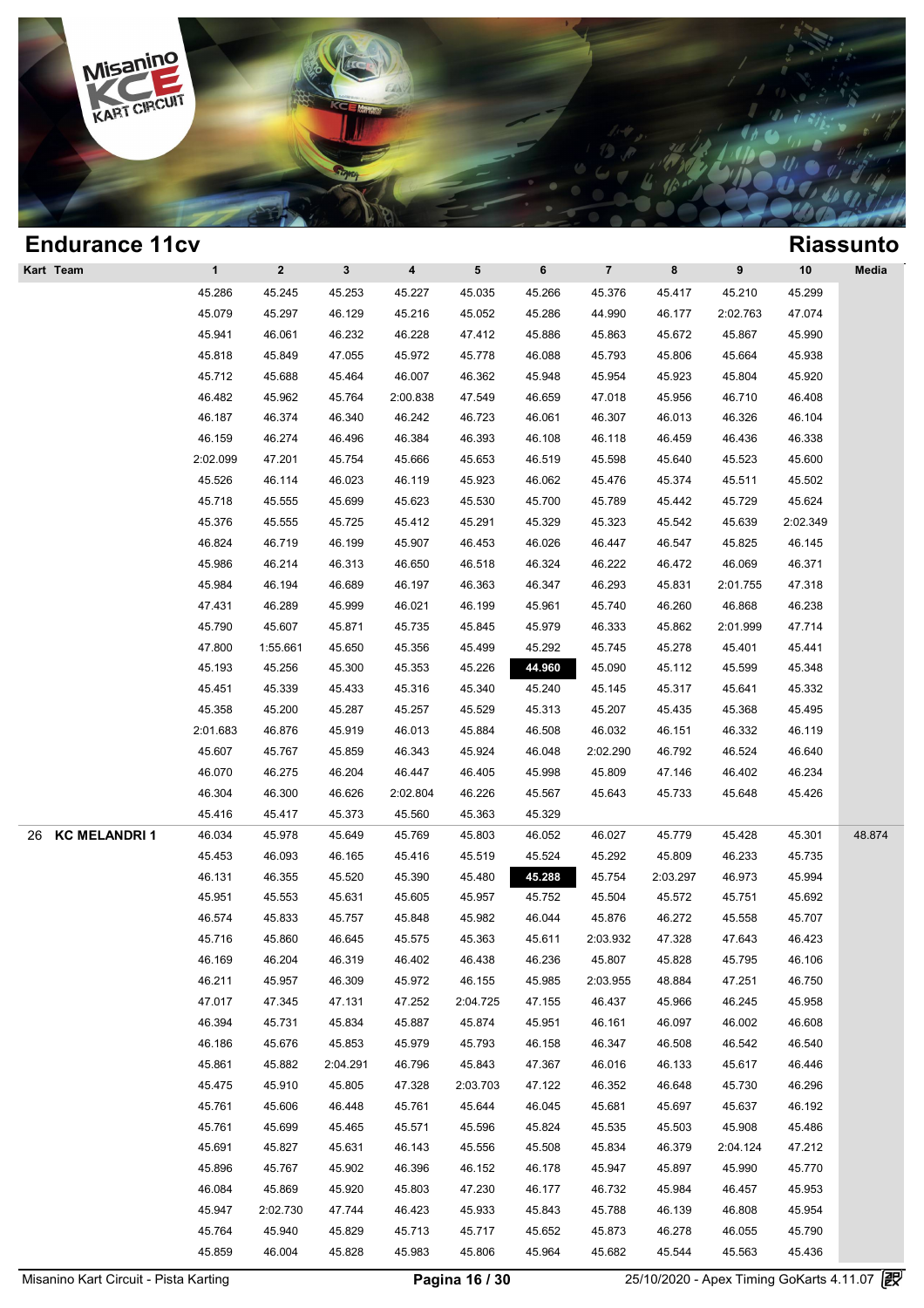

| <b>Endurance 11cv</b>        |              |              |              |                         |          |          |                |          |        |          | <b>Riassunto</b> |
|------------------------------|--------------|--------------|--------------|-------------------------|----------|----------|----------------|----------|--------|----------|------------------|
| Kart Team                    | $\mathbf{1}$ | $\mathbf{2}$ | $\mathbf{3}$ | $\overline{\mathbf{4}}$ | 5        | 6        | $\overline{7}$ | 8        | 9      | 10       | Media            |
|                              | 45.751       | 45.712       | 45.558       | 45.619                  | 45.609   | 45.634   | 45.895         | 2:02.880 | 46.823 | 45.696   |                  |
|                              | 45.909       | 46.026       | 45.988       | 45.770                  | 46.259   | 45.345   | 45.861         | 45.662   | 45.982 | 46.514   |                  |
|                              | 45.731       | 45.810       | 46.218       | 45.341                  | 45.522   | 45.704   | 45.674         | 45.531   | 45.634 | 45.453   |                  |
|                              | 46.057       | 46.052       | 45.343       | 45.471                  | 45.810   | 46.061   | 45.692         | 45.771   | 45.816 | 2:01.884 |                  |
|                              | 47.011       | 46.513       | 46.054       | 45.913                  | 46.047   | 45.722   | 45.843         | 45.721   | 46.314 | 45.845   |                  |
|                              | 45.900       | 45.878       | 46.127       | 45.949                  | 45.677   | 45.638   | 46.710         | 45.788   | 46.073 | 45.818   |                  |
|                              | 46.098       | 45.920       | 45.930       | 46.761                  | 46.995   | 45.789   | 46.149         | 45.475   | 45.643 | 45.659   |                  |
|                              | 2:02.653     | 46.536       | 45.919       | 45.822                  | 46.175   | 45.770   | 45.994         | 45.829   | 45.758 | 45.720   |                  |
|                              | 45.584       | 45.605       | 45.634       | 45.540                  | 45.772   | 45.507   |                |          |        |          |                  |
| <b>SKA ACADEMY ROO</b><br>18 | 48.287       | 49.078       | 47.351       | 47.001                  | 46.355   | 46.667   | 47.018         | 2:06.762 | 48.828 | 47.333   | 48.897           |
|                              | 46.488       | 46.853       | 46.103       | 46.306                  | 45.888   | 46.038   | 45.939         | 46.150   | 45.961 | 46.145   |                  |
|                              | 45.969       | 46.100       | 46.597       | 45.948                  | 46.797   | 46.149   | 46.362         | 46.163   | 45.916 | 46.213   |                  |
|                              | 47.710       | 46.564       | 45.998       | 47.078                  | 46.771   | 46.006   | 2:07.392       | 47.157   | 45.681 | 45.530   |                  |
|                              | 46.639       | 45.778       | 45.459       | 45.428                  | 46.651   | 45.399   | 45.233         | 45.306   | 45.241 | 45.926   |                  |
|                              | 45.438       | 45.307       | 45.344       | 45.479                  | 45.723   | 45.373   | 45.210         | 45.482   | 45.347 | 45.248   |                  |
|                              | 45.261       | 45.260       | 45.554       | 45.229                  | 45.208   | 45.460   | 45.765         | 45.349   | 46.059 | 45.468   |                  |
|                              | 45.365       | 45.541       | 2:04.541     | 47.668                  | 46.310   | 46.603   | 46.671         | 46.583   | 46.048 | 46.192   |                  |
|                              | 45.912       | 46.047       | 46.124       | 46.070                  | 47.345   | 46.096   | 46.525         | 45.954   | 45.836 | 46.175   |                  |
|                              | 46.196       | 46.209       | 46.423       | 46.712                  | 46.866   | 46.197   | 46.315         | 46.371   | 46.297 | 2:04.757 |                  |
|                              | 46.831       | 46.302       | 46.050       | 45.656                  | 46.117   | 46.382   | 45.954         | 46.662   | 46.019 | 45.897   |                  |
|                              | 45.838       | 45.862       | 46.068       | 45.773                  | 45.485   | 45.555   | 45.694         | 45.448   | 45.995 | 45.738   |                  |
|                              | 45.453       | 45.809       | 45.928       | 45.567                  | 45.583   | 45.805   | 46.257         | 45.791   | 45.697 | 46.364   |                  |
|                              | 45.685       | 2:02.805     | 48.210       | 45.828                  | 46.573   | 45.616   | 45.949         | 45.640   | 46.195 | 46.284   |                  |
|                              | 45.907       | 46.545       | 45.920       | 45.973                  | 45.478   | 45.604   | 45.660         | 46.945   | 45.571 | 45.868   |                  |
|                              | 46.184       | 45.906       | 45.614       | 46.598                  | 45.751   | 45.966   | 46.029         | 45.414   | 45.570 | 45.450   |                  |
|                              | 45.439       | 45.439       | 45.445       | 45.488                  | 45.519   | 45.574   | 45.765         | 2:03.514 | 47.207 | 46.778   |                  |
|                              | 47.128       | 46.622       | 46.711       | 46.858                  | 46.690   | 47.197   | 46.666         | 47.642   | 47.145 | 46.971   |                  |
|                              | 2:03.967     | 47.073       | 46.397       | 46.225                  | 46.366   | 46.659   | 46.121         | 46.036   | 46.532 | 45.947   |                  |
|                              | 45.805       | 46.091       | 46.198       | 45.706                  | 45.791   | 46.239   | 45.919         | 45.650   | 46.586 | 46.095   |                  |
|                              | 46.436       | 45.966       | 46.031       | 45.887                  | 46.193   | 47.269   | 45.770         | 45.853   | 45.775 | 45.903   |                  |
|                              | 45.700       | 2:03.437     | 46.685       | 46.335                  | 45.679   | 45.862   | 45.490         | 45.552   | 45.729 | 45.936   |                  |
|                              | 45.960       | 45.814       | 45.784       | 45.631                  | 45.770   | 45.716   | 45.751         | 45.776   | 45.905 | 46.036   |                  |
|                              | 45.281       | 45.490       | 45.137       | 45.412                  | 45.463   | 45.801   | 45.486         | 46.157   | 45.285 | 45.233   |                  |
|                              | 45.127       | 45.162       | 45.496       | 45.166                  | 45.093   | 45.233   | 45.509         | 45.416   | 45.270 | 2:01.745 |                  |
|                              | 46.202       | 45.405       | 45.566       | 45.582                  | 45.603   | 45.601   | 45.637         | 45.756   | 46.264 | 46.391   |                  |
|                              | 45.584       | 45.326       | 46.101       | 45.278                  | 45.345   | 45.084   | 45.507         | 45.924   | 45.394 | 45.269   |                  |
|                              | 45.357       | 45.479       | 45.181       | 45.544                  | 45.365   | 45.352   | 45.219         | 45.370   | 45.120 | 45.325   |                  |
|                              | 45.209       | 45.308       | 45.839       | 46.586                  | 2:03.649 | 2:03.578 | 46.870         | 45.638   | 45.856 | 45.330   |                  |
|                              | 45.357       | 45.394       | 45.650       | 45.590                  | 45.327   |          |                |          |        |          |                  |
| PLANET KART WLF<br>8         | 47.370       | 47.657       | 46.394       | 46.333                  | 46.348   | 46.222   | 46.064         | 45.886   | 45.930 | 46.237   | 49.214           |
|                              | 46.315       | 47.384       | 47.213       | 46.510                  | 45.995   | 46.121   | 46.289         | 46.136   | 46.291 | 46.318   |                  |
|                              | 46.387       | 46.533       | 46.462       | 46.482                  | 46.401   | 2:05.758 | 47.273         | 47.506   | 46.464 | 46.374   |                  |
|                              | 46.049       | 46.127       | 46.289       | 45.950                  | 46.324   | 46.375   | 45.908         | 47.238   | 46.159 | 46.398   |                  |
|                              | 45.960       | 45.913       | 45.949       | 46.108                  | 45.867   | 45.960   | 46.020         | 45.838   | 46.292 | 46.275   |                  |
|                              | 46.066       | 46.057       | 46.337       | 48.174                  | 46.291   | 46.025   | 46.187         | 46.543   | 45.883 | 45.785   |                  |
|                              | 46.197       | 45.706       | 2:05.810     | 47.966                  | 46.404   | 47.942   | 46.201         | 46.026   | 46.245 | 47.023   |                  |
|                              | 46.175       | 46.184       | 46.019       | 45.866                  | 45.851   | 46.076   | 45.972         | 45.895   | 45.846 | 45.783   |                  |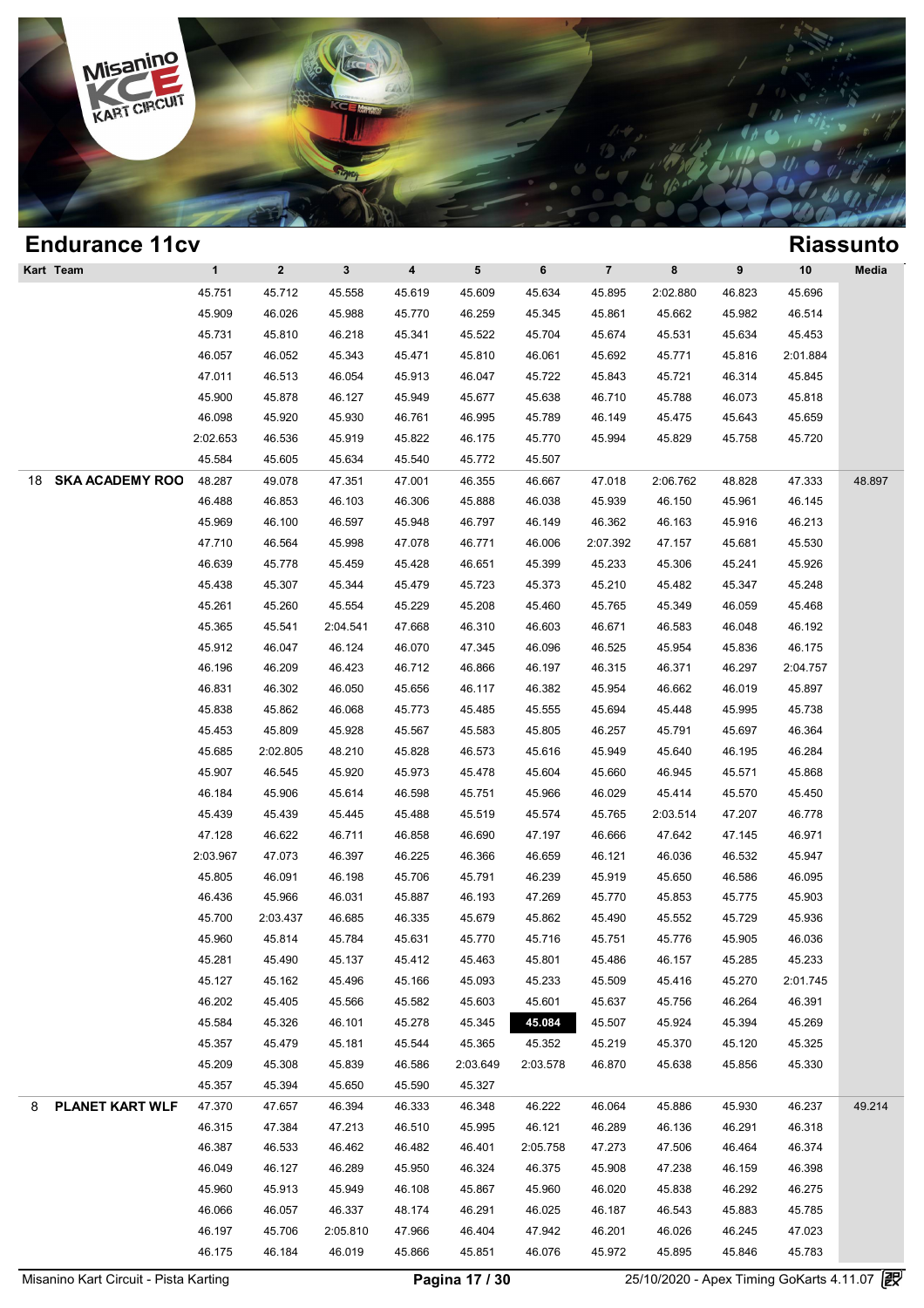

| <b>Endurance 11cv</b>       |              |              |              |                         |          |          |                |          |          |          | <b>Riassunto</b> |
|-----------------------------|--------------|--------------|--------------|-------------------------|----------|----------|----------------|----------|----------|----------|------------------|
| Kart Team                   | $\mathbf{1}$ | $\mathbf{2}$ | $\mathbf{3}$ | $\overline{\mathbf{4}}$ | 5        | 6        | $\overline{7}$ | 8        | 9        | 10       | Media            |
|                             | 45.933       | 46.155       | 45.725       | 45.975                  | 46.733   | 46.960   | 46.934         | 46.769   | 46.152   | 45.907   |                  |
|                             | 46.990       | 46.054       | 46.229       | 46.508                  | 2:03.632 | 47.057   | 45.922         | 47.097   | 45.541   | 45.977   |                  |
|                             | 45.748       | 45.879       | 45.898       | 45.725                  | 45.643   | 45.984   | 45.786         | 45.447   | 45.700   | 46.154   |                  |
|                             | 45.601       | 45.861       | 45.608       | 45.793                  | 46.597   | 46.985   | 46.710         | 45.583   | 45.934   | 45.859   |                  |
|                             | 45.443       | 45.644       | 45.795       | 46.065                  | 45.747   | 45.877   | 45.709         | 45.789   | 46.079   | 46.125   |                  |
|                             | 2:05.676     | 48.094       | 46.158       | 46.307                  | 46.412   | 46.157   | 46.466         | 46.031   | 46.702   | 45.949   |                  |
|                             | 46.127       | 47.445       | 46.357       | 46.766                  | 47.146   | 46.793   | 46.727         | 46.703   | 2:03.655 | 47.474   |                  |
|                             | 46.565       | 45.968       | 45.666       | 45.880                  | 45.612   | 46.834   | 45.463         | 46.187   | 46.126   | 45.507   |                  |
|                             | 46.064       | 46.443       | 45.381       | 45.516                  | 45.676   | 45.403   | 45.750         | 2:03.776 | 47.565   | 46.821   |                  |
|                             | 47.595       | 46.599       | 47.512       | 46.522                  | 46.244   | 46.157   | 46.615         | 46.308   | 46.177   | 46.139   |                  |
|                             | 46.343       | 2:02.850     | 47.996       | 46.970                  | 46.894   | 2:07.969 | 47.405         | 46.225   | 46.197   | 47.109   |                  |
|                             | 46.412       | 46.703       | 46.544       | 46.365                  | 46.602   | 46.337   | 46.773         | 46.385   | 46.244   | 47.205   |                  |
|                             | 46.775       | 46.724       | 46.920       | 46.492                  | 46.497   | 46.740   | 46.901         | 47.270   | 46.585   | 2:04.103 |                  |
|                             | 47.027       | 46.294       | 46.853       | 46.881                  | 45.836   | 45.835   | 45.686         | 45.717   | 46.451   | 46.036   |                  |
|                             | 45.735       | 46.190       | 46.366       | 45.398                  | 45.634   | 45.534   | 45.818         | 46.091   | 45.796   | 45.589   |                  |
|                             | 45.643       | 45.785       | 46.243       | 45.777                  | 46.475   | 46.178   | 45.832         | 45.627   | 45.689   | 45.681   |                  |
|                             | 46.037       | 45.961       | 46.041       | 46.107                  | 2:04.368 | 46.775   | 46.352         | 46.362   | 46.031   | 46.628   |                  |
|                             | 46.761       | 46.050       | 46.423       | 45.978                  | 46.553   | 45.986   | 46.027         | 47.108   | 46.342   | 46.550   |                  |
|                             | 46.079       | 46.045       | 46.187       | 46.048                  | 46.442   | 46.572   | 46.638         | 46.138   | 47.470   | 48.113   |                  |
|                             | 46.335       | 46.101       | 46.377       | 2:02.896                | 47.450   | 46.233   | 46.202         | 45.415   | 45.533   | 45.794   |                  |
|                             | 45.689       | 46.011       | 45.454       | 45.652                  | 45.433   | 46.464   | 45.646         | 45.302   | 45.804   | 45.628   |                  |
|                             | 45.301       | 46.352       | 46.093       |                         |          |          |                |          |          |          |                  |
| <b>TEAMETTODIETRO:</b><br>5 | 47.649       | 47.239       | 45.757       | 46.095                  | 45.799   | 46.017   | 46.167         | 46.197   | 45.923   | 45.791   | 49.249           |
|                             | 45.877       | 45.939       | 46.188       | 46.301                  | 45.738   | 45.675   | 45.516         | 45.522   | 45.717   | 46.206   |                  |
|                             | 45.595       | 45.661       | 45.692       | 45.916                  | 45.914   | 46.229   | 46.625         | 2:03.185 | 47.783   | 47.258   |                  |
|                             | 47.143       | 47.191       | 47.124       | 46.930                  | 46.720   | 47.399   | 46.495         | 46.233   | 46.982   | 46.350   |                  |
|                             | 46.797       | 46.974       | 47.856       | 46.271                  | 46.883   | 46.782   | 46.812         | 47.043   | 46.616   | 46.628   |                  |
|                             | 48.309       | 46.507       | 2:03.863     | 48.526                  | 47.334   | 47.077   | 47.455         | 47.234   | 46.891   | 46.560   |                  |
|                             | 47.533       | 45.931       | 46.607       | 46.330                  | 46.526   | 46.216   | 46.702         | 46.090   | 46.483   | 46.583   |                  |
|                             | 46.564       | 46.254       | 46.035       | 46.045                  | 45.813   | 45.915   | 46.029         | 46.002   | 45.938   | 46.266   |                  |
|                             | 45.929       | 46.551       | 46.075       | 45.908                  | 2:03.343 | 47.991   | 46.932         | 46.973   | 47.936   | 48.245   |                  |
|                             | 46.619       | 46.859       | 47.027       | 47.484                  | 46.677   | 46.900   | 48.021         | 46.815   | 46.787   | 46.881   |                  |
|                             | 47.162       | 46.507       | 46.669       | 46.554                  | 46.733   | 46.661   | 46.639         | 48.307   | 48.088   | 46.707   |                  |
|                             | 2:03.236     | 47.021       | 46.097       | 46.195                  | 46.911   | 46.050   | 46.169         | 45.883   | 46.165   | 46.171   |                  |
|                             | 45.855       | 46.441       | 45.774       | 45.661                  | 45.719   | 46.191   | 45.711         | 47.046   | 46.254   | 46.486   |                  |
|                             | 45.950       | 46.003       | 46.278       | 46.054                  | 46.502   | 45.890   | 45.910         | 2:02.774 | 48.883   | 45.822   |                  |
|                             | 46.945       | 46.111       | 46.834       | 46.884                  | 46.351   | 46.288   | 45.761         | 46.026   | 46.024   | 46.101   |                  |
|                             | 46.245       | 45.818       | 45.772       | 46.177                  | 45.828   | 45.957   | 45.783         | 45.826   | 45.945   | 45.649   |                  |
|                             | 46.036       | 45.983       | 46.118       | 45.761                  | 45.865   | 45.784   | 2:03.057       | 47.147   | 46.084   | 45.948   |                  |
|                             | 46.858       | 45.924       | 45.996       | 46.089                  | 46.230   | 45.925   | 46.067         | 45.810   | 46.171   | 46.149   |                  |
|                             | 45.828       | 45.473       | 45.670       | 45.936                  | 47.885   | 45.517   | 45.320         | 45.538   | 45.703   | 45.667   |                  |
|                             | 46.001       | 45.482       | 45.530       | 45.915                  | 45.545   | 2:03.850 | 47.821         | 47.386   | 47.162   | 48.645   |                  |
|                             | 46.266       | 47.279       | 46.064       | 47.189                  | 46.263   | 46.498   | 46.219         | 47.049   | 46.377   | 46.690   |                  |
|                             | 46.841       | 47.558       | 47.623       | 47.012                  | 47.895   | 46.222   | 2:04.212       | 47.098   | 46.451   | 46.357   |                  |
|                             | 46.125       | 45.985       | 45.810       | 45.944                  | 45.667   | 45.944   | 45.962         | 45.915   | 46.394   | 46.117   |                  |
|                             | 45.773       | 45.687       | 45.343       | 45.747                  | 45.775   | 47.084   | 45.575         | 45.520   | 2:01.927 | 46.905   |                  |
|                             | 46.014       | 46.079       | 45.988       | 46.055                  | 45.521   | 45.769   | 45.597         | 46.662   | 45.851   | 45.521   |                  |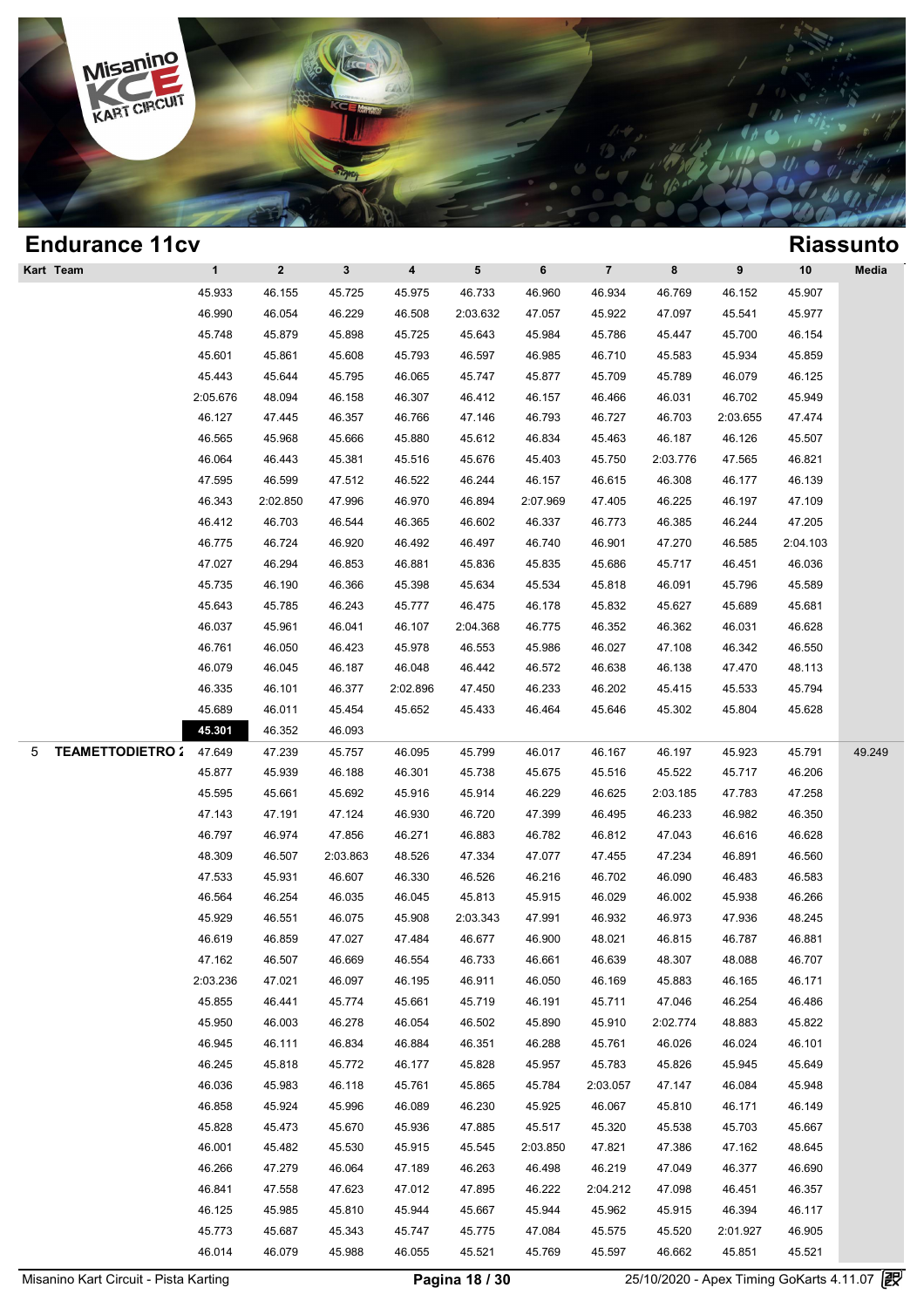

| <b>Endurance 11cv</b>      |              |                  |                  |                         |                  |          |                |                  |          |                  | <b>Riassunto</b> |
|----------------------------|--------------|------------------|------------------|-------------------------|------------------|----------|----------------|------------------|----------|------------------|------------------|
| Kart Team                  | $\mathbf{1}$ | $\mathbf{2}$     | $\mathbf{3}$     | $\overline{\mathbf{4}}$ | 5 <sup>5</sup>   | 6        | $\overline{7}$ | 8                | 9        | 10               | Media            |
|                            | 45.786       | 45.537           | 45.747           | 45.662                  | 45.796           | 46.138   | 45.451         | 45.749           | 2:02.819 | 46.859           |                  |
|                            | 46.006       | 46.133           | 45.923           | 45.607                  | 45.626           | 46.342   | 45.808         | 45.669           | 46.078   | 47.127           |                  |
|                            | 45.873       | 45.837           | 45.728           | 45.539                  | 46.143           | 45.570   | 45.503         | 45.753           | 45.825   | 45.175           |                  |
|                            | 46.421       | 2:00.992         | 47.749           | 47.261                  | 46.599           | 48.019   | 47.092         | 47.171           | 47.111   | 46.883           |                  |
|                            | 46.382       | 47.261           | 46.672           |                         |                  |          |                |                  |          |                  |                  |
| <b>TEAM BALETHON</b><br>29 | 47.415       | 45.946           | 46.414           | 45.910                  | 45.670           | 45.447   | 45.492         | 45.876           | 45.807   | 45.391           | 49.401           |
|                            | 45.513       | 46.424           | 45.392           | 45.761                  | 45.312           | 45.519   | 45.289         | 45.525           | 45.452   | 45.244           |                  |
|                            | 45.391       | 46.102           | 45.898           | 45.304                  | 45.476           | 2:18.893 | 48.325         | 48.371           | 47.148   | 47.174           |                  |
|                            | 46.607       | 46.799           | 47.653           | 46.570                  | 46.520           | 47.308   | 46.575         | 47.205           | 47.365   | 46.328           |                  |
|                            | 46.775       | 47.026           | 46.322           | 46.393                  | 47.314           | 46.624   | 46.444         | 46.202           | 46.403   | 45.915           |                  |
|                            | 2:11.093     | 50.300           | 47.271           | 47.834                  | 47.570           | 47.803   | 47.209         | 47.672           | 46.730   | 47.470           |                  |
|                            | 47.263       | 47.319           | 47.225           | 46.344                  | 47.282           | 47.924   | 46.708         | 46.320           | 46.801   | 2:10.305         |                  |
|                            | 46.512       | 45.537           | 45.187           | 44.999                  | 45.654           | 45.409   | 45.432         | 45.144           | 45.630   | 45.252           |                  |
|                            | 45.197       | 45.491           | 45.659           | 45.792                  | 45.321           | 45.382   | 45.224         | 45.601           | 45.358   | 45.350           |                  |
|                            | 45.413       | 45.518           | 46.185           | 45.544                  | 45.853           | 45.316   | 2:06.332       | 49.000           | 48.668   | 48.361           |                  |
|                            | 47.549       | 47.706           | 47.250           | 47.547                  | 47.423           | 47.574   | 47.136         | 47.247           | 47.419   | 47.947           |                  |
|                            | 47.849       | 47.351           | 46.858           | 47.797                  | 47.459           | 47.562   | 2:08.546       | 48.442           | 47.328   | 47.283           |                  |
|                            | 47.455       | 47.394           | 46.892           | 46.439                  | 47.418           | 47.512   | 47.650         | 46.222           | 47.123   | 46.689           |                  |
|                            | 46.933       | 47.271           | 46.981           | 47.450                  | 46.960           | 46.313   | 46.765         | 46.482           | 46.740   | 47.648           |                  |
|                            | 46.514       | 47.887           | 46.912           | 46.524                  | 47.515           | 46.393   | 46.542         | 46.092           | 47.251   | 48.087           |                  |
|                            | 2:06.664     | 46.922           | 45.577           | 45.688                  | 45.246           | 45.416   | 45.426         | 45.048           | 45.555   | 45.375           |                  |
|                            | 45.267       | 45.112           | 45.731           | 45.876                  | 45.236           | 45.233   | 45.637         | 46.021           | 45.305   | 45.213           |                  |
|                            | 45.360       | 45.325           | 45.580           | 45.480                  | 45.505           | 45.765   | 45.447         | 45.432           | 45.484   | 45.341           |                  |
|                            | 45.331       | 45.233           | 45.307           | 45.268                  | 45.356           | 45.392   | 2:07.348       | 49.172           | 46.839   | 46.950           |                  |
|                            | 46.782       | 46.733           | 47.150           | 46.413                  | 46.148           | 45.876   | 46.645         | 45.939           | 48.714   | 46.077           |                  |
|                            | 46.535       | 45.671           | 46.058           | 46.098                  | 45.697           | 46.084   | 46.044         | 46.161           | 46.610   | 46.520           |                  |
|                            | 46.794       | 2:05.154         | 48.158           | 47.648                  | 47.295           | 46.143   | 48.147         | 46.226           | 46.207   | 46.101           |                  |
|                            | 46.193       | 45.831           | 45.908           | 47.677                  | 46.342           | 2:06.466 | 47.790         | 46.931           | 46.478   | 46.261           |                  |
|                            | 47.035       | 46.305           | 46.553           | 46.489                  | 46.724           | 45.933   | 47.589         | 46.614           | 46.292   | 46.763           |                  |
|                            | 46.326       | 46.791           | 46.342           | 46.035                  | 46.566           | 46.595   | 46.700         | 2:09.002         | 47.662   | 47.011           |                  |
|                            | 45.655       | 45.845           | 2:05.515         | 46.368                  | 45.302           | 45.998   | 45.551         | 45.219           | 45.221   | 45.314           |                  |
|                            | 45.130       | 45.280           | 45.028           | 45.115                  | 45.079           | 45.035   | 45.114         | 44.942           | 44.997   | 45.078           |                  |
|                            | 45.295       | 45.477           | 44.788           | 45.011                  | 45.064           | 45.167   | 44.808         | 45.464           | 44.927   | 45.548           |                  |
|                            | 44.866       | 45.074           | 44.983           | 45.431                  | 45.594           | 45.514   | 44.862         | 45.361           | 45.085   | 45.251           |                  |
|                            | 45.238       | 45.799           |                  |                         |                  |          |                |                  |          |                  |                  |
| 28 GENERATIONS             | 48.638       | 49.113           | 46.880           | 46.399                  | 46.093           | 45.783   | 46.182         | 45.787           | 45.828   | 45.907           | 49.540           |
|                            | 46.257       | 47.109           | 46.725           | 46.133                  | 45.849           | 46.006   | 46.112         | 45.521           | 46.129   | 46.316           |                  |
|                            | 45.833       | 45.820           | 46.037           | 45.742                  | 46.411           | 45.749   | 45.791         | 46.105           | 2:05.467 | 47.804           |                  |
|                            | 47.369       |                  |                  |                         |                  |          |                |                  |          |                  |                  |
|                            | 46.872       | 47.466<br>47.213 | 47.018<br>46.237 | 46.969                  | 46.269<br>47.473 | 47.198   | 47.131         | 47.318<br>46.204 | 46.087   | 47.239<br>46.372 |                  |
|                            |              |                  |                  | 46.278                  |                  | 45.829   | 46.150         |                  | 46.792   |                  |                  |
|                            | 46.149       | 46.306           | 46.494           | 46.404                  | 47.551           | 2:07.544 | 46.991         | 46.743           | 46.512   | 46.343           |                  |
|                            | 46.331       | 45.826           | 46.799           | 46.241                  | 46.216           | 46.142   | 46.342         | 46.162           | 46.268   | 46.347           |                  |
|                            | 46.770       | 46.050           | 46.113           | 46.220                  | 46.201           | 45.980   | 46.085         | 46.324           | 47.254   | 46.165           |                  |
|                            | 46.019       | 46.495           | 45.939           | 45.960                  | 2:01.752         | 47.785   | 46.573         | 46.570           | 46.867   | 46.345           |                  |
|                            | 46.140       | 46.721           | 46.638           | 46.693                  | 46.070           | 47.538   | 46.257         | 47.738           | 46.217   | 46.487           |                  |
|                            | 47.742       | 46.786           | 46.651           | 2:40.531                | 47.872           | 47.003   | 46.631         | 46.666           | 45.919   | 46.242           |                  |
|                            | 45.969       | 47.303           | 46.365           | 46.613                  | 45.657           | 45.877   | 46.931         | 47.381           | 45.962   | 45.878           |                  |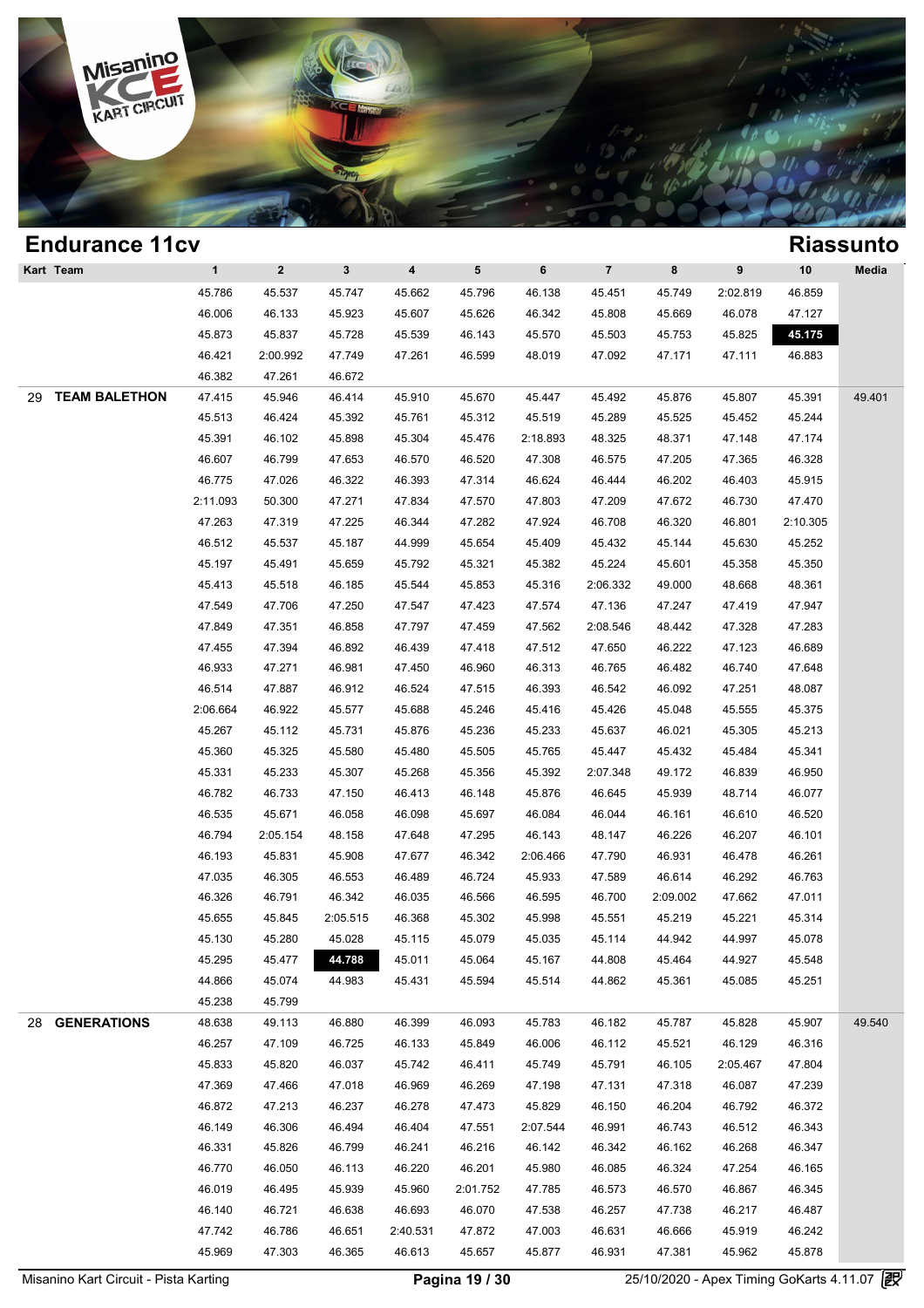

| <b>Endurance 11cv</b>    |              |              |              |                  |          |          |                |          |          |          | <b>Riassunto</b> |
|--------------------------|--------------|--------------|--------------|------------------|----------|----------|----------------|----------|----------|----------|------------------|
| Kart Team                | $\mathbf{1}$ | $\mathbf{2}$ | $\mathbf{3}$ | $\boldsymbol{4}$ | 5        | 6        | $\overline{7}$ | 8        | 9        | 10       | Media            |
|                          | 46.324       | 46.228       | 46.691       | 45.813           | 45.794   | 46.222   | 45.475         | 46.339   | 45.951   | 45.839   |                  |
|                          | 45.761       | 45.793       | 46.916       | 46.185           | 46.531   | 45.584   | 45.825         | 45.510   | 2:03.577 | 47.652   |                  |
|                          | 47.296       | 48.639       | 47.948       | 47.703           | 47.893   | 47.078   | 46.874         | 46.932   | 47.246   | 47.768   |                  |
|                          | 46.627       | 47.006       | 47.036       | 46.976           | 46.766   | 46.863   | 47.235         | 47.213   | 47.544   | 47.757   |                  |
|                          | 2:00.822     | 48.415       | 47.085       | 46.376           | 46.507   | 46.868   | 46.606         | 46.577   | 46.277   | 46.833   |                  |
|                          | 46.308       | 46.257       | 46.455       | 47.105           | 46.221   | 46.604   | 46.184         | 46.539   | 46.746   | 46.070   |                  |
|                          | 47.026       | 46.135       | 46.390       | 46.342           | 46.684   | 2:04.107 | 46.913         | 46.239   | 45.969   | 46.090   |                  |
|                          | 45.979       | 45.840       | 45.905       | 45.762           | 46.728   | 45.669   | 46.319         | 47.064   | 45.821   | 45.787   |                  |
|                          | 45.486       | 45.621       | 45.534       | 45.789           | 46.003   | 45.617   | 46.168         | 2:04.819 | 48.694   | 46.296   |                  |
|                          | 46.784       | 46.371       | 46.348       | 46.277           | 46.782   | 45.966   | 46.164         | 46.112   | 47.347   | 45.975   |                  |
|                          | 46.190       | 46.232       | 46.387       | 46.228           | 45.875   | 45.909   | 46.273         | 46.441   | 45.855   | 46.284   |                  |
|                          | 46.591       | 46.065       | 46.333       | 46.417           | 46.126   | 46.849   | 2:02.684       | 47.578   | 46.310   | 46.471   |                  |
|                          | 47.161       | 46.643       | 46.721       | 46.657           | 47.348   | 46.884   | 46.780         | 47.662   | 46.710   | 46.577   |                  |
|                          | 46.351       | 46.262       | 47.435       | 1:59.159         | 47.752   | 47.065   | 46.056         | 45.993   | 45.864   | 46.151   |                  |
|                          | 46.132       | 45.711       | 46.332       | 46.488           | 45.833   | 45.937   | 45.837         | 45.687   | 45.714   | 45.983   |                  |
|                          | 46.772       | 45.873       | 45.798       | 46.782           | 2:05.371 | 48.237   | 46.638         | 46.464   | 47.022   | 46.470   |                  |
|                          | 48.035       | 46.316       | 47.417       | 46.219           | 47.168   | 46.591   | 46.394         | 46.262   | 46.711   | 46.067   |                  |
|                          | 45.986       | 46.327       |              |                  |          |          |                |          |          |          |                  |
| <b>CENTEURO RT</b><br>12 | 48.852       | 48.591       | 49.268       | 47.399           | 47.402   | 47.596   | 47.886         | 47.158   | 49.403   | 47.732   | 50.196           |
|                          | 47.407       | 47.226       | 47.894       | 47.207           | 46.688   | 46.938   | 46.683         | 48.456   | 46.909   | 47.332   |                  |
|                          | 48.209       | 47.058       | 46.519       | 46.911           | 2:09.733 | 48.665   | 48.562         | 47.099   | 47.499   | 46.930   |                  |
|                          | 46.724       | 47.385       | 47.340       | 47.130           | 46.355   | 46.881   | 46.307         | 47.132   | 46.753   | 46.841   |                  |
|                          | 46.892       | 47.715       | 46.510       | 46.273           | 46.875   | 47.308   | 47.523         | 2:06.145 | 49.048   | 48.758   |                  |
|                          | 51.659       | 48.390       | 49.539       | 48.358           | 48.866   | 48.512   | 47.335         | 47.792   | 49.201   | 48.084   |                  |
|                          | 48.808       | 47.753       | 48.900       | 47.555           | 47.641   | 48.428   | 50.355         | 48.546   | 50.351   | 48.515   |                  |
|                          | 2:07.678     | 47.734       | 46.322       | 45.733           | 46.032   | 45.495   | 45.884         | 45.627   | 45.736   | 45.821   |                  |
|                          | 45.885       | 46.998       | 46.058       | 45.974           | 45.863   | 45.949   | 46.192         | 45.599   | 46.128   | 45.801   |                  |
|                          | 46.056       | 45.715       | 45.598       | 46.000           | 46.123   | 2:06.710 | 49.890         | 55.005   | 47.890   | 47.379   |                  |
|                          | 46.805       | 47.121       | 46.344       | 47.583           | 46.656   | 47.369   | 47.621         | 47.625   | 48.441   | 46.618   |                  |
|                          | 47.029       | 47.849       | 47.634       | 49.144           | 49.602   | 47.679   | 47.844         | 47.066   | 47.823   | 2:08.149 |                  |
|                          | 49.818       | 47.227       | 48.066       | 46.634           | 46.978   | 47.008   | 46.724         | 46.481   | 46.586   | 46.409   |                  |
|                          | 47.523       | 46.480       | 46.040       | 46.404           | 46.762   | 46.956   | 46.452         | 47.719   | 48.262   | 46.354   |                  |
|                          | 46.714       | 46.167       | 2:06.398     | 1:01.357         | 47.658   | 47.115   | 48.695         | 47.580   | 47.612   | 46.893   |                  |
|                          | 46.801       | 46.769       | 47.350       | 46.853           | 48.706   | 47.321   | 46.953         | 47.607   | 47.532   | 47.982   |                  |
|                          | 46.885       | 47.388       | 48.030       | 47.514           | 47.501   | 47.751   | 47.174         | 47.940   | 48.338   | 2:07.463 |                  |
|                          | 48.140       | 46.700       | 45.973       | 46.265           | 46.933   | 46.312   | 46.747         | 46.187   | 46.175   | 45.990   |                  |
|                          | 46.910       | 46.859       | 46.037       | 45.902           | 46.191   | 45.851   | 46.079         | 46.095   | 46.046   | 46.253   |                  |
|                          | 46.911       | 46.106       | 46.035       | 46.112           | 46.278   | 46.225   | 46.121         | 2:16.269 | 50.635   | 47.336   |                  |
|                          | 48.079       | 48.151       | 48.319       | 46.909           | 46.917   | 46.980   | 47.440         | 47.910   | 47.888   | 49.235   |                  |
|                          | 49.490       | 48.562       | 2:07.606     | 48.606           | 48.255   | 46.555   | 46.295         | 46.754   | 46.668   | 46.357   |                  |
|                          | 47.273       | 46.681       | 45.986       | 47.703           | 46.219   | 46.449   | 45.896         | 46.281   | 45.961   | 45.916   |                  |
|                          | 45.896       | 45.673       | 45.848       | 46.221           | 46.037   | 46.296   | 46.194         | 2:05.741 | 48.196   | 47.775   |                  |
|                          | 48.077       | 47.278       | 46.522       | 46.943           | 46.646   | 46.879   | 47.328         | 47.039   | 45.988   | 47.082   |                  |
|                          | 46.985       | 47.508       | 47.230       | 46.320           | 46.765   | 46.083   | 46.529         | 46.312   | 2:06.434 | 46.932   |                  |
|                          | 45.581       | 45.625       | 46.074       | 46.276           | 45.290   | 45.341   | 45.350         | 45.833   | 45.754   | 45.461   |                  |
|                          | 45.652       | 45.563       | 45.700       | 45.674           | 45.479   | 45.326   | 45.602         | 45.593   | 45.726   | 45.784   |                  |
|                          | 45.709       | 45.554       | 45.764       | 45.433           | 45.584   | 45.846   | 45.431         | 45.300   |          |          |                  |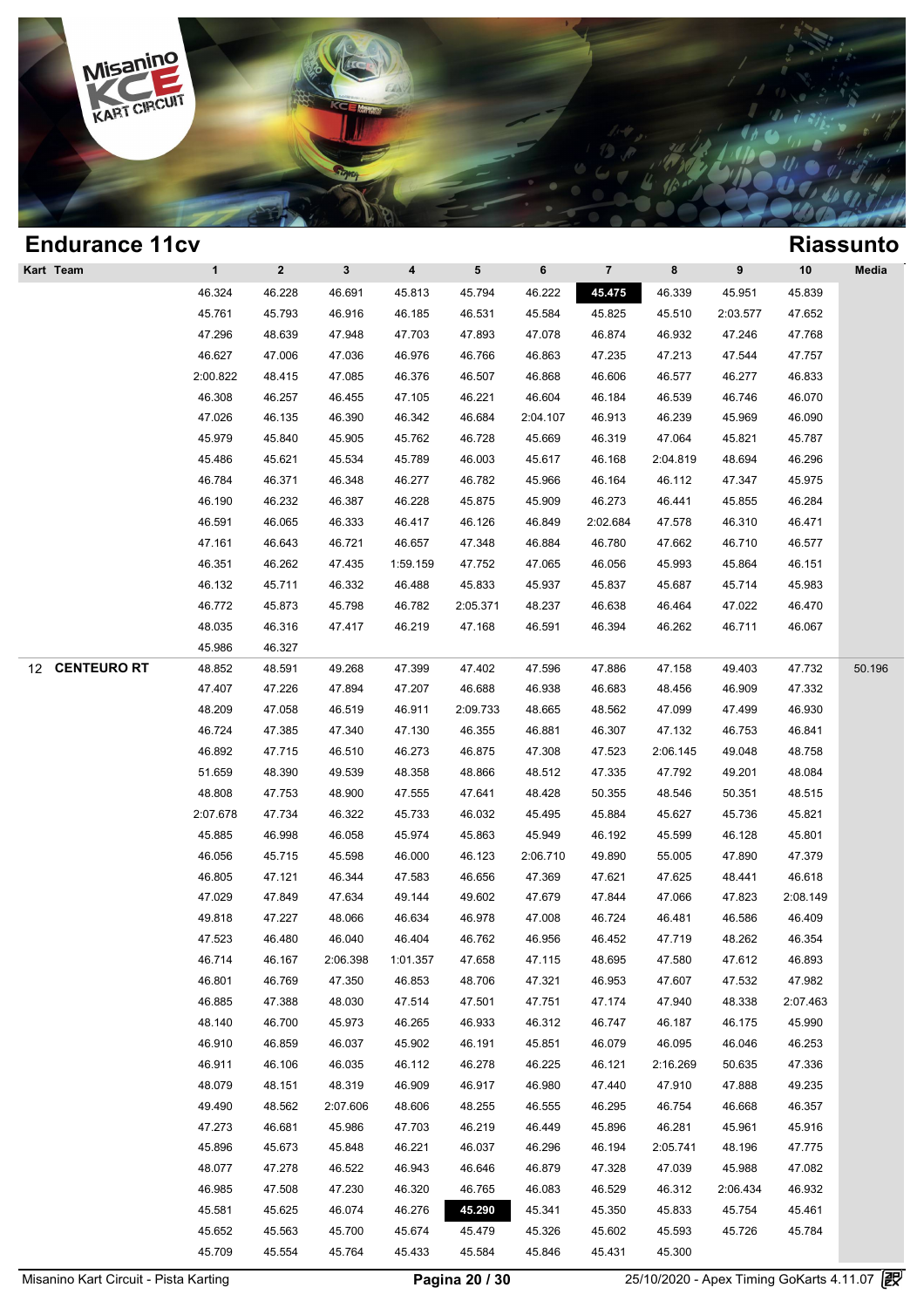

| <b>Eliquialice TICA</b> |              |                |                |          |                 |          |                |          |          |          | <b>KIASSUIILU</b> |
|-------------------------|--------------|----------------|----------------|----------|-----------------|----------|----------------|----------|----------|----------|-------------------|
| Kart Team               | $\mathbf{1}$ | $\overline{2}$ | $3\phantom{a}$ | 4        | $5\phantom{.0}$ | 6        | $\overline{7}$ | 8        | 9        | 10       | Media             |
| 27   4 CANCELLI         | 47.743       | 47.982         | 46.801         | 46.892   | 46.735          | 51.852   | 48.350         | 47.878   | 49.198   | 46.602   | 49.960            |
|                         | 46.965       | 46.719         | 55.843         | 1:19.884 | 50.705          | 49.099   | 48.612         | 47.990   | 47.935   | 48.824   |                   |
|                         | 50.405       | 47.777         | 48.796         | 47.616   | 47.995          | 48.171   | 47.567         | 48.538   | 47.630   | 48.351   |                   |
|                         | 47.712       | 47.939         | 2:09.588       | 48.754   | 48.900          | 47.088   | 46.982         | 47.477   | 46.354   | 46.378   |                   |
|                         | 47.109       | 47.800         | 46.232         | 47.046   | 46.287          | 46.593   | 46.429         | 46.825   | 46.588   | 47.920   |                   |
|                         | 46.302       | 46.466         | 46.357         | 46.659   | 46.707          | 47.120   | 45.830         | 46.148   | 46.509   | 46.431   |                   |
|                         | 46.105       | 46.311         | 46.880         | 46.011   | 46.569          | 2:04.595 | 47.674         | 47.213   | 47.421   | 46.659   |                   |
|                         | 46.432       | 46.590         | 45.642         | 45.690   | 45.942          | 46.532   | 45.677         | 45.630   | 46.447   | 46.726   |                   |
|                         | 45.475       | 46.254         | 46.537         | 45.700   | 45.972          | 46.022   | 45.795         | 45.532   | 45.854   | 45.912   |                   |
|                         | 45.709       | 45.438         | 45.912         | 45.644   | 45.738          | 46.217   | 45.997         | 48.164   | 45.782   | 45.745   |                   |
|                         | 45.502       | 46.018         | 45.992         | 45.727   | 45.675          | 2:03.496 | 51.474         | 47.460   | 47.297   | 48.701   |                   |
|                         | 47.369       | 47.737         | 47.455         | 46.862   | 55.017          | 47.400   | 49.120         | 46.941   | 46.956   | 46.991   |                   |
|                         | 47.308       | 48.529         | 47.035         | 46.816   | 48.062          | 47.402   | 47.391         | 48.736   | 48.304   | 48.832   |                   |
|                         | 47.314       | 47.540         | 47.584         | 47.698   | 47.618          | 48.308   | 2:10.227       | 51.141   | 47.981   | 47.786   |                   |
|                         | 48.199       | 47.561         | 47.143         | 47.558   | 56.242          | 48.149   | 47.911         | 48.460   | 47.689   | 47.495   |                   |
|                         | 47.216       | 47.769         | 47.289         | 47.528   | 46.966          | 48.272   | 47.282         | 47.491   | 47.351   | 47.946   |                   |
|                         | 47.151       | 47.017         | 47.100         | 47.282   | 47.715          | 47.775   | 48.151         | 47.909   | 47.636   | 47.546   |                   |
|                         | 47.578       | 2:00.325       | 48.289         | 46.674   | 46.694          | 47.124   | 46.046         | 46.563   | 46.149   | 47.684   |                   |
|                         | 46.142       | 46.970         | 46.985         | 46.069   | 46.086          | 47.280   | 45.851         | 45.960   | 46.087   | 46.470   |                   |
|                         | 45.731       | 46.164         | 46.142         | 45.636   | 46.253          | 46.086   | 45.906         | 46.313   | 46.084   | 46.734   |                   |
|                         | 46.037       | 46.006         | 45.847         | 46.358   | 45.918          | 46.382   | 45.861         | 2:05.694 | 47.445   | 46.458   |                   |
|                         | 47.321       | 47.011         | 46.319         | 46.500   | 46.588          | 46.886   | 46.155         | 47.114   | 46.278   | 46.097   |                   |
|                         | 46.693       | 46.575         | 46.211         | 46.541   | 46.482          | 46.109   | 46.084         | 48.012   | 46.322   | 46.113   |                   |
|                         | 47.079       | 2:10.250       | 47.889         | 46.773   | 47.069          | 1:01.478 | 46.329         | 47.193   | 46.322   | 46.455   |                   |
|                         | 46.502       | 45.923         | 47.267         | 46.815   | 46.185          | 47.093   | 46.810         | 46.326   | 46.888   | 46.917   |                   |
|                         | 2:06.882     | 48.230         | 46.972         | 46.552   | 46.691          | 46.060   | 48.450         | 47.071   | 46.588   | 47.005   |                   |
|                         | 46.937       | 46.871         | 46.910         | 47.841   | 2:06.434        | 46.735   | 46.251         | 46.696   | 46.394   | 46.357   |                   |
|                         | 47.328       | 2:03.998       | 47.140         | 46.529   | 46.135          | 46.298   | 45.971         | 45.814   | 45.823   | 46.035   |                   |
|                         | 46.009       | 45.831         | 45.734         | 45.784   | 46.102          | 46.088   | 46.034         | 47.281   | 45.883   |          |                   |
| 16 GLI SKARTATI         | 49.096       | 48.651         | 47.757         | 47.479   | 47.206          | 47.799   | 47.500         | 48.593   | 50.098   | 47.962   | 50.618            |
|                         | 47.436       | 47.391         | 47.824         | 47.591   | 46.768          | 47.031   | 47.919         | 47.262   | 47.031   | 47.067   |                   |
|                         | 47.979       | 47.489         | 48.036         | 47.528   | 47.220          | 2:07.047 | 59.994         | 48.440   | 48.738   | 48.894   |                   |
|                         | 48.967       | 47.870         | 48.770         | 48.948   | 47.532          | 47.899   | 48.458         | 48.502   | 48.256   | 48.881   |                   |
|                         | 48.303       | 48.216         | 48.009         | 48.561   | 49.390          | 48.987   | 49.587         | 49.030   | 2:08.199 | 47.876   |                   |
|                         | 46.094       | 46.503         | 46.289         | 45.990   | 46.677          | 46.751   | 45.776         | 45.665   | 46.413   | 45.883   |                   |
|                         | 45.608       | 46.212         | 45.709         | 45.613   | 46.658          | 45.669   | 46.369         | 46.346   | 45.841   | 45.991   |                   |
|                         | 45.990       | 45.857         | 45.743         | 46.122   | 46.161          | 46.034   | 45.823         | 45.991   | 2:07.442 | 49.925   |                   |
|                         | 48.474       | 48.786         | 47.729         | 49.750   | 50.668          | 49.133   | 49.097         | 48.050   | 48.189   | 48.126   |                   |
|                         | 48.151       | 49.027         | 48.231         | 48.144   | 49.052          | 48.334   | 48.121         | 47.584   | 48.026   | 47.669   |                   |
|                         | 2:23.540     | 48.756         | 49.311         | 47.331   | 47.366          | 46.849   | 46.786         | 48.525   | 47.479   | 47.543   |                   |
|                         | 47.285       | 47.208         | 48.064         | 47.641   | 46.990          | 47.027   | 47.278         | 47.707   | 47.365   | 46.362   |                   |
|                         | 47.001       | 47.124         | 47.363         | 46.659   | 47.309          | 47.946   | 47.974         | 2:10.467 | 50.502   | 49.033   |                   |
|                         | 48.817       | 48.741         | 48.471         | 48.836   | 49.508          | 48.866   | 48.584         | 48.759   | 50.053   | 50.176   |                   |
|                         | 49.838       | 48.421         | 50.577         | 51.362   | 49.211          | 50.972   | 50.208         | 49.711   | 48.811   | 2:11.456 |                   |
|                         | 47.039       | 46.543         | 45.917         | 46.062   | 46.868          | 45.985   | 46.751         | 46.019   | 45.823   | 46.121   |                   |
|                         | 46.572       | 46.276         | 45.974         | 45.967   | 46.250          | 45.950   | 45.886         | 46.033   | 45.936   | 45.906   |                   |
|                         | 45.689       | 45.799         | 46.180         | 45.747   | 47.231          | 45.918   | 45.796         | 45.817   | 45.780   | 45.946   |                   |
|                         |              |                |                |          |                 |          |                |          |          |          |                   |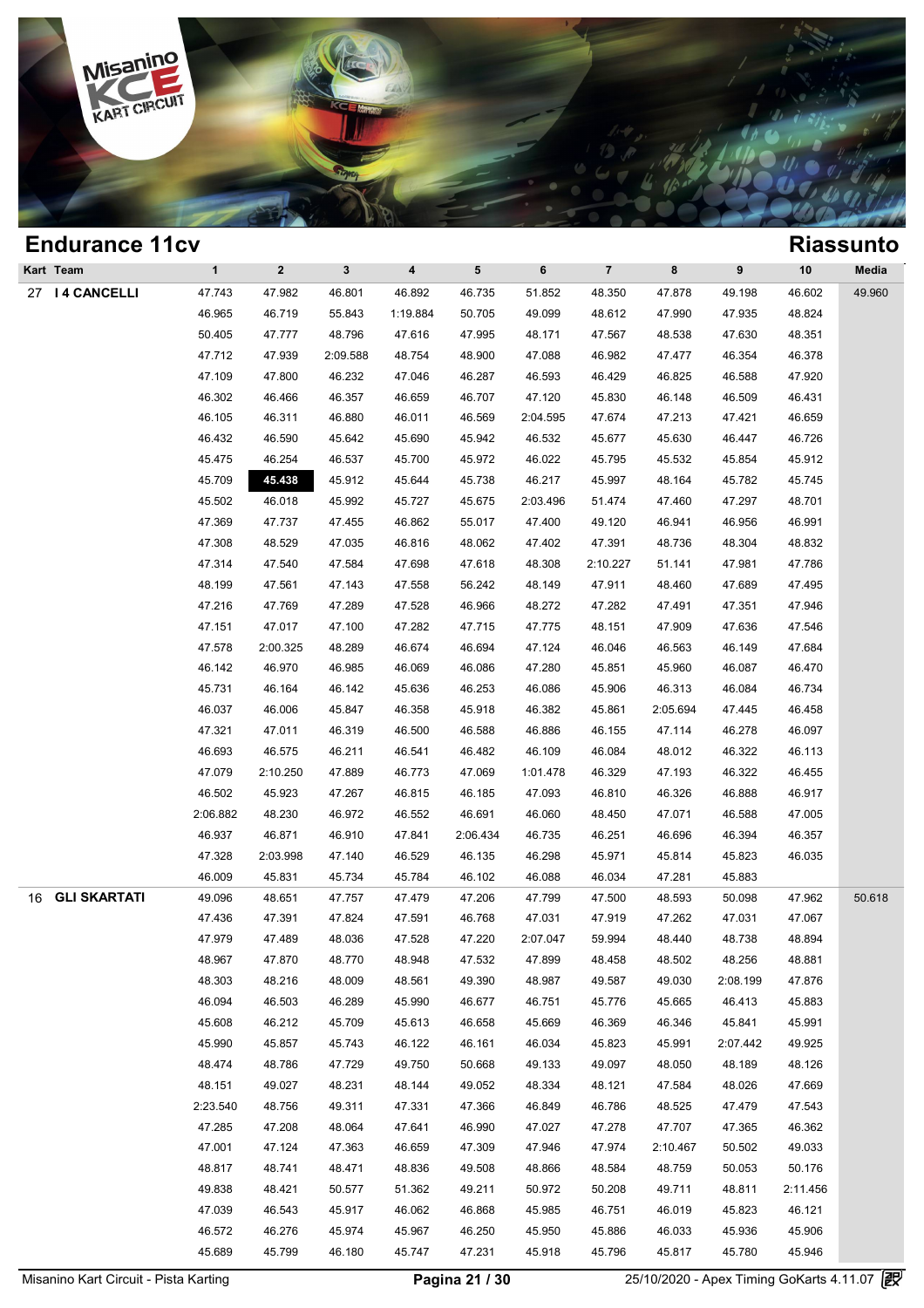

| <b>Endurance 11cv</b> |   |                         |                          |                        |                     |                                     |                              |                                 |                             |                            |                          |                             |                                |                          |                            |                          |                                         |                                         |                           |                         |                           |                              |                       | <b>Riassunto</b>      |                       |
|-----------------------|---|-------------------------|--------------------------|------------------------|---------------------|-------------------------------------|------------------------------|---------------------------------|-----------------------------|----------------------------|--------------------------|-----------------------------|--------------------------------|--------------------------|----------------------------|--------------------------|-----------------------------------------|-----------------------------------------|---------------------------|-------------------------|---------------------------|------------------------------|-----------------------|-----------------------|-----------------------|
| Kart Team             |   |                         |                          | $\mathbf{1}$           |                     | $\overline{\mathbf{2}}$             |                              | 3                               |                             | 4                          |                          | 5                           |                                | 6                        |                            | $\overline{7}$           |                                         | 8                                       |                           | 9                       |                           | 10                           |                       |                       | Media                 |
|                       |   |                         |                          | 46.003                 |                     | 46.342                              |                              | 45.944                          |                             | 2:09.119                   |                          | 52.679                      |                                | 49.544                   |                            | 48.100                   |                                         | 47.684                                  |                           | 49.142                  |                           | 47.904                       |                       |                       |                       |
|                       |   |                         |                          | 47.833                 |                     | 48.349                              |                              | 48.387                          |                             | 48.369                     |                          | 47.723                      |                                | 48.003                   |                            | 48.712                   |                                         | 48.399                                  |                           | 49.073                  |                           | 48.287                       |                       |                       |                       |
|                       |   |                         |                          | 2:07.043               |                     | 48.479                              |                              | 48.696                          |                             | 48.358                     |                          | 46.871                      |                                | 46.970                   |                            | 46.562                   |                                         | 47.075                                  |                           | 47.768                  |                           | 47.005                       |                       |                       |                       |
|                       |   |                         |                          | 47.188                 |                     | 47.980                              |                              | 47.140                          |                             | 47.694                     |                          | 2:03.918                    |                                | 48.450                   |                            | 48.105                   |                                         | 47.462                                  |                           | 48.128                  |                           | 50.635                       |                       |                       |                       |
|                       |   |                         |                          | 49.745<br>46.332       |                     | 49.403<br>46.607                    |                              | 48.477<br>47.244                |                             | 2:07.918<br>46.620         |                          | 48.571<br>46.371            |                                | 46.832<br>46.321         |                            | 47.426<br>46.413         |                                         | 47.483<br>46.171                        |                           | 50.144<br>47.068        |                           | 47.099<br>46.459             |                       |                       |                       |
|                       |   |                         |                          | 46.341                 |                     | 47.848                              |                              | 46.206                          |                             | 46.012                     |                          | 46.631                      |                                | 47.505                   |                            | 47.540                   |                                         | 46.657                                  |                           | 46.568                  |                           | 2:17.824                     |                       |                       |                       |
|                       |   |                         |                          | 47.737                 |                     | 46.326                              |                              | 46.017                          |                             | 45.824                     |                          | 45.652                      |                                | 45.924                   |                            | 45.821                   |                                         | 45.498                                  |                           | 46.325                  |                           | 45.657                       |                       |                       |                       |
|                       |   |                         |                          | 45.885                 |                     | 45.773                              |                              | 47.601                          |                             | 45.703                     |                          | 45.401                      |                                | 45.314                   |                            | 45.849                   |                                         | 45.376                                  |                           | 45.461                  |                           | 45.516                       |                       |                       |                       |
|                       |   |                         |                          | 45.527                 |                     | 45.523                              |                              | 46.508                          |                             | 45.397                     |                          | 46.057                      |                                | 45.634                   |                            | 45.915                   |                                         | 45.526                                  |                           | 45.531                  |                           | 45.745                       |                       |                       |                       |
|                       |   |                         |                          | 45.431                 |                     | 45.402                              |                              | 45.727                          |                             | 45.462                     |                          | 45.744                      |                                |                          |                            |                          |                                         |                                         |                           |                         |                           |                              |                       |                       |                       |
| Tabella dei giri      |   |                         |                          |                        |                     |                                     |                              |                                 |                             |                            |                          |                             |                                |                          |                            |                          |                                         |                                         |                           |                         |                           |                              |                       |                       |                       |
| Giro 1<br>Interv.     | 1 | 20<br>0.6               | 11<br>0.3                | 10<br>0.9              | 14<br>0.3           | $^{2}_{1.4}$                        | 21<br>0.3                    | 13<br>0.1                       | 26<br>0.3                   | $\underset{2.2}{9}$        | $^{29}_{0.3}$            | 7<br>0.4                    | $^{23}_{1.2}$                  | $^{25}_{0.4}$            | $\frac{3}{0.3}$            | 4<br>0.0                 | 18<br>0.1                               | 5<br>0.0                                | 6<br>0.1                  | 28<br>0.1               | 22<br>0.1                 | $8_{0.3}$                    | $27 \atop 1.2$        | $16 \atop 1.2$        | 12<br>0.2             |
| Giro 2                | 1 | 20<br>0.8               | 11<br>0.1                | 10<br>0.8              | 14<br>0.3           | $\overline{2}$<br>2.0               | 21<br>0.4                    | 13<br>0.2                       | 26<br>0.3                   | 9<br>2.4                   | 29<br>0.1                | 7<br>0.4                    | 23<br>1.3                      | 25<br>0.4                | 3<br>0.6                   | 5<br>1.2                 | 8<br>1.0                                | 18<br>0.6                               | 28<br>0.3                 | 6<br>0.3                | 27<br>0.2                 | 16<br>1.9                    | 22<br>0.0             | 12<br>0.1             | 4<br>1.4              |
| Giro 3                | 1 | 20                      | 11                       | 10                     | 14                  | $\overline{2}$                      | 21                           | 13                              | 26                          | 29                         | 9                        | $\overline{7}$              | 23                             | 25                       | 3                          | 5                        | 8                                       | 28                                      | 18                        | 27                      | 6                         | 16                           | 22                    | 12                    | 4                     |
| Giro 4                | 1 | 0.8<br>20               | 0.2<br>11                | 0.4<br>10              | 0.9<br>14           | 2.2<br>$\frac{2}{2.5}$              | 0.3<br>21                    | 0.1<br>13                       | 0.5<br>26                   | 3.2<br>$\frac{29}{3.4}$    | 0.4<br>9                 | 0.0<br>$^{7}_{0.1}$         | 0.6<br>$^{23}_{0.2}$           | 0.3<br>3                 | 0.4<br>25                  | 1.4<br>5                 | 1.7<br>8<br>1.9                         | $1.4$<br>$^{28}_{1.5}$                  | 0.1<br>18 <sub>0.7</sub>  | 0.3<br>27               | 0.7<br>6                  | 2.0<br>$\frac{16}{2.5}$      | 1.4<br>$^{22}_{0.8}$  | 0.2<br>$12_{0.7}$     | 6.1<br>4              |
| Giro 5                | 1 | 0.7<br>11               | 0.1<br>20                | 0.4<br>10              | 1.3<br>14           | $\frac{2}{2.6}$                     | 0.5<br>13                    | 0.1<br>21                       | 0.6<br>26                   | $\frac{29}{3.2}$           | 0.5<br>9                 | $^{7}_{0.1}$                | $^{23}_{0.2}$                  | 0.5<br>3                 | 0.1<br>$25$ <sub>0.2</sub> | 1.9<br>5                 | 8                                       | $^{28}_{1.3}$                           | $\frac{18}{0.9}$          | 0.2<br>27               | 0.8<br>6                  | $\frac{16}{3.2}$             | $22$ <sub>0.1</sub>   | 12                    | 4.7<br>4              |
| Giro 6                | 1 | 0.8<br>11               | 0.3<br>20                | 0.2<br>10              | 1.6<br>14           | $\overline{2}$                      | 0.6<br>13                    | 0.3<br>21                       | 0.7<br>26                   | 29                         | 0.6<br>9                 | $\overline{7}$              | 3                              | 0.2<br>23                | 25                         | 2.2<br>5                 | 2.5<br>8                                | 28                                      | 18                        | 0.6<br>6                | 0.6<br>22                 | 16                           | 27                    | 1.7<br>12             | 3.1<br>4              |
| Giro 7                | 1 | 0.8<br>11               | 0.2<br>20                | 0.4<br>10              | 1.7<br>14           | 3.0<br>$\overline{2}$               | 0.3<br>13                    | 0.7<br>21                       | 1.2<br>26                   | 2.6<br>29                  | 0.9<br>9                 | 0.1<br>3                    | 0.1<br>7                       | 0.2<br>23                | 0.2<br>25                  | 2.5<br>5                 | 2.7<br>8                                | 0.8<br>28                               | 1.8<br>18                 | 1.3<br>6                | 3.7<br>22                 | 0.6<br>16                    | 0.1<br>27             | 1.5<br>4              | 1.2<br>12             |
| Giro 8                | 1 | 0.7<br>11               | 0.2<br>20                | 0.5<br>10              | 2.0<br>14           | 3.2<br>13                           | 0.2<br>$\overline{2}$        | 1.0<br>21                       | 1.6<br>$^{26}_{2.0}$        | 2.1<br>$\frac{29}{2.2}$    | 1.0<br>3                 | 0.1<br>9                    | 0.3<br>7                       | 0.2<br>23                | 0.2<br>25                  | 2.9<br>5                 | 2.6<br>8                                | 0.9<br>28                               | 2.7<br>6                  | 0.6<br>22               | 3.9<br>4                  | 1.5<br>16                    | 0.9<br>$27_{0.2}$     | 0.2<br>$12_{0.3}$     | 0.8<br>18             |
| Giro 9                | 1 | 0.9<br>11               | 0.1<br>20                | 0.3<br>10              | 2.6<br>14           | 3.4<br>13                           | 0.1<br>$\overline{2}$        | 0.9<br>21                       | $^{26}_{1.9}$               | $\frac{29}{2.6}$           | 0.8<br>3                 | 0.5<br>9                    | 0.1<br>$23$ <sub>0.1</sub>     | 0.2<br>25                | 0.2<br>7                   | 3.2<br>5                 | 2.3<br>8                                | 0.8<br>28                               | 4.1<br>6                  | 3.6<br>22               | 2.9<br>4                  | $0.\overline{8}$<br>27       | 12                    | 16                    | 1:11<br>18            |
| Giro 10               | 1 | 1.0<br>20               | 0.1<br>11                | 0.2<br>10              | 3.0<br>14           | 3.6<br>13                           | 0.3<br>$\overline{2}$        | 0.9<br>21                       | 26                          | 29                         | 0.3<br>3                 | 0.8<br>23                   | 9                              | 0.8<br>25                | 0.2<br>7                   | 3.0<br>5                 | 2.3<br>8                                | 0.7<br>28                               | 5.2<br>6                  | 3.3<br>22               | 1.8<br>4                  | 4.8<br>27                    | 0.5<br>12             | 0.1<br>16             | 1:10<br>18            |
| Giro 11               | 1 | 1.6<br>20               | 0.1<br>11                | 0.2<br>10              | 2.6<br>14           | 3.9<br>13                           | 0.2<br>2                     | 1.4<br>21                       | 1.6<br>26                   | 2.7<br>29                  | 0.2<br>3                 | 1.1<br>23                   | 0.5<br>9                       | 0.4<br>25                | 0.6<br>7                   | 2.7<br>5                 | 2.7<br>8                                | 0.4<br>28                               | 5.9<br>6                  | $3.0\,$<br>22           | 1.2<br>4                  | 5.7<br>27                    | 1.6<br>12             | 0.3<br>16             | 1:10<br>18            |
| Giro 12               | 1 | 1.5<br>20               | 0.3<br>11                | 0.1<br>10              | 2.7<br>14           | 4.1<br>13                           | 0.3<br>2                     | 1.6<br>26                       | 1.7<br>3                    | 2.7<br>29                  | 0.2<br>$^{23}_{0.5}$     | 1.1<br>9                    | 0.7<br>25                      | 0.7<br>7                 | 0.3<br>5                   | 2.9<br>8                 | 3.2<br>28                               | 0.3<br>6                                | 6.4<br>22                 | 2.7<br>$\overline{4}$   | 0.3<br>27                 | 7.2<br>12                    | 2.0<br>16             | 0.3<br>21             | 1:09<br>18            |
| Giro 13               | 1 | 1.7<br>20               | 0.3<br>11                | 0.1<br>10              | 3.1<br>14           | 4.0<br>13                           | 0.3<br>2                     | 4.1<br>26                       | 2.9<br>3                    | 0.1<br>29                  | 23                       | 1.0<br>9                    | 0.1<br>25                      | 0.4<br>7                 | 3.4<br>5                   | 4.6<br>28                | 0.1<br>8                                | 5.6<br>6                                | 2.0<br>4                  | 0.2<br>22               | 8.3<br>12                 | 2.6<br>16                    | 0.5<br>27             | 42.0<br>21            | 26.5<br>18            |
| Giro 14               | 1 | 1.6<br>20               | 0.2<br>11                | 0.1<br>10 <sup>°</sup> | 3.1<br>14           | 4.1<br>13                           | 0.3<br>$\overline{2}$        | 5.1<br>26                       | 2.1<br>3                    | 0.2<br>23                  | 0.3<br>29                | $1.5\,$<br>25               | 0.1<br>$\alpha$                | 0.2<br>$\overline{7}$    | 4.2<br>5                   | 5.3<br>28                | 0.3<br>$\mathsf{R}$                     | 5.0<br>6                                | 1.5<br>$\overline{4}$     | 0.3<br>22               | 12.8<br>12                | 0.4<br>16                    | 4.8<br>27             | 38.8<br>21            | 23.1<br>18            |
| Giro 15               | 1 | 1.4<br>20               | 0.5<br>11                | 0.2<br>10              | 2.4<br>14           | 4.6<br>13                           | 0.3<br>$\overline{2}$        | $5.2$<br>26                     | 1.8<br>3                    | 0.5<br>$\mathop{23}_{0.5}$ | 0.3<br>$_{\rm 0.5}^{29}$ | 1.9<br>25                   | 0.2<br>9                       | 0.2<br>7                 | 4.5<br>$\frac{5}{4.6}$     | 5.1<br>28                | 0.7<br>$\underset{0.8}{8}$              | 5.0<br>6                                | 0.5<br>4                  | 0.2<br>22               | 14.6<br>12                | 0.8<br>16                    | 37.1<br>27            | 5.2<br>21             | 23.1<br>18            |
| Giro 16               | 1 | 1.5<br>20<br>1.8        | $0.5\,$<br>11            | 0.1<br>10<br>0.2       | $3.2\,$<br>14       | $4.5\,$<br>$^{13}_{4.7}$            | 0.4<br>$\overline{c}$<br>0.4 | $5.0\,$<br>26<br>5.4            | $1.3$<br>$3$ <sub>1.1</sub> | $^{23}_{0.2}$              | $^{29}_{1.0}$            | $2.0\,$<br>$\frac{25}{2.0}$ | 0.4<br>$9$ $_{\rm 0.8}$        | $0.2\,$<br>7<br>$0.1\,$  | $\frac{5}{4.5}$            | $5.2\,$<br>28            | 8<br>1.0                                | $5.1$<br>4                              | 0.1<br>$^{22}_{0.5}$      | $0.2\,$<br>6            | 15.4<br>12<br>15.5        | 0.9<br>16<br>1.0             | 41.1<br>21<br>41.0    | $0.5\,$<br>$27_{2.1}$ | 23.0<br>18            |
| Giro 17               | 1 | 20                      | 0.1<br>11                | 10                     | 3.4<br>14           | $13 \atop 5.2$                      | $\overline{2}$               | 26                              | $3_{1.0}$                   | $^{23}_{0.2}$              | $^{29}_{1.1}$            | $\frac{25}{2.3}$            | 7<br>$0.9\,$                   | $\underset{0.2}{9}$      | $\frac{5}{4.2}$            | $5.5\,$<br>$^{28}_{6.1}$ | $8$ <sub>1.1</sub>                      | $5.0\,$<br>4                            | 22                        | 0.7<br>6                | 12                        | $\frac{16}{2.2}$             | 21<br>39.2            | $^{27}_{4.6}$         | 20.5<br>18            |
| Giro 18               | 1 | 1.8<br>20               | 0.3<br>11                | 0.3<br>10              | 3.3<br>14           | 13                                  | 0.2<br>$\overline{2}$        | 5.3<br>26                       | 3                           | 23                         | 29                       | 25                          | 7                              | 9                        | 5                          | 28                       | 8                                       | $4.3$<br>4                              | 0.9<br>22                 | 0.7<br>6                | 16.2<br>12                | 16                           | 21                    | 27                    | 17.8<br>18            |
| Giro 19               | 1 | 1.9<br>20               | 0.1<br>11                | 0.2<br>10              | 4.3<br>14           | 5.1<br>$\overline{c}$               | 0.1<br>13                    | 5.5<br>26                       | $0.5\,$<br>3                | 0.2<br>23                  | 1.3<br>29                | 2.6<br>25                   | 0.5<br>7                       | $0.5\,$<br>9             | $4.0$<br>5                 | 6.1<br>28                | 1.8<br>8                                | 3.9<br>4                                | $1.6$<br>6                | 0.2<br>12               | 18.7<br>16                | $1.0$<br>21                  | 37.4<br>27            | 7.1<br>22             | 16.0<br>18            |
| Giro 20               | 1 | 2.1<br>$^{20}_{2.2}$    | 0.4<br>$^{11}_{0.2}$     | 0.1<br>10              | 4.3<br>14           | 5.9<br>$\underset{6.5}{\textbf{2}}$ | 0.4<br>13                    | $5.6\,$<br>26                   | 0.3<br>3                    | 0.1<br>$^{23}_{0.2}$       | $0.8\,$<br>$^{29}_{0.5}$ | 2.9<br>25                   | $0.2\,$<br>$\underset{0.3}{7}$ | $1.0$<br>$\frac{9}{1.3}$ | 3.8<br>$\frac{5}{4.2}$     | $6.5\,$<br>$^{28}_{6.6}$ | 1.9<br>$8_{1.9}$                        | 3.1<br>$\frac{4}{2.3}$                  | $3.2\,$<br>6              | 18.8<br>$12$<br>19.9    | $1.1$<br>$\frac{16}{0.9}$ | 36.1<br>$21$ <sub>34.7</sub> | 9.3<br>$27_{12.4}$    | 11.2<br>$22$<br>10.0  | 2.7<br>18             |
| Giro 21               | 1 | 11                      | $^{20}_{0.2}$            | 0.2<br>10              | 4.5<br>14           | 13                                  | 0.1<br>$_{0.2}^{2}$          | $6.2\,$<br>$\mathfrak{Z}_{6.5}$ | 0.1<br>$^{23}_{0.1}$        | $^{26}_{0.1}$              | $^{29}_{0.1}$            | 3.1<br>$\frac{25}{3.8}$     | 7                              | $\frac{9}{1.0}$          | $\frac{5}{4.2}$            | $^{28}_{6.9}$            | $\begin{array}{c} 8 \\ 2.5 \end{array}$ | $\frac{4}{1.4}$                         | $4.0\,$<br>12             | $^{16}_{0.7}$           | $21$ <sub>32.3</sub>      | $27 \over 17.3$              | $6 \atop 3.5$         | $^{22}_{1.9}$         | 1.3<br>18             |
| Giro 22               | 1 | 2.9<br>11               | 20                       | 0.1<br>10              | $4.4$<br>14         | $6.7\,$<br>13                       | 2                            | 3                               | $^{23}_{0.5}$               | $\mathop{29}_{0.3}$        | 26                       | $\overline{7}$              | 0.1<br>$^{25}_{0.2}$           | 9                        | $\frac{5}{4.3}$            | $^{28}_{7.0}$            | $8_{3.2}$                               | 4                                       | 26.7<br>12                | 16                      | 21                        | 27                           | 6                     | $22$<br>1.2           | $1.4$<br>18           |
| Giro 23               | 1 | 2.9<br>11               | $0.2\,$<br>$^{20}_{0.3}$ | 0.2<br>10              | 4.7<br>$14 \n5.0$   | 6.8<br>$13 \n6.8$                   | 0.1<br>$^{2}_{0.4}$          | $7.0\,$<br>$\frac{3}{7.1}$      | $^{23}_{0.5}$               | $^{26}_{0.4}$              | 0.0<br>$^{29}_{0.2}$     | 3.2<br>$\overline{7}$       | $^{25}_{0.1}$                  | 0.9<br>9                 | $\frac{5}{4.1}$            | $^{28}_{7.4}$            | 4                                       | 0.1<br>8                                | 28.5<br>$\frac{12}{28.7}$ | 1.1<br>$\frac{16}{2.6}$ | 30.4<br>$21$<br>$27.7$    | 19.5<br>6                    | 2.0<br>$27 \atop 1.2$ | $^{22}_{0.3}$         | 1.8<br>$18 \atop 2.7$ |
| Giro 24               | 1 | 3.0<br>11               | $^{20}_{0.1}$            | $0.\overline{2}$<br>10 | $14$ <sub>5.1</sub> | $13 \atop 7.3$                      | $^{2}_{0.4}$                 | $\frac{3}{7.2}$                 | $^{23}_{0.7}$               | $^{26}_{0.2}$              | $^{29}_{0.2}$            | 3.1<br>$\frac{25}{3.7}$     | $\frac{7}{0.3}$                | 1.1<br>$\frac{9}{1.7}$   | $\frac{5}{3.3}$            | $^{28}_{7.2}$            | 2.9<br>4                                | 0.6<br>$^{8}_{1.7}$                     | $\frac{12}{29.1}$         | $\frac{16}{3.2}$        | $21_{25.6}$               | 21.8<br>6                    | $22$<br>1.1           | $^{27}_{1.4}$         | $18 \atop 1.3$        |
| Giro 25               | 1 | 3.3<br>$\frac{11}{3.3}$ | $^{20}_{0.3}$            | 0.1<br>$^{10}_{0.1}$   | $\frac{14}{1}$      | $^{13}_{7.6}$                       | $_{0.3}^{2}$                 | $\frac{3}{7.6}$                 | $^{23}_{0.6}$               | $^{26}_{0.1}$              | $^{29}_{0.2}$            | $25 \over 3.7$              | 7                              | 9                        | $\frac{5}{3.0}$            | $^{28}_{7.7}$            | 2.6<br>$\frac{4}{2.3}$                  | $\begin{array}{c} 8 \\ 2.0 \end{array}$ | $\frac{16}{33.2}$         | $21$ <sub>23.7</sub>    | 6                         | 22.5<br>$^{22}_{0.9}$        | $\frac{27}{3.4}$      | $^{18}_{0.1}$         | $12 \atop 27.4$       |
|                       |   |                         |                          |                        | 5.0                 |                                     |                              |                                 |                             |                            |                          |                             | $0.8\,$                        | 1.8                      |                            |                          |                                         |                                         |                           |                         | 23.3                      |                              |                       |                       |                       |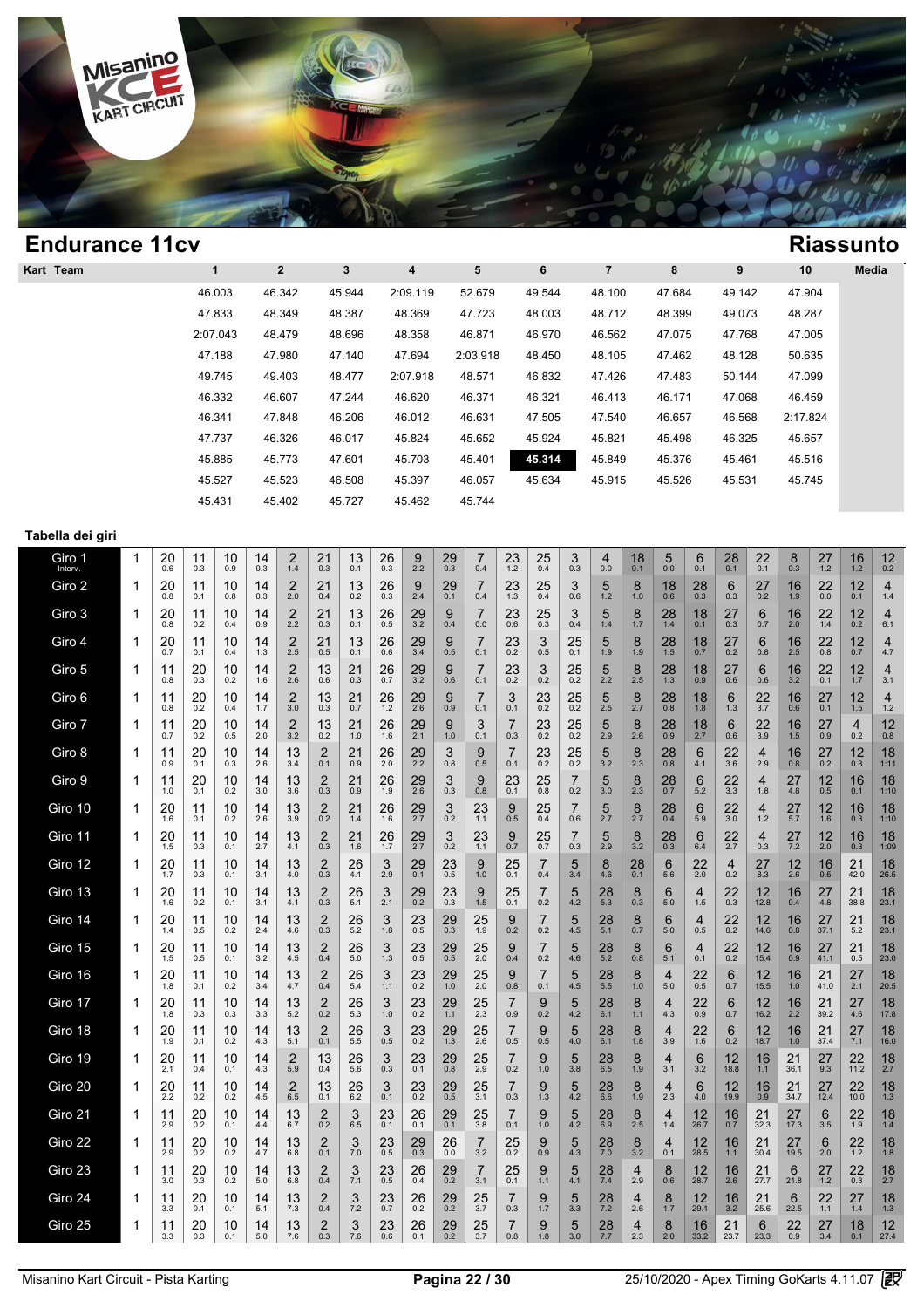

 $\overline{1}$  $\overline{\phantom{a}}$ 

| Giro 26 | 1 | 11<br>3.3 | 20<br>0.2   | 10<br>0.3  | 14<br>5.1              | 13<br>7.9  | $\frac{2}{0.3}$ | 3<br>7.7   | 23<br>0.6  | 26<br>0.1  | 25<br>4.1               | 7<br>0.9              | 9<br>2.2       | 5<br>3.4            | $^{28}_{7.2}$ | 4<br>2.2         | 21<br>58.9 | 29<br>14.5       | 8<br>8.6      | 6<br>0.2         | 22<br>0.7     | 18<br>4.3            | 27<br>1.8       | 16<br>27.2                | 12<br>0.8  |
|---------|---|-----------|-------------|------------|------------------------|------------|-----------------|------------|------------|------------|-------------------------|-----------------------|----------------|---------------------|---------------|------------------|------------|------------------|---------------|------------------|---------------|----------------------|-----------------|---------------------------|------------|
| Giro 27 | 1 | 11<br>3.6 | 20<br>0.2   | 10<br>0.1  | 14<br>5.3              | 13<br>8.0  | 2<br>0.3        | 3<br>7.9   | 23<br>0.4  | 26<br>0.6  | 25<br>4.0               | 7<br>1.2              | 5<br>6.3       | $^{28}_{6.4}$       | 4<br>2.0      | 21<br>58.8       | 9<br>4.4   | 29<br>12.8       | 6<br>5.7      | 8<br>1.8         | 22<br>0.1     | 18<br>4.3            | 27<br>3.0       | 12<br>29.1                | 16<br>10.5 |
| Giro 28 | 1 | 11<br>3.3 | 20<br>0.3   | 10<br>0.1  | 14<br>5.4              | 13<br>8.2  | 2<br>0.4        | 3<br>8.1   | 23<br>0.3  | 25<br>4.9  | 7<br>1.1                | 28<br>13.3            | 4<br>1.4       | 26<br>57.5          | 21<br>1.3     | 9<br>5.4         | 5<br>4.8   | 29<br>9.8        | 6<br>2.8      | 22<br>2.6        | 8<br>$1.2$    | 18<br>3.1            | 27<br>5.4       | 12<br>27.7                | 16<br>11.9 |
| Giro 29 | 1 | 11<br>3.3 | 20<br>0.1   | 10<br>0.1  | 14<br>5.6              | 13<br>8.3  | 2<br>0.4        | 3<br>8.8   | 25<br>5.0  | 7<br>1.3   | 4<br>15.1               | 23<br>55.4            | 26<br>3.1      | 9<br>6.0            | 5<br>6.3      | 28<br>7.0        | 29<br>2.2  | 6<br>0.9         | 22<br>2.8     | 8<br>2.2         | 18<br>2.5     | 27<br>7.1            | 12<br>27.5      | 16<br>13.1                | 21<br>1.6  |
| Giro 30 | 1 | 11<br>3.3 | 20<br>0.1   | 10<br>0.2  | 14<br>5.4              | 13<br>8.5  | 2<br>0.5        | 3<br>9.1   | 7<br>6.6   | 4<br>16.2  | 23<br>55.2              | 26<br>2.3             | 9<br>6.1       | 25<br>$5.0$         | 5<br>2.4      | $^{28}_{7.5}$    | 6<br>1.1   | 29<br>0.4        | 22<br>2.0     | 8<br>3.2         | 18<br>2.4     | 27<br>9.2            | 12<br>26.1      | 16<br>15.1                | 21<br>0.6  |
| Giro 31 | 1 | 11<br>3.9 | 20<br>0.2   | 10<br>0.7  | 14<br>4.1              | 13<br>8.9  | 2<br>0.5        | 3<br>9.3   | 7<br>6.6   | 4<br>16.5  | 23<br>55.3              | 26<br>2.3             | 9<br>5.7       | 25<br>5.6           | 5<br>3.4      | 6<br>7.3         | 28<br>0.4  | 29<br>0.8        | 22<br>0.7     | 8<br>3.9         | 18<br>4.0     | 27<br>9.2            | 12<br>25.1      | 21<br>15.0                | 16<br>2.3  |
| Giro 32 | 1 | 11<br>4.1 | 20<br>0.2   | 10<br>0.5  | 14<br>4.7              | 13<br>8.9  | 2<br>0.4        | 7<br>16.6  | 4<br>16.1  | 3<br>52.8  | 23<br>2.4               | 26<br>2.3             | 9<br>5.8       | 25<br>5.5           | 5<br>5.0      | 6<br>5.8         | 28<br>2.2  | 29<br>0.1        | 22<br>0.3     | 8<br>3.7         | 18<br>4.5     | 27<br>10.6           | 12<br>24.6      | 21<br>12.6                | 16<br>5.1  |
| Giro 33 | 1 | 11<br>4.5 | 20<br>0.1   | 10<br>0.2  | 14<br>5.3              | 13<br>8.6  | 2<br>0.7        | 7<br>16.6  | 4<br>16.4  | 3<br>53.5  | 23<br>1.8               | 26<br>2.3             | 9<br>5.9       | 25<br>5.6           | 5<br>6.4      | 6<br>3.9         | 22<br>3.0  | 28<br>0.9        | 29<br>0.7     | 8<br>2.6         | 18<br>4.2     | 12<br>36.5           | 21<br>10.6      | 16<br>8.6                 | 27<br>38.3 |
| Giro 34 | 1 | 11<br>5.1 | 10<br>1.1   | 20<br>0.1  | 14<br>4.1              | 13<br>9.1  | 2<br>0.6        | 16.9       | 4<br>16.3  | 3<br>53.7  | 23<br>1.4               | 26<br>2.5             | 9<br>5.9       | $25$ <sub>5.3</sub> | 5<br>8.0      | 6<br>2.4         | 22<br>3.1  | $^{28}_{2.4}$    | 29<br>0.3     | 8<br>2.0         | 18<br>5.3     | 12<br>36.6           | 21<br>10.4      | 16<br>10.6                | 27<br>38.1 |
| Giro 35 | 1 | 11<br>5.1 | 20<br>1.6   | 10<br>0.1  | 14<br>3.8              | 13<br>9.0  | 2<br>1.0        | 7<br>16.9  | 4<br>16.6  | 3<br>54.4  | 23<br>0.1               | 26<br>3.2             | 9<br>5.5       | 25<br>5.2           | 5<br>9.2      | 6<br>1.0         | 22<br>3.2  | $\frac{28}{3.2}$ | 29<br>0.6     | 8<br>1.8         | 18<br>5.8     | 12<br>36.2           | 21<br>9.8       | 16<br>12.3                | 27<br>39.5 |
| Giro 36 | 1 | 11<br>5.4 | 20<br>$1.2$ | 10<br>0.1  | 14<br>3.8              | 13<br>9.2  | 2<br>1.4        | 7<br>17.2  | 4<br>16.7  | 23<br>53.9 | 3<br>0.2                | 26<br>3.5             | 9<br>5.3       | 25<br>4.8           | 6<br>10.6     | 5<br>0.9         | 22<br>2.2  | 28<br>5.1        | 29<br>0.7     | 8<br>0.9         | 18<br>5.4     | 12<br>37.1           | 21<br>8.2       | 16<br>15.0                | 27<br>38.7 |
| Giro 37 | 1 | 11<br>5.3 | 20<br>$1.2$ | 10<br>0.3  | 14<br>4.1              | 13<br>9.5  | 2<br>1.5        | 7<br>17.3  | 23<br>1:10 | 3<br>0.4   | 26<br>3.3               | 9<br>5.6              | 25<br>4.3      | 4<br>9.1            | 6<br>1.4      | 5<br>2.1         | 22<br>1.3  | 28<br>6.7        | 29<br>0.1     | 8<br>0.2         | 12<br>42.9    | 21<br>7.5            | 16<br>17.8      | 18<br>18.5                | 27<br>18.7 |
| Giro 38 | 1 | 11<br>5.6 | 20<br>1.1   | 10<br>0.4  | 14<br>4.1              | 13<br>10.1 | 2<br>1.1        | 23<br>1:27 | 3<br>0.5   | 26<br>3.4  | 7<br>2.2                | 9<br>3.4              | 25<br>4.0      | 6<br>10.6           | 4<br>0.5      | 5<br>2.4         | 22<br>0.1  | 28<br>8.9        | 29<br>0.0     | 8<br>0.2         | 12<br>42.8    | 21<br>5.6            | 16<br>21.1      | 18<br>17.2                | 27<br>19.0 |
| Giro 39 | 1 | 11<br>6.0 | 20<br>1.7   | 10<br>0.3  | 2<br>15.1              | 14<br>1:04 | 13<br>10.3      | 23<br>13.2 | 3<br>0.3   | 26<br>4.0  | 7<br>3.4                | 9<br>2.3              | 25<br>3.2      | 6<br>10.7           | 4<br>1.1      | 22<br>2.7        | 5<br>$1.0$ | 28<br>8.2        | 8<br>0.4      | 29<br>0.9        | 12<br>42.5    | 21<br>4.1            | 16<br>24.1      | 18<br>14.6                | 27<br>19.6 |
| Giro 40 | 1 | 11<br>5.9 | 10<br>3.4   | 20<br>0.3  | 14<br>4.5              | 13<br>9.7  | 2<br>0.2        | 23<br>11.4 | 3<br>0.6   | 26<br>4.2  | 7<br>3.5                | 9<br>2.3              | 25<br>3.0      | 6<br>10.3           | 4<br>1.4      | 22<br>2.8        | 5<br>1.7   | 8<br>8.6         | 28<br>0.4     | 29<br>0.4        | 12<br>43.0    | 21<br>3.4            | 16<br>26.8      | 18<br>11.2                | 27<br>20.5 |
| Giro 41 | 1 | 11<br>5.9 | 10<br>3.6   | 20<br>0.1  | 14<br>5.0              | 13<br>8.7  | 2<br>1.0        | 23<br>10.5 | 3<br>0.3   | 26<br>5.6  | 7<br>3.2                | 9<br>1.1              | 25<br>3.4      | 6<br>10.0           | 4<br>1.8      | 22<br>2.4        | 5<br>3.1   | 8<br>7.8         | 28<br>1.3     | 29<br>0.3        | 12<br>43.1    | 21<br>1.8            | 16<br>29.9      | 18<br>9.6                 | 27<br>21.0 |
| Giro 42 | 1 | 11<br>5.8 | 20<br>3.6   | 10<br>0.6  | 14<br>6.0              | 13<br>7.4  | 2<br>0.9        | 23<br>10.5 | 3<br>0.3   | 26<br>6.2  | 7<br>3.3                | 9<br>0.4              | 25<br>3.7      | 6<br>9.8            | 4<br>2.2      | $\frac{22}{2.3}$ | 5<br>4.6   | 8<br>6.7         | 28<br>2.6     | 29<br>0.1        | 21<br>43.3    | 12<br>0.4            | 16<br>32.2      | 18<br>7.1                 | 27<br>23.0 |
| Giro 43 | 1 | 11<br>5.6 | 20<br>3.4   | 10<br>1.2  | 14<br>6.6              | 13<br>6.7  | 2<br>0.6        | 23<br>10.8 | 3<br>0.1   | 26<br>6.8  | 9<br>3.4                | 0.4                   | 25<br>3.1      | 6<br>9.8            | 4<br>2.4      | 22<br>1.9        | 5<br>7.3   | 8<br>4.8         | $^{28}_{2.9}$ | 29<br>0.2        | 21<br>42.4    | 12<br>1.6            | 16<br>33.7      | 18<br>4.6                 | 27<br>23.8 |
| Giro 44 | 1 | 11<br>5.6 | 20<br>3.3   | 10<br>1.5  | 14<br>7.3              | 13<br>6.4  | 2<br>0.1        | 23<br>10.5 | 3<br>0.2   | 26<br>7.4  | 9<br>3.2                | 0.4                   | 25<br>2.7      | 6<br>9.8            | 4<br>2.8      | 22<br>2.4        | 5<br>7.5   | 8<br>4.7         | 28<br>3.0     | 29<br>0.3        | 21<br>41.3    | 12<br>2.5            | 16<br>36.0      | 18<br>1.4                 | 27<br>25.4 |
| Giro 45 | 1 | 11<br>5.3 | 20<br>3.3   | 10<br>2.2  | 2<br>13.1              | 13<br>0.3  | 23<br>10.3      | 3<br>0.1   | 26<br>8.3  | 9<br>2.9   | 7<br>1.0                | 25<br>1.8             | 6<br>9.4       | 4<br>3.4            | 22<br>2.2     | 5<br>9.0         | 8<br>3.7   | 28<br>4.6        | 29<br>0.1     | 14<br>12.3       | 21<br>26.8    | 12<br>4.2            | 18<br>37.3      | 16<br>1.2                 | 27<br>23.8 |
| Giro 46 | 1 | 11<br>5.0 | 20<br>3.3   | 10<br>3.1  | 2<br>12.9              | 13<br>0.3  | 23<br>11.1      | 3<br>0.2   | 26<br>8.0  | 9<br>2.5   | 7<br>0.9                | 25<br>1.8             | 6<br>9.2       | 4<br>3.8            | 22<br>2.2     | 5<br>10.1        | 8<br>2.8   | 28<br>4.5        | 29<br>0.9     | 14<br>12.4       | 21<br>26.0    | 12<br>5.6            | 18<br>35.4      | 16<br>4.8                 | 27<br>21.4 |
| Giro 47 | 1 | 11<br>5.0 | 20<br>3.0   | 10<br>3.8  | 2<br>12.7              | 13<br>0.3  | 23<br>11.0      | 3<br>0.3   | 26<br>8.6  | 9<br>2.1   | 7<br>1.2                | 25<br>1.5             | 6<br>9.1       | 4<br>4.2            | 22<br>$1.7$   | 5<br>11.7        | 8<br>2.0   | 28<br>4.6        | $^{29}_{1.2}$ | 14<br>11.4       | 21<br>26.5    | 12<br>7.2            | 18<br>33.1      | 16<br>9.1                 | 27<br>18.2 |
| Giro 48 | 1 | 11<br>5.0 | 20<br>2.9   | 10<br>4.2  | 2<br>12.8              | 13<br>0.2  | 23<br>11.0      | 3<br>0.2   | 26<br>9.4  | 9<br>1.0   | 7<br>1.6                | 25<br>1.4             | 6<br>9.0       | 4<br>4.2            | 22<br>1.4     | 5<br>13.5        | 8<br>0.8   | 28<br>5.0        | 29<br>$1.2$   | 14<br>10.7       | 21<br>26.4    | 18<br>40.2           | 16<br>12.9      | 27<br>16.0                | 12<br>18.7 |
| Giro 49 | 1 | 11<br>4.2 | 20<br>3.2   | 10<br>4.6  | 2<br>12.5              | 13<br>0.5  | 23<br>10.7      | 3<br>0.4   | 26<br>9.7  | 9<br>0.8   | 7<br>1.9                | 25<br>1.4             | 6<br>8.6       | 4<br>4.6            | 5<br>16.0     | 8<br>0.5         | 28<br>5.5  | 29<br>0.8        | 14<br>9.7     | 21<br>26.2       | 22<br>18.3    | 18<br>21.9           | 27<br>30.3      | 12<br>21.2                | 16<br>44.3 |
| Giro 50 | 1 | 11<br>4.0 | 20<br>3.2   | 10<br>4.9  | 2<br>12.3              | 13<br>0.6  | 23<br>10.8      | 3<br>0.7   | 26<br>9.7  | 9<br>0.3   | 7<br>2.5                | 25<br>0.8             | 6<br>8.6       | 4<br>5.0            | 5<br>16.9     | 8<br>0.2         | 28<br>5.6  | 29<br>0.4        | 14<br>9.0     | 21<br>26.3       | 22<br>20.3    | 18<br>20.5           | 27<br>32.3      | 12<br>22.0                | 16<br>43.4 |
| Giro 51 | 1 | 11<br>4.0 | 20<br>2.9   | 10<br>5.4  | 2<br>12.4              | 13<br>0.5  | 23<br>11.3      | 3<br>0.8   | 26<br>9.6  | 9<br>0.2   | 2.3                     | 25<br>$1.0$           | $\circ$<br>8.1 | 4<br>5.4            | 8<br>17.7     | 5<br>2.0         | 28<br>3.6  | 14<br>8.6        | 21<br>26.3    | 22<br>22.0       | 18<br>19.0    | $^{29}_{9.3}$        | 27<br>23.8      | 12<br>27.4                | 16<br>37.8 |
| Giro 52 | 1 | 11<br>3.8 | 20<br>3.2   | 10<br>5.9  | $\overline{2}$<br>12.1 | 13<br>0.5  | 23<br>11.7      | 3<br>0.9   | 26<br>9.8  | 9<br>0.1   | $\overline{7}$<br>2.2   | 25<br>0.5             | 6<br>8.3       | 4<br>5.6            | 8<br>18.3     | 5<br>2.4         | 28<br>3.4  | 14<br>7.7        | 21<br>26.1    | 22<br>23.0       | 18<br>18.1    | 29<br>14.3           | 27<br>19.9      | 12<br>29.3                | 16<br>36.0 |
| Giro 53 | 1 | 11<br>3.3 | 20<br>3.2   | 10<br>6.5  | 2<br>11.8              | 13<br>0.6  | 23<br>11.6      | 3<br>0.8   | 9<br>10.5  | 26<br>0.6  | $\overline{7}$<br>$1.2$ | 25<br>0.1             | 6<br>9.2       | 4<br>5.1            | 8<br>19.0     | 28<br>6.1        | 14<br>6.7  | 21<br>25.7       | 22<br>23.8    | 18<br>17.4       | 5<br>0.0      | 29<br>16.2           | 27<br>19.0      | 12<br>32.5                | 16<br>32.7 |
| Giro 54 | 1 | 11<br>3.9 | 20<br>2.5   | 10<br>7.0  | $\overline{2}$<br>11.6 | 13<br>0.6  | 23<br>11.7      | 3<br>1.1   | 9<br>10.7  | 26<br>0.3  | 25<br>1.3               | 7<br>0.8              | 6<br>8.2       | 4<br>$5.4$          | 8<br>21.6     | 28<br>4.3        | 14<br>6.5  | 21<br>25.0       | 22<br>24.5    | 18<br>16.8       | 5<br>3.0      | 29<br>15.5           | 27<br>17.9      | 12<br>34.2                | 16<br>30.3 |
| Giro 55 | 1 | 11<br>3.2 | 20<br>2.6   | 10<br>7.5  | $\mathbf{2}$<br>11.4   | 23<br>12.8 | 3<br>1.7        | 9<br>9.8   | 26<br>0.4  | 25<br>1.4  | $\overline{7}$<br>1.5   | 6<br>7.1              | 4<br>5.8       | 8<br>22.5           | 28<br>5.6     | 14<br>4.4        | 13<br>3.5  | 21<br>21.1       | 22<br>25.4    | 18<br>16.5       | 5<br>4.6      | 29<br>15.8           | 27<br>17.0      | 12<br>36.3                | 16<br>28.1 |
| Giro 56 | 1 | 11<br>2.9 | 20<br>2.6   | 10<br>8.0  | 2<br>11.2              | 3<br>14.9  | 9<br>10.0       | 26<br>0.2  | 25<br>1.0  | 7<br>2.3   | 6<br>6.3                | $\overline{4}$<br>6.1 | 8<br>22.9      | 14<br>9.3           | 13<br>4.3     | 23<br>13.1       | 21<br>7.2  | 22<br>25.5       | 18<br>16.4    | 5<br>6.3         | 28<br>4.6     | 29<br>11.8           | 27<br>16.3      | 12<br>37.7                | 16<br>26.4 |
| Giro 57 | 1 | 11<br>3.0 | 20<br>2.3   | 10<br>8.5  | 2<br>11.2              | 3<br>15.3  | 25<br>11.1      | 7<br>2.1   | 6<br>6.0   | 4<br>6.7   | 8<br>23.5               | 14<br>8.7             | 13<br>3.7      | 23<br>14.6          | 21<br>5.8     | 26<br>5.8        | 9<br>0.5   | 22<br>19.8       | 18<br>15.8    | 5<br>8.6         | 28<br>4.2     | $29$<br>$12.0$       | 27<br>14.9      | 12<br>39.2                | 16<br>24.8 |
| Giro 58 | 1 | 11<br>3.6 | 20<br>1.9   | 10<br>8.7  | 2<br>11.0              | 3<br>15.4  | 25<br>11.4      | 7<br>2.5   | 6<br>6.1   | 4<br>6.4   | 8<br>24.2               | 14<br>7.4             | 13<br>3.6      | 23<br>15.1          | 21<br>5.3     | 26<br>8.1        | 9<br>0.1   | 22<br>19.2       | 18<br>14.9    | 5<br>10.3        | $^{28}_{3.7}$ | $29$ <sub>13.0</sub> | 27<br>13.4      | 12<br>40.9                | 16<br>22.7 |
| Giro 59 | 1 | 11<br>3.3 | 20<br>1.7   | 10<br>16.7 | 2<br>3.6               | 3<br>15.4  | 25<br>11.1      | 7<br>3.4   | 4<br>12.3  | 8<br>24.4  | 14<br>7.0               | 13<br>3.1             | 23<br>15.9     | 21<br>4.3           | 9<br>10.1     | 26<br>0.7        | 6<br>4.7   | 22<br>13.2       | 18<br>14.0    | 5<br>11.9        | 28<br>3.3     | 29<br>13.2           | 27<br>13.2      | 12<br>43.6                | 16<br>19.9 |
| Giro 60 | 1 | 11<br>3.0 | 20<br>1.9   | 10<br>17.8 | $\overline{2}$<br>2.4  | 3<br>16.1  | 25<br>10.9      | 7<br>3.3   | 4<br>12.9  | 8<br>24.2  | 14<br>6.5               | 13<br>2.8             | 23<br>16.2     | 21<br>4.5           | 9<br>10.3     | 26<br>1.4        | 6<br>5.4   | 22<br>12.2       | 18<br>13.2    | 5<br>13.2        | 28<br>3.1     | 29<br>14.3           | 27<br>12.1      | $12 \overline{ }$<br>45.2 | 16<br>17.7 |
| Giro 61 | 1 | 11<br>2.8 | 20<br>1.9   | 10<br>18.4 | 2<br>2.0               | 3<br>16.5  | 25<br>11.1      | 7<br>3.8   | 4<br>12.0  | 8<br>25.0  | $14$ <sub>5.6</sub>     | $13 \atop 2.3$        | $23$<br>16.8   | $^{21}_{4.4}$       | 9<br>10.8     | $^{26}_{1.9}$    | 6<br>5.1   | $22$<br>12.3     | 18<br>12.4    | $\frac{5}{15.4}$ | $^{28}_{1.9}$ | $29$<br>15.2         | $27 \atop 11.0$ | $\frac{12}{47.9}$         | 16<br>14.5 |

Misanino Kart Circuit - Pista Karting **Pagina 23 / 30** 25/10/2020 - Apex Timing GoKarts 4.11.07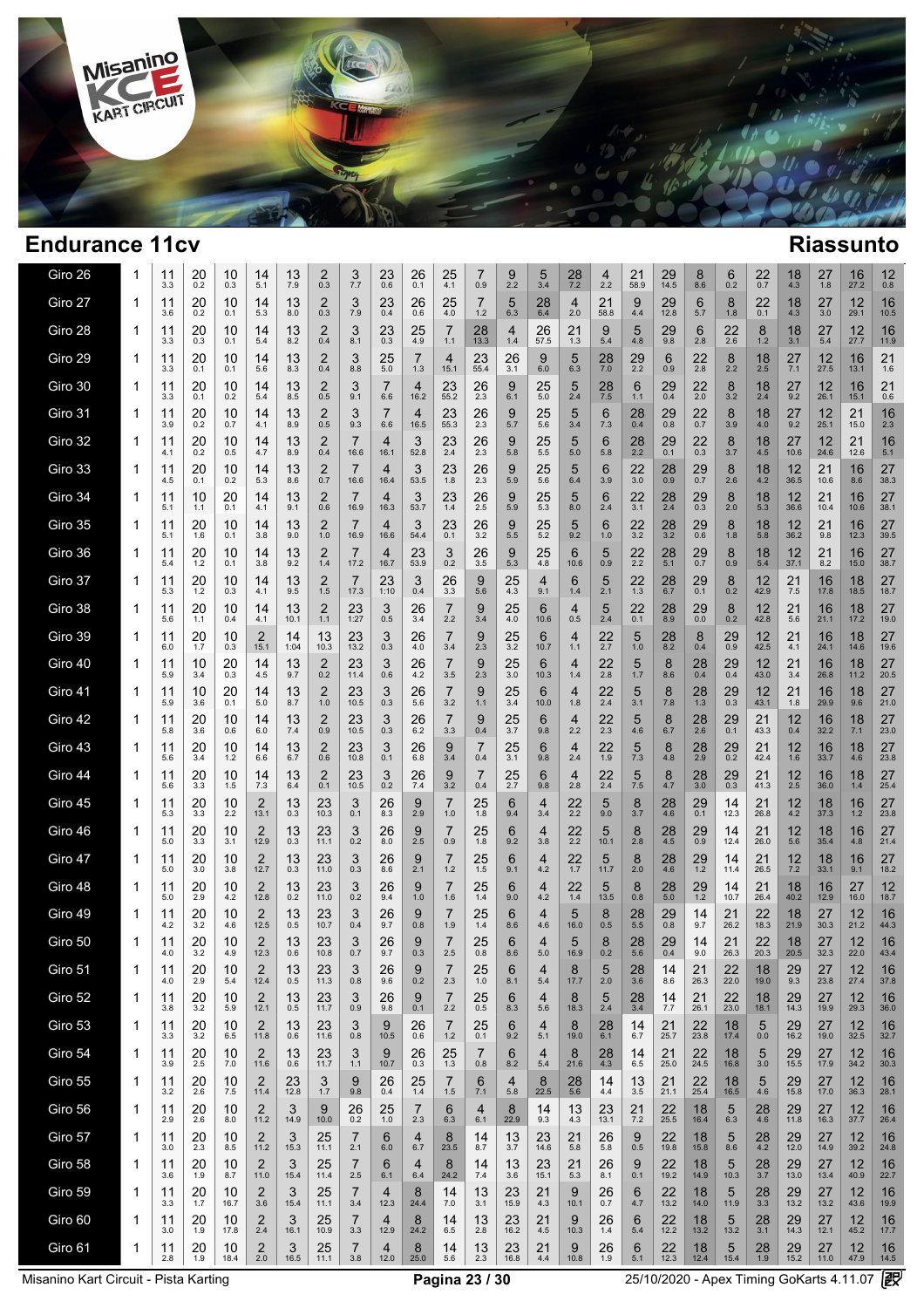

 $\overline{a}$  $\overline{\phantom{a}}$ 

| Giro 62 | 1  | 11<br>2.9 | 20<br>1.6 | 10<br>19.0             | 2<br>2.2    | 3<br>16.5              | 25<br>10.9             | $\prime$<br>4.2        | 4<br>11.7   | 8<br>25.2  | 14<br>5.2       | 13<br>1.9  | 23<br>17.7 | 21<br>3.7  | 9<br>11.8    | 26<br>2.0  | 6<br>5.0   | 22<br>12.3       | 18<br>11.7      | 5<br>16.1     | 28<br>1.8     | 29<br>16.7     | 27<br>10.0 | 12<br>49.4  | 16<br>13.0                |
|---------|----|-----------|-----------|------------------------|-------------|------------------------|------------------------|------------------------|-------------|------------|-----------------|------------|------------|------------|--------------|------------|------------|------------------|-----------------|---------------|---------------|----------------|------------|-------------|---------------------------|
| Giro 63 | -1 | 11<br>2.7 | 20<br>1.9 | 10<br>19.3             | 2<br>1.9    | 3<br>16.9              | 25<br>10.5             | 7<br>4.5               | 4<br>12.3   | 14<br>29.4 | 13<br>1.5       | 23<br>18.2 | 21<br>3.7  | 9<br>12.6  | 26<br>2.1    | 6<br>4.9   | 22<br>12.7 | 18<br>10.6       | 8<br>8.6        | 5<br>8.5      | 28<br>2.0     | 29<br>17.2     | 27<br>9.6  | 12<br>51.4  | 16<br>9.8                 |
| Giro 64 | 1  | 11<br>2.7 | 20<br>1.8 | 10<br>19.8             | 2<br>1.7    | 3<br>17.2              | 25<br>10.3             | 7<br>4.7               | 4<br>12.3   | 14<br>29.2 | 13<br>1.0       | 23<br>19.8 | 21<br>2.6  | 9<br>13.0  | 26<br>3.0    | 6<br>4.7   | 22<br>12.9 | 18<br>9.4        | 8<br>11.3       | 5<br>6.9      | 28<br>1.9     | 29<br>17.3     | 27<br>9.3  | 12<br>52.9  | 16<br>7.8                 |
| Giro 65 | 1  | 11<br>2.0 | 20<br>1.7 | 10<br>21.0             | 2<br>0.7    | 3<br>17.4              | 25<br>10.2             | 7<br>5.4               | 4<br>11.9   | 14<br>28.9 | 13<br>0.6       | 23<br>20.4 | 21<br>2.5  | 9<br>13.2  | 26<br>3.9    | 6<br>5.7   | 22<br>11.3 | 18<br>8.8        | 8<br>12.5       | 5<br>7.0      | 28<br>1.6     | 29<br>18.3     | 27<br>8.6  | 12<br>54.0  | 16<br>6.9                 |
| Giro 66 | 1  | 11<br>1.9 | 20<br>1.4 | 10<br>21.9             | 2<br>0.4    | 3<br>17.4              | 25<br>10.6             | 7<br>5.4               | 4<br>12.6   | 14<br>27.9 | 13<br>0.4       | 23<br>20.6 | 21<br>2.3  | 9<br>14.0  | 26<br>4.2    | 6<br>5.3   | 22<br>11.4 | 18<br>8.2        | 8<br>15.0       | 5<br>5.3      | 28<br>1.5     | 29<br>20.1     | 12<br>1:03 | 16<br>4.1   | 27<br>17.9                |
| Giro 67 | 1  | 11<br>1.5 | 20<br>2.3 | 10<br>21.9             | 2<br>0.4    | 3<br>17.2              | 25<br>11.3             | 7<br>4.8               | 4<br>12.4   | 13<br>27.8 | 14<br>0.4       | 23<br>20.8 | 9<br>16.7  | 26<br>4.2  | 6<br>5.4     | 22<br>11.6 | 18<br>7.9  | 8<br>15.5        | 5<br>5.8        | 28<br>1.1     | 21<br>10.5    | 29<br>10.0     | 12<br>1:06 | 16<br>0.1   | 27<br>19.2                |
| Giro 68 | 1  | 11<br>1.5 | 20<br>2.7 | 2<br>22.5              | 10<br>0.1   | 3<br>17.0              | 7<br>16.5              | 4<br>12.1              | 13<br>27.3  | 14<br>0.5  | 23<br>21.4      | 25<br>11.7 | 9<br>4.8   | 26<br>4.5  | 6<br>5.2     | 22<br>12.0 | 18<br>7.2  | 8<br>16.1        | 5<br>5.8        | 28<br>$1.2$   | 21<br>12.0    | 29<br>8.5      | 16<br>1:07 | 12<br>2.0   | 27<br>18.1                |
| Giro 69 | 1  | 11<br>1.4 | 20<br>2.8 | 2<br>22.6              | 10<br>0.3   | $\overline{7}$<br>34.0 | $\overline{4}$<br>12.6 | 13<br>26.0             | 14<br>0.7   | 3<br>20.5  | 23<br>$1.2$     | 25<br>13.9 | 9<br>3.5   | 26<br>3.9  | 6<br>5.3     | 22<br>12.4 | 18<br>6.9  | 8<br>16.3        | 5<br>6.1        | 28<br>1.0     | 21<br>12.0    | 29<br>9.1      | 16<br>1:06 | 12<br>6.5   | 27<br>15.1                |
| Giro 70 | 1  | 11<br>1.3 | 20<br>2.3 | $\overline{2}$<br>23.1 | 10<br>0.9   | 7<br>33.4              | 4<br>12.9              | 13<br>25.5             | 14<br>1.0   | 23<br>22.1 | 3<br>0.2        | 25<br>13.9 | 9<br>3.2   | 26<br>4.2  | 6<br>5.2     | 22<br>12.3 | 18<br>6.6  | 8<br>17.9        | 5<br>5.6        | 28<br>0.8     | 21<br>11.8    | 16<br>1:15     | 12<br>9.0  | 29<br>9.1   | 27<br>4.1                 |
| Giro 71 | 1  | 11<br>1.3 | 20<br>2.1 | 2<br>23.3              | 10<br>$1.2$ | 7<br>33.3              | 4<br>12.7              | 13<br>25.3             | 14<br>1.3   | 23<br>22.1 | 3<br>0.9        | 25<br>14.0 | 9<br>3.1   | 26<br>4.3  | 6<br>4.8     | 22<br>12.9 | 18<br>5.5  | 8<br>18.7        | 5<br>6.0        | 28<br>1.0     | 21<br>11.1    | 16<br>1:14     | 29<br>18.7 | 27<br>$4.0$ | 12<br>1:07                |
| Giro 72 | 1  | 11<br>1.0 | 20<br>1.9 | 2<br>23.5              | 10<br>1.5   | 7<br>33.1              | 4<br>12.7              | 13<br>25.1             | 14<br>1.7   | 23<br>22.0 | 3<br>1.3        | 25<br>14.5 | 9<br>2.9   | 26<br>4.2  | 6<br>4.7     | 22<br>13.7 | 18<br>4.3  | 8<br>19.3        | 5<br>6.1        | 28<br>0.8     | 21<br>10.7    | 16<br>1:15     | 29<br>18.4 | 27<br>5.1   | $12 \overline{ }$<br>1:09 |
| Giro 73 | 11 | 20<br>1.2 | 2<br>23.8 | 10<br>1.7              | 7<br>33.6   | 4<br>12.1              | 1<br>$1.2$             | 13<br>23.4             | 14<br>2.3   | 23<br>22.1 | 3<br>1.4        | 25<br>14.8 | 9<br>3.0   | 26<br>4.6  | 6<br>5.4     | 22<br>13.2 | 8<br>23.3  | 5<br>6.1         | 28<br>0.8       | 21<br>10.2    | 18<br>41.8    | 16<br>33.4     | 29<br>17.9 | 27<br>5.5   | $12 \overline{ }$<br>1:09 |
| Giro 74 | 11 | 20<br>0.9 | 2<br>24.6 | 10<br>1.4              | 7<br>33.7   | 4<br>12.1              | 1<br>1.7               | 13<br>22.0             | 14<br>3.1   | 23<br>22.0 | 3<br>1.2        | 25<br>15.2 | 9<br>3.3   | 26<br>4.7  | 6<br>5.4     | 22<br>13.1 | 8<br>23.2  | 5<br>6.3         | 28<br>1.0       | 21<br>9.8     | 18<br>43.7    | 16<br>31.9     | 29<br>16.7 | 27<br>6.2   | 12<br>1:09                |
| Giro 75 | 11 | 20<br>0.7 | 2<br>24.8 | 10<br>2.0              | 7<br>34.1   | 1<br>13.4              | 13<br>21.6             | 14<br>3.3              | 23<br>21.9  | 3<br>$1.2$ | 25<br>15.8      | 9<br>3.5   | 26<br>4.8  | 4<br>4.3   | 6<br>0.8     | 22<br>13.2 | 8<br>23.2  | 5<br>6.2         | 28<br>1.4       | 21<br>9.0     | 18<br>44.5    | 16<br>31.7     | 29<br>16.2 | 27<br>6.5   | 12<br>1:09                |
| Giro 76 | 11 | 20<br>0.4 | 2<br>25.1 | 10<br>2.7              | 1<br>46.7   | 13<br>21.7             | 14<br>3.3              | 23<br>22.0             | 3<br>1.3    | 7<br>15.8  | 25<br>0.1       | 9<br>3.6   | 26<br>5.1  | 4<br>4.9   | 6<br>0.3     | 22<br>13.1 | 8<br>23.3  | 5<br>6.1         | 28<br>1.5       | 21<br>8.3     | 18<br>45.9    | 16<br>31.1     | 29<br>15.6 | 27<br>7.6   | $12 \overline{ }$<br>1:08 |
| Giro 77 | 20 | 2<br>25.5 | 10<br>3.0 | 1<br>46.4              | 11<br>0.7   | 13<br>20.7             | 23<br>25.7             | 3<br>1.5               | 25<br>16.4  | 7<br>0.3   | 9<br>3.3        | 4<br>9.9   | 6<br>0.2   | 22<br>13.9 | 14<br>7.6    | 8<br>15.0  | 5<br>6.1   | 28<br>1.5        | 21<br>8.4       | 26<br>20.0    | 18<br>26.3    | 16<br>30.3     | 29<br>15.2 | 27<br>7.9   | $12 \overline{ }$<br>1:09 |
| Giro 78 | 20 | 1<br>1:15 | 11<br>1.5 | 13<br>19.7             | 10<br>11.3  | 2<br>5.3               | 23<br>9.5              | 3<br>1.5               | 25<br>16.4  | 0.3        | 9<br>4.0        | 4<br>9.6   | 6<br>0.3   | 22<br>15.6 | 14<br>6.7    | 8<br>14.3  | 5<br>6.2   | 28<br>1.8        | 21<br>8.2       | 26<br>22.8    | 18<br>24.0    | 16<br>29.7     | 29<br>14.4 | 27<br>8.4   | 12<br>1:09                |
| Giro 79 | 1  | 11<br>1.9 | 20<br>0.4 | 13<br>18.8             | 10<br>12.6  | $\overline{c}$<br>5.1  | 23<br>8.8              | 3<br>2.1               | 7<br>16.6   | 25<br>0.2  | $\frac{9}{3.7}$ | 4<br>9.3   | 6<br>0.5   | 22<br>16.0 | 14<br>6.7    | 8<br>14.1  | 5<br>6.3   | $\frac{28}{3.2}$ | 21<br>6.5       | 26<br>24.5    | 18<br>22.8    | 29<br>43.7     | 27<br>9.2  | 16<br>58.1  | 12<br>10.1                |
| Giro 80 | 1  | 11<br>1.6 | 20<br>1.8 | 13<br>17.6             | 10<br>12.9  | $\overline{2}$<br>5.1  | 23<br>8.8              | 3<br>2.4               | 7<br>16.2   | 25<br>0.7  | 9<br>3.9        | 4<br>9.2   | 6<br>0.7   | 22<br>15.8 | 14<br>6.7    | 8<br>14.2  | 5<br>6.8   | 28<br>3.1        | 21<br>6.2       | 26<br>25.3    | 18<br>22.3    | 29<br>42.8     | 27<br>10.6 | 16<br>1:01  | 12<br>6.0                 |
| Giro 81 | 1  | 11<br>1.3 | 20<br>2.3 | 13<br>17.2             | 10<br>13.0  | $\overline{2}$<br>5.1  | 3<br>11.8              | 7<br>15.8              | 25<br>1.4   | 9<br>3.9   | 4<br>8.7        | 6<br>1.0   | 22<br>15.8 | 14<br>6.7  | 8<br>14.3    | 23<br>4.7  | 5<br>2.0   | 28<br>3.1        | 21<br>5.7       | 26<br>26.8    | 18<br>21.1    | 29<br>42.0     | 27<br>10.9 | 16<br>1:04  | 12<br>3.4                 |
| Giro 82 | 1  | 11<br>1.4 | 20<br>2.6 | 13<br>16.8             | 10<br>13.2  | 2<br>$5.0$             | 3<br>12.2              | 15.4                   | 25<br>1.4   | 9<br>4.5   | 4<br>8.5        | 6<br>1.2   | 22<br>16.4 | 14<br>6.2  | 8<br>14.8    | 23<br>5.3  | 5<br>1.8   | 28<br>3.1        | 21<br>5.2       | 26<br>28.2    | 18<br>19.8    | 29<br>41.5     | 27<br>11.7 | 16<br>1:06  | 12<br>1.6                 |
| Giro 83 | 1  | 11<br>1.2 | 20<br>3.1 | 13<br>16.2             | 10<br>13.4  | 2<br>$5.0$             | 3<br>12.8              | 7<br>14.9              | 25<br>2.0   | 9<br>4.8   | 4<br>7.9        | 6<br>1.3   | 22<br>16.5 | 14<br>6.3  | 8<br>14.8    | 23<br>5.4  | 5<br>2.1   | 28<br>3.0        | 21<br>4.5       | 26<br>30.1    | 18<br>18.8    | 29<br>41.0     | 27<br>12.6 | 16<br>1:08  | 12<br>0.0                 |
| Giro 84 | 1  | 11<br>1.6 | 20<br>3.1 | 13<br>15.7             | 10<br>13.9  | $\overline{2}$<br>5.0  | 3<br>13.1              | 7<br>14.6              | 25<br>2.3   | 9<br>5.0   | 4<br>7.6        | 6<br>1.8   | 22<br>16.6 | 14<br>5.8  | 8<br>15.2    | 23<br>5.5  | 5<br>1.9   | 28<br>3.0        | 21<br>4.4       | 26<br>31.5    | 18<br>17.7    | 29<br>40.7     | 27<br>12.5 | 12<br>1:08  | 16<br>3.7                 |
| Giro 85 | 1  | 11<br>1.4 | 20<br>3.3 | 13<br>15.4             | 10<br>13.9  | 2<br>4.9               | 3<br>13.8              | 7<br>14.1              | 25<br>2.8   | 9<br>5.3   | 4<br>7.1        | 6<br>2.8   | 14<br>21.8 | 8<br>16.1  | 23<br>5.7    | 21<br>8.0  | 22<br>41.8 | 18<br>9.3        | 5<br>19.2       | 28<br>1.4     | 29<br>18.0    | 27<br>13.1     | 26<br>7.7  | 12<br>1:00  | 16<br>8.5                 |
| Giro 86 | 1  | 11<br>1.1 | 20<br>4.0 | 13<br>14.7             | 10<br>14.1  | 2<br>5.0               | 3<br>14.2              | 13.9                   | 25<br>3.0   | 9<br>5.6   | 4<br>7.5        | 6<br>2.5   | 14<br>21.4 | 8<br>17.6  | 23<br>5.2    | 21<br>6.8  | 22<br>44.2 | 18<br>7.6        | 5<br>21.1       | 28<br>$1.2$   | 29<br>15.6    | 27<br>13.8     | 26<br>8.8  | 12<br>59.3  | 16<br>11.7                |
| Giro 87 | 1  | 11<br>1.2 | 20<br>4.4 | 13<br>14.1             | 10<br>14.3  | 2<br>5.2               | 3<br>14.3              | 13.6                   | 25<br>$3.4$ | 9<br>5.8   | 4<br>7.3        | 6<br>2.9   | 14<br>21.0 | 8<br>19.0  | 23<br>$4.3$  | 21<br>6.3  | 22<br>45.5 | $\frac{18}{7.3}$ | 5<br>21.5       | 28<br>$0.8\,$ | 29<br>14.3    | 27<br>14.3     | 26<br>9.5  | 12<br>59.0  | 16<br>14.6                |
| Giro 88 | -1 | 11<br>1.1 | 20<br>4.9 | 13<br>13.5             | 10<br>15.0  | $\overline{2}$<br>4.7  | 3<br>14.8              | 7<br>13.4              | 25<br>3.9   | 9<br>5.8   | 4<br>7.5        | 6<br>2.9   | 14<br>20.7 | 8<br>20.2  | 23<br>3.7    | 21<br>5.9  | 22<br>46.6 | 18<br>6.4        | 5<br>22.5       | 28<br>0.4     | 29<br>13.3    | 27<br>14.3     | 26<br>9.9  | 12<br>58.7  | 16<br>17.1                |
| Giro 89 | 1  | 11<br>1.0 | 20<br>5.5 | 13<br>12.9             | 10<br>15.4  | $\overline{2}$<br>4.5  | 3<br>15.2              | 7<br>13.0              | 25<br>4.3   | 9<br>6.2   | 4<br>7.3        | 6<br>3.0   | 14<br>20.9 | 8<br>20.2  | 23<br>4.0    | 21<br>4.7  | 22<br>47.3 | 18<br>6.3        | 28<br>24.0      | 5<br>0.5      | 29<br>11.2    | 27<br>14.8     | 26<br>10.3 | 12<br>58.6  | 16<br>19.1                |
| Giro 90 | 1  | 11<br>1.1 | 20<br>5.6 | 13<br>12.2             | 10<br>15.6  | $\overline{2}$<br>4.5  | 3<br>16.0              | $\overline{7}$<br>12.5 | 25<br>4.3   | 9<br>6.7   | 4<br>6.7        | 6<br>3.7   | 14<br>20.5 | 8<br>20.7  | 23<br>3.8    | 21<br>4.8  | 22<br>48.2 | 18<br>5.8        | 28<br>24.2      | 5<br>2.4      | 29<br>8.3     | 27<br>15.3     | 26<br>10.3 | 12<br>58.4  | 16<br>21.5                |
| Giro 91 | 1  | 11<br>0.9 | 20<br>6.0 | 13<br>11.8             | 10<br>15.8  | $\overline{2}$<br>4.5  | 3<br>16.6              | 7<br>12.4              | 25<br>4.1   | 9<br>7.2   | 4<br>6.4        | 6<br>4.8   | 14<br>19.5 | 8<br>22.1  | 23<br>3.9    | 21<br>3.4  | 22<br>49.0 | 18<br>$5.5\,$    | 28<br>24.2      | 5<br>2.9      | 29<br>7.1     | 27<br>15.6     | 26<br>11.0 | 12<br>58.1  | 16<br>23.6                |
| Giro 92 | 1  | 11<br>0.8 | 20<br>6.2 | 13<br>11.5             | 10<br>16.1  | $\overline{2}$<br>4.2  | 3<br>16.9              | 7<br>12.3              | 25<br>4.1   | 4<br>14.3  | 6<br>4.7        | 14<br>19.0 | 8<br>22.7  | 23<br>4.6  | 21<br>2.1    | 9<br>16.6  | 22<br>33.4 | 18<br>5.2        | 28<br>24.7      | 5<br>3.0      | 29<br>5.8     | 27<br>15.5     | 26<br>11.3 | 12<br>58.0  | 16<br>26.9                |
| Giro 93 | 1  | 11<br>0.6 | 20<br>6.3 | 13<br>11.4             | 10<br>17.6  | 2<br>2.6               | 3<br>17.4              | 7<br>12.0              | 25<br>5.0   | 4<br>13.9  | 6<br>4.9        | 14<br>18.8 | 8<br>23.4  | 21<br>6.1  | 9<br>17.2    | 22<br>33.1 | 18<br>5.8  | 23<br>19.3       | $^{28}_{\,5.5}$ | 5<br>3.4      | 29<br>4.9     | 27<br>15.3     | 26<br>11.2 | 12<br>57.8  | 16<br>29.5                |
| Giro 94 | 1  | 11<br>0.8 | 20<br>6.3 | 13<br>10.8             | 10<br>18.0  | $\overline{2}$<br>2.3  | 3<br>18.1              | 7<br>11.6              | 25<br>5.4   | 4<br>13.7  | 14<br>23.8      | 8<br>24.4  | 21<br>5.1  | 9<br>16.9  | 6<br>9.9     | 22<br>24.5 | 18<br>5.9  | 23<br>19.0       | 28<br>5.8       | 5<br>4.2      | 29<br>3.0     | 27<br>15.4     | 26<br>11.5 | 12<br>57.9  | 16<br>31.6                |
| Giro 95 | 1  | 11<br>0.9 | 20<br>6.4 | 10<br>28.9             | 2<br>1.9    | 3<br>18.5              | 7<br>11.6              | 25<br>5.8              | 4<br>13.4   | 13<br>5.4  | 14<br>18.4      | 21<br>29.6 | 9<br>17.0  | 6<br>11.8  | 22<br>23.7   | 18<br>6.1  | 8<br>14.2  | 23<br>3.0        | 28<br>6.8       | 5<br>4.8      | $^{29}_{2.2}$ | 27<br>15.3     | 26<br>11.6 | 12<br>58.2  | 16<br>34.6                |
| Giro 96 | 1  | 11<br>0.9 | 20<br>6.5 | 10<br>28.9             | 2<br>1.9    | 3<br>18.9              | 7<br>11.3              | 25<br>6.4              | 4<br>13.2   | 13<br>6.1  | 14<br>17.4      | 21<br>29.8 | 9<br>16.9  | 6<br>12.9  | 22<br>22.8   | 18<br>6.5  | 8<br>15.0  | 23<br>1.2        | 28<br>9.1       | 5<br>4.2      | 29<br>0.6     | 27<br>16.2     | 26<br>11.3 | 16<br>1:35  | 12<br>43.7                |
| Giro 97 | 1  | 11<br>0.6 | 20<br>6.9 | 10<br>28.9             | 2<br>1.7    | 3<br>19.4              | 7<br>10.9              | 25<br>6.6              | 4<br>13.4   | 13<br>6.2  | 14<br>17.7      | 21<br>29.6 | 9<br>16.9  | 6<br>14.2  | $22$<br>21.7 | 18<br>6.9  | 8<br>14.7  | $^{23}_{0.4}$    | 28<br>10.2      | 5<br>6.0      | 27<br>14.8    | $^{26}_{11.5}$ | 29<br>52.5 | 16<br>44.5  | 12<br>45.5                |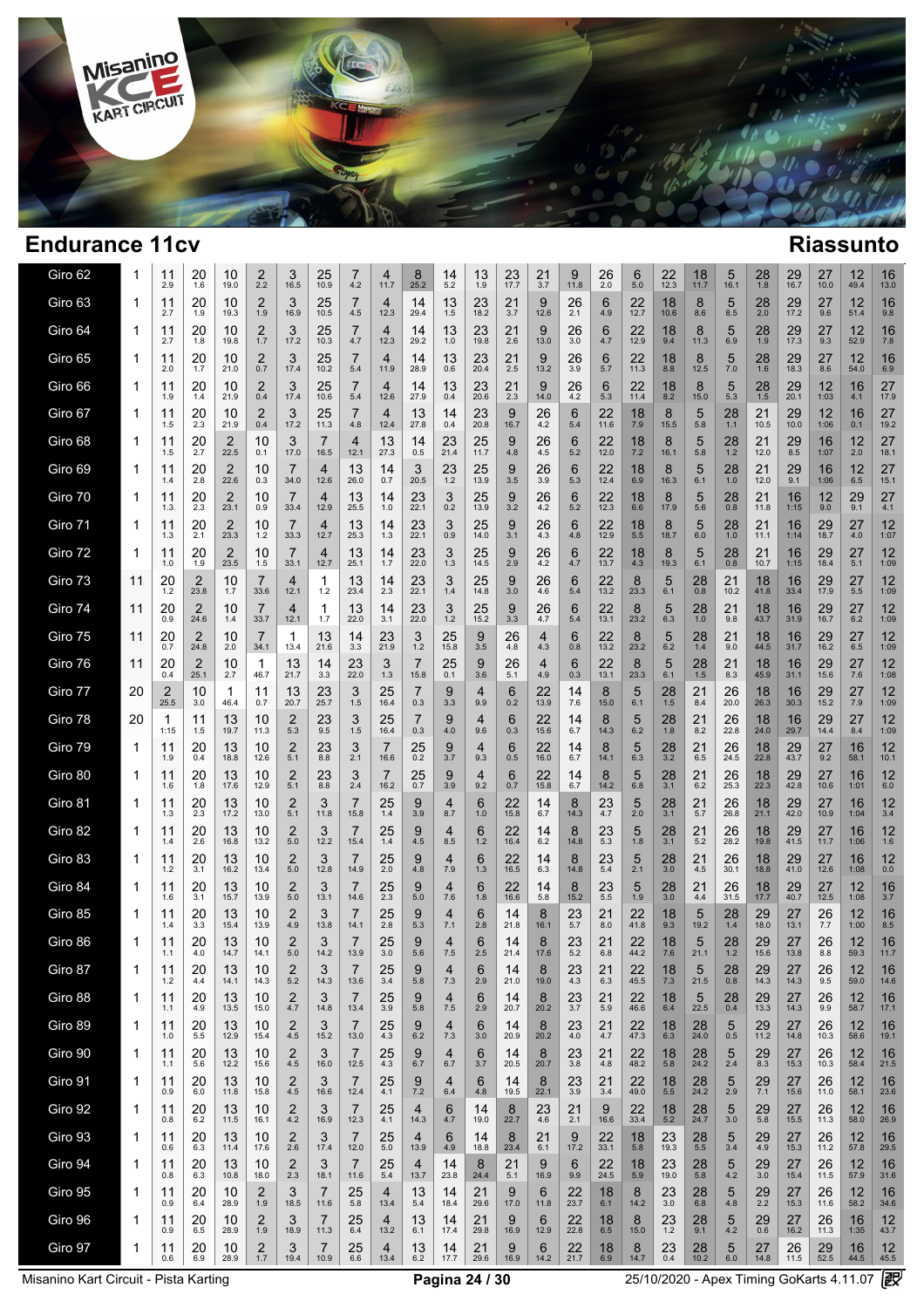

| Giro 98         | 1           | 11<br>0.6     | 20<br>7.2  | 10<br>28.8            | 2<br>1.5   | 3<br>20.1              | 10.7       | 4<br>20.4  | 13<br>6.4  | 14<br>17.4 | 21<br>29.7        | 25<br>10.9      | 9<br>5.7   | 6<br>14.9  | 22<br>22.1          | 18<br>6.9  | 23<br>13.8 | 8<br>1.5      | 28<br>11.3           | 5<br>5.0             | 27<br>16.1           | 26<br>9.4      | 29<br>55.4           | 16<br>43.1 | 12<br>52.9                |
|-----------------|-------------|---------------|------------|-----------------------|------------|------------------------|------------|------------|------------|------------|-------------------|-----------------|------------|------------|---------------------|------------|------------|---------------|----------------------|----------------------|----------------------|----------------|----------------------|------------|---------------------------|
| Giro 99         | 1           | 11<br>0.6     | 20<br>7.3  | 10<br>28.8            | 2<br>1.1   | 3<br>20.6              | 7<br>10.4  | 4<br>23.5  | 13<br>3.5  | 14<br>17.6 | 25<br>42.0        | 9<br>4.0        | 6<br>16.3  | 22<br>21.4 | 18<br>7.1           | 23<br>13.0 | 8<br>1.6   | 21<br>1.7     | 28<br>10.2           | 5<br>5.6             | 27<br>15.1           | 26<br>9.7      | 29<br>58.1           | 16<br>42.5 | 12<br>52.8                |
| Giro 100        | 1           | 11<br>0.1     | 20<br>7.8  | 10<br>28.6            | 2<br>$1.2$ | 3<br>21.3              | 7<br>9.8   | 4<br>23.7  | 13<br>3.9  | 14<br>17.4 | 25<br>42.4        | 9<br>4.3        | 6<br>16.4  | 22<br>20.8 | 23<br>19.6          | 8<br>2.4   | 21<br>2.0  | 28<br>10.5    | 5<br>6.0             | 27<br>14.0           | 26<br>10.5           | 18<br>20.9     | 29<br>38.9           | 16<br>41.8 | 12<br>52.5                |
| <b>Giro 101</b> | 1           | 11<br>0.2     | 20<br>5.5  | 10<br>28.5            | 2<br>0.9   | 3<br>21.9              | 7<br>9.5   | 4<br>25.0  | 13<br>2.8  | 14<br>18.1 | 25<br>42.5        | 9<br>3.5        | 6<br>17.0  | 22<br>21.1 | 23<br>18.8          | 8<br>2.5   | 21<br>1.7  | 28<br>12.7    | 5<br>5.4             | 27<br>12.3           | 26<br>11.2           | 18<br>21.6     | 29<br>39.6           | 12<br>1:33 | 16<br>44.2                |
| <b>Giro 102</b> | -1          | 11<br>0.4     | 10<br>33.8 | 2<br>1.1              | 3<br>22.5  | 7<br>9.2               | 20<br>15.8 | 4<br>9.4   | 13<br>2.4  | 14<br>18.7 | 25<br>42.6        | 9<br>3.0        | 6<br>17.8  | 22<br>20.4 | 23<br>18.2          | 8<br>3.2   | 21<br>1.7  | 28<br>13.6    | 5<br>5.1             | 27<br>11.8           | 26<br>10.9           | 18<br>22.2     | 29<br>41.0           | 12<br>1:33 | 16<br>45.8                |
| <b>Giro 103</b> | 1           | 11<br>0.4     | 10<br>34.3 | 2<br>0.8              | 3<br>23.0  | 7<br>9.6               | 20<br>16.1 | 4<br>8.5   | 13<br>2.2  | 14<br>18.9 | 25<br>42.8        | 9<br>2.9        | 6<br>18.5  | 22<br>20.0 | 23<br>17.7          | 8<br>3.7   | 21<br>1.0  | 28<br>15.1    | 5<br>5.2             | 27<br>11.1           | 26<br>10.7           | 18<br>22.4     | 29<br>42.2           | 12<br>1:32 | 16<br>48.8                |
| <b>Giro 104</b> | 1           | 11<br>0.1     | 10<br>34.7 | $\overline{2}$<br>0.5 | 3<br>23.8  | $\overline{7}$<br>9.4  | 20<br>16.1 | 4<br>8.5   | 13<br>2.2  | 14<br>18.9 | 25<br>43.1        | 9<br>2.6        | 6<br>19.3  | 22<br>19.3 | 23<br>17.2          | 8<br>4.4   | 21<br>0.8  | 5<br>21.3     | 27<br>10.3           | 26<br>11.0           | 18<br>22.1           | 29<br>44.1     | 28<br>21.1           | 12<br>1:11 | 16<br>48.5                |
| <b>Giro 105</b> | 11          | 1<br>0.2      | 10<br>34.9 | 2<br>0.7              | 3<br>23.9  | 7<br>8.9               | 20<br>16.8 | 4<br>9.1   | 13<br>1.2  | 14<br>19.5 | 25<br>43.1        | 9<br>2.0        | 6<br>20.6  | 22<br>18.5 | 23<br>16.2          | 8<br>5.1   | 21<br>0.3  | 5<br>23.0     | 27<br>9.2            | 26<br>11.1           | 18<br>22.4           | 29<br>45.4     | 28<br>21.5           | 12<br>1:09 | 16<br>49.2                |
| <b>Giro 106</b> | $\mathbf 1$ | 11<br>0.2     | 10<br>34.8 | 2<br>0.6              | 7<br>32.9  | 20<br>16.8             | 4<br>9.8   | 13<br>0.8  | 14<br>19.5 | 3<br>19.6  | 25<br>24.7        | 9<br>0.4        | 6<br>21.5  | 22<br>18.7 | 23<br>15.1          | 8<br>5.9   | 21<br>0.1  | 5<br>23.8     | 26<br>19.9           | 18<br>22.6           | 27<br>43.5           | 29<br>3.1      | 28<br>21.0           | 12<br>1:10 | 16<br>48.7                |
| <b>Giro 107</b> | 11          | 1<br>0.2      | 10<br>34.9 | 2<br>0.6              | 7<br>33.0  | 20<br>17.1             | 4<br>10.1  | 13<br>0.4  | 14<br>19.8 | 3<br>20.1  | 25<br>24.5        | 9<br>0.1        | 6<br>22.3  | 22<br>18.2 | 23<br>14.5          | 21<br>6.1  | 8<br>0.3   | 5<br>24.8     | 26<br>19.6           | 18<br>22.2           | 29<br>47.8           | $27 \atop 1.2$ | 28<br>19.2           | 12<br>1:11 | 16<br>47.9                |
| <b>Giro 108</b> | 11          | 10<br>35.1    | 2<br>0.4   | 7<br>34.4             | 1<br>5.9   | 20<br>10.2             | 13<br>10.5 | 4<br>0.2   | 14<br>19.7 | 3<br>20.0  | 9<br>25.0         | 25<br>0.3       | 6<br>22.2  | 22<br>18.2 | 23<br>13.4          | 21<br>6.3  | 8<br>0.6   | 5<br>27.6     | 26<br>17.8           | 18<br>22.4           | 29<br>48.4           | 27<br>1.4      | 28<br>18.4           | 12<br>1:12 | 16<br>48.8                |
| <b>Giro 109</b> | 11          | 10<br>34.6    | 2<br>0.2   | 7<br>34.8             | 1<br>6.8   | 20<br>9.2              | 13<br>10.8 | 4<br>0.2   | 14<br>20.0 | 3<br>19.6  | 9<br>25.0         | 25<br>0.4       | 6<br>23.1  | 22<br>18.1 | 23<br>12.4          | 21<br>6.6  | 8<br>0.8   | 5<br>30.0     | 26<br>16.2           | 18<br>21.8           | 29<br>49.8           | 27<br>1.3      | 28<br>17.1           | 12<br>1:14 | 16<br>47.8                |
| <b>Giro 110</b> | 11          | 10<br>34.6    | 2<br>0.2   | 7<br>35.1             | 1<br>6.9   | 20<br>9.3              | 13<br>11.0 | 14<br>20.2 | 3<br>19.6  | 9<br>24.9  | 25<br>0.4         | 4<br>11.7       | 6<br>11.9  | 22<br>18.4 | 23<br>11.1          | 21<br>6.6  | 8<br>1.8   | 5<br>30.6     | 26<br>16.1           | 18<br>21.2           | 29<br>51.8           | 27<br>2.0      | 28<br>14.6           | 12<br>1:15 | 16<br>48.7                |
| <b>Giro 111</b> | 11          | 10<br>34.5    | 2<br>0.2   | 7<br>35.1             | 1<br>7.1   | 20<br>9.6              | 13<br>10.7 | 14<br>20.4 | 3<br>19.2  | 9<br>25.3  | 25<br>0.7         | 4<br>12.1       | 6<br>11.9  | 22<br>18.1 | 23<br>10.5          | 21<br>7.2  | 8<br>1.6   | 26<br>47.0    | 18<br>21.2           | 5<br>40.0            | 29<br>13.8           | 27<br>1.5      | 28<br>13.2           | 12<br>1:16 | 16<br>49.0                |
| <b>Giro 112</b> | 11          | 10<br>34.3    | 2<br>0.3   | 7<br>35.5             | 1<br>7.1   | 20<br>9.6              | 13<br>10.6 | 14<br>20.7 | 3<br>18.9  | 9<br>25.1  | 25<br>1.5         | 4<br>11.6       | 6<br>12.8  | 22<br>17.8 | 23<br>9.6           | 21<br>7.3  | 8<br>2.3   | 26<br>47.0    | 18<br>21.2           | 5<br>41.1            | 29<br>14.1           | 27<br>1.9      | 28<br>12.8           | 12<br>1:16 | 16<br>48.3                |
| <b>Giro 113</b> | 11          | 10<br>34.4    | 2<br>0.2   | 7<br>36.7             | 1<br>6.2   | 20<br>9.6              | 13<br>10.9 | 14<br>21.0 | 3<br>18.4  | 9<br>24.9  | 25<br>2.0         | 4<br>11.4       | 6<br>13.9  | 22<br>17.3 | 23<br>9.0           | 21<br>7.2  | 8<br>2.7   | 18<br>1:08    | 5<br>41.2            | 29<br>14.9           | 26<br>0.8            | 27<br>1.7      | 28<br>11.7           | 12<br>1:17 | 16<br>48.8                |
| <b>Giro 114</b> | 11          | 2<br>34.8     | 10<br>0.3  | 7<br>36.9             | 1<br>6.0   | 20<br>9.7              | 13<br>11.1 | 3<br>38.9  | 9<br>26.5  | 25<br>1.4  | 4<br>10.7         | 6<br>14.9       | 14<br>3.7  | 22<br>13.3 | 23<br>8.4           | 21<br>6.7  | 8<br>3.3   | 18<br>1:08    | 5<br>41.6            | 26<br>16.4           | 29<br>0.1            | 27<br>1.6      | 28<br>11.4           | 12<br>1:20 | 16<br>47.3                |
| <b>Giro 115</b> | 11          | 2<br>34.7     | 10<br>0.2  | 1<br>43.5             | 20<br>9.6  | 13<br>11.2             | 3<br>38.8  | 7<br>11.1  | 9<br>15.7  | 25<br>1.5  | 4<br>10.3         | 6<br>16.0       | 14<br>3.4  | 22<br>13.4 | 23<br>7.6           | 21<br>6.5  | 8<br>4.8   | 18<br>1:07    | 5<br>43.0            | 26<br>15.3           | 29<br>$1.7$          | 27<br>9.2      | 28<br>2.1            | 12<br>1:24 | 16<br>44.7                |
| <b>Giro 116</b> | 2           | 10<br>0.2     | 11<br>41.3 | 1<br>2.5              | 20<br>9.5  | 3<br>50.1              | 7<br>12.4  | 9<br>15.2  | 25<br>1.2  | 13<br>7.9  | 4<br>1.8          | 6<br>16.9       | 14<br>2.5  | 22<br>14.6 | 23<br>6.3           | 21<br>6.4  | 8<br>6.7   | 18<br>1:06    | 5<br>43.5            | 26<br>16.6           | 29<br>1.9            | 27<br>9.0      | 28<br>0.5            | 12<br>1:26 | 16<br>44.0                |
| <b>Giro 117</b> | 11          | 20<br>9.7     | 10<br>22.7 | $\overline{2}$<br>0.1 | 3<br>27.7  | $\overline{7}$<br>12.3 | 1<br>2.3   | 9<br>12.5  | 25<br>1.6  | 13<br>7.9  | 4<br>$1.2$        | 6<br>17.8       | 14<br>1.8  | 22<br>15.2 | 23<br>5.8           | 21<br>6.2  | 8<br>8.1   | 18<br>1:05    | 5<br>44.0            | 26<br>16.5           | 28<br>12.5           | 27<br>1.5      | 29<br>1:10           | 12<br>15.1 | 16<br>43.4                |
| <b>Giro 118</b> | 11          | 20<br>9.6     | 10<br>23.4 | $_{0.5}^{2}$          | 3<br>27.5  | 7<br>12.3              | 1<br>2.3   | 25<br>13.9 | 13<br>7.3  | 4<br>1.2   | 6<br>19.1         | 14<br>0.4       | 22<br>16.2 | 23<br>5.4  | 21<br>5.8           | 8<br>8.6   | 9<br>10.6  | 18<br>54.3    | 5<br>44.4            | 26<br>16.7           | $28$ <sub>13.7</sub> | 27<br>1.1      | 29<br>1:11           | 12<br>13.7 | 16<br>44.1                |
| <b>Giro 119</b> | 11          | 20<br>9.6     | 10<br>23.8 | $^{2}_{0.1}$          | 3<br>27.4  | 7<br>12.4              | 1<br>2.6   | 25<br>14.0 | 13<br>7.8  | 4<br>0.2   | 14<br>19.4        | 6<br>1.0        | 22<br>16.1 | 23<br>4.8  | 21<br>5.7           | 8<br>9.2   | 9<br>11.3  | 18<br>53.6    | 5<br>44.6            | 26<br>16.2           | 28<br>14.0           | $27 \n2.1$     | 29<br>1:12           | 12<br>14.2 | 16<br>43.6                |
| <b>Giro 120</b> | 11          | 20<br>9.1     | 10<br>24.2 | $\overline{2}$<br>0.2 | 3<br>27.3  | 7<br>12.2              | 1<br>2.8   | 13<br>21.7 | 4<br>0.2   | 14<br>19.0 | 6<br>2.1          | 22<br>16.0      | 23<br>3.7  | 21<br>6.0  | 8<br>9.6            | 9<br>11.1  | 25<br>2.6  | 18<br>51.1    | 5<br>45.0            | 26<br>16.4           | 28<br>13.5           | 27<br>3.2      | 29<br>1:12           | 16<br>56.9 | $12 \overline{ }$<br>38.1 |
| <b>Giro 121</b> | 11          | 20<br>9.2     | 10<br>24.4 | 2<br>0.1              | 3<br>27.6  | 7<br>12.5              | 1<br>2.6   | 13<br>21.4 | 4<br>0.3   | 14<br>18.6 | 22<br>19.1        | 23<br>3.0       | 21<br>6.2  | 8<br>9.8   | 9<br>11.1           | 25<br>4.3  | 6<br>25.5  | 18<br>23.8    | 5<br>45.4            | 26<br>16.1           | 28<br>14.3           | 27<br>4.2      | 29<br>1:12           | 16<br>56.5 | 12<br>40.9                |
| <b>Giro 122</b> | 11          | 20<br>9.3     | 10<br>24.3 | $\overline{2}$<br>0.2 | 3<br>27.8  | 12.6                   | 1<br>2.8   | 13<br>20.9 | 4<br>0.6   | 14<br>18.2 | 22<br>20.3        | 23<br>2.0       | 21<br>6.0  | 8<br>10.3  | 9<br>10.9           | 25<br>5.5  | 6<br>26.1  | 18<br>22.4    | 5<br>46.1            | 26<br>15.5           | 28<br>14.6           | 27<br>6.5      | 29<br>1:11           | 16<br>56.2 | 12<br>41.0                |
| Giro 123        | 11          | $^{20}_{9.5}$ | 10<br>24.0 | 0.1                   | 3<br>27.4  | 12.9                   | 3.2        | 13<br>20.1 | 4<br>0.7   | 14<br>18.4 | $\frac{23}{22.5}$ | $^{21}_{\,5.7}$ | 8<br>11.0  | 9<br>10.5  | $\frac{25}{6.3}$    | 6<br>25.7  | 22<br>16.3 | $^{18}_{6.3}$ | $\mathbf{b}$<br>45.9 | $26$ <sub>15.6</sub> | $\frac{28}{15.5}$    | 27<br>$6.8\,$  | $29$ <sub>1:11</sub> | 16<br>56.7 | 12<br>41.7                |
| <b>Giro 124</b> | 11          | 20<br>9.6     | 10<br>24.0 | $\overline{2}$<br>0.1 | 3<br>27.5  | 7<br>13.4              | 1<br>2.9   | 13<br>19.5 | 4<br>0.8   | 14<br>19.1 | 23<br>22.2        | 21<br>5.5       | 8<br>12.0  | 9<br>9.8   | 25<br>6.9           | 6<br>25.4  | 22<br>21.3 | 18<br>$1.1$   | 5<br>46.0            | 26<br>17.2           | 28<br>14.0           | 27<br>7.8      | 29<br>1:11           | 16<br>56.9 | 12<br>41.7                |
| <b>Giro 125</b> | 11          | 20<br>9.5     | 10<br>24.3 | 2<br>0.2              | 3<br>27.4  | 7<br>13.6              | 13<br>22.3 | 4<br>0.5   | 14<br>19.1 | 23<br>22.3 | 21<br>5.4         | 1<br>8.7        | 8<br>3.9   | 9<br>9.7   | $\frac{25}{7.7}$    | 6<br>24.6  | 22<br>21.9 | 18<br>0.5     | 5<br>46.1            | $\frac{28}{31.4}$    | 27<br>10.1           | 26<br>53.6     | 29<br>16.7           | 16<br>56.8 | 12<br>41.3                |
| <b>Giro 126</b> | 11          | 20<br>9.4     | 10<br>24.4 | $\overline{2}$<br>0.2 | 3<br>27.4  | $\overline{7}$<br>13.8 | 13<br>22.1 | 4<br>0.6   | 14<br>18.8 | 23<br>22.3 | 21<br>5.8         | 1<br>9.8        | 8<br>3.3   | 9<br>9.1   | 25<br>8.7           | 6<br>24.8  | 22<br>21.2 | $^{18}_{0.5}$ | 5<br>46.5            | $28$ <sub>31.4</sub> | 27<br>11.3           | $^{26}_{53.3}$ | 29<br>17.1           | 16<br>57.2 | 12<br>40.4                |
| <b>Giro 127</b> | 11          | 20<br>9.3     | 10<br>24.6 | $\overline{2}$<br>0.1 | 3<br>27.4  | 7<br>14.8              | 13<br>20.8 | 4<br>0.8   | 14<br>18.9 | 23<br>22.3 | 21<br>5.9         | -1<br>10.1      | 8<br>3.3   | 9<br>8.7   | $25$ <sub>9.7</sub> | 6<br>24.1  | 22<br>21.9 | 18<br>0.4     | 5<br>46.0            | $28$ <sub>31.2</sub> | 27<br>13.2           | $^{26}_{52.3}$ | 29<br>18.4           | 16<br>57.6 | 12<br>39.1                |
| <b>Giro 128</b> | 11          | 20<br>9.3     | 10<br>24.6 | $\overline{2}$<br>0.1 | 3<br>27.3  | $\overline{7}$<br>15.2 | 13<br>20.4 | 4<br>0.8   | 14<br>18.8 | 23<br>22.7 | 21<br>5.6         | -1<br>10.8      | 8<br>3.2   | 9<br>8.4   | 25<br>11.3          | 6<br>22.7  | 22<br>22.1 | 18<br>0.4     | 5<br>47.2            | 28<br>30.4           | 27<br>15.6           | 26<br>50.2     | 29<br>17.9           | 12<br>1:37 | 16<br>44.7                |
| <b>Giro 129</b> | 11          | 20<br>9.4     | 10<br>24.8 | $\overline{2}$<br>0.1 | 3<br>26.9  | 7<br>15.3              | 13<br>20.0 | 4<br>0.9   | 14<br>18.6 | 23<br>23.2 | 21<br>5.6         | -1<br>11.0      | 8<br>3.8   | 9<br>7.9   | 25<br>11.8          | 6<br>22.1  | 18<br>22.7 | 22<br>0.8     | 5<br>47.0            | 28<br>30.1           | 27<br>18.0           | 26<br>47.6     | 29<br>19.3           | 12<br>1:36 | 16<br>48.7                |
| <b>Giro 130</b> | 11          | 20<br>9.6     | 10<br>25.0 | 2<br>0.1              | 3<br>26.4  | $\overline{7}$<br>16.0 | 13<br>19.2 | 4<br>1.0   | 14<br>18.6 | 21<br>29.2 | 1<br>11.4         | 8<br>4.3        | 9<br>7.3   | 25<br>13.1 | 6<br>20.8           | 23<br>13.9 | 18<br>9.5  | 22<br>0.2     | 5<br>47.7            | 28<br>29.5           | 27<br>21.0           | 26<br>45.1     | 29<br>19.7           | 12<br>1:36 | 16<br>51.3                |
| <b>Giro 131</b> | 11          | 20<br>9.6     | 10<br>24.9 | $\overline{2}$<br>0.2 | 3<br>27.2  | 7<br>16.3              | 13<br>17.7 | 4<br>1.5   | 14<br>18.5 | 21<br>29.5 | 1<br>11.6         | 9<br>11.4       | 25<br>14.1 | 6<br>20.1  | 23<br>15.1          | 18<br>8.4  | 22<br>0.8  | 8<br>14.1     | 5<br>33.1            | 28<br>29.3           | 27<br>22.5           | 26<br>43.6     | 29<br>20.9           | 12<br>1:36 | 16<br>52.6                |
| <b>Giro 132</b> | 11          | 20<br>9.8     | 10<br>24.6 | 2<br>0.1              | 3<br>28.0  | $\overline{7}$<br>16.0 | 13<br>17.0 | 4<br>1.9   | 14<br>18.5 | 21<br>29.4 | 1<br>12.0         | 9<br>11.3       | 25<br>15.4 | 6<br>19.4  | 23<br>14.8          | 22<br>9.3  | 8<br>16.5  | 5<br>31.0     | 18<br>28.5           | 28<br>0.5            | 27<br>24.3           | 26<br>41.6     | 29<br>22.6           | 12<br>1:36 | 16<br>54.8                |
| <b>Giro 133</b> | 11          | 20<br>10.0    | 10<br>24.4 | 2<br>0.1              | 3<br>28.1  | 7<br>16.2              | 13<br>16.8 | 4<br>1.7   | 14<br>18.5 | 21<br>29.6 | 1<br>12.9         | 9<br>11.2       | 25<br>15.9 | 6<br>18.9  | 23<br>14.5          | 22<br>9.1  | 8<br>17.1  | 5<br>31.1     | $\frac{28}{29.7}$    | 18<br>0.7            | 27<br>24.2           | 26<br>40.5     | 29<br>23.1           | 12<br>1:35 | 16<br>57.3                |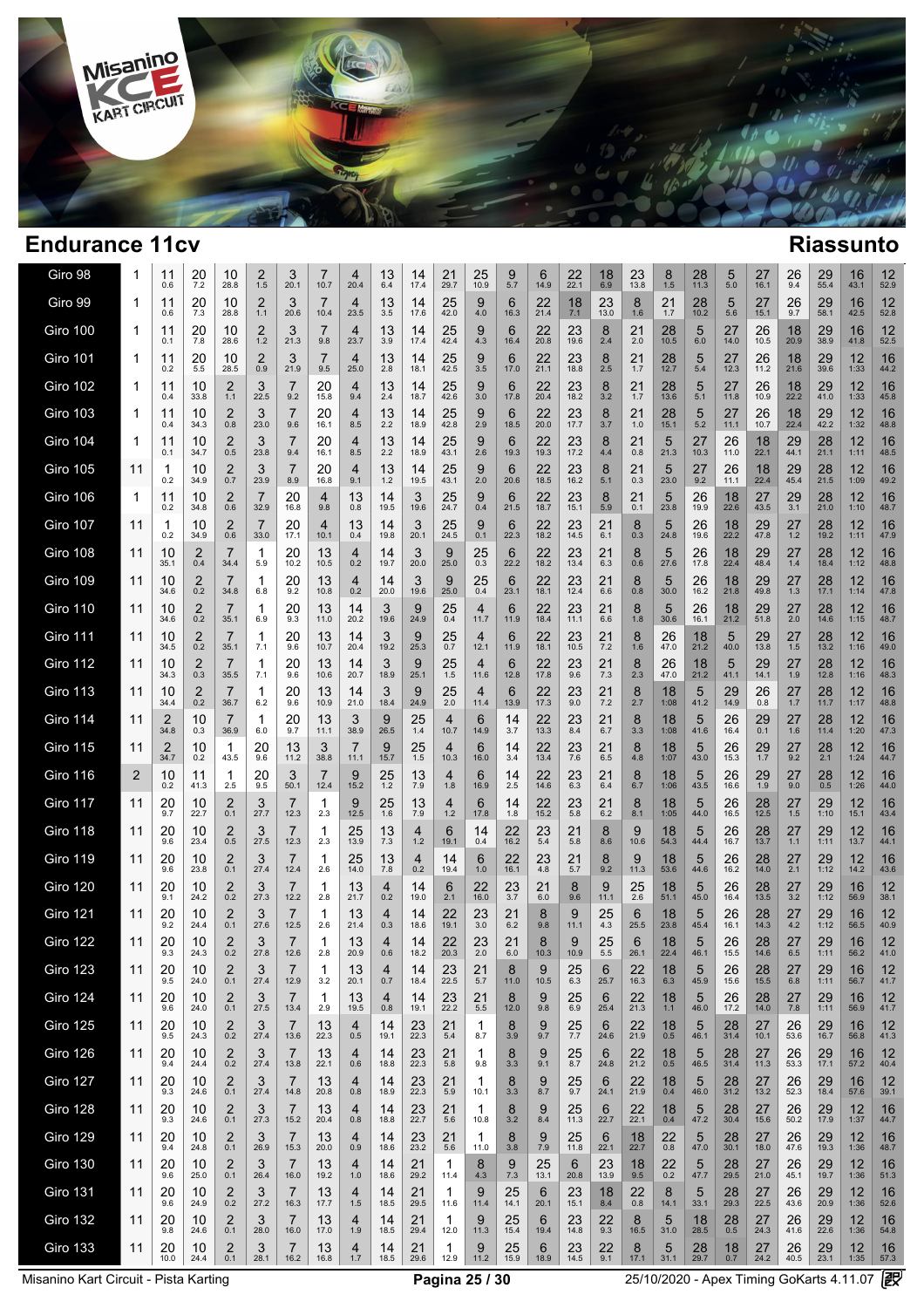

| Giro 134        | 11 | 20<br>9.0  | 10<br>24.2            | 2<br>0.2               | 3<br>28.3             | 16.2                   | 13<br>16.4 | 4<br>1.8               | 14<br>18.5 | 21<br>29.8 | 1<br>13.7  | 9<br>10.4  | 25<br>16.7    | 6<br>19.0            | 23<br>14.0          | 22<br>9.2  | 8<br>17.7        | 5<br>30.9  | 28<br>29.9 | 18<br>0.3              | 27<br>26.1        | 26<br>38.6                  | 29<br>24.8    | 12<br>1:34                | 16<br>59.7 |
|-----------------|----|------------|-----------------------|------------------------|-----------------------|------------------------|------------|------------------------|------------|------------|------------|------------|---------------|----------------------|---------------------|------------|------------------|------------|------------|------------------------|-------------------|-----------------------------|---------------|---------------------------|------------|
| <b>Giro 135</b> | 11 | 20<br>8.8  | 10<br>24.3            | $\overline{2}$<br>0.1  | 3<br>28.6             | $\overline{7}$<br>17.7 | 13<br>15.0 | 4<br>2.2               | 14<br>17.8 | 21<br>30.5 | 1<br>14.4  | 9<br>9.2   | 25<br>17.8    | 6<br>18.7            | 23<br>13.9          | 22<br>8.9  | 8<br>18.6        | 5<br>31.0  | 28<br>29.9 | 18<br>0.4              | 27<br>27.1        | 26<br>36.6                  | 29<br>26.1    | 12<br>1:33                | 16<br>1:02 |
| <b>Giro 136</b> | 11 | 20<br>8.9  | 10<br>24.6            | $\overline{2}$<br>0.1  | 3<br>28.2             | $\overline{7}$<br>17.5 | 13<br>14.6 | $\overline{4}$<br>2.7  | 14<br>17.6 | -1<br>46.5 | 9<br>7.9   | 25<br>18.9 | 6<br>18.2     | 23<br>13.4           | 21<br>3.3           | 22<br>5.7  | 8<br>19.1        | 5<br>30.7  | 28<br>29.6 | 18<br>0.4              | 27<br>29.8        | 26<br>34.3                  | 29<br>26.4    | 12<br>1:34                | 16<br>1:04 |
| <b>Giro 137</b> | 11 | 20<br>8.7  | 10<br>24.6            | $\overline{2}$<br>0.2  | 3<br>28.2             | $\overline{7}$<br>17.6 | 13<br>14.4 | $\overline{4}$<br>2.4  | 14<br>18.9 | -1<br>45.7 | 9<br>7.8   | 6<br>37.3  | 23<br>13.7    | 21<br>3.9            | 22<br>5.6           | 8<br>19.2  | 25<br>16.3       | 5<br>13.8  | 28<br>29.5 | 18<br>0.5              | 26<br>1:03        | 29<br>27.4                  | 27<br>22.6    | 12<br>1:11                | 16<br>1:06 |
| <b>Giro 138</b> | 11 | 20<br>8.8  | 10<br>24.5            | $\overline{2}$<br>0.3  | 3<br>28.3             | $\overline{7}$<br>17.8 | 13<br>14.0 | 4<br>2.5               | 14<br>18.8 | -1<br>46.1 | 9<br>7.7   | 6<br>37.4  | 23<br>14.2    | 21<br>3.6            | 22<br>5.7           | 8<br>19.6  | 25<br>17.5       | 28<br>41.6 | 18<br>0.7  | 5<br>47.0              | 26<br>16.9        | 29<br>28.2                  | 27<br>27.3    | 12<br>1:08                | 16<br>1:07 |
| <b>Giro 139</b> | 11 | 20<br>8.8  | 10<br>24.7            | $\overline{2}$<br>0.2  | 3<br>28.2             | 7<br>18.4              | 13<br>13.1 | 4<br>3.0               | 14<br>18.5 | -1<br>46.6 | 9<br>8.8   | 6<br>36.3  | 23<br>14.4    | 21<br>3.4            | 22<br>6.0           | 8<br>20.4  | 25<br>16.4       | 18<br>42.9 | 5<br>49.6  | 26<br>13.7             | 28<br>13.2        | 29<br>16.1                  | 27<br>28.5    | 12<br>1:08                | 16<br>1:09 |
| <b>Giro 140</b> | 11 | 10<br>33.7 | 2<br>0.1              | 3<br>28.0              | 7<br>18.6             | 20<br>4.0              | 13<br>9.0  | $\overline{4}$<br>2.8  | 14<br>18.3 | 1<br>47.3  | 9<br>9.3   | 6<br>35.7  | 23<br>14.4    | 21<br>3.5            | 22<br>6.0           | 8<br>20.8  | 25<br>15.9       | 18<br>43.7 | 5<br>49.2  | 26<br>14.1             | 28<br>14.6        | 29<br>16.1                  | 27<br>28.7    | 12<br>1:06                | 16<br>1:13 |
| <b>Giro 141</b> | 11 | 10<br>33.8 | 2<br>0.2              | 3<br>28.1              | 7<br>18.5             | 20<br>5.1              | 13<br>7.3  | $\overline{4}$<br>3.0  | 14<br>18.1 | -1<br>47.8 | 9<br>9.4   | 6<br>36.0  | 23<br>14.5    | 21<br>3.9            | 22<br>6.3           | 8<br>20.3  | 25<br>16.0       | 18<br>43.4 | 5<br>50.2  | 26<br>12.9             | 28<br>16.2        | 29<br>15.3                  | 27<br>30.4    | 12<br>1:05                | 16<br>1:16 |
| <b>Giro 142</b> | 11 | 10<br>34.0 | 2<br>0.1              | 3<br>28.0              | 7<br>19.2             | 20<br>4.7              | 13<br>6.8  | 4<br>3.1               | 14<br>18.5 | 1<br>47.8  | 9<br>9.2   | 6<br>36.1  | 23<br>14.6    | 21<br>4.0            | 22<br>6.6           | 8<br>21.8  | 25<br>14.0       | 18<br>44.5 | 5<br>49.8  | 26<br>12.5             | 28<br>19.1        | 29<br>14.6                  | 27<br>30.0    | 12<br>1:04                | 16<br>1:18 |
| <b>Giro 143</b> | 11 | 10<br>33.9 | 2<br>0.3              | 3<br>27.6              | 7<br>19.7             | 20<br>4.4              | 13<br>7.0  | 4<br>2.7               | 14<br>18.7 | 1<br>48.2  | 9<br>8.8   | 6<br>36.6  | 23<br>14.4    | 21<br>3.9            | 22<br>6.9           | 8<br>22.5  | 25<br>13.4       | 18<br>44.7 | 5<br>50.7  | 26<br>11.1             | 28<br>21.6        | 29<br>13.5                  | 27<br>30.3    | 12<br>2:23                | 16<br>2.7  |
| <b>Giro 144</b> | 11 | 10<br>33.8 | 2<br>0.3              | $\overline{7}$<br>47.8 | 20<br>4.4             | 13<br>6.5              | 4<br>3.0   | 14<br>18.8             | 3<br>23.6  | 1<br>24.9  | 9<br>8.7   | 6<br>36.7  | 23<br>14.8    | 21<br>3.6            | 22<br>7.0           | 8<br>23.5  | 25<br>12.2       | 18<br>45.1 | 5<br>51.6  | 26<br>9.8              | 28<br>23.7        | 29<br>12.3                  | 27<br>31.3    | 16<br>2:29                | 12<br>7.2  |
| <b>Giro 145</b> | 11 | 10<br>33.9 | 2<br>0.1              | $\overline{7}$<br>47.9 | 20<br>4.3             | 13<br>6.4              | 4<br>3.2   | 14<br>18.9             | 3<br>25.6  | 1<br>23.3  | 9<br>8.3   | 6<br>37.0  | 23<br>15.0    | 21<br>4.3            | 22<br>6.3           | 8<br>24.8  | 25<br>10.6       | 18<br>45.1 | 5<br>52.5  | 26<br>9.0              | 28<br>26.0        | 29<br>12.0                  | 27<br>40.0    | 16<br>2:22                | 12<br>5.6  |
| <b>Giro 146</b> | 11 | 10<br>33.8 | 2<br>0.3              | 7<br>47.9              | 20<br>4.6             | 13<br>5.6              | 4<br>3.3   | 14<br>19.7             | 3<br>25.9  | 1<br>22.8  | 9<br>8.0   | 6<br>37.5  | 23<br>14.9    | 21<br>4.5            | 22<br>6.1           | 8<br>26.0  | 25<br>9.4        | 18<br>45.0 | 5<br>53.2  | 26<br>8.6              | 28<br>27.3        | 29<br>11.3                  | 27<br>41.8    | 16<br>2:25                | 12<br>1.8  |
| <b>Giro 147</b> | 11 | 10<br>33.6 | 2<br>0.3              | $\overline{7}$<br>47.9 | 20<br>4.5             | 13<br>5.4              | 4<br>3.2   | 14<br>19.9             | 3<br>26.6  | 22.5       | 9<br>7.7   | 6<br>37.9  | 23<br>14.5    | 21<br>4.6            | 22<br>6.3           | 8<br>27.0  | 25<br>8.0        | 18<br>45.4 | 5<br>53.3  | 26<br>8.3              | 28<br>28.6        | 29<br>11.0                  | 27<br>43.1    | 16<br>2:27                | 12<br>0.3  |
| <b>Giro 148</b> | 11 | 10<br>33.6 | 2<br>0.2              | $\overline{7}$<br>48.3 | 20<br>4.2             | 13<br>5.9              | 4<br>2.8   | 14<br>19.9             | 3<br>27.1  | 1<br>22.7  | 9<br>7.2   | 6<br>38.0  | 23<br>14.8    | 21<br>4.1            | 22<br>6.9           | 8<br>27.9  | 25<br>7.4        | 18<br>46.2 | 5<br>52.4  | 26<br>7.8              | 28<br>30.1        | 29<br>10.1                  | 27<br>45.5    | 12<br>2:27                | 16<br>1.8  |
| <b>Giro 149</b> | 11 | 10<br>33.3 | 2<br>0.2              | $\overline{7}$<br>48.5 | 20<br>4.0             | 13<br>6.2              | 4<br>2.5   | 14<br>19.9             | 3<br>28.1  | 1<br>22.2  | 9<br>7.1   | 6<br>38.1  | 23<br>14.7    | 21<br>3.7            | 22<br>7.4           | 25<br>35.8 | 18<br>45.7       | 8<br>24.3  | 5<br>28.4  | 26<br>7.7              | 28<br>31.4        | 29<br>10.1                  | 27<br>46.0    | 12<br>2:27                | 16<br>3.0  |
| <b>Giro 150</b> | 11 | 10<br>33.3 | 2<br>0.1              | $\overline{7}$<br>48.4 | $\frac{20}{3.7}$      | 13<br>6.2              | 4<br>2.9   | 3<br>48.3              | 22.1       | 9<br>7.2   | 14<br>18.3 | 6<br>19.8  | 23<br>15.3    | $21$ <sub>2.7</sub>  | 22<br>8.8           | 25<br>35.2 | 18<br>45.5       | 8<br>25.9  | 5<br>27.1  | 26<br>7.1              | $\frac{28}{33.7}$ | $29$<br>$10.4$              | 27<br>45.4    | $12 \choose 2:26$         | 16<br>1:27 |
| <b>Giro 151</b> | 11 | 10<br>33.7 | 2<br>0.2              | $\overline{7}$<br>49.9 | 20<br>1.7             | 13<br>6.2              | 3<br>51.9  | 1<br>22.3              | 9<br>7.0   | 4<br>0.6   | 14<br>18.4 | 6<br>18.8  | 23<br>15.4    | $21$ <sub>2.7</sub>  | 22<br>9.1           | 25<br>35.2 | 18<br>45.8       | 8<br>26.3  | 5<br>26.7  | 26<br>6.5              | $\frac{28}{34.6}$ | $27$ <sub>56.4</sub>        | 29<br>34.0    | 12<br>1:52                | 16<br>1:27 |
| <b>Giro 152</b> | 11 | 10<br>34.4 | 2<br>0.4              | 20<br>51.1             | 13<br>5.7             | $\overline{7}$<br>1:10 | -1<br>4.5  | 9<br>7.1               | 4<br>1.8   | 14<br>17.2 | 6<br>18.8  | 3<br>9.0   | 21<br>9.2     | 23<br>6.0            | 25<br>38.7          | 22<br>41.9 | 18<br>3.8        | 8<br>26.4  | 5<br>26.6  | 26<br>6.5              | 28<br>35.8        | 27<br>57.2                  | 29<br>33.1    | 12<br>1:52                | 16<br>1:27 |
| <b>Giro 153</b> | 11 | 10<br>35.0 | 2<br>0.4              | 20<br>50.3             | 1:18                  | 1<br>3.2               | 13<br>0.4  | 4<br>8.8               | 14<br>16.7 | 6<br>19.1  | 3<br>10.3  | 21<br>7.6  | 23<br>6.4     | 9<br>13.7            | 25<br>25.2          | 22<br>43.0 | 18<br>2.2        | 8<br>26.4  | 5<br>26.7  | 26<br>6.4              | 28<br>37.2        | 27<br>57.5                  | 29<br>31.4    | 12<br>1:53                | 16<br>1:26 |
| <b>Giro 154</b> | 11 | 10<br>34.9 | 2<br>0.1              | 20<br>50.3             | 7<br>1:18             | 1<br>2.9               | 13<br>1.2  | 4<br>8.5               | 14<br>16.6 | 6<br>18.8  | 3<br>10.9  | 21<br>7.3  | $^{23}_{6.3}$ | 9<br>14.2            | 25<br>24.6          | 22<br>43.8 | 18<br>2.5        | 8<br>25.7  | 5<br>27.0  | 26<br>6.4              | 28<br>38.0        | 27<br>58.0                  | 29<br>29.6    | 12<br>1:55                | 16<br>1:25 |
| <b>Giro 155</b> | 11 | 20<br>8.9  | 10<br>24.9            | 2<br>1.5               | 52.3                  | 1<br>3.0               | 13<br>1.0  | 4<br>9.0               | 14<br>16.3 | 6<br>18.6  | 3<br>11.1  | 21<br>7.3  | 9<br>20.7     | 25<br>24.9           | $23 \over 37.3$     | 22<br>6.9  | 18<br>1.9        | 8<br>25.6  | 5<br>27.2  | 26<br>6.1              | 28<br>39.2        | 27<br>58.2                  | 29<br>27.9    | 12<br>1:58                | 16<br>1:23 |
| <b>Giro 156</b> | 11 | 20<br>7.5  | 10<br>26.2            | $\overline{2}$<br>1.7  | 7<br>51.4             | 1<br>2.9               | 13<br>1.7  | 4<br>8.8               | 14<br>15.6 | 6<br>18.7  | 3<br>11.5  | 21<br>7.5  | 9<br>20.3     | 25<br>24.8           | 23<br>38.8          | 22<br>6.4  | 18<br>1.3        | 8<br>26.4  | 5<br>26.3  | 26<br>5.7              | 28<br>40.6        | 27<br>59.6                  | 29<br>25.0    | 12<br>2:00                | 16<br>1:22 |
| <b>Giro 157</b> | 11 | 20<br>7.0  | 10<br>26.7            | 2<br>2.0               | 7<br>50.8             | 1<br>3.2               | 13<br>1.8  | 4<br>8.8               | 14<br>15.3 | 6<br>18.9  | 3<br>11.6  | 21<br>7.5  | 9<br>21.2     | 25<br>24.4           | 23<br>38.4          | 22<br>7.4  | 18<br>0.9        | 8<br>25.9  | 5<br>26.7  | 26<br>5.7              | 28<br>42.0        | 27<br>59.7                  | 29<br>23.2    | 12<br>2:01                | 16<br>1:21 |
| <b>Giro 158</b> | 11 | 20<br>5.7  | 10<br>27.1            | $\overline{2}$<br>2.3  | 7<br>50.4             | 1<br>3.6               | 13<br>1.6  | 4<br>9.2               | 14<br>14.7 | 6<br>19.3  | 3<br>11.9  | 21<br>6.9  | 9<br>21.8     | 25<br>24.0           | 23<br>38.5          | 22<br>8.1  | 18<br>0.2        | 8<br>26.6  | 5<br>26.3  | 26<br>6.3              | 28<br>42.8        | 27<br>59.9                  | 29<br>20.7    | 12<br>2:04                | 16<br>1:20 |
| Giro 159        | 11 | 20<br>4.9  | 10<br>27.6            | 2<br>$2.5\,$           | 50.1                  | 3.5                    | 13<br>1.5  | 10.5                   | 14<br>13.3 | 6<br>19.7  | 3<br>11.9  | 21<br>6.6  | 9<br>22.1     | $25$ <sub>23.9</sub> | 23<br>38.2          | 18<br>8.5  | 22<br>0.3        | ୪<br>26.8  | 5<br>26.1  | $28$ <sub>50.7</sub>   | 26<br>33.7        | 27<br>26.0                  | 29<br>18.9    | 12<br>2:06                | 16<br>1:18 |
| <b>Giro 160</b> | 11 | 20<br>3.8  | 10<br>27.8            | $\overline{2}$<br>2.8  | 7<br>49.8             | 1<br>3.9               | 13<br>1.1  | $\overline{4}$<br>10.8 | 14<br>13.2 | 3<br>31.5  | 21<br>7.2  | 9<br>21.9  | 25<br>24.1    | 6<br>11.6            | 23<br>25.7          | 18<br>8.9  | 22<br>0.4        | 8<br>26.8  | 5<br>26.3  | 28<br>52.8             | 26<br>33.1        | 27<br>26.8                  | 29<br>16.3    | 12<br>2:09                | 16<br>1:16 |
| <b>Giro 161</b> | 11 | 20<br>3.1  | 10<br>28.1            | 2<br>3.1               | 7<br>49.8             | 1<br>4.1               | 13<br>0.7  | 4<br>11.1              | 14<br>12.8 | 3<br>31.6  | 21<br>7.7  | 9<br>22.0  | 25<br>23.9    | 6<br>12.9            | 23<br>24.2          | 18<br>9.0  | 22<br>0.6        | 8<br>27.2  | 5<br>26.2  | 26<br>1:25             | 27<br>28.0        | 28<br>13.6                  | 29<br>0.8     | $12 \overline{ }$<br>2:10 | 16<br>1:16 |
| <b>Giro 162</b> | 20 | 10<br>28.2 | 2<br>3.5              | 11<br>42.4             | 7<br>7.2              | 1<br>4.6               | 13<br>1.0  | $\overline{4}$<br>10.5 | 14<br>12.5 | 3<br>31.9  | 21<br>7.8  | 9<br>22.0  | 25<br>24.0    | 6<br>14.1            | 23<br>22.8          | 18<br>9.1  | 22<br>0.7        | 8<br>28.1  | 5<br>25.8  | 26<br>1:25             | 27<br>29.3        | 29<br>12.6                  | 28<br>2.4     | 12<br>2:10                | 16<br>1:15 |
| <b>Giro 163</b> | 20 | 10<br>28.5 | 2<br>3.8              | 11<br>42.9             | 7<br>6.7              | 13<br>5.6              | 4<br>10.4  | 14<br>12.1             | 3<br>32.0  | 21<br>7.9  | 1<br>12.6  | 9<br>9.7   | 25<br>23.5    | 6<br>15.0            | 23<br>21.9          | 18<br>9.2  | 22<br>1.0        | 8<br>27.8  | 5<br>26.5  | 26<br>1:25             | 27<br>30.5        | 29<br>11.2                  | 28<br>3.8     | 12<br>2:11                | 16<br>1:13 |
| <b>Giro 164</b> | 20 | 10<br>28.6 | $\overline{2}$<br>4.5 | 11<br>42.4             | $\overline{7}$<br>6.6 | 13<br>5.8              | 4<br>10.4  | 14<br>12.0             | 3<br>32.1  | 21<br>8.1  | -1<br>13.8 | 9<br>8.6   | 25<br>23.3    | 6<br>15.5            | 23<br>21.3          | 18<br>9.4  | 22<br>1.5        | 8<br>27.3  | 5<br>26.8  | 26<br>1:26             | 27<br>31.4        | 29<br>9.8                   | 28<br>4.3     | 12<br>2:12                | 16<br>1:11 |
| <b>Giro 165</b> | 20 | 10<br>28.9 | 2<br>4.9              | 11<br>42.1             | 7<br>6.4              | 13<br>6.1              | 4<br>10.6  | 14<br>11.7             | 3<br>32.2  | 21<br>8.3  | -1<br>14.3 | 9<br>8.8   | 25<br>22.5    | 6<br>16.5            | 23<br>20.2          | 18<br>9.6  | 22<br>1.9        | 8<br>27.0  | 5<br>26.9  | 26<br>1:26             | 27<br>32.9        | $^{29}_{7.3}$               | 28<br>5.6     | 12<br>2:13                | 16<br>1:10 |
| <b>Giro 166</b> | 20 | 10<br>29.3 | $\overline{2}$<br>5.0 | 11<br>42.3             | 7<br>6.1              | 13<br>6.1              | 4<br>10.7  | 14<br>11.5             | 3<br>32.3  | -1<br>22.6 | 9<br>9.4   | 25<br>22.4 | 6<br>16.8     | 21<br>13.7           | $23$ <sub>5.9</sub> | 18<br>9.7  | $\frac{22}{2.5}$ | 8<br>26.2  | 5<br>27.3  | 26<br>1:26             | 27<br>34.5        | $\underset{4.8}{\text{29}}$ | $^{28}_{7.2}$ | 12<br>2:14                | 16<br>1:08 |
| <b>Giro 167</b> | 20 | 10<br>29.5 | 2<br>5.4              | 11<br>41.9             | 7<br>6.9              | 13<br>5.2              | 4<br>10.9  | 14<br>11.4             | 3<br>32.2  | -1<br>22.7 | 9<br>10.0  | 25<br>22.5 | 6<br>17.2     | 21<br>14.4           | 23<br>3.9           | 18<br>10.3 | 22<br>3.1        | 8<br>25.7  | 5<br>1:44  | 26<br>9.6              | 27<br>36.7        | $^{29}_{2.2}$               | 28<br>8.2     | 12<br>2:15                | 16<br>1:07 |
| Giro 168        | 20 | 10<br>29.7 | $\overline{2}$<br>5.5 | 11<br>41.6             | $\overline{7}$<br>7.0 | 13<br>5.3              | 4<br>11.1  | 14<br>10.8             | 3<br>32.8  | -1<br>22.4 | 9<br>10.5  | 6<br>40.5  | 21<br>14.3    | 23<br>2.7            | 22<br>13.8          | 25<br>28.6 | 18<br>46.1       | 8<br>29.1  | 5<br>28.0  | 26<br>8.4              | 27<br>38.7        | 29<br>0.4                   | 28<br>8.7     | 12<br>2:16                | 16<br>1:05 |
| <b>Giro 169</b> | 20 | 10<br>29.7 | $\overline{2}$<br>5.8 | 11<br>41.2             | 7<br>7.1              | 13<br>5.5              | 4<br>11.2  | 14<br>10.9             | 3<br>32.5  | 1<br>22.4  | 9<br>10.9  | 6<br>40.8  | $21$<br>15.4  | $^{23}_{1.2}$        | $22$<br>13.8        | 25<br>29.7 | 18<br>46.8       | 8<br>29.4  | 5<br>26.5  | 26<br>$8.\overline{3}$ | 29<br>38.5        | $\frac{27}{1.9}$            | 28<br>7.8     | 12<br>2:18                | 16<br>1:03 |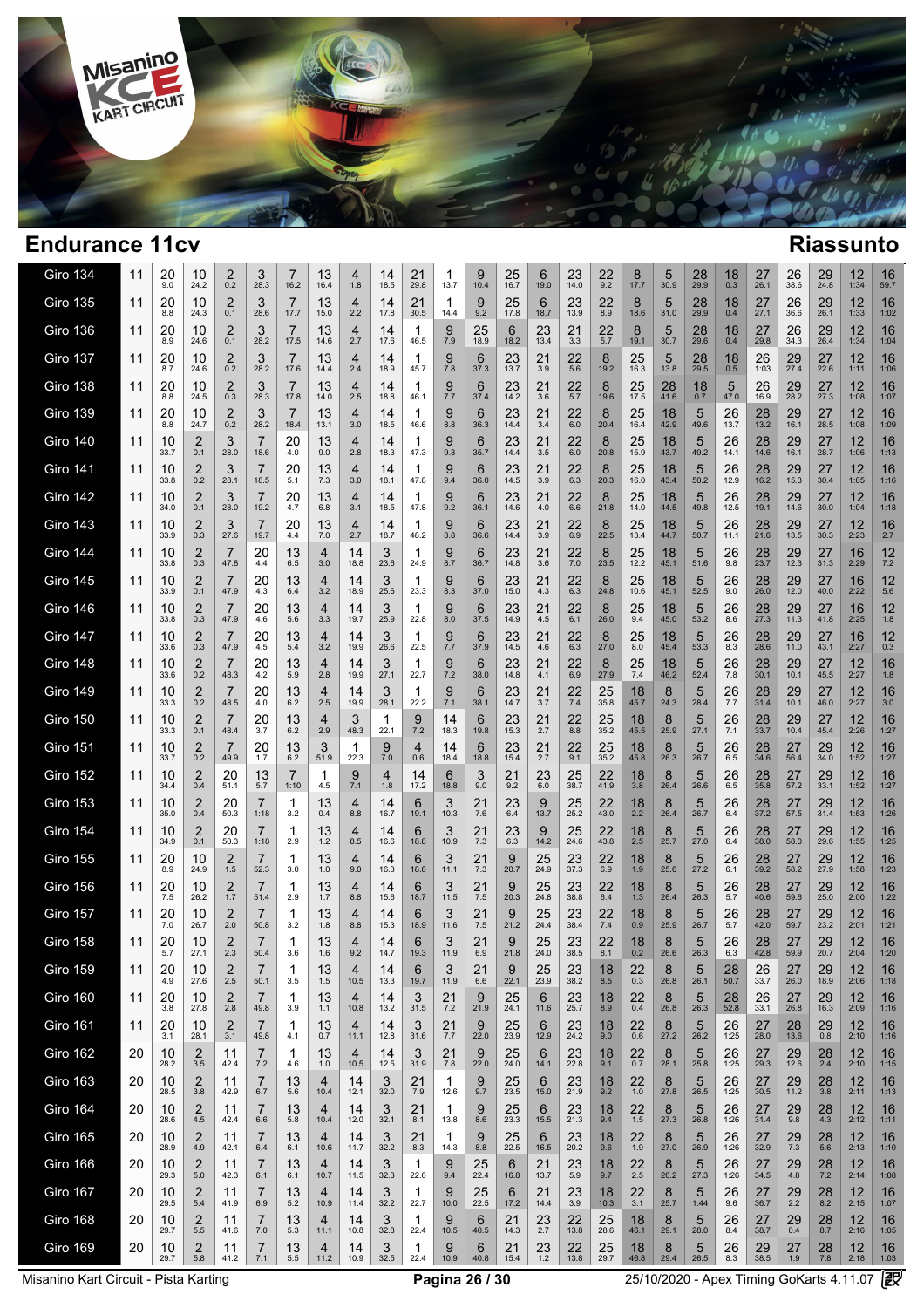

| Giro 170        | 20 | 10<br>30.1            | 2<br>6.1               | 11<br>40.8             | 7.1        | 13<br>5.9  | 4<br>11.2  | 14<br>10.3 | 3<br>32.8  | 22.3       | 9<br>11.1              | 6<br>41.5            | 21<br>15.4    | 23<br>0.3     | 22<br>14.4   | 25<br>29.4    | 18<br>47.9 | 8<br>29.5          | 5<br>25.6     | 26<br>8.1            | 29<br>37.9     | 27<br>4.2       | 28<br>7.0  | 16<br>3:20                | 12<br>18.4                |
|-----------------|----|-----------------------|------------------------|------------------------|------------|------------|------------|------------|------------|------------|------------------------|----------------------|---------------|---------------|--------------|---------------|------------|--------------------|---------------|----------------------|----------------|-----------------|------------|---------------------------|---------------------------|
| <b>Giro 171</b> | 20 | 10<br>30.5            | $\overline{2}$<br>6.2  | 11<br>40.7             | 7<br>6.9   | 13<br>6.2  | 4<br>11.5  | 14<br>9.8  | 3<br>33.1  | -1<br>22.0 | 9<br>11.4              | 6<br>42.1            | 23<br>15.2    | 21<br>0.5     | 22<br>14.0   | 25<br>29.6    | 18<br>49.3 | 8<br>29.9          | 5<br>24.9     | 26<br>7.3            | 29<br>37.2     | 27<br>6.4       | 28<br>5.8  | 16<br>3:20                | 12<br>20.8                |
| <b>Giro 172</b> | 20 | 10<br>31.0            | 2<br>6.6               | 11<br>40.1             | 7<br>6.7   | 13<br>6.3  | 4<br>12.9  | 14<br>8.2  | 3<br>33.6  | 1<br>22.6  | 9<br>11.5              | 6<br>42.4            | 23<br>14.7    | 21<br>0.8     | 22<br>13.9   | 25<br>29.1    | 18<br>50.6 | 8<br>29.9          | 5<br>24.2     | 26<br>7.3            | 29<br>36.6     | 28<br>13.2      | 27<br>1:08 | 16<br>2:11                | 12<br>21.7                |
| <b>Giro 173</b> | 20 | 10<br>31.4            | 2<br>6.9               | 11<br>39.7             | 7<br>6.7   | 13<br>6.3  | 4<br>13.4  | 14<br>7.8  | 3<br>33.8  | 1<br>22.3  | 9<br>11.6              | 6<br>43.4            | 23<br>13.9    | 21<br>2.0     | 22<br>13.2   | 25<br>28.7    | 18<br>51.6 | 8<br>30.7          | 5<br>22.7     | 26<br>7.2            | 29<br>36.3     | 28<br>14.1      | 27<br>1:10 | 16<br>2:09                | 12<br>21.5                |
| <b>Giro 174</b> | 20 | 10<br>31.7            | 2<br>7.2               | 11<br>39.6             | 7<br>6.6   | 13<br>6.2  | 4<br>14.1  | 14<br>7.6  | 3<br>33.8  | 1<br>22.1  | 9<br>11.6              | 6<br>44.7            | 23<br>12.4    | 21<br>2.5     | 22<br>13.2   | 25<br>28.4    | 18<br>53.0 | 8<br>30.4          | 5<br>22.3     | 26<br>6.9            | 29<br>36.0     | 28<br>15.7      | 27<br>1:09 | 16<br>2:08                | 12<br>22.0                |
| <b>Giro 175</b> | 20 | 10<br>32.0            | 2<br>7.5               | 11<br>39.3             | 7<br>6.5   | 13<br>6.1  | 4<br>15.0  | 14<br>7.2  | 3<br>33.8  | 1<br>21.7  | 9<br>11.9              | 6<br>45.8            | 23<br>11.2    | 21<br>3.5     | 22<br>13.3   | 25<br>27.5    | 18<br>54.3 | 8<br>29.9          | 5<br>22.3     | 26<br>7.9            | 29<br>34.3     | 28<br>16.4      | 27<br>1:10 | 16<br>2:08                | 12<br>21.7                |
| <b>Giro 176</b> | 20 | 10<br>32.3            | 2<br>7.8               | 11<br>39.2             | 7<br>6.2   | 13<br>6.5  | 4<br>15.7  | 14<br>6.5  | 3<br>33.8  | 1<br>21.8  | 9<br>12.6              | 6<br>46.0            | 23<br>10.3    | 22<br>17.3    | 25<br>27.0   | 21<br>34.8    | 18<br>21.3 | 8<br>28.9          | 5<br>22.0     | 26<br>8.2            | 29<br>33.8     | 28<br>17.2      | 27<br>1:10 | 16<br>2:07                | 12<br>22.1                |
| <b>Giro 177</b> | 20 | 10<br>33.0            | 2<br>7.8               | 11<br>39.3             | 7<br>5.9   | 13<br>6.4  | 4<br>16.3  | 14<br>5.9  | 3<br>34.0  | 1<br>21.8  | 9<br>13.9              | 6<br>45.7            | 23<br>9.3     | 22<br>18.2    | 25<br>26.3   | 21<br>35.6    | 18<br>21.8 | 8<br>28.8          | 5<br>21.5     | 26<br>8.8            | 29<br>32.6     | 28<br>18.0      | 27<br>1:10 | 16<br>2:07                | 12<br>23.1                |
| <b>Giro 178</b> | 20 | 10<br>33.1            | 2<br>8.4               | 11<br>38.9             | 7<br>6.0   | 13<br>6.8  | 4<br>16.3  | 14<br>5.3  | 3<br>34.2  | 1<br>22.2  | 6<br>1:00              | 23<br>8.1            | 22<br>18.9    | 9<br>3.4      | 25<br>22.1   | 21<br>35.9    | 18<br>23.9 | 8<br>27.5          | 5<br>21.0     | 26<br>9.0            | 29<br>32.0     | 28<br>19.1      | 27<br>1:10 | 16<br>2:06                | 12<br>23.4                |
| Giro 179        | 10 | $\overline{2}$<br>8.4 | 20<br>36.6             | 11<br>2.3              | 7<br>6.0   | 13<br>7.8  | 4<br>15.8  | 14<br>4.8  | 3<br>34.3  | 1<br>22.3  | 6<br>1:01              | 23<br>7.2            | 22<br>19.9    | 9<br>$4.0$    | 25<br>20.5   | 21<br>36.0    | 18<br>25.6 | 8<br>26.5          | 5<br>21.0     | 26<br>9.3            | 29<br>31.0     | 28<br>20.3      | 27<br>1:09 | 16<br>2:06                | 12<br>23.8                |
| <b>Giro 180</b> | 10 | 2<br>8.2              | 11<br>39.4             | 20<br>0.4              | 7<br>4.9   | 4<br>24.3  | 14<br>4.2  | 3<br>34.4  | 13<br>20.9 | 1<br>1.6   | 6<br>1:02              | 22<br>26.6           | 9<br>4.2      | 25<br>19.9    | 23<br>31.7   | 21<br>4.4     | 18<br>27.2 | 8<br>25.7          | 5<br>21.0     | 26<br>9.1            | 29<br>30.4     | 28<br>21.1      | 27<br>1:11 | 16<br>2:04                | $12 \overline{ }$<br>23.9 |
| <b>Giro 181</b> | 10 | $\overline{2}$<br>8.3 | 11<br>39.2             | 20<br>0.9              | 7<br>4.4   | 14<br>28.4 | 3<br>34.6  | 13<br>21.6 | 1<br>0.8   | 4<br>16.3  | 6<br>46.5              | 22<br>26.3           | 9<br>4.4      | 25<br>19.3    | 23<br>32.8   | 21<br>3.2     | 8<br>54.0  | 5<br>20.5          | 26<br>9.2     | 18<br>22.0           | 29<br>7.7      | 28<br>22.8      | 27<br>1:10 | 16<br>2:04                | $12 \overline{ }$<br>24.8 |
| <b>Giro 182</b> | 10 | 11<br>48.1            | 20<br>0.8              | 7<br>4.0               | 14<br>28.6 | 2<br>3.8   | 3<br>30.8  | 13<br>21.5 | 1<br>0.9   | 4<br>18.3  | 6<br>45.4              | 22<br>26.8           | 9<br>3.6      | 25<br>18.9    | 23<br>33.1   | 21<br>2.9     | 5<br>1:14  | 18<br>32.9         | 29<br>5.9     | 8<br>17.9            | 28<br>5.7      | 26<br>23.9      | 27<br>47.5 | 16<br>2:03                | 12<br>25.3                |
| <b>Giro 183</b> | 10 | 11<br>48.2            | 20<br>1.1              | $\overline{7}$<br>3.5  | 14<br>28.9 | 2<br>4.4   | 3<br>30.3  | 13<br>21.3 | 1<br>0.9   | 4<br>18.8  | 6<br>46.4              | 22<br>26.2           | 9<br>3.4      | 25<br>18.6    | 23<br>33.4   | 21<br>2.1     | 5<br>1:15  | 18<br>33.6         | 29<br>4.8     | 8<br>20.6            | 28<br>4.1      | 26<br>25.2      | 27<br>46.8 | 16<br>2:02                | 12<br>25.4                |
| <b>Giro 184</b> | 10 | 11<br>48.0            | 20<br>1.2              | 7<br>3.6               | 14<br>28.6 | 2<br>4.7   | 3<br>30.4  | 13<br>21.1 | 1<br>1.3   | 4<br>19.4  | 6<br>46.5              | 22<br>26.2           | 9<br>2.8      | 25<br>18.3    | 23<br>33.4   | 21<br>2.4     | 5<br>1:15  | 18<br>33.9         | 29<br>3.9     | 8<br>22.3            | 28<br>3.5      | 26<br>25.3      | 27<br>46.4 | 12<br>2:28                | 16<br>57.7                |
| <b>Giro 185</b> | 10 | 11<br>47.9            | 20<br>1.4              | 7<br>3.5               | 14<br>28.8 | 2<br>4.7   | 3<br>30.4  | 13<br>21.7 | 1<br>1.4   | 4<br>20.2  | 6<br>45.9              | 22<br>25.6           | 9<br>2.5      | 25<br>18.4    | 23<br>33.6   | 21<br>1.9     | 5<br>1:18  | 18<br>32.4         | 29<br>2.8     | 8<br>23.8            | 28<br>3.3      | 26<br>24.6      | 27<br>46.6 | 12<br>2:28                | 16<br>1:04                |
| Giro 186        | 10 | 11<br>48.0            | 20<br>1.2              | 7<br>4.0               | 14<br>28.6 | 2<br>4.6   | 3<br>31.6  | 13<br>21.0 | 1<br>1.0   | 4<br>21.1  | 6<br>46.1              | 22<br>25.4           | 9<br>1.9      | 25<br>18.4    | 23<br>33.8   | 21<br>1.3     | 5<br>1:18  | 18<br>33.5         | 29<br>1.6     | $26$ <sub>52.2</sub> | 27<br>48.0     | 28<br>5.6       | 8<br>0.5   | 12<br>2:20                | 16<br>1:07                |
| <b>Giro 187</b> | 10 | 11<br>48.4            | 20<br>1.8              | 7<br>3.3               | 14<br>28.4 | 2<br>4.7   | 3<br>31.7  | 13<br>20.9 | 1<br>0.9   | 4<br>22.3  | 6<br>46.1              | 22<br>24.9           | 9<br>2.0      | 25<br>18.0    | 23<br>33.9   | 21<br>1.0     | 5<br>1:18  | 18<br>34.3         | 26<br>53.5    | 29.2                 | 27<br>18.8     | 28<br>6.6       | 8<br>1.0   | 12<br>2:19                | 16<br>1:09                |
| Giro 188        | 10 | 11<br>48.7            | 20<br>1.4              | 7<br>4.1               | 14<br>27.4 | 2<br>4.7   | 3<br>32.2  | 13<br>20.6 | 1<br>0.6   | 4<br>23.7  | 6<br>45.5              | 9<br>26.5            | 25<br>18.1    | 23<br>33.9    | 21<br>0.8    | 22<br>20.9    | 5<br>57.9  | 18<br>34.8         | 26<br>53.6    | 29<br>32.3           | 27<br>15.5     | 28<br>6.9       | 8<br>1.0   | 12<br>2:19                | 16<br>1:11                |
| <b>Giro 189</b> | 10 | 11<br>49.0            | 20<br>1.3              | $\overline{2}$<br>36.4 | 3<br>32.6  | 7<br>11.6  | 13<br>8.4  | 1<br>0.7   | 14<br>17.5 | 4<br>7.7   | 9<br>1:11              | 25<br>18.0           | 6<br>31.5     | 23<br>2.3     | 21<br>0.5    | 22<br>23.2    | 5<br>56.1  | 18<br>35.6         | 26<br>53.9    | 29<br>32.3           | 27<br>14.8     | 28<br>6.8       | 8<br>1.2   | 12<br>2:18                | 16<br>1:14                |
| <b>Giro 190</b> | 10 | 11<br>48.9            | 20<br>1.3              | 2<br>36.3              | 7<br>46.4  | 13<br>6.7  | 1<br>0.8   | 14<br>18.2 | 4<br>7.2   | 3<br>29.7  | 9<br>41.0              | $25$ <sub>17.9</sub> | 6<br>33.3     | 23<br>0.4     | 21<br>0.1    | 22<br>24.5    | 5<br>55.4  | 18<br>35.9         | 26<br>53.9    | $29$ <sub>33.3</sub> | 27<br>14.3     | 28<br>6.4       | 8<br>2.2   | 12<br>2:18                | 16<br>1:16                |
| <b>Giro 191</b> | 10 | 11<br>49.1            | 20<br>1.0              | 2<br>36.7              | 7<br>47.4  | 13<br>5.6  | 1<br>0.9   | 14<br>18.3 | 4<br>8.0   | 3<br>30.3  | 9<br>39.9              | $25$ <sub>17.6</sub> | 21<br>34.9    | 23<br>0.2     | 6<br>0.2     | 22<br>23.8    | 5<br>55.3  | 18<br>35.7         | 26<br>53.9    | $29_{34.3}$          | 27<br>13.3     | 28<br>6.7       | 8<br>2.7   | 12<br>2:18                | 16<br>1:17                |
| <b>Giro 192</b> | 10 | 11<br>49.4            | 20<br>0.7              | $\overline{2}$<br>36.5 | 7<br>48.0  | 13<br>5.2  | 1<br>0.9   | 14<br>18.6 | 3<br>38.7  | 9<br>39.7  | 4<br>9.0               | 25<br>8.5            | 21<br>34.6    | 23<br>0.3     | 6<br>1.0     | 22<br>23.6    | 5<br>54.7  | 18<br>36.3         | 26<br>53.7    | 29<br>35.1           | 27<br>12.7     | 28<br>6.3       | 8<br>3.5   | 12<br>2:17                | 16<br>1:19                |
| <b>Giro 193</b> | 11 | 20<br>0.4             | 10<br>26.2             | 2<br>10.5              | 7<br>48.7  | 13<br>4.8  | 1<br>0.6   | 14<br>19.0 | 3<br>40.4  | 9<br>38.2  | 4<br>10.0              | 25<br>7.1            | 21<br>34.5    | 23<br>0.5     | 6<br>1.6     | 22<br>24.1    | 5<br>53.7  | 18<br>37.0         | 26<br>53.3    | 29<br>36.4           | 27<br>11.7     | 28<br>6.1       | 8<br>4.2   | 12<br>2:17                | 16<br>1:21                |
| <b>Giro 194</b> | 11 | 20<br>0.3             | 10<br>27.3             | 2<br>9.5               | 49.0       | 13<br>4.7  | 1<br>0.6   | 14<br>19.1 | 3<br>40.7  | 9<br>38.4  | 4<br>9.7               | 25<br>6.8            | 21<br>34.4    | 23<br>0.5     | 6<br>2.3     | 22<br>23.6    | 5<br>54.1  | 18<br>36.8         | 26<br>53.3    | 29<br>37.1           | 27<br>10.9     | 28<br>6.2       | 8<br>4.8   | 12<br>2:17                | 16<br>1:24                |
| Giro 195        | 11 | 20<br>0.1             | 10<br>27.8             | 2<br>9.3               | 49.2       | 13<br>4.8  | 0.3        | 14<br>19.3 | J<br>40.8  | 9<br>38.5  | 4<br>9.7               | $25$ <sub>6.4</sub>  | 21<br>34.5    | 23<br>0.5     | 6<br>$3.2\,$ | 22<br>23.6    | 5<br>53.5  | $\frac{18}{37.0}$  | 26<br>53.3    | $\frac{29}{37.6}$    | $^{27}_{11.0}$ | $^{28}_{6.7}$   | 8<br>4.6   | 12<br>2:16                | 16<br>1:25                |
| Giro 196        | 11 | 20<br>0.1             | 10<br>27.8             | $\overline{2}$<br>9.4  | 7<br>49.6  | 13<br>4.5  | -1<br>0.1  | 14<br>19.2 | 3<br>41.0  | 9<br>38.6  | 4<br>9.7               | 25<br>6.1            | 21<br>34.5    | 23<br>0.3     | 6<br>4.0     | 22<br>22.9    | 18<br>1:31 | 5<br>40.5          | 26<br>12.2    | 29<br>37.8           | 27<br>11.2     | 28<br>6.3       | 8<br>5.3   | 12<br>2:16                | 16<br>1:27                |
| <b>Giro 197</b> | 11 | 20<br>0.1             | 10<br>27.5             | 2<br>9.4               | 7<br>49.9  | 13<br>4.3  | 1<br>0.2   | 14<br>19.0 | 3<br>41.2  | 9<br>38.9  | 4<br>9.6               | 25<br>5.9            | 21<br>34.9    | 23<br>0.1     | 6<br>4.0     | 22<br>22.7    | 18<br>1:31 | 5<br>42.4          | 26<br>10.2    | 29<br>38.6           | 27<br>10.5     | 28<br>6.7       | 8<br>5.8   | $12 \overline{ }$<br>2:16 | 16<br>1:29                |
| Giro 198        | 11 | 20<br>0.1             | 10<br>27.1             | $\overline{2}$<br>9.3  | 7<br>50.4  | 13<br>3.6  | 1<br>0.3   | 14<br>19.1 | 3<br>41.4  | 9<br>39.0  | 4<br>9.7               | 25<br>$5.7\,$        | 21<br>34.7    | 23<br>0.5     | 6<br>4.7     | 22<br>22.6    | 18<br>1:31 | 5<br>44.1          | 26<br>9.1     | 29<br>38.2           | 27<br>10.9     | 28<br>7.4       | 8<br>5.1   | 12<br>3:45                | 16<br>2.0                 |
| <b>Giro 199</b> | 20 | 10<br>27.1            | $\overline{2}$<br>9.1  | 11<br>39.6             | 7<br>11.1  | 13<br>3.2  | 1<br>0.4   | 14<br>19.1 | 3<br>41.7  | 9<br>39.1  | 4<br>10.2              | 25<br>5.1            | 21<br>34.3    | 23<br>0.8     | 6<br>6.0     | 22<br>21.0    | 18<br>1:32 | 5<br>44.7          | 26<br>8.0     | 29<br>40.9           | 27<br>8.2      | 28<br>7.2       | 8<br>$5.5$ | $12 \overline{ }$<br>3:50 | 16<br>0.4                 |
| <b>Giro 200</b> | 20 | 10<br>27.2            | $\overline{2}$<br>9.4  | 11<br>40.4             | 7<br>10.1  | 13<br>2.9  | 1<br>0.5   | 14<br>19.3 | 3<br>41.9  | 9<br>39.4  | $\overline{4}$<br>10.7 | 25<br>4.4            | 21<br>34.2    | 23<br>1.1     | 6<br>6.7     | 22<br>20.1    | 18<br>1:33 | 5<br>47.2          | 26<br>5.1     | 29<br>41.2           | 27<br>8.9      | 28<br>6.2       | 8<br>6.9   | 12<br>3:50                | 16<br>1.4                 |
| <b>Giro 201</b> | 20 | 10<br>27.3            | $\overline{2}$<br>10.2 | 11<br>40.3             | 7<br>9.8   | 13<br>2.5  | 1<br>0.7   | 14<br>19.7 | 3<br>41.6  | 9<br>39.6  | 4<br>11.1              | 25<br>3.6            | 21<br>34.4    | $^{23}_{1.2}$ | 6<br>6.8     | 22<br>20.0    | 18<br>1:34 | 5<br>47.1          | 26<br>4.7     | 29<br>41.8           | 27<br>8.4      | $^{28}_{\,5.7}$ | 8<br>8.2   | 12<br>3:51                | 16<br>1:20                |
| <b>Giro 202</b> | 20 | 10<br>27.4            | $\overline{2}$<br>10.5 | 11<br>40.7             | 7<br>10.1  | 13<br>1.5  | 14<br>21.5 | 3<br>41.0  | 1<br>13.3  | 4<br>38.0  | 25<br>3.0              | 21<br>35.5           | 23<br>0.3     | 6<br>6.9      | 9<br>18.8    | 22<br>1.9     | 18<br>1:33 | 5<br>48.4          | 26<br>3.5     | 29<br>41.5           | $^{27}_{8.7}$  | $^{28}_{\,5.3}$ | 8<br>9.3   | 12<br>3:53                | 16<br>1:20                |
| <b>Giro 203</b> | 20 | 10<br>27.4            | $\overline{2}$<br>10.5 | 11<br>41.1             | 7<br>10.6  | 13<br>0.9  | 14<br>21.3 | 3<br>41.0  | 1<br>13.9  | 4<br>37.6  | 25<br>2.8              | 21<br>36.3           | 23<br>0.8     | 6<br>6.1      | 9<br>19.1    | 22<br>1.5     | 18<br>1:34 | $\sqrt{5}$<br>48.4 | 26<br>3.2     | 29<br>41.7           | 27<br>8.5      | 28<br>5.0       | 8<br>10.7  | 12<br>3:54                | 16<br>1:21                |
| <b>Giro 204</b> | 20 | 10<br>27.8            | $\overline{2}$<br>10.3 | 11<br>41.5             | 7<br>10.5  | 13<br>0.6  | 14<br>21.4 | 3<br>41.3  | 1<br>13.9  | 4<br>37.7  | 25<br>2.6              | 21<br>36.6           | 23<br>1.1     | 6<br>5.9      | 9<br>18.9    | 22<br>1.4     | 18<br>1:34 | 5<br>49.7          | 26<br>2.0     | 29<br>41.9           | 27<br>8.8      | 28<br>4.4       | 8<br>11.4  | 12<br>3:55                | 16<br>1:22                |
| <b>Giro 205</b> | 20 | 10<br>27.8            | 2<br>10.1              | 11<br>41.9             | 7<br>10.6  | 13<br>0.6  | 14<br>21.5 | 3<br>42.1  | 1<br>13.2  | 4<br>37.9  | $^{25}_{2.0}$          | 21<br>36.7           | $^{23}_{1.5}$ | 6<br>6.0      | 9<br>19.1    | $^{22}_{1.2}$ | 18<br>1:34 | 5<br>49.8          | $^{26}_{1.6}$ | $^{29}_{41.8}$       | $^{27}_{9.0}$  | $^{28}_{4.5}$   | 8<br>11.9  | $12 \overline{ }$<br>3:55 | 16<br>1:22                |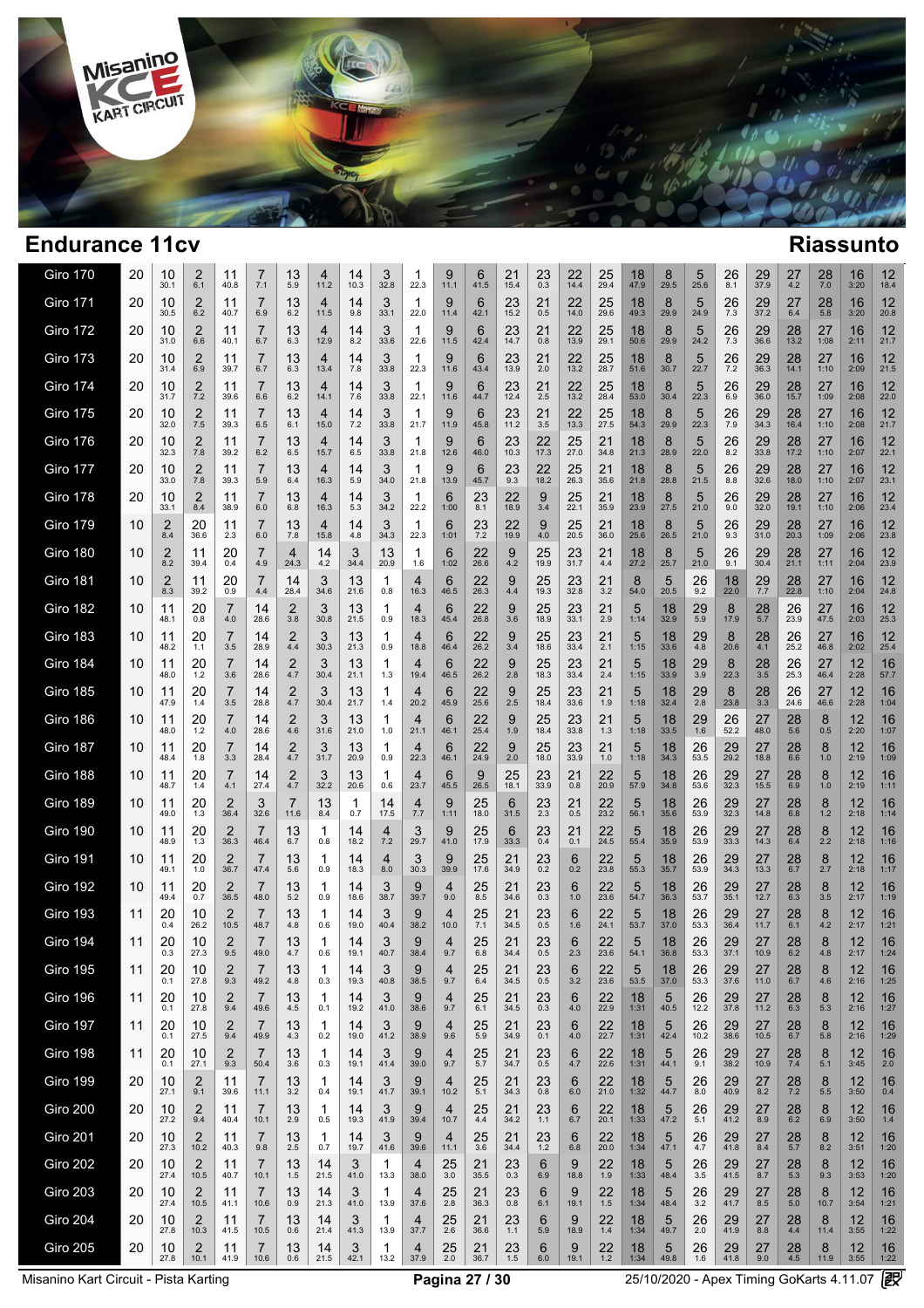

| Giro 206        | 20 | 10<br>28.1            | 2<br>10.1              | 11<br>42.1             | 7<br>11.0  | 13<br>0.3             | 14<br>21.2 | 3<br>42.5  | 1<br>13.0  | 4<br>38.2              | 25<br>1.9  | 21<br>36.7           | 23<br>1.3            | 6<br>6.4          | 9<br>18.4    | 22<br>1.6  | 18<br>1:36 | 5<br>49.0  | 26<br>1.0  | 29<br>41.9     | 27<br>9.3              | $\frac{28}{3.7}$ | 8<br>13.0  | 12<br>3:55 | 16<br>1:22 |
|-----------------|----|-----------------------|------------------------|------------------------|------------|-----------------------|------------|------------|------------|------------------------|------------|----------------------|----------------------|-------------------|--------------|------------|------------|------------|------------|----------------|------------------------|------------------|------------|------------|------------|
| <b>Giro 207</b> | 20 | 10<br>28.2            | 2<br>10.0              | 11<br>42.5             | 13<br>12.4 | 7<br>0.7              | 14<br>19.4 | 3<br>43.4  | 1<br>12.3  | $\overline{4}$<br>38.1 | 21<br>38.9 | 6<br>8.4             | 9<br>17.6            | $22$<br>2.7       | 25<br>13.2   | 23<br>35.5 | 18<br>46.9 | 5<br>49.5  | 26<br>0.5  | 29<br>42.2     | 27<br>9.1              | 28<br>4.0        | 8<br>13.8  | 12<br>3:56 | 16<br>1:21 |
| <b>Giro 208</b> | 20 | 10<br>27.8            | 2<br>10.3              | 11<br>42.7             | 13<br>12.3 | $\overline{7}$<br>1.3 | 14<br>18.7 | 3<br>43.8  | 1<br>12.2  | 4<br>38.2              | 21<br>38.7 | 6<br>8.7             | 9<br>17.1            | 22<br>2.5         | 25<br>15.3   | 23<br>34.5 | 18<br>46.4 | 26<br>49.7 | 5<br>0.9   | 29<br>41.9     | 8<br>28.1              | 27<br>1:00       | 28<br>3.2  | 12<br>2:53 | 16<br>1:20 |
| <b>Giro 209</b> | 20 | 10<br>27.8            | $\overline{2}$<br>10.2 | 11<br>43.2             | 13<br>12.1 | 7<br>2.0              | 14<br>18.1 | 3<br>44.1  | 1<br>12.0  | 4<br>38.5              | 21<br>38.2 | 9<br>26.1            | 22<br>2.5            | 25<br>15.7        | 23<br>34.1   | 6<br>6.9   | 18<br>39.8 | 26<br>49.5 | 5<br>1.7   | 29<br>42.1     | 8<br>28.1              | 27<br>1:01       | 28<br>4.4  | 12<br>2:52 | 16<br>1:20 |
| <b>Giro 210</b> | 20 | 10<br>27.7            | 2<br>10.1              | 11<br>43.5             | 13<br>11.8 | 7<br>2.8              | 14<br>17.5 | 3<br>44.1  | 1<br>12.2  | 4<br>39.9              | 21<br>36.4 | 9<br>26.2            | 22<br>3.0            | 25<br>16.5        | 23<br>33.0   | 6<br>9.2   | 18<br>38.0 | 26<br>49.0 | 5<br>3.0   | 29<br>41.9     | 27<br>1:29             | 28<br>4.3        | 8<br>11.9  | 12<br>2:43 | 16<br>1:18 |
| <b>Giro 211</b> | 20 | 10<br>27.3            | $\overline{2}$<br>10.0 | 11<br>44.0             | 13<br>11.6 | 7<br>3.6              | 14<br>16.7 | 3<br>44.1  | 1<br>12.3  | 4<br>39.9              | 21<br>36.6 | 9<br>26.0            | 22<br>3.5            | 25<br>16.6        | 23<br>32.4   | 6<br>11.6  | 18<br>35.9 | 26<br>49.1 | 5<br>4.1   | 29<br>41.9     | 27<br>1:29             | 28<br>3.7        | 8<br>12.1  | 12<br>2:45 | 16<br>1:16 |
| Giro 212        | 20 | 10<br>27.8            | 2<br>9.3               | 11<br>44.5             | 13<br>11.4 | $\overline{7}$<br>5.2 | 14<br>15.3 | 3<br>44.7  | 1<br>11.8  | 4<br>39.8              | 21<br>36.8 | 9<br>26.0            | 22<br>3.4            | 25<br>17.1        | 23<br>31.8   | 6<br>1:21  | 26<br>15.0 | 5<br>5.9   | 18<br>22.6 | 29<br>1:36     | 27<br>11.8             | 28<br>3.1        | 8<br>12.1  | 12<br>2:48 | 16<br>1:15 |
| <b>Giro 213</b> | 20 | 10<br>27.8            | 2<br>9.0               | 11<br>45.4             | 13<br>10.8 | 7<br>5.6              | 14<br>14.9 | 3<br>45.0  | 1<br>11.9  | 4<br>39.7              | 21<br>36.3 | 9<br>26.3            | 22<br>3.7            | 25<br>17.8        | 23<br>30.7   | 6<br>1:22  | 26<br>14.9 | 5<br>8.0   | 18<br>21.7 | 29<br>1:38     | 27<br>10.0             | 28<br>3.1        | 8<br>12.6  | 16<br>4:03 | 12<br>4.9  |
| Giro 214        | 20 | 10<br>28.8            | 2<br>8.0               | 11<br>45.6             | 7<br>16.7  | 14<br>14.5            | 3<br>46.4  | 13<br>8.6  | 1<br>2.2   | 4<br>39.6              | 9<br>1:02  | 22<br>3.8            | 25<br>18.2           | 21<br>29.8        | 23<br>0.1    | 6<br>1:22  | 26<br>15.2 | 5<br>9.4   | 18<br>21.0 | 29<br>1:39     | 27<br>8.8              | 28<br>2.9        | 8<br>13.2  | 16<br>4:04 | 12<br>5.8  |
| <b>Giro 215</b> | 20 | 10<br>28.9            | 2<br>7.8               | 11<br>46.5             | 7<br>16.4  | 14<br>15.3            | 3<br>46.5  | 13<br>8.1  | 1<br>1.7   | 4<br>40.4              | 9<br>1:02  | 22<br>4.0            | 25<br>18.3           | 23<br>29.3        | 21<br>2.7    | 6<br>1:19  | 26<br>15.3 | 5<br>11.7  | 18<br>18.8 | 29<br>1:41     | 27<br>8.1              | 28<br>3.1        | 8<br>12.2  | 12<br>4:12 | 16<br>1:09 |
| <b>Giro 216</b> | 20 | 10<br>28.6            | 2<br>7.8               | 11<br>46.9             | 7<br>16.5  | 14<br>15.7            | 3<br>46.3  | 13<br>7.7  | 1<br>1.8   | 4<br>40.7              | 9<br>1:02  | 22<br>4.1            | 25<br>19.2           | 23<br>28.2        | 21<br>2.7    | 6<br>1:19  | 26<br>15.6 | 5<br>12.2  | 18<br>18.4 | 29<br>1:41     | 27<br>8.9              | 28<br>2.2        | 8<br>12.1  | 12<br>4:13 | 16<br>1:11 |
| <b>Giro 217</b> | 10 | $\overline{2}$<br>7.8 | 20<br>40.1             | 11<br>7.6              | 7<br>15.4  | 14<br>15.8            | 3<br>46.4  | 13<br>7.6  | 1<br>1.9   | 4<br>41.4              | 9<br>1:01  | 22<br>4.6            | 23<br>46.9           | 21<br>2.8         | 25<br>46.6   | 6<br>33.4  | 26<br>15.8 | 18<br>30.3 | 5<br>1:00  | 29<br>43.9     | 27<br>6.9              | 28<br>2.2        | 8<br>11.6  | 12<br>4:14 | 16<br>1:13 |
| <b>Giro 218</b> | 10 | $\overline{2}$<br>7.7 | 20<br>41.4             | 11<br>7.1              | 7<br>15.2  | 14<br>15.6            | 3<br>46.7  | 13<br>7.1  | 1<br>2.2   | 4<br>41.9              | 9<br>1:01  | 22<br>4.7            | 23<br>46.3           | 21<br>2.9         | 25<br>47.9   | 6<br>32.1  | 18<br>46.4 | 26<br>46.9 | 5<br>14.8  | 29<br>43.1     | 27<br>7.7              | 28<br>1.2        | 8<br>11.2  | 12<br>4:15 | 16<br>1:14 |
| <b>Giro 219</b> | 10 | $\overline{2}$<br>7.8 | 20<br>41.6             | 11<br>7.5              | 7<br>14.9  | 14<br>15.4            | 3<br>46.9  | 13<br>6.7  | 1<br>2.6   | 4<br>42.3              | 9<br>1:00  | 22<br>4.7            | 23<br>47.0           | 21<br>1.8         | 25<br>48.2   | 6<br>32.0  | 18<br>46.7 | 26<br>48.0 | 5<br>14.4  | 29<br>42.8     | 27<br>7.8              | 28<br>2.2        | 8<br>10.3  | 12<br>4:15 | 16<br>1:15 |
| <b>Giro 220</b> | 10 | $\overline{2}$<br>7.3 | 20<br>42.0             | $\overline{7}$<br>22.4 | 11<br>1:00 | 3<br>1.7              | 13<br>6.3  | 1<br>3.0   | 14<br>19.5 | 4<br>23.4              | 9<br>59.9  | 23<br>52.1           | 21<br>2.7            | 22<br>28.4        | 25<br>18.8   | 6<br>32.0  | 18<br>47.2 | 26<br>47.8 | 5<br>15.1  | 29<br>42.6     | 27<br>7.8              | 28<br>2.1        | 8<br>10.4  | 12<br>4:15 | 16<br>1:19 |
| <b>Giro 221</b> | 10 | 20<br>50.1            | 7<br>21.8              | 2<br>12.4              | 11<br>50.0 | 3<br>0.8              | 13<br>5.5  | 1<br>3.6   | 14<br>19.8 | 4<br>23.2              | 9<br>59.6  | 23<br>52.5           | 21<br>2.7            | 22<br>29.3        | 25<br>17.3   | 6<br>32.1  | 18<br>48.0 | 26<br>47.7 | 5<br>15.3  | 29<br>42.6     | 27<br>8.3              | 28<br>1.6        | 8<br>9.9   | 12<br>4:17 | 16<br>1:22 |
| Giro 222        | 10 | 20<br>50.3            | 22.0                   | $\overline{2}$<br>13.4 | 11<br>48.9 | 3<br>1.0              | 13<br>5.5  | 1<br>3.3   | 14<br>19.9 | 23.5                   | 9<br>59.3  | 23<br>52.6           | $^{21}_{2.5}$        | $22$<br>$29.8$    | 25<br>16.9   | 6<br>31.9  | 18<br>48.6 | 26<br>47.9 | 5<br>15.2  | $29$<br>$42.5$ | 27<br>9.1              | 28<br>1.3        | 8<br>9.9   | 12<br>4:17 | 16<br>1:25 |
| <b>Giro 223</b> | 10 | 20<br>50.4            | 22.1                   | 2<br>13.7              | 11<br>48.7 | 3<br>1.1              | 13<br>5.2  | 1<br>3.6   | 14<br>20.5 | 4<br>23.2              | 9<br>58.9  | $23$ <sub>52.7</sub> | $^{21}_{2.0}$        | $\frac{22}{30.3}$ | 25<br>16.8   | 6<br>31.9  | 18<br>49.0 | 26<br>48.1 | 5<br>15.1  | 29<br>42.6     | 27<br>9.4              | 28<br>1.4        | 8<br>9.9   | 12<br>4:17 | 16<br>1:27 |
| Giro 224        | 10 | 20<br>50.6            | 2<br>35.4              | 11<br>48.6             | 13<br>6.2  | 1<br>3.9              | 7<br>5.4   | 14<br>14.7 | 4<br>24.1  | 3<br>23.1              | 9<br>35.8  | 23<br>52.5           | 21<br>1.1            | 22<br>31.0        | 25<br>16.5   | 6<br>32.1  | 18<br>49.3 | 26<br>48.3 | 5<br>15.2  | 29<br>44.3     | 27<br>8.2              | 28<br>1.1        | 8<br>9.0   | 12<br>4:19 | 16<br>2:47 |
| <b>Giro 225</b> | 10 | 20<br>50.9            | 2<br>35.8              | 11<br>49.1             | 13<br>5.3  | 1<br>4.2              | 7<br>6.1   | 14<br>13.9 | 4<br>24.6  | 3<br>24.4              | 23<br>1:26 | 21<br>1.2            | 9<br>23.4            | 22<br>7.7         | 25<br>16.0   | 6<br>32.3  | 18<br>49.9 | 26<br>48.8 | 5<br>14.7  | 29<br>45.0     | 27<br>8.4              | 28<br>0.5        | 8<br>8.8   | 12<br>4:20 | 16<br>2:50 |
| <b>Giro 226</b> | 10 | 20<br>50.8            | 2<br>35.8              | 11<br>49.0             | 13<br>5.3  | 1<br>4.6              | 7<br>5.5   | 14<br>13.9 | 4<br>25.1  | 3<br>24.8              | 23<br>1:25 | 21<br>1.1            | 9<br>25.2            | 22<br>6.3         | 25<br>15.8   | 6<br>32.0  | 18<br>50.6 | 26<br>48.4 | 5<br>15.3  | 27<br>53.6     | 28<br>0.3              | 8<br>8.4         | 29<br>1:03 | 12<br>3:18 | 16<br>2:50 |
| <b>Giro 227</b> | 10 | 20<br>51.3            | $\overline{2}$<br>35.6 | 11<br>48.9             | 13<br>5.1  | 1<br>5.4              | 7<br>4.9   | 14<br>13.9 | 4<br>25.9  | 3<br>24.5              | 23<br>1:26 | 21<br>0.6            | 9<br>26.1            | 22<br>5.9         | 25<br>15.4   | 6<br>31.8  | 18<br>51.3 | 26<br>48.5 | 5<br>15.4  | 27<br>53.7     | 28<br>$0.\overline{5}$ | 8<br>8.0         | 29<br>1:05 | 12<br>3:16 | 16<br>2:52 |
| <b>Giro 228</b> | 10 | 20<br>51.0            | 2<br>35.4              | 11<br>49.9             | 13<br>4.1  | 7<br>10.7             | 14<br>13.7 | 4<br>26.6  | 3<br>24.0  | 1<br>7.4               | 23<br>1:18 | 21<br>0.4            | 9<br>26.8            | 22<br>6.2         | 25<br>14.6   | 6<br>31.7  | 18<br>51.9 | 26<br>48.4 | 5<br>15.6  | 28<br>54.8     | 27<br>1.0              | 8<br>6.6         | 29<br>1:05 | 12<br>3:15 | 16<br>2:53 |
| <b>Giro 229</b> | 10 | 20<br>51.6            | $\overline{2}$<br>34.9 | 11<br>49.9             | 13<br>3.9  | 7<br>10.8             | 14<br>13.6 | 4<br>27.7  | 3<br>23.3  | 1<br>8.4               | 23<br>1:17 | 21<br>0.1            | 9<br>27.5            | 22<br>6.5         | 25<br>13.6   | 6<br>32.1  | 18<br>52.3 | 26<br>48.5 | 5<br>16.0  | 28<br>54.2     | 27<br>1.4              | 8<br>6.1         | 29<br>1:06 | 12<br>3:15 | 16<br>2:57 |
| <b>Giro 230</b> | 10 | 20<br>51.7            | $\overline{2}$<br>34.7 | 11<br>50.0             | 13<br>3.8  | 10.8                  | 14<br>13.5 | 3<br>51.6  | 1<br>8.4   | 4<br>44.7              | 21<br>32.7 | 23<br>0.4            | 9<br>27.8            | 22<br>7.0         | 25<br>12.5   | 6<br>32.4  | 18<br>52.9 | 26<br>49.0 | 5<br>15.6  | 28<br>54.4     | 27<br>1.3              | 8<br>5.6         | 29<br>1:07 | 12<br>3:14 | 16<br>2:58 |
| Giro 231        | 20 | 10<br>24.4            | 2<br>10.2              | 11<br>50.0             | 13<br>3.8  | 10.5                  | 14<br>13.6 | J<br>52.2  | 1<br>8.0   | 4<br>46.2              | 21<br>31.4 | 23<br>0.1            | 9<br>28.4            | 22<br>6.7         | $25$<br>12.3 | 6<br>32.6  | 18<br>52.8 | 26<br>49.4 | 5<br>15.7  | 28<br>55.2     | $^{27}_{1.7}$          | 8<br>4.1         | 29<br>1:08 | 12<br>3:13 | 16<br>2:59 |
| <b>Giro 232</b> | 20 | 10<br>25.6            | 2<br>9.0               | 11<br>49.9             | 13<br>3.7  | 7<br>10.6             | 14<br>13.8 | 3<br>52.3  | 1<br>7.9   | 4<br>46.6              | 21<br>30.6 | 9<br>29.3            | 22<br>6.3            | 25<br>12.1        | 23<br>28.2   | 6<br>4.5   | 18<br>52.9 | 26<br>49.7 | 5<br>15.5  | 28<br>55.6     | 8<br>5.6               | 29<br>1:09       | 27<br>11.1 | 12<br>3:01 | 16<br>3:00 |
| <b>Giro 233</b> | 20 | 10<br>25.9            | 2<br>8.6               | 11<br>50.1             | 13<br>3.5  | 7<br>10.6             | 14<br>13.7 | 3<br>52.9  | 1<br>7.5   | 4<br>47.6              | 21<br>30.1 | 9<br>29.2            | 22<br>6.3            | 25<br>11.8        | 23<br>29.6   | 6<br>3.4   | 18<br>52.6 | 26<br>50.8 | 5<br>14.7  | 28<br>56.6     | 8<br>5.5               | 29<br>1:09       | 27<br>12.4 | 12<br>2:59 | 16<br>3:01 |
| <b>Giro 234</b> | 20 | 10<br>25.9            | $\overline{2}$<br>8.6  | 11<br>50.2             | 13<br>3.5  | 7<br>10.5             | 14<br>13.6 | 3<br>53.5  | 1<br>7.7   | 4<br>47.8              | 21<br>29.5 | 9<br>29.4            | 22<br>6.3            | 25<br>11.6        | 23<br>29.6   | 6<br>3.5   | 18<br>52.7 | 26<br>50.7 | 5<br>15.1  | 28<br>57.2     | 8<br>4.9               | 29<br>1:10       | 27<br>12.7 | 12<br>2:59 | 16<br>3:01 |
| <b>Giro 235</b> | 20 | 10<br>25.8            | 2<br>8.6               | 11<br>50.2             | 13<br>3.4  | 7<br>10.9             | 14<br>13.1 | 3<br>54.1  | 1<br>7.6   | 4<br>48.3              | 21<br>28.5 | 9<br>29.9            | 22<br>6.2            | 25<br>11.8        | 23<br>29.5   | 6<br>3.4   | 18<br>52.8 | 26<br>50.8 | 5<br>15.3  | 28<br>57.6     | 8<br>5.3               | 29<br>1:10       | 27<br>13.0 | 12<br>2:58 | 16<br>3:02 |
| <b>Giro 236</b> | 20 | 10<br>25.6            | $\overline{2}$<br>8.7  | 11<br>50.5             | 13<br>3.1  | 7<br>11.2             | 14<br>13.6 | 3<br>54.0  | 1<br>7.3   | $\overline{4}$<br>48.8 | 21<br>28.0 | 9<br>30.1            | 22<br>6.0            | 25<br>11.9        | 23<br>29.4   | 6<br>3.4   | 18<br>53.4 | 26<br>50.7 | 5<br>16.7  | 28<br>57.4     | 8<br>4.6               | 29<br>1:10       | 27<br>28.6 | 12<br>2:43 | 16<br>3:02 |
| <b>Giro 237</b> | 20 | 10<br>25.7            | $\overline{2}$<br>8.7  | 11<br>51.0             | 13<br>2.3  | 7<br>11.3             | 14<br>13.8 | 3<br>54.7  | 1<br>6.8   | 4<br>49.4              | 21<br>27.2 | 9<br>31.2            | 22<br>5.1            | 25<br>11.7        | 23<br>29.5   | 6<br>3.4   | 18<br>53.7 | 26<br>50.9 | 5<br>16.6  | 8<br>1:02      | 29<br>1:11             | $^{28}_{0.2}$    | 27<br>27.1 | 12<br>2:42 | 16<br>3:02 |
| <b>Giro 238</b> | 20 | 10<br>25.8            | $\overline{2}$<br>8.3  | 11<br>51.0             | 13<br>2.4  | 7<br>11.3             | 14<br>13.8 | 3<br>55.1  | 1<br>6.6   | 4<br>49.6              | 21<br>27.1 | 9<br>31.4            | 22<br>5.0            | 25<br>11.5        | 23<br>29.7   | 6<br>3.3   | 18<br>54.6 | 26<br>50.3 | 5<br>16.6  | 8<br>1:02      | 29<br>1:12             | $^{28}_{1.2}$    | 27<br>26.7 | 12<br>4:01 | 16<br>1:42 |
| <b>Giro 239</b> | 20 | 10<br>26.5            | $\overline{2}$<br>7.4  | 11<br>51.1             | 13<br>2.6  | 7<br>10.6             | 14<br>14.0 | 3<br>55.7  | 1<br>6.4   | 4<br>50.4              | 21<br>25.9 | 22<br>36.7           | 25<br>11.6           | 23<br>29.5        | 6<br>3.7     | 9<br>26.2  | 18<br>28.0 | 26<br>50.6 | 8<br>1:19  | 5<br>13.8      | 29<br>59.7             | 28<br>1.2        | 27<br>26.7 | 12<br>4:03 | 16<br>1:41 |
| <b>Giro 240</b> | 20 | 10<br>26.5            | $\overline{2}$<br>7.3  | 11<br>50.9             | 13<br>3.0  | 7<br>10.6             | 14<br>14.1 | 3<br>56.0  | 1<br>6.2   | 4<br>50.9              | 21<br>25.3 | 22<br>37.5           | 25<br>10.9           | 23<br>29.2        | 6<br>4.1     | 9<br>27.0  | 18<br>27.1 | 26<br>50.8 | 8<br>1:19  | 5<br>15.0      | 29<br>59.5             | 28<br>0.9        | 27<br>26.7 | 12<br>4:04 | 16<br>1:40 |
| <b>Giro 241</b> | 20 | 10<br>26.4            | $\overline{2}$<br>7.5  | 11<br>50.9             | 13<br>2.8  | 7<br>10.6             | 14<br>14.2 | 3<br>56.5  | 1<br>6.2   | 4<br>51.7              | 21<br>24.5 | 22<br>37.6           | $25$ <sub>10.9</sub> | 23<br>29.0        | 6<br>4.1     | 9<br>27.2  | 18<br>26.6 | 26<br>51.8 | 8<br>1:19  | 5<br>15.0      | $^{29}_{59.8}$         | $^{28}_{1.7}$    | 27<br>26.0 | 12<br>4:06 | 16<br>1:38 |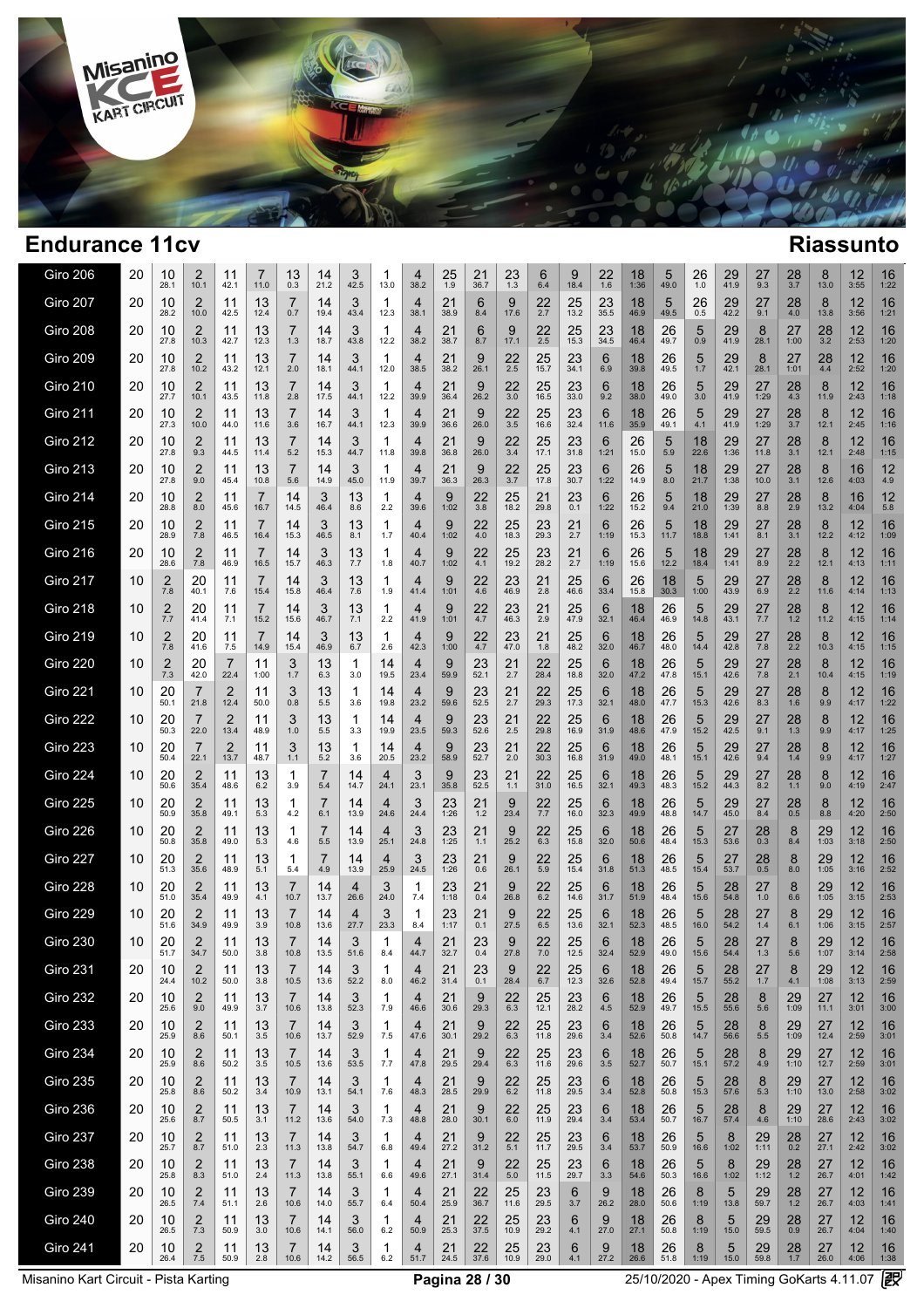

| <b>Giro 242</b> | 20 | 10<br>26.2            | 2<br>7.3               | 11<br>51.3             | 13<br>2.5  | 10.5                   | 14<br>14.2 | 3<br>56.8  | 1<br>6.5   | 4<br>51.8              | 21<br>23.9 | 22<br>37.8 | 25<br>10.7       | 23<br>29.0           | 6<br>4.1      | 9<br>28.1        | 18<br>25.7 | 26<br>52.6 | 8<br>1:19 | 5<br>15.1  | 29<br>1:00  | 28<br>1.6            | 27<br>25.3 | 12<br>4:07 | 16<br>1:39 |
|-----------------|----|-----------------------|------------------------|------------------------|------------|------------------------|------------|------------|------------|------------------------|------------|------------|------------------|----------------------|---------------|------------------|------------|------------|-----------|------------|-------------|----------------------|------------|------------|------------|
| <b>Giro 243</b> | 20 | 10<br>26.0            | $\overline{2}$<br>7.3  | 11<br>51.3             | 13<br>2.4  | 7<br>10.5              | 14<br>14.4 | 3<br>57.1  | 1<br>6.4   | 4<br>52.0              | 21<br>23.5 | 22<br>38.5 | 25<br>10.1       | 23<br>29.1           | 6<br>4.3      | 9<br>28.3        | 18<br>25.7 | 26<br>52.5 | 8<br>1:19 | 5<br>15.0  | 29<br>1:00  | $^{28}_{2.0}$        | 27<br>25.8 | 12<br>4:06 | 16<br>1:38 |
| <b>Giro 244</b> | 20 | 10<br>25.9            | 2<br>7.4               | 11<br>51.5             | 13<br>2.1  | 7<br>10.7              | 14<br>14.2 | 3<br>57.2  | 1<br>6.4   | 4<br>52.5              | 21<br>23.0 | 22<br>38.5 | 25<br>9.9        | 23<br>29.5           | 6<br>4.1      | 9<br>28.6        | 18<br>25.3 | 26<br>52.8 | 8<br>1:20 | 5<br>15.0  | 29<br>1:00  | 28<br>2.6            | 27<br>26.0 | 12<br>4:07 | 16<br>1:38 |
| <b>Giro 245</b> | 20 | 10<br>25.6            | $\overline{2}$<br>7.7  | 11<br>51.3             | 13<br>1.8  | 7<br>11.1              | 14<br>14.2 | 3<br>57.4  | 1<br>6.7   | 4<br>52.4              | 21<br>22.7 | 22<br>38.6 | 25<br>10.3       | 23<br>29.0           | 6<br>4.5      | 9<br>29.3        | 18<br>24.2 | 26<br>53.5 | 5<br>1:35 | 29<br>1:01 | 8<br>1.8    | 28<br>1.5            | 27<br>24.8 | 12<br>4:07 | 16<br>1:38 |
| Giro 246        | 20 | 10<br>24.9            | $\overline{2}$<br>7.2  | 11<br>51.3             | 13<br>1.6  | 7<br>11.1              | 14<br>14.1 | 3<br>57.7  | 1<br>6.7   | 4<br>53.0              | 21<br>21.8 | 22<br>39.3 | 25<br>9.6        | 23<br>29.1           | 6<br>4.6      | 9<br>29.3        | 18<br>24.1 | 26<br>54.3 | 5<br>1:35 | 29<br>1:02 | 8<br>2.0    | 28<br>1.7            | 27<br>25.0 | 12<br>4:07 | 16<br>1:38 |
| <b>Giro 247</b> | 20 | 10<br>24.7            | 2<br>7.2               | 11<br>51.3             | 13<br>1.5  | 7<br>11.1              | 14<br>14.3 | 3<br>57.7  | 1<br>7.0   | 4<br>53.5              | 21<br>21.2 | 22<br>39.5 | 23<br>38.9       | 6<br>4.4             | 9<br>29.9     | 25<br>13.0       | 18<br>10.8 | 26<br>54.5 | 5<br>1:34 | 29<br>1:03 | 8<br>1.6    | 28<br>2.1            | 27<br>25.1 | 12<br>4:07 | 16<br>1:38 |
| <b>Giro 248</b> | 20 | 10<br>24.9            | $\overline{2}$<br>7.0  | 11<br>51.1             | 13<br>1.6  | $\overline{7}$<br>10.8 | 14<br>14.4 | 3<br>58.3  | 1<br>6.6   | $\overline{4}$<br>54.7 | 21<br>19.8 | 22<br>39.9 | 23<br>38.6       | 6<br>4.8             | 9<br>30.4     | 25<br>14.1       | 18<br>9.1  | 26<br>54.9 | 5<br>1:35 | 8<br>1:05  | 28<br>3.4   | 27<br>23.7           | 29<br>53.7 | 12<br>3:14 | 16<br>1:38 |
| Giro 249        | 20 | 10<br>24.8            | 2<br>6.8               | 11<br>51.4             | 13<br>2.1  | 7<br>10.1              | 14<br>14.4 | 3<br>58.5  | 1<br>7.0   | $\overline{4}$<br>55.3 | 22<br>59.6 | 21<br>35.4 | 23<br>2.3        | 6<br>5.0             | 9<br>30.7     | 25<br>15.0       | 18<br>7.9  | 26<br>55.4 | 5<br>1:35 | 8<br>1:05  | 28<br>4.1   | 27<br>23.9           | 29<br>54.5 | 12<br>3:13 | 16<br>1:39 |
| Giro 250        | 20 | 10<br>24.9            | 2<br>6.6               | 11<br>51.5             | 13<br>1.8  | 7<br>10.2              | 14<br>14.5 | 3<br>58.6  | 1<br>6.8   | 4<br>56.4              | 21<br>1:35 | 23<br>0.9  | 6<br>5.3         | 9<br>30.5            | 22<br>2.5     | 25<br>12.8       | 18<br>1:24 | 26<br>55.6 | 5<br>19.4 | 8<br>1:06  | 28<br>4.0   | 27<br>24.3           | 29<br>54.6 | 12<br>3:13 | 16<br>3:09 |
| Giro 251        | 20 | 10<br>24.7            | 2<br>$7.0$             | 11<br>51.1             | 13<br>1.6  | 7<br>10.5              | 1<br>1:20  | 14<br>10.3 | 4<br>46.6  | 3<br>12.6              | 21<br>1:22 | 9<br>36.9  | 22<br>5.8        | 25<br>9.7            | 23<br>23.6    | 6<br>5.9         | 18<br>54.4 | 26<br>56.4 | 5<br>18.2 | 8<br>1:07  | 28<br>3.6   | 29<br>1:18           | 27<br>26.5 | 12<br>2:47 | 16<br>3:10 |
| <b>Giro 252</b> | 20 | 10<br>24.5            | 2<br>7.0               | 11<br>51.1             | 7<br>13.7  | 13<br>1:03             | 1<br>15.2  | 14<br>11.5 | 4<br>46.6  | 3<br>12.1              | 21<br>1:22 | 9<br>37.1  | 22<br>6.4        | 25<br>9.1            | 23<br>24.2    | 6<br>6.6         | 18<br>52.9 | 26<br>57.5 | 5<br>17.2 | 8<br>1:08  | 28<br>3.8   | 29<br>1:17           | 27<br>28.9 | 12<br>2:47 | 16<br>3:09 |
| <b>Giro 253</b> | 20 | 10<br>24.1            | 2<br>7.3               | 11<br>51.0             | 7<br>14.3  | 13<br>1:03             | 1<br>14.7  | 14<br>12.7 | 3<br>57.8  | 4<br>1:06              | 21<br>16.8 | 9<br>36.6  | 22<br>7.6        | 25<br>8.2            | 23<br>23.9    | 6<br>6.9         | 18<br>52.6 | 26<br>58.0 | 5<br>16.9 | 8<br>1:08  | 28<br>4.8   | 27<br>1:46           | 29<br>49.5 | 12<br>1:57 | 16<br>3:08 |
| <b>Giro 254</b> | 20 | 10<br>24.2            | 2<br>7.4               | 11<br>50.8             | 7<br>14.6  | 13<br>1:03             | 1<br>15.0  | 14<br>12.9 | 3<br>57.8  | 4<br>1:07              | 21<br>15.8 | 9<br>36.4  | 22<br>8.5        | 25<br>8.2            | 23<br>23.4    | 6<br>7.2         | 18<br>52.2 | 26<br>58.3 | 5<br>16.7 | 8<br>1:09  | 28<br>1:18  | 27<br>33.7           | 29<br>49.3 | 12<br>1:57 | 16<br>3:07 |
| <b>Giro 255</b> | 10 | $\overline{c}$<br>7.4 | 20<br>45.0             | 11<br>5.9              | 7<br>15.1  | 13<br>1:02             | 1<br>15.5  | 14<br>12.8 | 3<br>57.8  | 4<br>1:08              | 21<br>14.9 | 9<br>36.6  | 22<br>9.7        | 25<br>7.6            | 23<br>22.9    | 6<br>7.7         | 18<br>51.9 | 26<br>58.7 | 5<br>16.4 | 8<br>1:09  | 28<br>1:19  | 27<br>32.6           | 29<br>47.9 | 12<br>1:59 | 16<br>3:06 |
| Giro 256        | 10 | $\overline{2}$<br>7.3 | 20<br>45.8             | $\overline{7}$<br>20.6 | 11<br>1:00 | 13<br>1.0              | 1<br>16.2  | 14<br>12.8 | 3<br>57.5  | 4<br>1:09              | 21<br>14.8 | 9<br>35.5  | 22<br>11.3       | 23<br>28.5           | 6<br>9.1      | 25<br>45.8       | 18<br>5.1  | 26<br>58.9 | 5<br>16.8 | 8<br>1:09  | 28<br>1:20  | 27<br>31.6           | 29<br>47.9 | 12<br>1:59 | 16<br>3:06 |
| <b>Giro 257</b> | 10 | $\overline{2}$<br>7.1 | 20<br>45.8             | $\overline{7}$<br>20.7 | 11<br>1:02 | 13<br>0.1              | 1<br>16.2  | 14<br>13.1 | 3<br>57.5  | 4<br>1:09              | 21<br>15.2 | 9<br>34.8  | 22<br>12.0       | 23<br>27.6           | 6<br>10.1     | 25<br>46.7       | 18<br>3.8  | 26<br>59.1 | 5<br>16.5 | 8<br>1:10  | 28<br>1:20  | 27<br>34.0           | 29<br>45.0 | 12<br>2:00 | 16<br>3:05 |
| <b>Giro 258</b> | 10 | 2<br>7.0              | 20<br>45.7             | 7<br>20.9              | 11<br>1:02 | 13<br>0.0              | 1<br>16.4  | 14<br>13.2 | 3<br>57.6  | 4<br>1:09              | 21<br>15.3 | 9<br>34.4  | 22<br>13.2       | 23<br>26.3           | 6<br>11.2     | 25<br>46.4       | 18<br>3.7  | 26<br>59.0 | 5<br>16.5 | 8<br>1:11  | 28<br>1:19  | 27<br>35.1           | 29<br>43.1 | 12<br>2:01 | 16<br>3:04 |
| <b>Giro 259</b> | 10 | 20<br>52.8            | 20.7                   | $\overline{2}$<br>9.4  | 13<br>52.9 | 11<br>0.2              | 1<br>15.9  | 14<br>13.5 | 3<br>57.4  | 4<br>1:10              | 21<br>14.9 | 9<br>34.8  | 22<br>14.1       | 23<br>25.1           | 6<br>12.3     | 25<br>45.7       | 18<br>4.4  | 26<br>59.1 | 8<br>1:28 | 5<br>4.9   | 28<br>1:13  | $\frac{27}{35.8}$    | 29<br>41.8 | 12<br>3:22 | 16<br>1:44 |
| Giro 260        | 10 | 20<br>52.9            | 7<br>20.4              | $\overline{2}$<br>10.2 | 13<br>52.0 | 11<br>0.7              | 1<br>15.7  | 14<br>13.8 | 3<br>57.2  | 4<br>1:10              | 21<br>14.8 | 9<br>34.8  | 22<br>15.1       | 23<br>23.9           | 6<br>13.3     | 25<br>45.1       | 18<br>5.2  | 26<br>58.5 | 8<br>1:28 | 5<br>5.2   | 28<br>1:13  | 27<br>36.7           | 29<br>40.1 | 12<br>3:24 | 16<br>1:43 |
| <b>Giro 261</b> | 10 | 20<br>53.0            | 7<br>21.0              | $\overline{2}$<br>11.7 | 13<br>49.8 | 11<br>1.1              | 1<br>15.7  | 14<br>14.5 | 3<br>56.5  | 4<br>1:10              | 21<br>14.7 | 9<br>34.7  | 22<br>15.9       | 23<br>23.0           | 6<br>13.8     | 25<br>45.3       | 18<br>5.0  | 26<br>58.9 | 8<br>1:29 | 5<br>5.1   | 28<br>1:13  | 27<br>37.5           | 29<br>38.3 | 12<br>3:24 | 16<br>1:43 |
| <b>Giro 262</b> | 10 | 20<br>52.8            | 21.8                   | $\overline{2}$<br>11.3 | 13<br>49.2 | 11<br>1.4              | 1<br>15.8  | 14<br>14.7 | 3<br>56.1  | 4<br>1:10              | 21<br>15.2 | 9<br>34.1  | 22<br>16.8       | 23<br>22.1           | 6<br>14.3     | 25<br>45.0       | 18<br>4.9  | 26<br>59.4 | 8<br>1:29 | 5<br>5.2   | 28<br>1:12  | 27<br>38.6           | 29<br>36.7 | 12<br>3:25 | 16<br>1:43 |
| <b>Giro 263</b> | 10 | 20<br>52.9            | 22.4                   | $\overline{2}$<br>10.8 | 13<br>48.9 | 11<br>2.7              | 1<br>14.9  | 14<br>15.1 | 3<br>56.2  | 4<br>1:10              | 21<br>15.9 | 9<br>33.1  | 22<br>17.6       | 23<br>20.9           | 6<br>15.1     | 25<br>44.7       | 18<br>5.5  | 26<br>59.4 | 8<br>1:29 | 5<br>4.9   | 28<br>1:13  | 27<br>39.2           | 29<br>34.8 | 12<br>3:26 | 16<br>1:45 |
| <b>Giro 264</b> | 10 | 20<br>52.6            | $\overline{2}$<br>33.4 | 13<br>48.8             | 11<br>2.8  | 7<br>13.4              | 1<br>1.8   | 14<br>15.0 | 3<br>56.1  | 4<br>1:11              | 9<br>48.9  | 22<br>18.3 | 23<br>20.3       | 21<br>5.1            | 6<br>10.8     | 25<br>43.8       | 18<br>5.3  | 26<br>1:00 | 8<br>1:29 | 5<br>4.5   | 28<br>1:14  | 27<br>40.6           | 29<br>32.1 | 12<br>3:27 | 16<br>1:44 |
| <b>Giro 265</b> | 10 | 20<br>52.1            | $\overline{2}$<br>33.6 | 13<br>48.6             | 11<br>3.5  | 7<br>14.9              | 1<br>0.3   | 14<br>15.2 | 3<br>55.9  | 4<br>1:11              | 9<br>48.5  | 22<br>19.2 | 23<br>19.4       | 6<br>16.5            | 25<br>43.4    | 18<br>5.1        | 21<br>19.7 | 26<br>40.7 | 8<br>1:30 | 5<br>3.7   | 28<br>1:14  | 29<br>1:11           | 27<br>49.2 | 12<br>2:38 | 16<br>1:44 |
| <b>Giro 266</b> | 10 | 20<br>52.2            | $\overline{2}$<br>33.6 | 13<br>48.4             | 11<br>4.1  | 15.9                   | 14<br>14.7 | 3<br>55.4  | 1<br>4.7   | 4<br>1:07              | 22<br>1:08 | 23<br>18.2 | 6<br>17.3        | 9<br>20.9            | 25<br>22.0    | 18<br>4.5        | 21<br>20.9 | 26<br>40.1 | 8<br>1:31 | 5<br>3.4   | 28<br>1:13  | 29<br>1:11           | 27<br>50.9 | 12<br>2:36 | 16<br>1:44 |
| Giro 267        | 10 | 20<br>51.3            | 2<br>33.8              | 13<br>48.8             | 11<br>3.9  | 16.6                   | 14<br>14.1 | 3<br>55.5  | 1<br>5.1   | 4<br>1:07              | 22<br>1:08 | 23<br>17.3 | 9<br>39.7        | $25$ <sub>20.7</sub> | 18<br>4.4     | 21<br>21.0       | O<br>8.0   | 26<br>33.0 | 8<br>1:30 | 5<br>2.6   | 28<br>1:13  | $29$ <sub>1:10</sub> | 27<br>52.0 | 12<br>2:35 | 16<br>1:45 |
| Giro 268        | 10 | 20<br>51.4            | $\overline{2}$<br>33.6 | 13<br>48.7             | 11<br>4.1  | 3<br>1:26              | -1<br>5.5  | 7<br>1.3   | 14<br>13.3 | 4<br>52.8              | 22<br>1:11 | 23<br>14.3 | 9<br>40.5        | 25<br>20.0           | 18<br>4.9     | 21<br>20.3       | 6<br>9.6   | 26<br>32.0 | 8<br>1:31 | 5<br>2.1   | 28<br>1:13  | 29<br>1:09           | 27<br>53.8 | 12<br>2:35 | 16<br>1:44 |
| <b>Giro 269</b> | 10 | 20<br>51.8            | 2<br>33.1              | 13<br>48.7             | 11<br>4.2  | 3<br>1:26              | -1<br>5.8  | 7<br>2.4   | 14<br>12.5 | 4<br>52.7              | 22<br>1:12 | 23<br>13.7 | 9<br>40.9        | 25<br>19.7           | 18<br>4.7     | 21<br>20.1       | 6<br>11.0  | 26<br>31.6 | 8<br>1:32 | 5<br>0.7   | 28<br>1:13  | 29<br>1:08           | 27<br>55.2 | 12<br>2:34 | 16<br>1:44 |
| <b>Giro 270</b> | 20 | 10<br>23.8            | $\overline{2}$<br>9.1  | 13<br>48.7             | 11<br>4.3  | 3<br>1:26              | -1<br>6.1  | 7<br>2.2   | 14<br>12.5 | 4<br>52.8              | 22<br>1:12 | 23<br>13.2 | 9<br>40.7        | 25<br>20.1           | 18<br>4.4     | 21<br>20.0       | 6<br>12.5  | 26<br>30.7 | 5<br>1:34 | 8<br>0.1   | 28<br>1:12  | 29<br>1:07           | 27<br>56.5 | 12<br>2:33 | 16<br>1:44 |
| <b>Giro 271</b> | 20 | 10<br>24.7            | $\overline{2}$<br>8.4  | 13<br>48.2             | 11<br>5.1  | 3<br>1:26              | 1<br>6.6   | 7<br>2.1   | 14<br>12.1 | 4<br>53.1              | 22<br>1:13 | 23<br>12.6 | 9<br>40.7        | 25<br>20.1           | 18<br>4.2     | 21<br>19.8       | 6<br>13.4  | 26<br>30.8 | 5<br>1:34 | 8<br>0.6   | 28<br>1:12  | 29<br>1:06           | 27<br>58.5 | 12<br>2:31 | 16<br>1:44 |
| <b>Giro 272</b> | 20 | 10<br>24.9            | $\overline{2}$<br>8.0  | 13<br>48.0             | 11<br>5.8  | 3<br>1:26              | -1<br>6.5  | 7<br>2.0   | 14<br>11.8 | 4<br>53.6              | 23<br>1:25 | 9<br>40.7  | 25<br>20.6       | 22<br>1.7            | 18<br>2.1     | 21<br>19.8       | 6<br>14.1  | 26<br>30.4 | 5<br>1:34 | 8<br>0.9   | 28<br>1:12  | 29<br>1:06           | 27<br>2:17 | 12<br>1:13 | 16<br>1:44 |
| <b>Giro 273</b> | 20 | 10<br>24.8            | $\overline{2}$<br>8.3  | 13<br>47.5             | 11<br>6.4  | 1<br>1:33              | 7<br>1.5   | 14<br>11.5 | 4<br>54.3  | 3<br>1.7               | 9<br>2:04  | 25<br>20.8 | 22<br>2.5        | $\frac{18}{0.8}$     | 23<br>10.8    | 21<br>9.4        | 6<br>14.7  | 26<br>30.1 | 5<br>1:34 | 8<br>1.5   | 28<br>1:11  | 29<br>1:05           | 27<br>2:19 | 12<br>1:11 | 16<br>1:45 |
| <b>Giro 274</b> | 20 | 10<br>25.1            | $\overline{2}$<br>8.7  | 13<br>46.9             | 11<br>6.7  | 1<br>1:33              | 7<br>1.1   | 14<br>11.5 | 4<br>54.8  | 3<br>1:18              | 9<br>48.7  | 25<br>20.0 | $\frac{18}{3.7}$ | 22<br>0.1            | 23<br>11.9    | 21<br>8.1        | 6<br>15.7  | 26<br>30.5 | 5<br>1:33 | 28<br>1:14 | 8<br>4.1    | $29$ <sub>59.1</sub> | 27<br>2:20 | 12<br>1:11 | 16<br>1:45 |
| <b>Giro 275</b> | 20 | 10<br>25.3            | $\overline{2}$<br>8.5  | 13<br>46.9             | 11<br>7.0  | 1<br>1:33              | 7<br>0.6   | 14<br>11.8 | 4<br>55.4  | 9<br>2:06              | 25<br>20.0 | 18<br>3.7  | 22<br>0.8        | 3<br>4.6             | 23<br>7.1     | 21<br>8.0        | 6<br>16.4  | 26<br>31.1 | 5<br>1:32 | 8<br>1:20  | 29<br>56.7  | 28<br>16.9           | 27<br>2:05 | 12<br>1:10 | 16<br>1:45 |
| <b>Giro 276</b> | 20 | 10<br>25.4            | $\overline{2}$<br>8.3  | 13<br>46.8             | 11<br>7.5  | 1<br>1:33              | 7<br>0.4   | 14<br>11.6 | 4<br>56.2  | 9<br>2:06              | 25<br>20.1 | 18<br>3.8  | 22<br>1.4        | 3<br>4.9             | 23<br>6.7     | 21<br>7.6        | 6<br>16.8  | 26<br>30.8 | 5<br>1:32 | 8<br>1:20  | 29<br>55.6  | 28<br>20.0           | 27<br>2:03 | 12<br>1:09 | 16<br>1:46 |
| <b>Giro 277</b> | 20 | 10<br>25.3            | $\overline{2}$<br>8.3  | 13<br>46.6             | 11<br>8.0  | 1<br>1:33              | 7<br>0.3   | 14<br>11.2 | 4<br>57.2  | 9<br>2:07              | 25<br>19.1 | 18<br>3.7  | $^{22}_{1.9}$    | 3<br>4.3             | $^{23}_{7.2}$ | $\frac{21}{7.1}$ | 6<br>17.5  | 26<br>31.2 | 5<br>1:31 | 8<br>1:21  | $29_{54.2}$ | 28<br>21.8           | 27<br>2:02 | 12<br>1:09 | 16<br>1:46 |